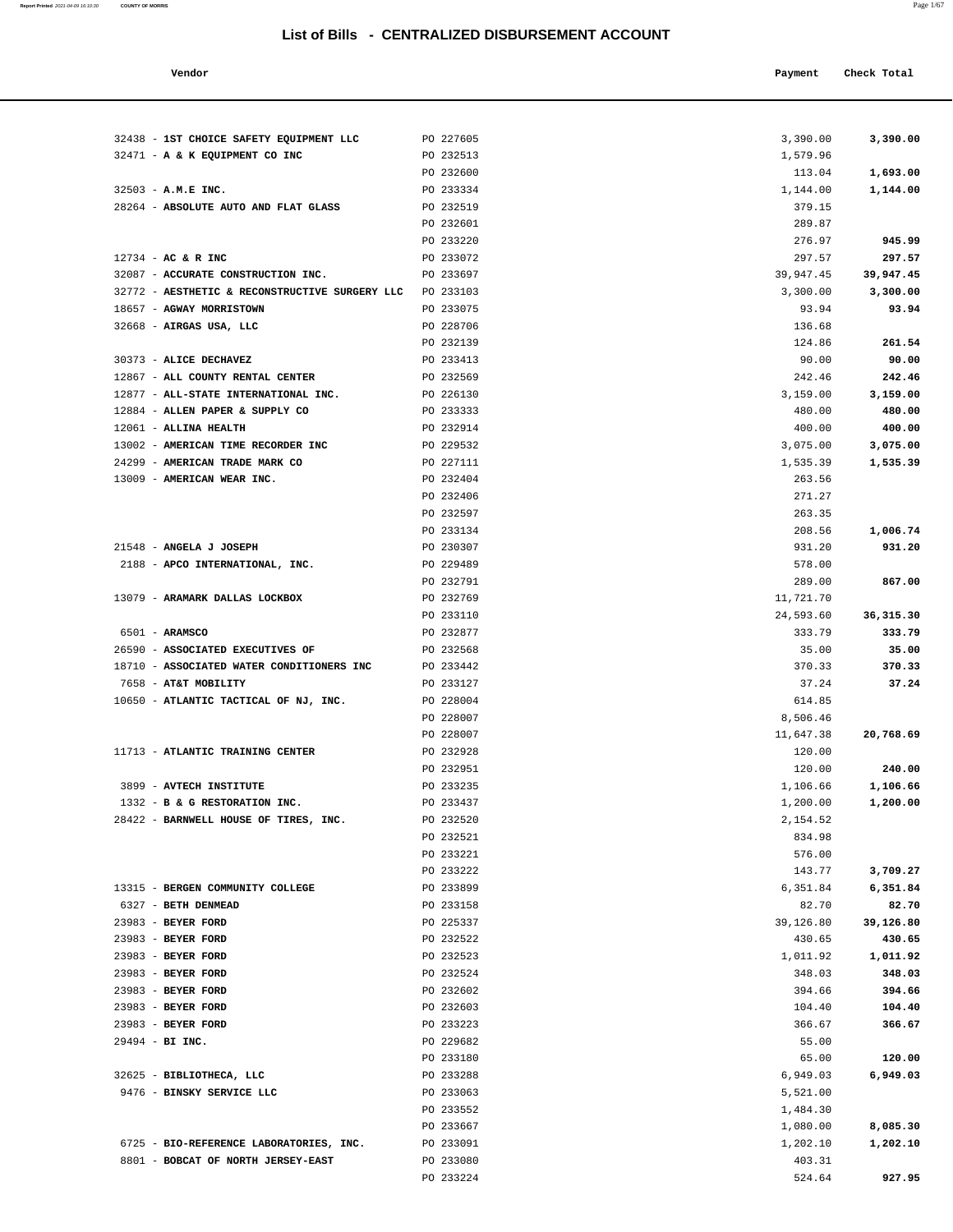| Report Printed 2021-04-09 16:10:30 | <b>COUNTY OF MORRIS</b> |  |  | Page 2/67 |
|------------------------------------|-------------------------|--|--|-----------|
|                                    |                         |  |  |           |

| Vendor | Payment Check Total |  |
|--------|---------------------|--|
|        |                     |  |

| 18454 - BOROUGH OF WHARTON                                  | PO 232294              | 4,700.00            | 4,700.00           |
|-------------------------------------------------------------|------------------------|---------------------|--------------------|
| 32364 - BOUND TREE MEDICAL LLC                              | PO 232773              | 151.03              | 151.03             |
| 5645 - BRIAN HAMILTON                                       | PO 233029              | 85.00               |                    |
|                                                             | PO 233787              | 30.10               | 115.10             |
| 24321 - BROWN TRUCK GROUP                                   | PO 232525              | 548.42              | 548.42             |
| 24321 - BROWN TRUCK GROUP                                   | PO 232604              | 992.68              | 992.68             |
| 5643 - BUNKY'S HEAVY TOWING, LLC                            | PO 232526              | 525.00              |                    |
|                                                             | PO 232527              | 525.00              | 1,050.00           |
| 30691 - BUY WISE AUTO PARTS                                 | PO 232528              | 592.52              |                    |
|                                                             | PO 232605              | 634.43              |                    |
|                                                             | PO 233225              | 871.07              | 2,098.02           |
| 26965 - CABLEVISION LIGHTPATH INC.                          | PO 233007              | 5,081.21            | 5,081.21           |
| 25478 - CAROUSEL INDUSTRIES                                 | PO 232921              | 199,334.27          | 199,334.27         |
| 32129 - CASAS-COMPREHENSIVE ADULT STUDENT                   | PO 232974              | 572.50              | 572.50             |
| 4598 - CDW GOVERNMENT<br>4598 - CDW GOVERNMENT              | PO 228005<br>PO 228224 | 589.31              | 589.31<br>182.40   |
| 4598 - CDW GOVERNMENT                                       | PO 228350              | 182.40<br>11,389.32 | 11,389.32          |
| 4598 - CDW GOVERNMENT                                       | PO 231598              | 345.54              | 345.54             |
| 4598 - CDW GOVERNMENT                                       | PO 231615              | 1,027.62            | 1,027.62           |
| 13708 - CDW GOVERNMENT LLC                                  | PO 228766              | 1,265.70            | 1,265.70           |
| 20487 - CENTURYLINK                                         | PO 232980              | 132.65              | 132.65             |
| 24016 - CHA CONSULTING                                      | PO 225806              | 9,500.00            | 9,500.00           |
| 32776 - CHARLES F. ROWE                                     | PO 233052              | 1,000.00            | 1,000.00           |
| 26522 - CHARLES MOORE                                       | PO 233657              | 100.00              | 100.00             |
| 29904 - CHARM-TEX, INC.                                     | PO 233178              | 81.80               | 81.80              |
| 8226 - CHEF'S CORNER                                        | PO 233244              | 232.00              | 232.00             |
| 5273 - CHEROKEE GLASS INC                                   | PO 233467              | 1,350.00            | 1,350.00           |
| 13788 - CHERRY WEBER & ASSOC. PC                            | PO 233409              | 303.80              | 303.80             |
| $28373 - CHLIC$                                             | PO 233138              | 384,764.47          | 384,764.47         |
| 20528 - CHRISTOPHER P STATILE PA                            | PO 223766              | 9,960.00            |                    |
|                                                             | PO 233459              | 9,098.00            |                    |
|                                                             | PO 233461              | 5,358.00            | 24,416.00          |
| 28436 - CHRISTOPHER SCHELLHORN                              | PO 232628              | 175.00              | 175.00             |
| 89 - CINTAS CORPORATION                                     | PO 232234              | 116.97              | 116.97             |
| 26531 - CLARKE MOSQUITO CONTROL                             | PO 232573              | 2,842.40            | 2,842.40           |
| 8454 - CLIFTON ELEVATOR SERVICE CO INC                      | PO 232774              | 1,848.00            | 1,848.00           |
| 4605 - COACH & EQUIPMENT MANUFACTURING CO.                  | PO 233226              | 673.01              | 673.01             |
| 13976 - CONSOLIDATED STEEL &                                | PO 233839              | 1,082.00            | 1,082.00           |
| 27936 - CONTINENTAL TRADING & HARDWARE, INC.                | PO 233064              | 365.00              | 365.00             |
| 8043 - CONTRACT PHARMACY SERVICES INC                       | PO 233044              | 21,140.24           |                    |
|                                                             | PO 233045              | 2,607.93            | 23,748.17          |
| 26101 - COOPER ELECTRIC SUPPLY CO.                          | PO 233122              | 5,610.79            | 5,610.79           |
| 26101 - COOPER ELECTRIC SUPPLY CO.<br>10329 - CORFACTS INC. | PO 233693<br>PO 232194 | 5,655.37<br>495.00  | 5,655.37<br>495.00 |
| 14021 - COUNTY BUSINESS SYSTEMS INC                         | PO 229152              | 6,076.00            | 6,076.00           |
| 14029 - COUNTY COLLEGE OF MORRIS                            | PO 233182              | 3,200.00            | 3,200.00           |
| 14029 - COUNTY COLLEGE OF MORRIS                            | PO 233183              | 800.00              | 800.00             |
| 14029 - COUNTY COLLEGE OF MORRIS                            | PO 233199              | 2,478.40            | 2,478.40           |
| 14029 - COUNTY COLLEGE OF MORRIS                            | PO 233201              | 619.60              | 619.60             |
| 14029 - COUNTY COLLEGE OF MORRIS                            | PO 233213              | 800.00              | 800.00             |
| 14029 - COUNTY COLLEGE OF MORRIS                            | PO 233214              | 800.00              | 800.00             |
| 14029 - COUNTY COLLEGE OF MORRIS                            | PO 233215              | 2,707.65            | 2,707.65           |
| 14029 - COUNTY COLLEGE OF MORRIS                            | PO 233521              | 2,707.65            | 2,707.65           |
| 14029 - COUNTY COLLEGE OF MORRIS                            | PO 233542              | 3,093.09            | 3,093.09           |
| 14022 - COUNTY COLLEGE OF MORRIS                            | PO 233887              | 570,340.08          | 570,340.08         |
| 14022 - COUNTY COLLEGE OF MORRIS                            | PO 233888              | 570,340.08          | 570,340.08         |
| 14027 - COUNTY COLLEGE OF MORRIS                            | PO 233898              | 110,548.00          | 110,548.00         |
| 14029 - COUNTY COLLEGE OF MORRIS                            | PO 233901              | 17,732.33           | 17,732.33          |
| 14031 - COUNTY CONCRETE CORP.                               | PO 233123              | 978.80              | 978.80             |
| 13 - COUNTY OF MORRIS                                       | PO 233915              | 7,564.85            | 7,564.85           |
| 13 - COUNTY OF MORRIS                                       | PO 233917              | 127.34              | 127.34             |
| 13 - COUNTY OF MORRIS                                       | PO 233919              | 2,305,000.00        | 2,305,000.00       |
| 13 - COUNTY OF MORRIS                                       | PO 233920              | 600,000.00          | 600,000.00         |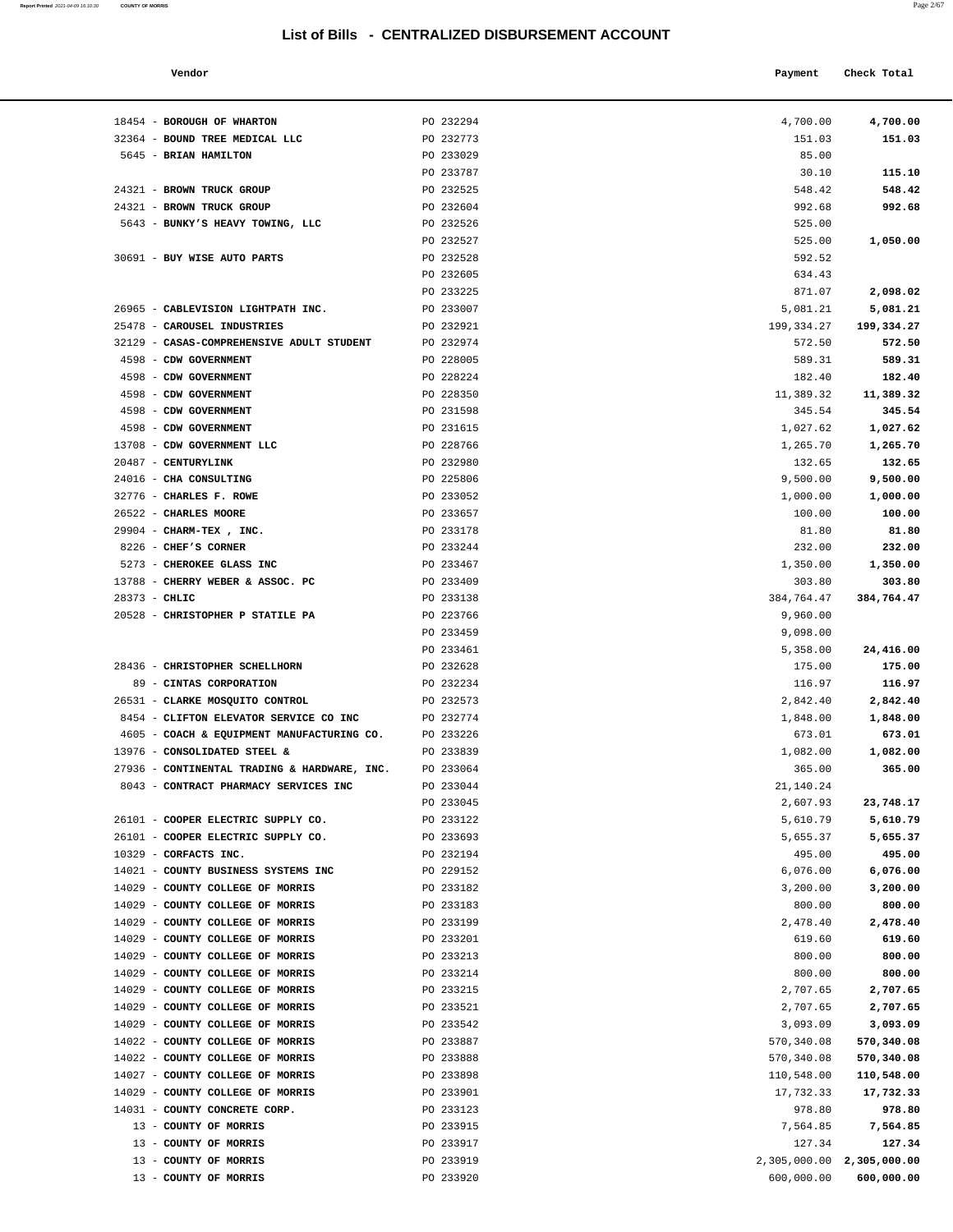**Report Printed** 2021-04-09 16:10:30 **COUNTY OF MORRIS** 

| ×<br>۹ | ۰<br>I |
|--------|--------|
|--------|--------|

| Vendor                                  |           | Payment    | Check Total |  |
|-----------------------------------------|-----------|------------|-------------|--|
| <b>COUNTY OF MORRIS</b>                 | PO 233954 | 46,068.07  | 46,068.07   |  |
| COUNTY WELDING SUPPLY CO                | PO 232233 | 38.35      |             |  |
|                                         | PO 232286 | 141.03     | 179.38      |  |
| <b>CRAIG MORRIS</b>                     | PO 233012 | 90.00      | 90.00       |  |
| CRANE ASSOCIATES, P.C.                  | PO 232898 | 7,167.48   |             |  |
|                                         | PO 233006 | 5,730.09   | 12,897.57   |  |
| CSL WATER QUALITY INC                   | PO 233578 | 2,463.60   | 2,463.60    |  |
| CY DRAKE LOCKSMITHS, INC.               | PO 232776 | 94.20      |             |  |
|                                         | PO 233228 | 10.00      |             |  |
|                                         | PO 233229 | 159.00     |             |  |
|                                         | PO 233329 | 35.00      | 298.20      |  |
| <b>D &amp; M AUTO BODY</b>              | PO 232578 | 5,562.47   | 5,562.47    |  |
| D&B AUTO SUPPLY                         | PO 232606 | 1,022.56   |             |  |
|                                         | PO 233230 | 64.60      |             |  |
|                                         | PO 233231 | 20.59      |             |  |
|                                         | PO 233232 | 2,726.38   |             |  |
|                                         | PO 233464 | 499.00     |             |  |
|                                         | PO 233465 | 2,746.88   |             |  |
|                                         | PO 233468 | 1,662.98   | 8,742.99    |  |
| <b>DAILY RECORD</b>                     | PO 232944 | 15.00      | 15.00       |  |
| <b>DALE KRAMER</b>                      | PO 233790 | 30.10      | 30.10       |  |
| DALLAS CHILDREN'S ADVOCACY CENTER       | PO 233096 | 400.00     | 400.00      |  |
| <b>DAN CARTER</b>                       | PO 233400 | 10.00      | 10.00       |  |
| <b>DANIELLE V. MALAVARCA</b>            | PO 233392 | 125.45     | 125.45      |  |
| <b>DAVID KENNY</b>                      | PO 233173 | 24.70      | 24.70       |  |
| DAVID WEBER OIL COMPANY                 | PO 232417 | 781.40     |             |  |
|                                         | PO 232795 | 12,222.34  | 13,003.74   |  |
| DAWN CENTER FOR INDEPENDENT             | PO 233148 | 8,801.00   | 8,801.00    |  |
| <b>DAWN STIFTER</b>                     | PO 233040 | 23.45      | 23.45       |  |
| DeBOER'S AUTO, INC.                     | PO 233194 | 900.00     | 900.00      |  |
| DEER CARCASS REMOVAL SERVICE, LLC       | PO 232498 | 2,656.00   | 2,656.00    |  |
| DELL MARKETING L.P.                     | PO 231582 | 5,442.24   | 5,442.24    |  |
| DELTA DENTAL INSURANCE COMPANY          | PO 233145 | 2,742.57   | 2,742.57    |  |
| DENTRUST DENTAL INC.                    | PO 232775 | 3,703.00   | 3,703.00    |  |
| DESESA ENGINEERING CO., INC.            | PO 233540 | 178,997.00 |             |  |
|                                         | PO 233541 | 266,756.00 | 445,753.00  |  |
| <b>DION ARACE</b>                       | PO 233188 | 90.00      | 90.00       |  |
| <b>DIRECT ENERGY BUSINESS MARKETING</b> | PO 233496 | 1,253.52   | 1,253.52    |  |
| DIRECT ENERGY BUSINESS MARKETING        | PO 233497 | 17,566.15  | 17,566.15   |  |
| DIRECT ENERGY BUSINESS MARKETING        | PO 233685 | 15.60      | 15.60       |  |
| DIRECT ENERGY BUSINESS MARKETING        | PO 233687 | 13,279.31  | 13,279.31   |  |
| DIRECT ENERGY BUSINESS MARKETING        | PO 233689 | 8,956.94   | 8,956.94    |  |
| DIRECT ENERGY BUSINESS MARKETING        | PO 233884 | 19,735.29  | 19,735.29   |  |
| DM MEDICAL BILLINGS, LLC                | PO 233013 | 1,301.57   | 1,301.57    |  |
| DOVER BRAKE & CLUTCH CO INC             | PO 232607 | 177.00     | 177.00      |  |
| EASTERN CONCRETE MATERIALS, INC.        | PO 231345 | 679.37     | 679.37      |  |
| EASTERN CONCRETE MATERIALS, INC.        | PO 231361 | 791.11     | 791.11      |  |
| ELIZABETHTOWN GAS COMPANY               | PO 233474 | 706.26     | 706.26      |  |
|                                         |           |            |             |  |

| 13 - COUNTY OF MORRIS                              | PO 233954              | 46,068.07         | 46,068.07  |
|----------------------------------------------------|------------------------|-------------------|------------|
| 14041 - COUNTY WELDING SUPPLY CO                   | PO 232233              | 38.35             |            |
|                                                    | PO 232286              | 141.03            | 179.38     |
| 32771 - CRAIG MORRIS                               | PO 233012              | 90.00             | 90.00      |
| 29633 - CRANE ASSOCIATES, P.C.                     | PO 232898              | 7,167.48          |            |
|                                                    | PO 233006              | 5,730.09          | 12,897.57  |
| 14077 - CSL WATER QUALITY INC                      | PO 233578              | 2,463.60          | 2,463.60   |
| 14102 - CY DRAKE LOCKSMITHS, INC.                  | PO 232776              | 94.20             |            |
|                                                    | PO 233228              | 10.00             |            |
|                                                    | PO 233229              | 159.00            |            |
|                                                    | PO 233329              | 35.00             | 298.20     |
| 27941 - D & M AUTO BODY                            | PO 232578              | 5,562.47          | 5,562.47   |
| 12523 - D&B AUTO SUPPLY                            | PO 232606              | 1,022.56          |            |
|                                                    | PO 233230              | 64.60             |            |
|                                                    | PO 233231<br>PO 233232 | 20.59<br>2,726.38 |            |
|                                                    | PO 233464              | 499.00            |            |
|                                                    | PO 233465              | 2,746.88          |            |
|                                                    | PO 233468              | 1,662.98          | 8,742.99   |
| 24337 - DAILY RECORD                               | PO 232944              | 15.00             | 15.00      |
| 15642 - DALE KRAMER                                | PO 233790              | 30.10             | 30.10      |
| 32770 - DALLAS CHILDREN'S ADVOCACY CENTER          | PO 233096              | 400.00            | 400.00     |
| 6249 - DAN CARTER                                  | PO 233400              | 10.00             | 10.00      |
| 29605 - DANIELLE V. MALAVARCA                      | PO 233392              | 125.45            | 125.45     |
| 27963 - DAVID KENNY                                | PO 233173              | 24.70             | 24.70      |
| 18414 - DAVID WEBER OIL COMPANY                    | PO 232417              | 781.40            |            |
|                                                    | PO 232795              | 12,222.34         | 13,003.74  |
| 11434 - DAWN CENTER FOR INDEPENDENT                | PO 233148              | 8,801.00          | 8,801.00   |
| 11372 - DAWN STIFTER                               | PO 233040              | 23.45             | 23.45      |
| 32748 - DeBOER'S AUTO, INC.                        | PO 233194              | 900.00            | 900.00     |
| 32459 - DEER CARCASS REMOVAL SERVICE, LLC          | PO 232498              | 2,656.00          | 2,656.00   |
| 14228 - DELL MARKETING L.P.                        | PO 231582              | 5,442.24          | 5,442.24   |
| 28719 - DELTA DENTAL INSURANCE COMPANY             | PO 233145              | 2,742.57          | 2,742.57   |
| 14265 - DENTRUST DENTAL INC.                       | PO 232775              | 3,703.00          | 3,703.00   |
| 12003 - DESESA ENGINEERING CO., INC.               | PO 233540              | 178,997.00        |            |
|                                                    | PO 233541              | 266,756.00        | 445,753.00 |
| 32520 - DION ARACE                                 | PO 233188              | 90.00             | 90.00      |
| 24349 - DIRECT ENERGY BUSINESS MARKETING           | PO 233496              | 1,253.52          | 1,253.52   |
| 24349 - DIRECT ENERGY BUSINESS MARKETING           | PO 233497              | 17,566.15         | 17,566.15  |
| 24349 - DIRECT ENERGY BUSINESS MARKETING           | PO 233685              | 15.60             | 15.60      |
| 24349 - DIRECT ENERGY BUSINESS MARKETING           | PO 233687              | 13,279.31         | 13,279.31  |
| 24349 - DIRECT ENERGY BUSINESS MARKETING           | PO 233689              | 8,956.94          | 8,956.94   |
| 24349 - DIRECT ENERGY BUSINESS MARKETING           | PO 233884              | 19,735.29         | 19,735.29  |
| 29063 - DM MEDICAL BILLINGS, LLC                   | PO 233013              | 1,301.57          | 1,301.57   |
| 14379 - DOVER BRAKE & CLUTCH CO INC                | PO 232607              | 177.00            | 177.00     |
| 26312 - EASTERN CONCRETE MATERIALS, INC. PO 231345 |                        | 679.37            | 679.37     |
| 26312 - EASTERN CONCRETE MATERIALS, INC.           | PO 231361              | 791.11            | 791.11     |
| 14505 - ELIZABETHTOWN GAS COMPANY                  | PO 233474              | 706.26            | 706.26     |
| 2047 - EMPLOYMENT HORIZONS ENTERPRISES INC         | PO 232899              | 987.00            |            |
|                                                    | PO 232904              | 987.00            | 1,974.00   |
| 28689 - ERNEST GRUBE                               | PO 233187              | 90.00             | 90.00      |
| 6038 - ESSEX COUNTY HOSPITAL                       | PO 232757              | 4,249.79          | 4,249.79   |
| 25497 - EXTENDOBED COMPANY INC                     | PO 224848              | 6, 240.00         | 6,240.00   |
| 3549 - EZ WHEELS DRIVING SCHOOL                    | PO 233170              | 799.80            |            |
|                                                    | PO 233171              | 799.80            |            |
|                                                    | PO 233181              | 828.24            |            |
|                                                    | PO 233237              | 1,439.64          |            |
|                                                    | PO 233239              | 1,492.96          |            |
|                                                    | PO 233240              | 1,439.64          |            |
|                                                    | PO 233254              | 1,438.56          |            |
|                                                    | PO 233678              | 1,294.44          | 9,533.08   |
| 12515 - FASTENAL COMPANY                           | PO 224973              | 3,075.23          |            |

PO 233073 110.53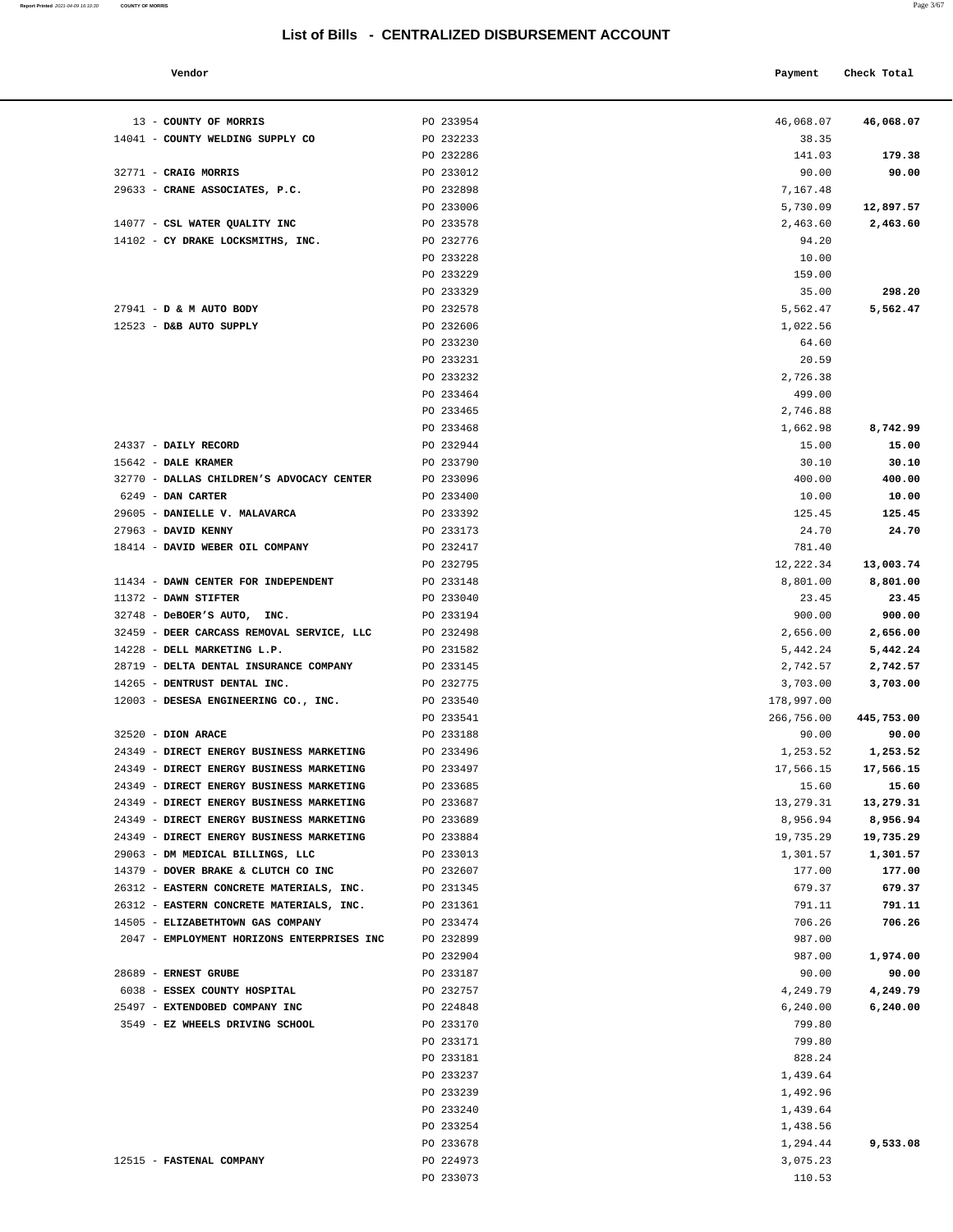**Report Printed** 2021-04-09 16:10:30 **COUNTY OF MORRIS** 

|                                | List of Bills - CENTRALIZED DISBURSEMENT ACCOUNT |           |             |
|--------------------------------|--------------------------------------------------|-----------|-------------|
| Vendor                         |                                                  | Payment   | Check Total |
|                                | PO 233121                                        | 345.93    |             |
|                                | PO 233665                                        | 6,358.68  | 9,890.37    |
| <b>FBI/LEEDA</b>               | PO 231888                                        | 2,780.00  | 2,780.00    |
| <b>FEDEX</b>                   | PO 232665                                        | 29.70     | 29.70       |
| <b>FEDEX</b>                   | PO 232841                                        | 63.75     | 63.75       |
| FIRST PRIORITY EMERGENCY       | PO 228080                                        | 2,081.64  | 2,081.64    |
| FIRST PRIORITY EMERGENCY       | PO 228430                                        | 21,089.50 | 21,089.50   |
| FIRST PRIORITY EMERGENCY       | PO 228442                                        | 3,700.02  | 3,700.02    |
| FIRST PRIORITY EMERGENCY       | PO 232329                                        | 5,055.93  | 5,055.93    |
| FIRST PRIORITY EMERGENCY       | PO 232831                                        | 225.00    | 225.00      |
| FIT-RITE UNIFORM CO., INC.     | PO 228339                                        | 900.00    |             |
|                                | PO 232826                                        | 140.00    | 1,040.00    |
| FLAGSHIP HEALTH SYSTEMS, INC.  | PO 233144                                        | 419.25    | 419.25      |
| FLEMINGTON BUICK CHEVROLET     | PO 232579                                        | 216.33    |             |
|                                | PO 232608                                        | 443.12    |             |
|                                | PO 233209                                        | 445.50    |             |
|                                | PO 233210                                        | 60.09     | 1,165.04    |
| FLEMINGTON DEPT STORE INC      | PO 231067                                        | 239.90    | 239.90      |
| FLEMINGTON DEPT STORE INC      | PO 231651                                        | 207.00    | 207.00      |
| FOLEY, INC.                    | PO 231365                                        | 1,561.89  |             |
|                                | PO 232034                                        | 4,427.96  | 5,989.85    |
| FORENSIC MAPPING SOLUTION INC. | PO 232546                                        |           |             |
|                                | PO 233160                                        | 160.00    | 160.00      |
| FORTIS INSTITUTE               | PO 233236                                        | 952.84    |             |
|                                |                                                  | 800.00    | 1,752.84    |
| <b>FRANK ALOIA</b>             | PO 233852                                        | 56.40     | 56.40       |
| FRANK BRODEEN OLC              | PO 232295                                        | 12,120.00 | 12,120.00   |
| FRANK BRODEEN OLC              | PO 232296                                        | 1,760.00  | 1,760.00    |
| FRANKLIN CUNNINGHAM            | PO 230053                                        | 1,680.60  | 1,680.60    |
| <b>GALETON GLOVES</b>          | PO 230185                                        | 234.68    | 234.68      |
| GALLS, LLC                     | PO 229366                                        | 7,385.75  |             |
|                                | PO 229678                                        | 132.44    |             |
|                                | PO 229691                                        | 141.86    |             |
|                                | PO 231197                                        | 175.10    |             |
|                                | PO 232032                                        | 337.63    |             |
|                                | PO 233106                                        | 1,382.36  | 9,555.14    |
| GANN LAW BOOKS                 | PO 229335                                        | 161.00    |             |
|                                | PO 230166                                        | 98.00     |             |
|                                | PO 231664                                        | 189.50    | 448.50      |
| <b>GANNETT NJ NEWSPAPERS</b>   | PO 232105                                        | 47.90     | 47.90       |
| <b>GANNETT NJ NEWSPAPERS</b>   | PO 232869                                        | 74.56     | 74.56       |
| <b>GANNETT NJ NEWSPAPERS</b>   | PO 232870                                        | 72.84     | 72.84       |
| <b>GANNETT NJ NEWSPAPERS</b>   | PO 233031                                        | 60.80     | 60.80       |
| <b>GANNETT NJ NEWSPAPERS</b>   | PO 233032                                        | 60.80     | 60.80       |
| <b>GANNETT NJ NEWSPAPERS</b>   | PO 233033                                        | 58.22     | 58.22       |
| <b>GANNETT NJ NEWSPAPERS</b>   | PO 233034                                        | 60.80     | 60.80       |
| <b>GANNETT NJ NEWSPAPERS</b>   | PO 233035                                        | 69.40     | 69.40       |
| <b>GANNETT NJ NEWSPAPERS</b>   | PO 233036                                        | 69.40     | 69.40       |
| <b>GANNETT NJ NEWSPAPERS</b>   | PO 233056                                        | 70.26     | 70.26       |
| <b>GANNETT NJ NEWSPAPERS</b>   | PO 233150                                        | 70.26     | 70.26       |
| <b>GANNETT NJ NEWSPAPERS</b>   | PO 233151                                        | 108.53    | 108.53      |
| <b>GANNETT NJ NEWSPAPERS</b>   | PO 233152                                        | 73.70     | 73.70       |
| <b>GANNETT NJ NEWSPAPERS</b>   | PO 233153                                        | 77.14     | 77.14       |
| <b>GANNETT NJ NEWSPAPERS</b>   | PO 233154                                        | 73.70     | 73.70       |
| <b>GANNETT NJ NEWSPAPERS</b>   | PO 233155                                        | 75.42     | 75.42       |
| <b>GANNETT NJ NEWSPAPERS</b>   | PO 233156                                        | 71.12     | 71.12       |
| <b>GANNETT NJ NEWSPAPERS</b>   | PO 233157                                        | 66.82     | 66.82       |
| <b>GANNETT NJ NEWSPAPERS</b>   | PO 233286                                        | 69.40     | 69.40       |
| GANNETT NJ NEWSPAPERS          | PO 233294                                        | 125.30    | 125.30      |
|                                |                                                  |           |             |

|                                        | PO 233121              | 345.93    |                  |
|----------------------------------------|------------------------|-----------|------------------|
|                                        | PO 233665              | 6,358.68  | 9,890.37         |
| $5088$ - FBI/LEEDA                     | PO 231888              | 2,780.00  | 2,780.00         |
| $14668$ - FEDEX                        | PO 232665              | 29.70     | 29.70            |
| $14668$ - FEDEX                        | PO 232841              | 63.75     | 63.75            |
| 25548 - FIRST PRIORITY EMERGENCY       | PO 228080              | 2,081.64  | 2,081.64         |
| 25548 - FIRST PRIORITY EMERGENCY       | PO 228430              | 21,089.50 | 21,089.50        |
| 25548 - FIRST PRIORITY EMERGENCY       | PO 228442              | 3,700.02  | 3,700.02         |
| 25548 - FIRST PRIORITY EMERGENCY       | PO 232329              | 5,055.93  | 5,055.93         |
| 25548 - FIRST PRIORITY EMERGENCY       | PO 232831              | 225.00    | 225.00           |
| 27708 - FIT-RITE UNIFORM CO., INC.     | PO 228339              | 900.00    |                  |
|                                        | PO 232826              | 140.00    | 1,040.00         |
| 28666 - FLAGSHIP HEALTH SYSTEMS, INC.  | PO 233144              | 419.25    | 419.25           |
| 12151 - FLEMINGTON BUICK CHEVROLET     | PO 232579              | 216.33    |                  |
|                                        | PO 232608              | 443.12    |                  |
|                                        | PO 233209              | 445.50    |                  |
|                                        |                        | 60.09     |                  |
| 25330 - FLEMINGTON DEPT STORE INC      | PO 233210<br>PO 231067 | 239.90    | 1,165.04         |
|                                        | PO 231651              |           | 239.90<br>207.00 |
| 2147 - FLEMINGTON DEPT STORE INC       |                        | 207.00    |                  |
| 14749 - FOLEY, INC.                    | PO 231365              | 1,561.89  |                  |
|                                        | PO 232034              | 4,427.96  | 5,989.85         |
| 30057 - FORENSIC MAPPING SOLUTION INC. | PO 232546              | 160.00    | 160.00           |
| 13313 - FORTIS INSTITUTE               | PO 233160              | 952.84    |                  |
|                                        | PO 233236              | 800.00    | 1,752.84         |
| 4618 - FRANK ALOIA                     | PO 233852              | 56.40     | 56.40            |
| 12325 - FRANK BRODEEN OLC              | PO 232295              | 12,120.00 | 12,120.00        |
| 12325 - FRANK BRODEEN OLC              | PO 232296              | 1,760.00  | 1,760.00         |
| 29264 - FRANKLIN CUNNINGHAM            | PO 230053              | 1,680.60  | 1,680.60         |
| 14841 - GALETON GLOVES                 | PO 230185              | 234.68    | 234.68           |
| $714$ - GALLS, LLC                     | PO 229366              | 7,385.75  |                  |
|                                        | PO 229678              | 132.44    |                  |
|                                        | PO 229691              | 141.86    |                  |
|                                        | PO 231197              | 175.10    |                  |
|                                        | PO 232032              | 337.63    |                  |
|                                        | PO 233106              | 1,382.36  | 9,555.14         |
| 14852 - GANN LAW BOOKS                 | PO 229335              | 161.00    |                  |
|                                        | PO 230166              | 98.00     |                  |
|                                        | PO 231664              | 189.50    | 448.50           |
| 14123 - GANNETT NJ NEWSPAPERS          | PO 232105              | 47.90     | 47.90            |
| 14123 - GANNETT NJ NEWSPAPERS          | PO 232869              | 74.56     | 74.56            |
| 14123 - GANNETT NJ NEWSPAPERS          | PO 232870              | 72.84     | 72.84            |
| 14123 - GANNETT NJ NEWSPAPERS          | PO 233031              | 60.80     | 60.80            |
| 14123 - GANNETT NJ NEWSPAPERS          | PO 233032              | 60.80     | 60.80            |
| 14123 - GANNETT NJ NEWSPAPERS          | PO 233033              | 58.22     | 58.22            |
| 14123 - GANNETT NJ NEWSPAPERS          | PO 233034              | 60.80     | 60.80            |
| 14123 - GANNETT NJ NEWSPAPERS          | PO 233035              | 69.40     | 69.40            |
| 14123 - GANNETT NJ NEWSPAPERS          | PO 233036              | 69.40     | 69.40            |
| 14123 - GANNETT NJ NEWSPAPERS          | PO 233056              | 70.26     | 70.26            |
| 14123 - GANNETT NJ NEWSPAPERS          | PO 233150              | 70.26     | 70.26            |
| 14123 - GANNETT NJ NEWSPAPERS          | PO 233151              | 108.53    | 108.53           |
| 14123 - GANNETT NJ NEWSPAPERS          | PO 233152              | 73.70     | 73.70            |
| 14123 - GANNETT NJ NEWSPAPERS          | PO 233153              | 77.14     | 77.14            |
| 14123 - GANNETT NJ NEWSPAPERS          | PO 233154              | 73.70     | 73.70            |
| 14123 - GANNETT NJ NEWSPAPERS          | PO 233155              | 75.42     | 75.42            |
| 14123 - GANNETT NJ NEWSPAPERS          | PO 233156              | 71.12     | 71.12            |
| 14123 - GANNETT NJ NEWSPAPERS          | PO 233157              | 66.82     | 66.82            |
| 14123 - GANNETT NJ NEWSPAPERS          | PO 233286              | 69.40     | 69.40            |
| 14123 - GANNETT NJ NEWSPAPERS          | PO 233294              | 125.30    | 125.30           |
| 14123 - GANNETT NJ NEWSPAPERS          | PO 233422              | 73.70     | 73.70            |
| 14123 - GANNETT NJ NEWSPAPERS          | PO 233424              | 91.76     | 91.76            |
| 14123 - GANNETT NJ NEWSPAPERS          | PO 233543              | 97.78     | 97.78            |

19081 **- GATES FLAG & BANNER, CO. INC.** <br>19081 **- PO 231356** 1,024.14 1,024.14 1,024.14<br>1,425.00 1,425.00

14726 - **GEN-EL SAFETY & INDUSTRIAL PO 231813 1,425.00**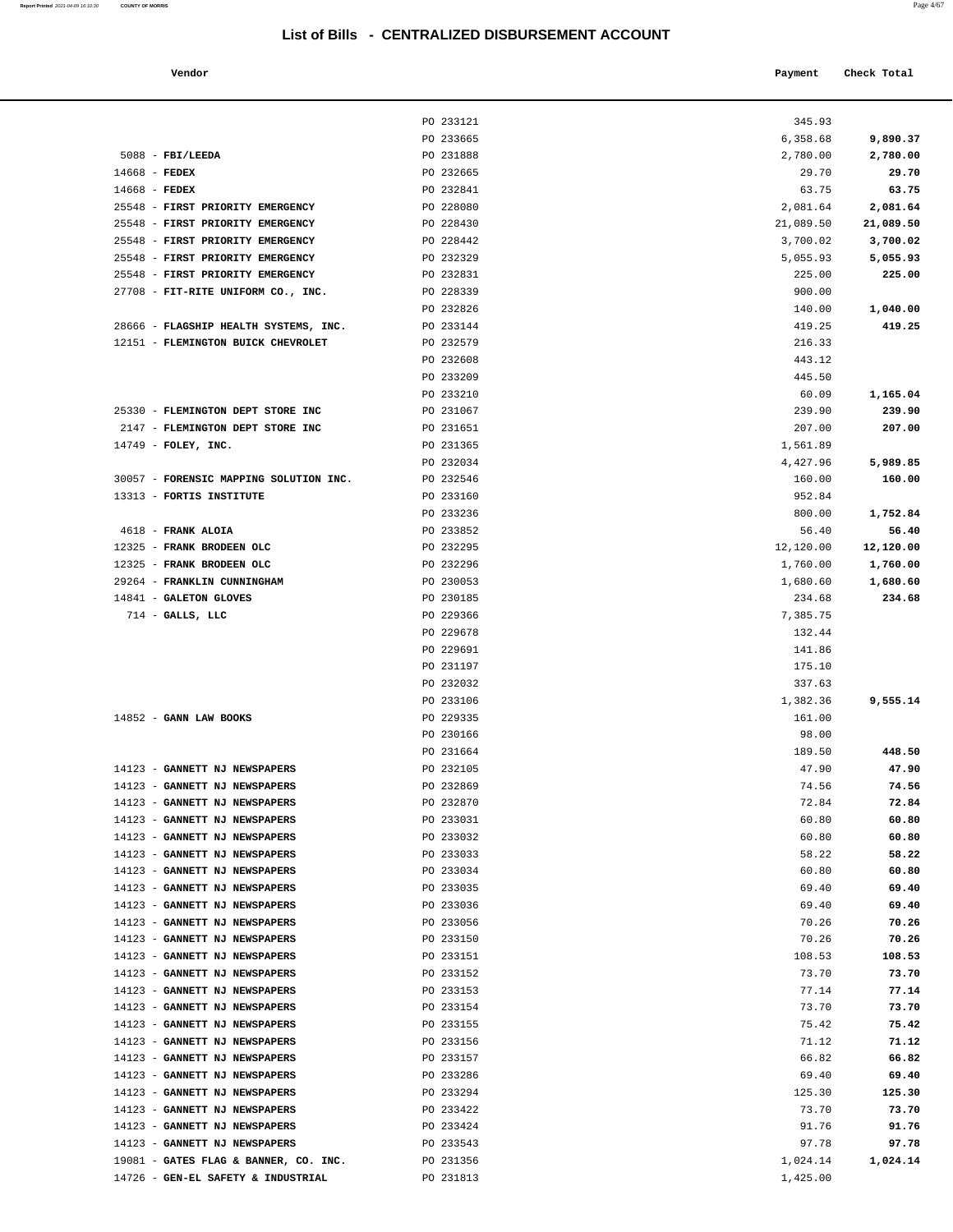|                                                                                        | PO 232931              | 957.00             | 2,382.00           |
|----------------------------------------------------------------------------------------|------------------------|--------------------|--------------------|
| 495 - GENERAL CODE PUBLISHERS                                                          | PO 232197              | 60.00              | 60.00              |
| 14908 - GFOA OF NEW JERSEY                                                             | PO 233890              | 85.00              | 85.00              |
| 14916 - GILL ID SYSTEMS<br>21585 - GIOVANNA ALVES                                      | PO 233041<br>PO 233264 | 187.00             | 187.00<br>400.00   |
| 32769 - GLUCKWALRATH, LLP                                                              | PO 233284              | 400.00<br>5,523.00 | 5,523.00           |
| $14983$ - GRAINGER                                                                     | PO 231686              | 407.11             |                    |
|                                                                                        | PO 232040              | 1,479.89           |                    |
|                                                                                        | PO 232432              | 184.83             | 2,071.83           |
| $14984$ - GRAINGER                                                                     | PO 232074              | 37.92              |                    |
|                                                                                        | PO 232075              | 539.20             |                    |
|                                                                                        | PO 232405              | 20.78              |                    |
|                                                                                        | PO 232502              | 75.86              |                    |
|                                                                                        | PO 232574              | 96.71              |                    |
|                                                                                        | PO 232575              | 85.53              |                    |
|                                                                                        | PO 232576              | 541.29             |                    |
|                                                                                        | PO 232577              | 279.58             | 1,676.87           |
| $24884 -$ GRAINGER                                                                     | PO 232193              | 338.40             | 338.40             |
| $14984$ - GRAINGER                                                                     | PO 232784              | 200.02             |                    |
|                                                                                        | PO 232785              | 89.55              |                    |
|                                                                                        | PO 232901              | 66.37              |                    |
|                                                                                        | PO 232907              | 201.02             |                    |
|                                                                                        | PO 232993              | 249.52             |                    |
|                                                                                        | PO 233293              | 831.77             | 1,638.25           |
| $14984$ - GRAINGER                                                                     | PO 233671              | 3,307.93           | 3,307.93           |
| 26326 - GREEN OUTLOOK LANDSCAPING &                                                    | PO 233117              | 67,864.00          | 67,864.00          |
| 15007 - GREENMAN PEDERSEN INC                                                          | PO 226967              | 8,612.50           |                    |
|                                                                                        | PO 232178              | 41,340.00          |                    |
|                                                                                        | PO 233410              | 22,068.29          | 72,020.79          |
| $17801$ - GREG ST. JOHN                                                                | PO 233508              | 90.00              | 90.00              |
| 20726 - GUARDIAN TRACKING LLC                                                          | PO 232805              | 4,165.00           | 4,165.00           |
| 30137 - GZA GEOENVIRONMENTAL, INC.                                                     | PO 230827              | 2,260.30           | 2,260.30           |
| 25522 - HARRY L. SCHWARZ & CO.<br>32108 - HEATHER J. DARLING                           | PO 233339<br>PO 229874 | 1,687.50<br>90.00  | 1,687.50<br>90.00  |
| 15159 - HELRICK'S INC                                                                  | PO 232623              | 200.69             |                    |
|                                                                                        | PO 233277              | 731.25             | 931.94             |
| 8685 - HENRY SCHEIN INC                                                                | PO 233108              | 303.51             |                    |
|                                                                                        | PO 233433              | 1,457.51           | 1,761.02           |
| 928 - HINDSIGHT, INC                                                                   | PO 233375              | 11,258.22          | 11,258.22          |
| 27466 - HIPPO FACILITY MANAGEMENT INC.                                                 | PO 227772              | 1,670.24           | 1,670.24           |
| 28910 - HOLZHAUER & HOLENSTEIN, LLC                                                    | PO 233423              | 3,420.00           | 3,420.00           |
| 28404 - HOME DEPOT CREDIT SERVICES                                                     | PO 233582              | 1,298.42           | 1,298.42           |
| 31914 - HOME DEPOT USA, INC.                                                           | PO 232041              | 2,829.50           | 2,829.50           |
| 16302 - HOMELESS SOLUTIONS, INC.                                                       | PO 233022              | 20,023.00          |                    |
|                                                                                        | PO 233027              | 47,427.00          | 67,450.00          |
| 20737 - HOOVER TRUCK CENTERS INC                                                       | PO 232582              | 45.63              | 45.63              |
| 20737 - HOOVER TRUCK CENTERS INC                                                       | PO 232583              | 132.72             | 132.72             |
| 20737 - HOOVER TRUCK CENTERS INC                                                       | PO 233246              | 45.18              | 45.18              |
| 1079 - HUONG LU                                                                        | PO 233365              | 36.00              | 36.00              |
| 28085 - IAN H KADEN, MD                                                                | PO 233097              | 310.00             |                    |
|                                                                                        | PO 233104              | 310.00             | 620.00             |
| 20755 - IDEMIA IDENTITY & SECURITY USA LLC                                             | PO 230990              | 9,898.00           | 9,898.00           |
| 12041 - INGLESINO, WEBSTER,                                                            | PO 233792              | 10,424.75          | 10,424.75          |
| 1664 - INGRAM LIBRARY SERVICES                                                         | PO 233295              | 3,630.99           |                    |
|                                                                                        | PO 233310              | 2,959.56           | 6,590.55           |
| 28900 - INNOVATIVE CREDIT SOLUTIONS, INC.<br>19236 - INSTITUTE FOR FORENSIC PSYCHOLOGY | PO 233049<br>PO 232391 | 102.00<br>1,000.00 | 102.00             |
| 6100 - INTER CITY TIRE                                                                 | PO 233207              | 413.95             | 1,000.00<br>413.95 |
| 25455 - INTERNATIONAL ACADEMIES OF                                                     | PO 233257              | 1,130.00           | 1,130.00           |
| 30135 - INVESTIGATIVE FORENSICS CONSULTING                                             | PO 232940              | 1,064.00           |                    |
|                                                                                        | PO 233081              | 1,140.00           |                    |
|                                                                                        | PO 233490              | 190.00             | 2,394.00           |
| 32213 - JAMES K CLINT                                                                  | PO 233509              | 90.00              | 90.00              |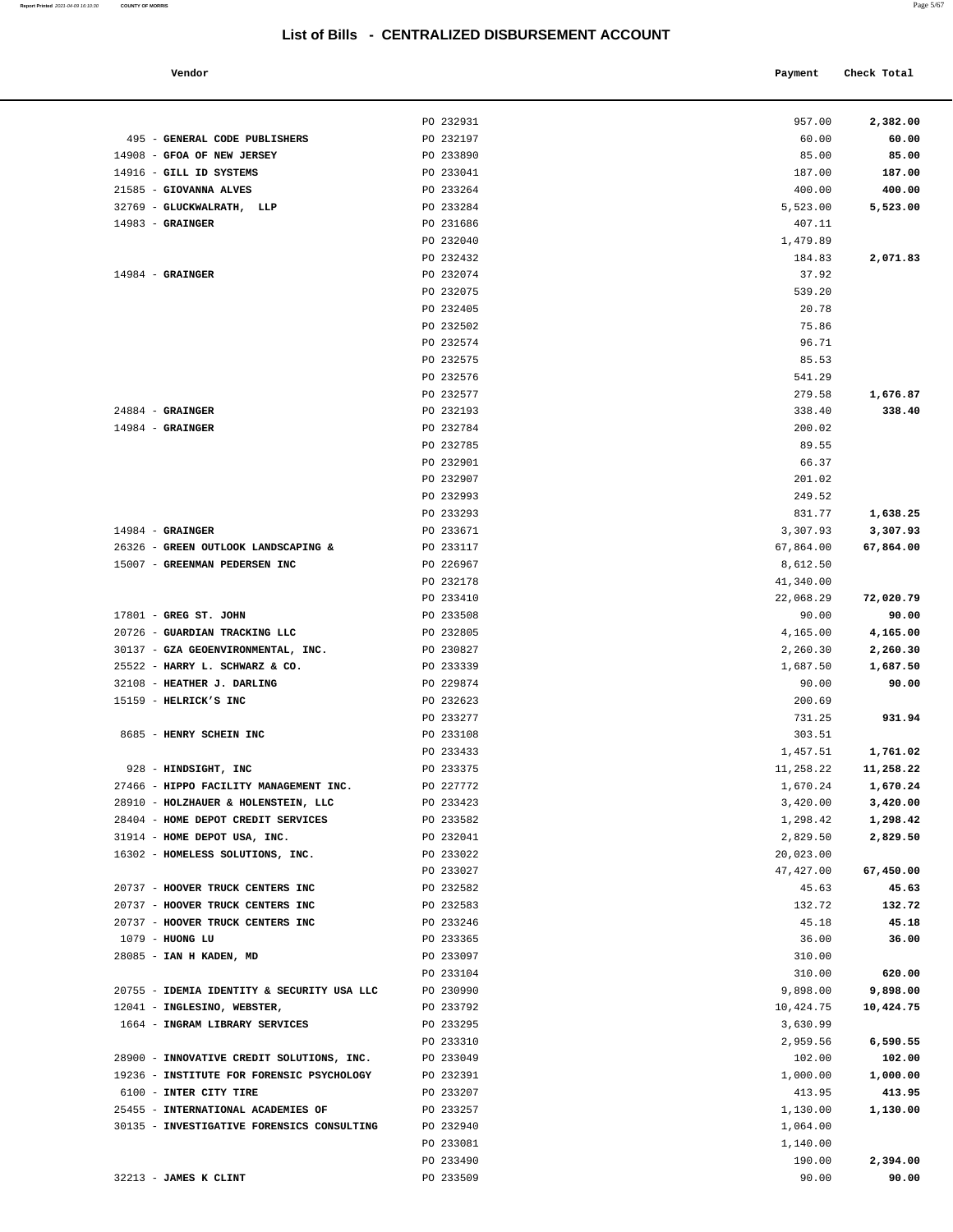### **Vendor Payment Check Total**   $\blacksquare$  Payment Check Total **Payment** Check Total **Payment**

| 5459 - JAMES LASPINA                                                     | PO 233401              | 10.00                | 10.00                |
|--------------------------------------------------------------------------|------------------------|----------------------|----------------------|
| 28604 - JANE A. ARMSTRONG                                                | PO 233523              | 229.98               | 229.98               |
| 26744 - JASON LEZCANO                                                    | PO 233259              | 96.00                | 96.00                |
| 960 - JERSEY CENTRAL POWER & LIGHT                                       | PO 232735              | 65.95                | 65.95                |
| 960 - JERSEY CENTRAL POWER & LIGHT                                       | PO 232737              | 549.43               | 549.43               |
| 960 - JERSEY CENTRAL POWER & LIGHT                                       | PO 232749              | 34.99                | 34.99                |
| 960 - JERSEY CENTRAL POWER & LIGHT                                       | PO 232873              | 7.74                 | 7.74                 |
| 960 - JERSEY CENTRAL POWER & LIGHT                                       | PO 232874              | 3.62                 | 3.62                 |
| 960 - JERSEY CENTRAL POWER & LIGHT                                       | PO 232893              | 49.45                | 49.45                |
| 960 - JERSEY CENTRAL POWER & LIGHT                                       | PO 233191              | 17.16                | 17.16                |
| 960 - JERSEY CENTRAL POWER & LIGHT                                       | PO 233192              | 25.69                | 25.69                |
| 960 - JERSEY CENTRAL POWER & LIGHT                                       | PO 233258              | 1,126.83             | 1,126.83             |
| 960 - JERSEY CENTRAL POWER & LIGHT                                       | PO 233359              | 8,715.47             | 8,715.47             |
| 960 - JERSEY CENTRAL POWER & LIGHT<br>960 - JERSEY CENTRAL POWER & LIGHT | PO 233420<br>PO 233681 | 1,051.03<br>5,132.32 | 1,051.03<br>5,132.32 |
| 960 - JERSEY CENTRAL POWER & LIGHT                                       | PO 233682              | 2,743.09             | 2,743.09             |
| 960 - JERSEY CENTRAL POWER & LIGHT                                       | PO 233881              | 9,811.37             | 9,811.37             |
| $1815$ - JESCO, INC.                                                     | PO 231940              | 477.21               |                      |
|                                                                          | PO 232612              | 1,100.16             | 1,577.37             |
| 26156 - JJS SERVICES, INC.                                               | PO 233323              | 14,200.00            | 14,200.00            |
| 26156 - JJS SERVICES, INC.                                               | PO 233513              | 104,092.50           | 104,092.50           |
| 26156 - JJS SERVICES, INC.                                               | PO 233837              | 22,300.00            | 22,300.00            |
| 5250 - JOAN PEANO                                                        | PO 230506              | 629.40               | 629.40               |
| 32778 - JOHANNA HIDALGO                                                  | PO 233291              | 79.99                | 79.99                |
| 12452 - JOHNSON & JOHNSON, ESQS                                          | PO 233136              | 4,019.50             | 4,019.50             |
| 21614 - JOHNSON MIRMIRAN AND THOMPSON, INC.                              | PO 214081              | 2,108.65             |                      |
|                                                                          | PO 214081              | 7,928.15             | 10,036.80            |
| 2695 - JOHNSTONE SUPPLY                                                  | PO 233290              | 3,159.63             |                      |
|                                                                          | PO 233686              | 3,017.55             | 6,177.18             |
| 9635 - KENNON SURVEYING SERVICES, INC                                    | PO 232179              | 11,680.00            | 11,680.00            |
| 20682 - KINGS KID DELI                                                   | PO 233190              | 552.00               | 552.00               |
| 20602 - KONICA MINOLTA BUSINESS                                          | PO 231363              | 2,640.48             | 2,640.48             |
| 15634 - KORNER STORE INC<br>12726 - LANGUAGE LINE SERVICES               | PO 232733<br>PO 232756 | 264.50<br>290.70     | 264.50<br>290.70     |
| 30485 - LAURIE LITT                                                      | PO 232777              | 400.00               | 400.00               |
| 15729 - LEDGEWOOD KAWASAKI INC.                                          | PO 224209              | 595.96               | 595.96               |
| 29587 - LEE M MONDAY, PHD                                                | PO 233085              | 500.00               | 500.00               |
| 15775 - LIFESAVERS INC                                                   | PO 233017              | 35.00                |                      |
|                                                                          | PO 233261              | 412.50               | 447.50               |
| 5989 - LINCOLN TECHNICAL INSTITUTE                                       | PO 233522              | 532.80               | 532.80               |
| 1777 - LORCO PETROLEUM SERVICES                                          | PO 232408              | 100.00               | 100.00               |
| 53 - LOVEYS PIZZA & GRILL                                                | PO 232508              | 575.00               |                      |
|                                                                          | PO 232557              | 1,520.00             | 2,095.00             |
| 15850 - LUM, DRASCO & POSITAN LLC                                        | PO 233391              | 2,370.10             | 2,370.10             |
| 2144 - M C POLICE CHIEF'S ASSOCIATION                                    | PO 233112              | 400.00               | 400.00               |
| 15919 - M.C. PROSECUTOR'S EMERGENT                                       | PO 232835              | 700.23               | 700.23               |
| 28251 - MAGIC TOUCH CONSTRUCTION CO., INC.                               | PO 228245              | 13,719.55            |                      |
|                                                                          | PO 232894              | 1,942.06             |                      |
|                                                                          | PO 232896<br>PO 233692 | 3,466.07<br>8,782.87 | 27,910.55            |
| 5879 - MAGNOLIA TITUS                                                    | PO 230739              | 654.00               | 654.00               |
| 12638 - MAIRA ROGERS                                                     | PO 233143              | 144.00               | 144.00               |
| 11821 - MARTINA FIELD                                                    | PO 233062              | 90.00                | 90.00                |
| 1191 - MARY CORCORAN                                                     | PO 230040              | 629.40               | 629.40               |
| 32388 - MARY E. FUENTES                                                  | PO 233218              | 90.98                | 90.98                |
| 4132 - MAYO MEDICAL LABORATORIES                                         | PO 232876              | 238.80               | 238.80               |
| 29281 - MBT CONTRACTING LLC                                              | PO 233458              | 39,025.56            | 39,025.56            |
| 16065 - MC VOCATIONAL SCHOOL DISTRICT                                    | PO 233889              | 527,070.67           | 527,070.67           |
| 32274 - MCCLOSKEY MECHANICAL INC.                                        | PO 233116              | 355.20               |                      |
|                                                                          | PO 233360              | 778.14               | 1,133.34             |
| 25792 - MCGRATH MUNICIPAL EQUIPMENT, LLC                                 | PO 233404              | 1,073.50             | 1,073.50             |
| 32054 - MEGHAN KNAB                                                      | PO 232843              | 13.85                | 13.85                |
| 16129 - MENTAL HEALTH ASSOCIATION OF                                     | PO 232763              | 2,012.97             | 2,012.97             |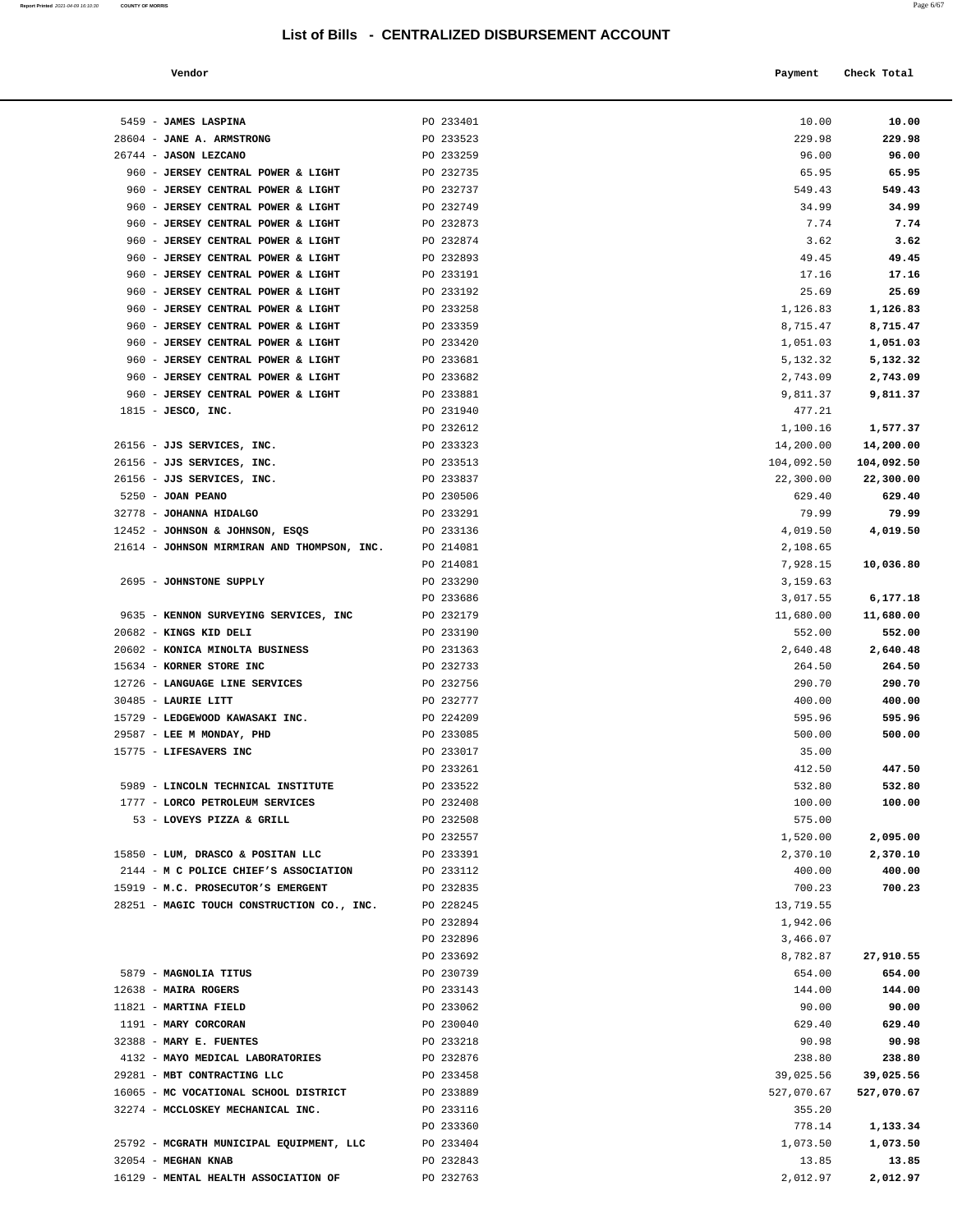| Report Printed 2021-04-09 16:10:30 | <b>COUNTY OF MORRIS</b> |  |  | Page 7/67 |
|------------------------------------|-------------------------|--|--|-----------|
|                                    |                         |  |  |           |

| Vendor                                       |                        | Payment                   | Check Total        |
|----------------------------------------------|------------------------|---------------------------|--------------------|
| MERCER COUNTY COMMUNITY COLLEGE              | PO 233955              | 4,168.25                  | 4,168.25           |
| <b>MERGENT INC</b>                           | PO 224139              | 6,772.99                  |                    |
|                                              | PO 233297              | 1,440.00                  | 8,212.99           |
| <b>MICHAEL MCGUIRE</b>                       | PO 231380              | 90.00                     | 90.00              |
| <b>MICHAEL SIKORA</b>                        | PO 230639              | 629.40                    | 629.40             |
| MID-ATLANTIC TRUCK CENTRE INC                | PO 233206              | 155.51                    | 155.51             |
| MIDWEST TAPE LLC                             | PO 231565              | 778.14                    |                    |
|                                              | PO 233298              | 1,118.47                  | 1,896.61           |
| MILLER & CHITTY CO INC<br><b>MOBILEX USA</b> | PO 233292<br>PO 232031 | 1,870.00<br>245.00        | 1,870.00<br>245.00 |
| MOE DISTRIBUTORS INC.                        | PO 233078              | 170.90                    | 170.90             |
| MONTAGE ENTERPRISES INC.                     | PO 232613              | 121.53                    | 121.53             |
| MORRIS BRICK AND STONE CO.                   | PO 233576              | 119.80                    | 119.80             |
| MORRIS COUNTY BAR ASSOCIATION                | PO 231071              | 3,865.00                  | 3,865.00           |
| MORRIS COUNTY ENGRAVING LLC                  | PO 232268              | 36.00                     | 36.00              |
| MORRIS COUNTY MUA                            | PO 232708              | 6,344.94                  | 6,344.94           |
| MORRIS COUNTY MUA                            | PO 232713              | 1,433.17                  | 1,433.17           |
| MORRIS COUNTY MUA                            | PO 232906              | 700.00                    | 700.00             |
| MORRIS COUNTY MUA                            | PO 233048              | 1,633.73                  | 1,633.73           |
| MORRIS COUNTY MUNICIPAL                      | PO 232717              | 290.29                    | 290.29             |
| MORRIS COUNTY MUNICIPAL                      | PO 233059              | 5,235.93                  | 5,235.93           |
| MORRIS COUNTY OVERHEAD DOOR CO               | PO 233357              | 1,043.60                  | 1,043.60           |
| MORRIS COUNTY PARK COMMISSION                | PO 232228              | 18,989.35                 | 18,989.35          |
| MORRIS COUNTY PARK COMMISSION                | PO 233273              | 982.80                    | 982.80             |
| MORRIS COUNTY PARK COMMISSION                | PO 233283              | 3,000,000.00 3,000,000.00 |                    |
| MORRISTOWN LUMBER &                          | PO 232570              | 176.15                    |                    |
|                                              | PO 232883              | 89.97                     |                    |
|                                              | PO 232926              | 384.00                    |                    |
|                                              | PO 233002              | 58.08                     |                    |
|                                              | PO 233050              | 275.13                    | 983.33             |
| <b>MORRISTOWN LUMBER &amp;</b>               | PO 233341              | 280.87                    |                    |
|                                              | PO 233701              | 32.66                     | 313.53             |
| MORRISTOWN MEDICAL CENTER                    | PO 233100              | 7,257.69                  | 7,257.69           |
| MORRISTOWN PARKING AUTHORITY                 | PO 233068              | 324.00                    | 324.00             |
| MORRISTOWN PATHOLOGY ASSOCIATES              | PO 232875              | 2,500.00                  | 2,500.00           |
| MORTON SALT, INC.                            | PO 232488              | 3,615.69                  |                    |
|                                              | PO 232489              | 18,072.42                 |                    |
|                                              | PO 232509              | 3,833.78                  |                    |
|                                              | PO 232510              | 10,320.51                 |                    |
|                                              | PO 232511              | 12,985.09                 |                    |
|                                              | PO 232879              | 1,313.19                  |                    |
|                                              | PO 232880              | 9,510.59                  |                    |
|                                              | PO 232882              | 22,918.35                 | 82,569.62          |
| MORTON SALT, INC.                            | PO 232884              | 37,389.51                 |                    |
|                                              | PO 232885              | 10,701.22                 |                    |
|                                              | PO 232888              | 3,972.65                  |                    |
|                                              | PO 232889              | 39, 232.63                |                    |
|                                              | PO 232890              | 70,979.19                 | 162,275.20         |
| MOTOROLA SOLUTIONS INC                       | PO 232000              | 7,920.00                  | 7,920.00           |
| <b>W.J. NATURAL GAS COMPANY</b>              | PO 233037              | 207.70                    |                    |
|                                              | PO 233038              | 310.27                    |                    |
|                                              | PO 233039              | 757.53                    |                    |
|                                              | PO 233053              | 36.04                     |                    |
|                                              | PO 233054              | 1,545.18                  |                    |
|                                              | PO 233055              | 3,559.85                  |                    |
|                                              | PO 233368              | 2,122.85                  |                    |
|                                              | PO 233373              | 930.54                    | 9,469.96           |
| <b>NAPA OF ROCKAWAY</b>                      | PO 232571              | 552.00                    |                    |
|                                              | PO 232591              | 308.83                    |                    |
|                                              | PO 232592              | 531.59                    |                    |
|                                              | PO 232651              | 100.80                    |                    |
|                                              |                        |                           |                    |
|                                              | PO 232652              | 164.26                    |                    |

| 25498 - MERCER COUNTY COMMUNITY COLLEGE | PO 233955 | 4,168.25                  | 4,168.25   |
|-----------------------------------------|-----------|---------------------------|------------|
| 941 - MERGENT INC                       | PO 224139 | 6,772.99                  |            |
|                                         | PO 233297 | 1,440.00                  | 8,212.99   |
| 27110 - MICHAEL MCGUIRE                 | PO 231380 | 90.00                     | 90.00      |
| 20664 - MICHAEL SIKORA                  | PO 230639 | 629.40                    | 629.40     |
| 295 - MID-ATLANTIC TRUCK CENTRE INC     | PO 233206 | 155.51                    | 155.51     |
| 11453 - MIDWEST TAPE LLC                | PO 231565 | 778.14                    |            |
|                                         | PO 233298 | 1,118.47                  | 1,896.61   |
| 16207 - MILLER & CHITTY CO INC          | PO 233292 | 1,870.00                  | 1,870.00   |
| 6953 - MOBILEX USA                      | PO 232031 | 245.00                    | 245.00     |
| 16248 - MOE DISTRIBUTORS INC.           | PO 233078 | 170.90                    | 170.90     |
| 7313 - MONTAGE ENTERPRISES INC.         |           |                           |            |
|                                         | PO 232613 | 121.53                    | 121.53     |
| 16283 - MORRIS BRICK AND STONE CO.      | PO 233576 | 119.80                    | 119.80     |
| 15883 - MORRIS COUNTY BAR ASSOCIATION   | PO 231071 | 3,865.00                  | 3,865.00   |
| 6213 - MORRIS COUNTY ENGRAVING LLC      | PO 232268 | 36.00                     | 36.00      |
| 12819 - MORRIS COUNTY MUA               | PO 232708 | 6,344.94                  | 6,344.94   |
| 12819 - MORRIS COUNTY MUA               | PO 232713 | 1,433.17                  | 1,433.17   |
| 12819 - MORRIS COUNTY MUA               | PO 232906 | 700.00                    | 700.00     |
| 12819 - MORRIS COUNTY MUA               | PO 233048 | 1,633.73                  | 1,633.73   |
| 19483 - MORRIS COUNTY MUNICIPAL         | PO 232717 | 290.29                    | 290.29     |
| 19483 - MORRIS COUNTY MUNICIPAL         | PO 233059 | 5,235.93                  | 5,235.93   |
| 19484 - MORRIS COUNTY OVERHEAD DOOR CO  | PO 233357 | 1,043.60                  | 1,043.60   |
| 1800 - MORRIS COUNTY PARK COMMISSION    | PO 232228 | 18,989.35                 | 18,989.35  |
| 1800 - MORRIS COUNTY PARK COMMISSION    | PO 233273 | 982.80                    | 982.80     |
| 1800 - MORRIS COUNTY PARK COMMISSION    | PO 233283 | 3,000,000.00 3,000,000.00 |            |
| 16321 - MORRISTOWN LUMBER &             | PO 232570 | 176.15                    |            |
|                                         | PO 232883 | 89.97                     |            |
|                                         | PO 232926 |                           |            |
|                                         |           | 384.00                    |            |
|                                         | PO 233002 | 58.08                     |            |
|                                         | PO 233050 | 275.13                    | 983.33     |
| 16321 - MORRISTOWN LUMBER &             | PO 233341 | 280.87                    |            |
|                                         | PO 233701 | 32.66                     | 313.53     |
| 7584 - MORRISTOWN MEDICAL CENTER        | PO 233100 | 7,257.69                  | 7,257.69   |
| 16340 - MORRISTOWN PARKING AUTHORITY    | PO 233068 | 324.00                    | 324.00     |
| 7206 - MORRISTOWN PATHOLOGY ASSOCIATES  | PO 232875 | 2,500.00                  | 2,500.00   |
| 27295 - MORTON SALT, INC.               | PO 232488 | 3,615.69                  |            |
|                                         | PO 232489 | 18,072.42                 |            |
|                                         | PO 232509 | 3,833.78                  |            |
|                                         | PO 232510 | 10,320.51                 |            |
|                                         | PO 232511 | 12,985.09                 |            |
|                                         | PO 232879 | 1,313.19                  |            |
|                                         | PO 232880 | 9,510.59                  |            |
|                                         | PO 232882 | 22,918.35                 | 82,569.62  |
| 27295 - MORTON SALT, INC.               | PO 232884 | 37,389.51                 |            |
|                                         | PO 232885 | 10,701.22                 |            |
|                                         |           | 3,972.65                  |            |
|                                         | PO 232888 |                           |            |
|                                         | PO 232889 | 39,232.63                 |            |
|                                         | PO 232890 | 70,979.19                 | 162,275.20 |
| 21791 - MOTOROLA SOLUTIONS INC          | PO 232000 | 7,920.00                  | 7,920.00   |
| 19523 - N.J. NATURAL GAS COMPANY        | PO 233037 | 207.70                    |            |
|                                         | PO 233038 | 310.27                    |            |
|                                         | PO 233039 | 757.53                    |            |
|                                         | PO 233053 | 36.04                     |            |
|                                         | PO 233054 | 1,545.18                  |            |
|                                         | PO 233055 | 3,559.85                  |            |
|                                         | PO 233368 | 2,122.85                  |            |
|                                         | PO 233373 | 930.54                    | 9,469.96   |
| 28785 - NAPA OF ROCKAWAY                | PO 232571 | 552.00                    |            |
|                                         | PO 232591 | 308.83                    |            |
|                                         | PO 232592 | 531.59                    |            |
|                                         | PO 232651 | 100.80                    |            |
|                                         |           |                           |            |
|                                         | PO 232652 | 164.26                    |            |
|                                         | PO 233076 | 198.08                    |            |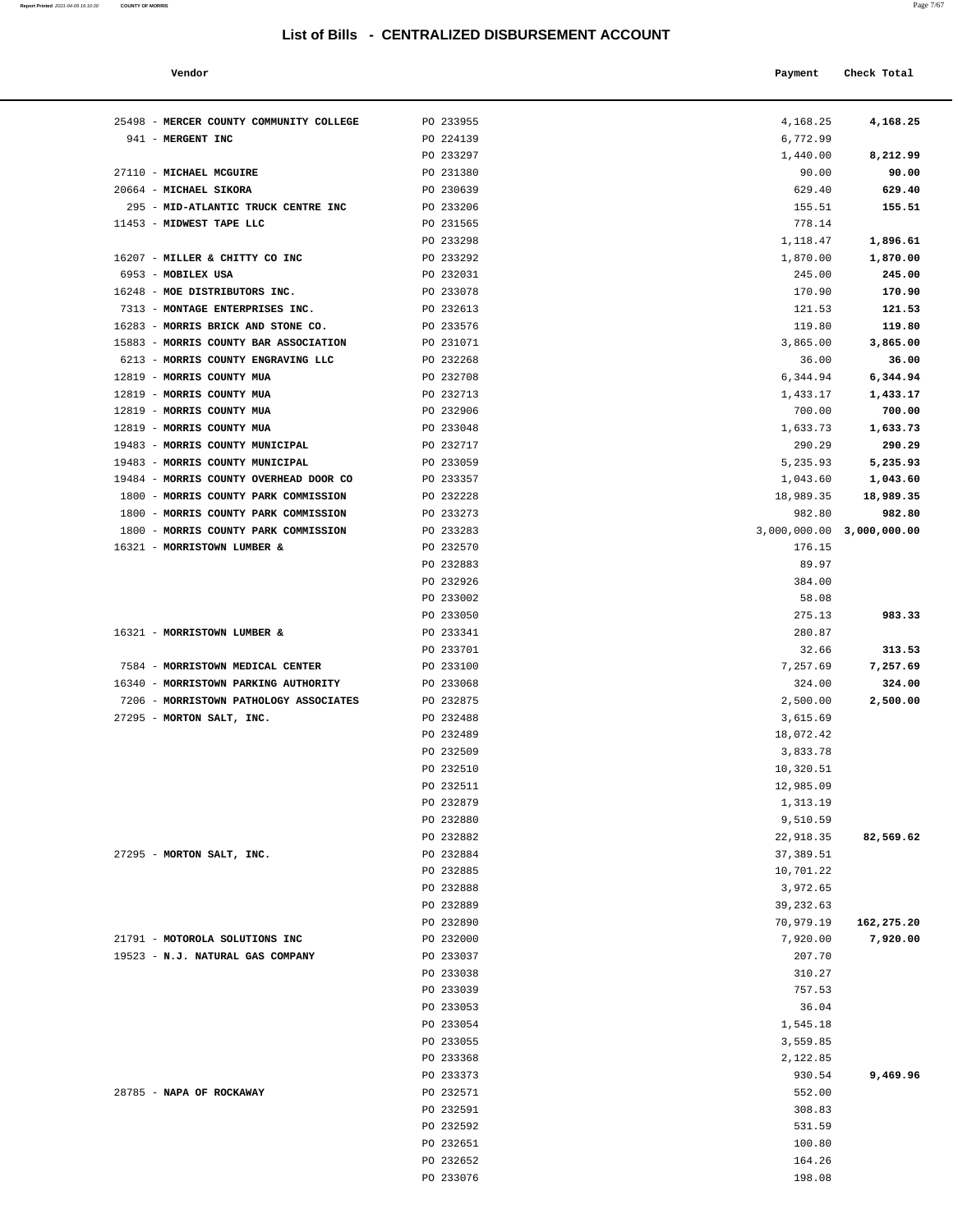**Report Printed** 2021-04-09 16:10:30 **COUNTY OF MORRIS** 

| Vendor | Payment Check Total |
|--------|---------------------|
|        |                     |

|                                                                            | PO 233202              | 336.35           |                  |
|----------------------------------------------------------------------------|------------------------|------------------|------------------|
|                                                                            | PO 233247              | 198.84           | 2,390.75         |
| 28785 - NAPA OF ROCKAWAY                                                   | PO 233248              | 109.06           |                  |
|                                                                            | PO 233249              | 224.54           | 333.60           |
| 1304 - NATIONAL BUSINESS                                                   | PO 230885              | 2,006.00         | 2,006.00         |
| 12481 - NATIONAL CAREER INSTITUTE                                          | PO 233168              | 800.00           | 800.00           |
| 21122 - NATIONAL FUEL OIL INC.                                             | PO 232598              | 42,819.17        | 42,819.17        |
| 21122 - NATIONAL FUEL OIL INC.                                             | PO 233338              | 46,786.82        |                  |
|                                                                            | PO 233338              | 5,133.89         | 51,920.71        |
| 28246 - NATIONAL OFFICE FURNITURE, INC.                                    | PO 227436              | 13,464.00        | 13,464.00        |
| 32393 - NDP CONSTRUCTION LLC                                               | PO 233802              | 5,856.55         | 5,856.55         |
| 19561 - NEW JERSEY HERALD                                                  | PO 232106              | 21.30            | 21.30            |
| 28348 - NEW JERSEY OVERHEAD DOOR LLC                                       | PO 231495              | 2,310.00         |                  |
|                                                                            | PO 233579              | 330.00           |                  |
|                                                                            | PO 233668              | 1,265.00         | 3,905.00         |
| 16552 - NEWBRIDGE SERVICES INC                                             | PO 233169              | 562.48           |                  |
|                                                                            | PO 233675              | 7,941.25         |                  |
|                                                                            | PO 233676              | 8,766.25         |                  |
|                                                                            | PO 233677              | 2,742.75         | 20,012.73        |
| 23981 - NIELSEN DODGE - C-J-R                                              | PO 232584              | 16.28            | 16.28            |
| 23981 - NIELSEN DODGE - C-J-R                                              | PO 232585              | 156.75           | 156.75           |
| 23981 - NIELSEN DODGE - C-J-R                                              | PO 232586              | 47.45            | 47.45            |
| 23981 - NIELSEN DODGE - C-J-R                                              | PO 232587              | 1,342.00         | 1,342.00         |
| 23981 - NIELSEN DODGE - C-J-R                                              | PO 232614              | 585.45           | 585.45           |
| 23981 - NIELSEN DODGE - C-J-R                                              | PO 232615              | 252.37           | 252.37<br>76.61  |
| 23981 - NIELSEN DODGE - C-J-R<br>23981 - NIELSEN DODGE - C-J-R             | PO 232616<br>PO 233204 | 76.61<br>26.85   | 26.85            |
| 23981 - NIELSEN DODGE - C-J-R                                              | PO 233205              | 13.10            | 13.10            |
| 16708 - NJ ASSOCIATION OF AREA                                             | PO 233699              | 1,200.00         | 1,200.00         |
| 8486 - NJ EMERGENCY MANAGMENT                                              | PO 232810              | 75.00            | 75.00            |
| 16638 - NJ STATE LEAGUE OF                                                 | PO 232919              | 230.00           | 230.00           |
| 2105 - NJ WEIGHTS & MEASURES ASSOC.                                        | PO 232902              | 350.00           | 350.00           |
| 30744 - NJSB CONSTRUCTION LLC                                              | PO 233669              | 3,995.00         | 3,995.00         |
| $8349$ - NMS LABS                                                          | PO 232900              | 8,242.20         | 8,242.20         |
| 32677 - NOEL MCCABE                                                        | PO 231208              | 23.63            |                  |
|                                                                            | PO 233436              | 62.25            | 85.88            |
| 26357 - NORTHEAST COMMUNICATIONS, INC.                                     | PO 232793              | 797.80           | 797.80           |
| 26357 - NORTHEAST COMMUNICATIONS, INC.                                     | PO 232796              | 40.00            | 40.00            |
| 26357 - NORTHEAST COMMUNICATIONS, INC.                                     | PO 233172              | 80.00            | 80.00            |
| 26357 - NORTHEAST COMMUNICATIONS, INC.                                     | PO 233256              | 1,217.50         | 1,217.50         |
| 10182 - NORTHEASTERN ARBORIST SUPPLY                                       | PO 232892              | 499.99           | 499.99           |
| 26296 - NORTHEASTERN INTERIOR SERVICES LLC                                 | PO 233663              | 99,465.00        | 99,465.00        |
| 16764 - NU-WAY CONCESSIONAIRES INC                                         | PO 232536              | 1,917.50         | 1,917.50         |
| 21565 - OCLC ONLINE COMPUTER                                               | PO 230171              | 1,054.58         | 1,054.58         |
| 26726 - OFFICE CONCEPTS GROUP, INC.<br>26726 - OFFICE CONCEPTS GROUP, INC. | PO 226129<br>PO 230816 | 195.26<br>254.21 | 195.26<br>254.21 |
| 26726 - OFFICE CONCEPTS GROUP, INC.                                        | PO 233086              | 861.76           | 861.76           |
| 26726 - OFFICE CONCEPTS GROUP, INC.                                        | PO 233102              | 2,159.85         | 2,159.85         |
| 26726 - OFFICE CONCEPTS GROUP, INC.                                        | PO 233287              | 21.61            | 21.61            |
| 25021 - ONE SOURCE OF NEW JERSEY LLC                                       | PO 231991              | 236.95           | 236.95           |
| 25021 - ONE SOURCE OF NEW JERSEY LLC                                       | PO 232617              | 350.65           | 350.65           |
| 25021 - ONE SOURCE OF NEW JERSEY LLC                                       | PO 232619              | 620.96           | 620.96           |
| 8451 - OPTIMUM                                                             | PO 232812              | 417.43           | 417.43           |
| 8451 - OPTIMUM                                                             | PO 232813              | 136.84           | 136.84           |
| 20526 - OPTIMUM                                                            | PO 232839              | 246.18           | 246.18           |
| 20526 - OPTIMUM                                                            | PO 232842              | 298.91           | 298.91           |
| 8451 - OPTIMUM                                                             | PO 232924              | 347.08           | 347.08           |
| 20526 - OPTIMUM                                                            | PO 233250              | 1,458.00         | 1,458.00         |
| 30058 - OXFORD ELECTRICAL CONTRACTORS INC.                                 | PO 226308              | 770.32           | 770.32           |
| 31538 - PACKETALK                                                          | PO 224068              | 14,050.00        | 14,050.00        |
| 10287 - PANCIELLO CONSTRUCTION LLC                                         | PO 233804              | 5,760.00         | 5,760.00         |
| 16887 - PAPER MART INC                                                     | PO 232925              | 1,178.88         | 1,178.88         |
| 31766 - PATRICIA FITZPATRICK                                               | PO 233285              | 25.00            | 25.00            |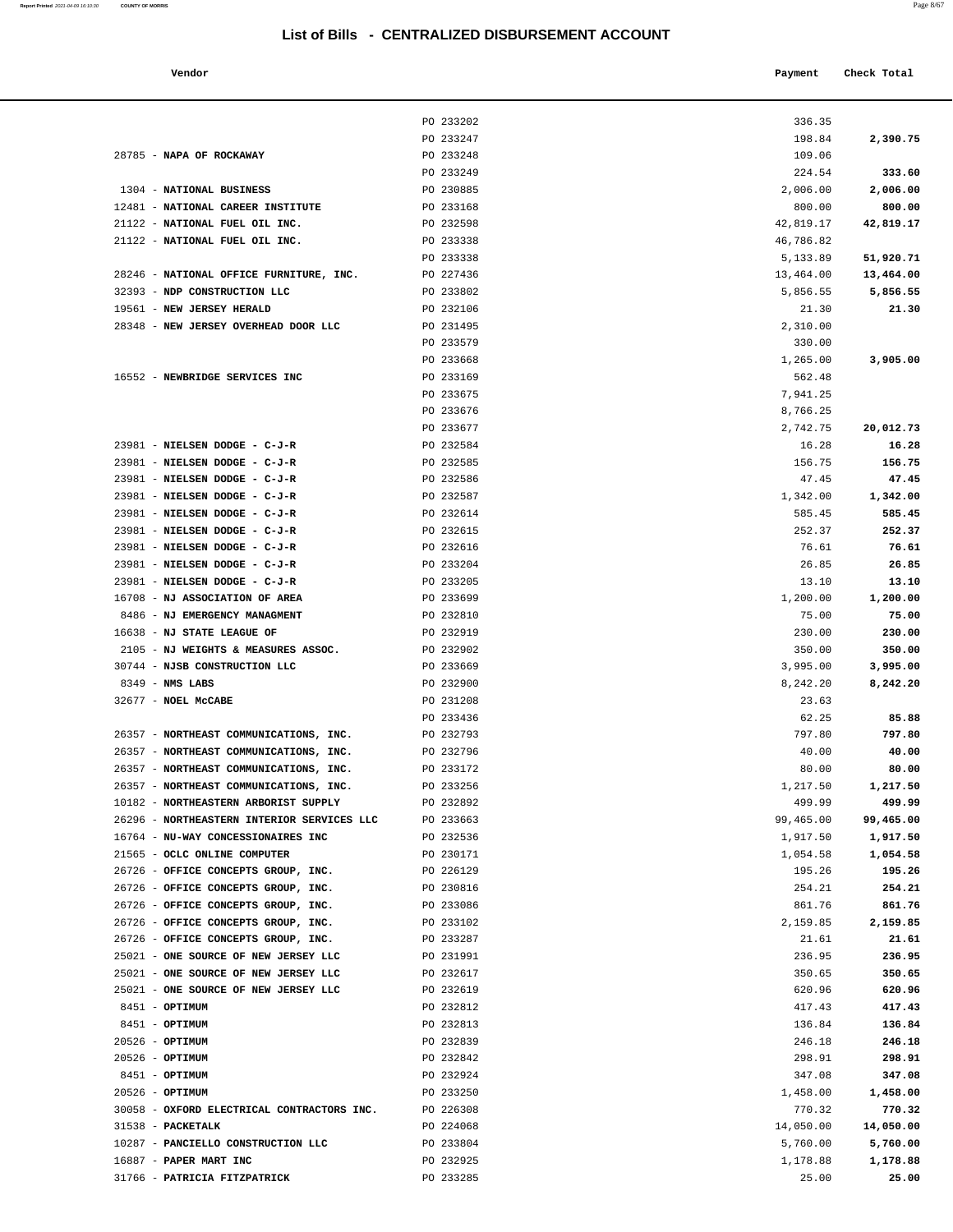| Report Printed 2021-04-09 16:10:30 COUNTY OF MORRIS | Page 9/67 |
|-----------------------------------------------------|-----------|
|                                                     |           |

| Vendor                                             |           | Payment   | Check Total |
|----------------------------------------------------|-----------|-----------|-------------|
| <b>PATRICIA W. GIBBONS</b>                         | PO 233147 | 175.56    | 175.56      |
| <b>PAUL J. BRANDLEY</b>                            | PO 232838 | 322.97    |             |
|                                                    | PO 232844 | 200.64    |             |
|                                                    | PO 232847 | 244.56    | 768.17      |
| <b>PAULINE WARD</b>                                | PO 221841 | 629.40    | 629.40      |
| PEIRCE EQUIPMENT CO.                               | PO 233203 | 7,606.17  | 7,606.17    |
| PENN STATE UNIVERSITY                              | PO 232390 | 499.00    | 499.00      |
| <b>PHILLIPSBURG SCHOOL BASED</b>                   | PO 233673 | 4,070.00  | 4,070.00    |
| PKB ENGINEERING CORPORATION                        | PO 233386 | 19,302.66 | 19,302.66   |
| PMI TECHNOLOGIES                                   | PO 232198 | 1,180.00  | 1,180.00    |
| <b>POINTCLICKCARE</b>                              | PO 230537 | 299.45    | 299.45      |
| POINTCLICKCARE                                     | PO 232788 | 309.94    | 309.94      |
| POSITIVE PROMOTIONS, INC.                          | PO 233698 | 4,946.20  | 4,946.20    |
| POWER PLACE INC                                    | PO 231934 | 3.58      |             |
|                                                    | PO 232007 | 173.79    |             |
|                                                    | PO 232649 | 58.90     | 236.27      |
| <b>PRAXAIR DISTRIBUTION</b>                        | PO 232588 | 335.01    | 335.01      |
| <b>PRAXAIR DISTRIBUTION</b>                        | PO 232823 | 259.25    | 259.25      |
| PREMIER GLOBAL SERVICES                            | PO 233453 | 199.26    | 199.26      |
| PRESERVATION DESIGN PARTNERSHIP LLC                | PO 233114 | 2,900.00  | 2,900.00    |
| PRINCESS THOMAS                                    | PO 230731 | 1,626.00  | 1,626.00    |
| PRINCETON INSTITUTE OF LANGUAGES, INC DB PO 227617 |           | 1,603.00  | 1,603.00    |
| PRINCIPAL LIFE INSURANCE COMPANY                   | PO 232361 | 225.70    | 225.70      |
| PRIORITY DISPATCH CORP.                            | PO 232807 | 1,375.00  | 1,375.00    |
| PROQUEST LLC                                       | PO 230172 | 3,576.29  | 3,576.29    |
| PSE&G CO                                           | PO 233361 | 53,316.66 | 53,316.66   |
| PSE&G CO                                           | PO 233683 | 1,356.66  | 1,356.66    |
| <b>PUSHPA SANDESARA</b>                            | PO 232448 | 922.20    | 922.20      |
| QUINCY COMPRESSOR LLC                              | PO 233014 | 1,149.83  | 1,149.83    |
| R.S. KNAPP CO. INC.                                | PO 232872 | 134.13    | 134.13      |
| RAPID PUMP & METER SERVICES CO.                    | PO 233694 | 1,299.95  | 1,299.95    |
| RE-TRON TECHNOLOGIES INC.                          | PO 232589 | 191.04    | 191.04      |
| RE-TRON TECHNOLOGIES INC.                          | PO 232797 | 452.34    | 452.34      |
| REDICARE LLC                                       | PO 232631 | 21.89     | 21.89       |
| RENEE M. BISSON                                    | PO 232789 | 204.72    |             |
|                                                    | PO 233260 | 354.43    | 559.15      |
| RICCIARDI BROTHERS, INC                            | PO 232905 | 109.94    |             |
|                                                    |           |           |             |
|                                                    | PO 233070 | 291.80    |             |
|                                                    | PO 233691 | 363.46    | 765.20      |
| RICOH AMERICAS CORPORATION                         | PO 232762 | 897.53    |             |
|                                                    | PO 232811 | 1,298.26  | 2,195.79    |
| RICOH USA, INC.                                    | PO 232672 | 168.98    | 168.98      |
| RICOH USA, INC.                                    | PO 232675 | 817.29    | 817.29      |
| RICOH USA, INC.                                    | PO 232849 | 537.60    | 537.60      |
| RICOH USA, INC.                                    | PO 232897 | 1,227.09  | 1,227.09    |
| RICOH USA, INC.                                    | PO 232973 | 1,144.46  | 1,144.46    |
| RICOH USA, INC.                                    | PO 233071 | 1,770.00  | 1,770.00    |
| RICOH USA, INC.                                    | PO 233303 | 2,826.22  | 2,826.22    |
| RICOH USA, INC.                                    | PO 233891 | 835.26    | 835.26      |
| ROAD SAFETY SYSTEMS LLC                            | PO 226775 | 2,700.00  | 2,700.00    |
| ROAD SAFETY SYSTEMS LLC                            | PO 226995 | 36,800.00 | 36,800.00   |
| ROAD SAFETY SYSTEMS LLC                            | PO 227363 | 5,580.00  | 5,580.00    |
| ROAD SAFETY SYSTEMS LLC                            | PO 231005 | 11,685.00 | 11,685.00   |
| ROAD SAFETY SYSTEMS LLC                            | PO 232130 | 19,381.00 | 19,381.00   |
| ROAD SAFETY SYSTEMS LLC                            | PO 232131 | 18,765.00 | 18,765.00   |
| ROAD SAFETY SYSTEMS LLC                            | PO 232133 | 22,773.00 | 22,773.00   |
| ROAD SAFETY SYSTEMS LLC                            | PO 232992 | 6,985.00  | 6,985.00    |
| ROBERT & SON, INC.                                 | PO 232590 | 69.03     | 69.03       |
| ROBERT FLEMING                                     | PO 230140 | 867.60    | 867.60      |
| <b>ROBERT J. KENNEDY</b>                           | PO 233786 | 30.10     | 30.10       |
| <b>ROBERT REDER</b>                                | PO 230546 | 629.40    | 629.40      |
|                                                    |           |           |             |

| 25411 - PATRICIA W. GIBBONS                                | PO 233147 | 175.56    | 175.56    |
|------------------------------------------------------------|-----------|-----------|-----------|
| 29544 - PAUL J. BRANDLEY                                   | PO 232838 | 322.97    |           |
|                                                            | PO 232844 | 200.64    |           |
|                                                            | PO 232847 | 244.56    | 768.17    |
| 18373 - PAULINE WARD                                       | PO 221841 | 629.40    | 629.40    |
| 24836 - PEIRCE EQUIPMENT CO.                               | PO 233203 | 7,606.17  | 7,606.17  |
| 2163 - PENN STATE UNIVERSITY                               | PO 232390 | 499.00    | 499.00    |
| 17019 - PHILLIPSBURG SCHOOL BASED                          | PO 233673 | 4,070.00  | 4,070.00  |
| 29400 - PKB ENGINEERING CORPORATION                        | PO 233386 | 19,302.66 | 19,302.66 |
| 28765 - PMI TECHNOLOGIES                                   | PO 232198 | 1,180.00  | 1,180.00  |
| 25859 - POINTCLICKCARE                                     | PO 230537 | 299.45    | 299.45    |
| 25859 - POINTCLICKCARE                                     | PO 232788 | 309.94    | 309.94    |
| 13432 - POSITIVE PROMOTIONS, INC.                          | PO 233698 | 4,946.20  | 4,946.20  |
| 17117 - POWER PLACE INC                                    | PO 231934 | 3.58      |           |
|                                                            | PO 232007 | 173.79    |           |
|                                                            | PO 232649 | 58.90     | 236.27    |
| 26363 - PRAXAIR DISTRIBUTION                               | PO 232588 | 335.01    | 335.01    |
| 26363 - PRAXAIR DISTRIBUTION                               | PO 232823 | 259.25    | 259.25    |
| 27929 - PREMIER GLOBAL SERVICES                            | PO 233453 | 199.26    | 199.26    |
| 21397 - PRESERVATION DESIGN PARTNERSHIP LLC                | PO 233114 | 2,900.00  | 2,900.00  |
| 29912 - PRINCESS THOMAS                                    | PO 230731 | 1,626.00  | 1,626.00  |
| 31528 - PRINCETON INSTITUTE OF LANGUAGES, INC DB PO 227617 |           | 1,603.00  | 1,603.00  |
| 28417 - PRINCIPAL LIFE INSURANCE COMPANY                   | PO 232361 | 225.70    | 225.70    |
| 24230 - PRIORITY DISPATCH CORP.                            | PO 232807 | 1,375.00  | 1,375.00  |
| 3146 - PROQUEST LLC                                        | PO 230172 | 3,576.29  | 3,576.29  |
| 17189 - PSE&G CO                                           | PO 233361 | 53,316.66 | 53,316.66 |
| 17189 - PSE&G CO                                           | PO 233683 | 1,356.66  | 1,356.66  |
| 25849 - PUSHPA SANDESARA                                   | PO 232448 | 922.20    | 922.20    |
| 30957 - QUINCY COMPRESSOR LLC                              | PO 233014 | 1,149.83  | 1,149.83  |
| 17215 - R.S. KNAPP CO. INC.                                | PO 232872 | 134.13    | 134.13    |
| 31651 - RAPID PUMP & METER SERVICES CO.                    | PO 233694 | 1,299.95  | 1,299.95  |
| 26223 - RE-TRON TECHNOLOGIES INC.                          | PO 232589 | 191.04    | 191.04    |
| 26223 - RE-TRON TECHNOLOGIES INC.                          | PO 232797 | 452.34    | 452.34    |
| 29982 - REDICARE LLC                                       | PO 232631 | 21.89     | 21.89     |
| 26445 - RENEE M. BISSON                                    | PO 232789 | 204.72    |           |
|                                                            | PO 233260 | 354.43    | 559.15    |
| 29466 - RICCIARDI BROTHERS, INC                            | PO 232905 | 109.94    |           |
|                                                            | PO 233070 | 291.80    |           |
|                                                            | PO 233691 | 363.46    | 765.20    |
| 19765 - RICOH AMERICAS CORPORATION                         | PO 232762 | 897.53    |           |
|                                                            | PO 232811 | 1,298.26  | 2,195.79  |
| 28741 - RICOH USA, INC.                                    | PO 232672 | 168.98    | 168.98    |
| 28741 - RICOH USA, INC.                                    | PO 232675 | 817.29    | 817.29    |
| 28741 - RICOH USA, INC.                                    | PO 232849 | 537.60    | 537.60    |
| 28741 - RICOH USA, INC.                                    | PO 232897 | 1,227.09  | 1,227.09  |
| 28741 - RICOH USA, INC.                                    | PO 232973 | 1,144.46  | 1,144.46  |
| 28741 - RICOH USA, INC.                                    | PO 233071 | 1,770.00  | 1,770.00  |
| 28741 - RICOH USA, INC.                                    | PO 233303 | 2,826.22  | 2,826.22  |
| 28741 - RICOH USA, INC.                                    | PO 233891 | 835.26    | 835.26    |
| 21788 - ROAD SAFETY SYSTEMS LLC                            | PO 226775 | 2,700.00  | 2,700.00  |
| 21788 - ROAD SAFETY SYSTEMS LLC                            | PO 226995 | 36,800.00 | 36,800.00 |
| 21788 - ROAD SAFETY SYSTEMS LLC                            | PO 227363 | 5,580.00  | 5,580.00  |
| 21788 - ROAD SAFETY SYSTEMS LLC                            | PO 231005 | 11,685.00 | 11,685.00 |
| 21788 - ROAD SAFETY SYSTEMS LLC                            | PO 232130 | 19,381.00 | 19,381.00 |
| 21788 - ROAD SAFETY SYSTEMS LLC                            | PO 232131 | 18,765.00 | 18,765.00 |
| 21788 - ROAD SAFETY SYSTEMS LLC                            | PO 232133 | 22,773.00 | 22,773.00 |
| 21788 - ROAD SAFETY SYSTEMS LLC                            | PO 232992 | 6,985.00  | 6,985.00  |
| 28455 - ROBERT & SON, INC.                                 | PO 232590 | 69.03     | 69.03     |
| 14739 - ROBERT FLEMING                                     | PO 230140 | 867.60    | 867.60    |
| 23739 - ROBERT J. KENNEDY                                  | PO 233786 | 30.10     | 30.10     |
| 20663 - ROBERT REDER                                       | PO 230546 | 629.40    | 629.40    |
| 29395 - ROCKY MOUNTAIN UNMANNED                            | PO 227579 | 6,590.98  | 6,590.98  |

20822 - **ROWMAN & LITTLEFIELD** PO 232199 44.93 **44.93**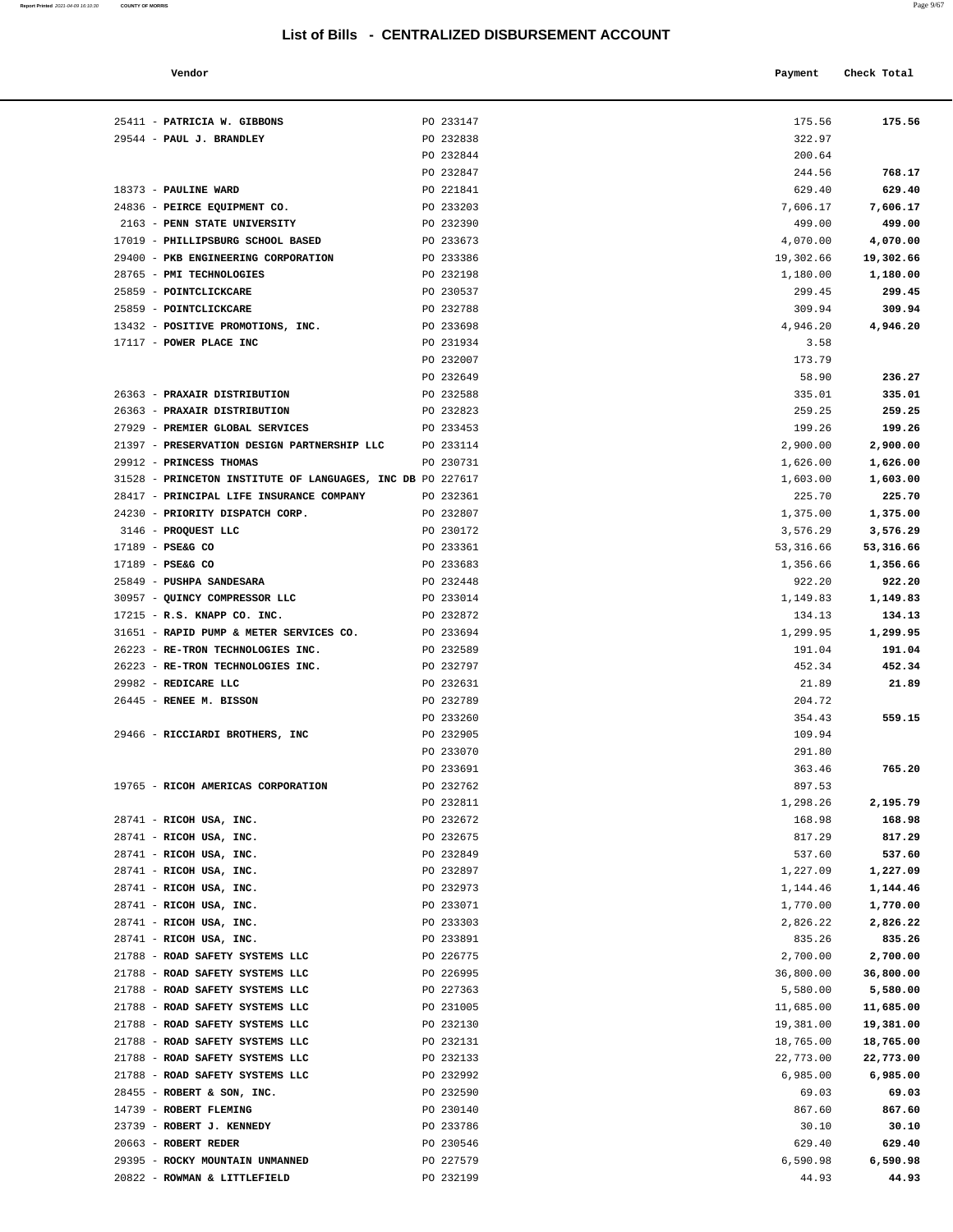**Report Printed 2021-04-09 16:10:30 COUNTY OF MORRIS** 

|                                       | List of Bills - CENTRALIZED DISBURSEMENT ACCOUNT |           |             |
|---------------------------------------|--------------------------------------------------|-----------|-------------|
| Vendor                                |                                                  | Payment   | Check Total |
| RTSP, LLC                             | PO 232771                                        | 550.00    | 550.00      |
| RUSSELL BERGER                        | PO 233328                                        | 31.96     | 31.96       |
| RUTGERS CENTER FOR CONTINUING         | PO 233161                                        | 800.00    |             |
|                                       | PO 233165                                        | 699.00    |             |
|                                       | PO 233184                                        | 800.00    |             |
|                                       | PO 233234                                        | 3,200.00  |             |
|                                       | PO 233539                                        | 623.00    | 6,122.00    |
| <b>RUTGERS STATE UNIVERSITY OF NJ</b> | PO 233042                                        | 200.00    | 200.00      |
| RUTGERS UNIVERSITY                    | PO 233703                                        | 3,700.00  | 3,700.00    |
| SAFETY- KLEEN SYSTEMS, INC.           | PO 232827                                        | 667.99    |             |
|                                       | PO 233051                                        | 315.29    | 983.28      |
| SANCHEZ ENGRAVING LLC                 | PO 233023                                        | 45.00     | 45.00       |
| SHARON LITTLEJOHN                     | PO 230373                                        | 1,735.20  | 1,735.20    |
| SHAUN MACKEY                          | PO 233186                                        | 90.00     | 90.00       |
| <b>SHAY VALENTINE</b>                 | PO 233366                                        | 36.40     | 36.40       |
| SHEAFFER SUPPLY, INC.                 | PO 232537                                        | 161.41    |             |
|                                       | PO 232538                                        | 31.45     | 192.86      |
| SHERIFF'S ASSOC. OF NJ                | PO 232866                                        | 2,253.00  | 2,253.00    |
| SHI INTERNATIONAL CORP                | PO 228596                                        | 39,560.00 | 39,560.00   |
| SHI INTERNATIONAL CORP                | PO 232682                                        | 38,110.00 | 38,110.00   |
| SMITH BROTHERS SERVICES LLC           | PO 232658                                        | 136.24    |             |
|                                       | PO 233211                                        | 136.24    | 272.48      |
| SMITH MOTOR CO., INC.                 | PO 227267                                        | 113.82    |             |
|                                       | PO 232594                                        | 649.98    |             |
|                                       | PO 232655                                        | 131.02    | 894.82      |
| SNAP-ON INDUSTRIAL                    | PO 232141                                        | 15.63     |             |
|                                       | PO 232420                                        | 2,808.75  | 2,824.38    |
| SOUTHEAST MORRIS COUNTY               | PO 233885                                        | 883.42    | 883.42      |
| SOUTHEAST MORRIS COUNTY               | PO 233894                                        | 719.20    | 719.20      |
| SOUTHEAST MORRIS COUNTY               | PO 233895                                        | 871.20    | 871.20      |
|                                       |                                                  |           |             |

| $27679$ - RTSP, LLC                                              | PO 232771              | 550.00               | 550.00                 |
|------------------------------------------------------------------|------------------------|----------------------|------------------------|
| 26510 - RUSSELL BERGER                                           | PO 233328              | 31.96                | 31.96                  |
| 9938 - RUTGERS CENTER FOR CONTINUING                             | PO 233161              | 800.00               |                        |
|                                                                  | PO 233165              | 699.00               |                        |
|                                                                  | PO 233184              | 800.00               |                        |
|                                                                  | PO 233234              | 3,200.00             |                        |
|                                                                  | PO 233539              | 623.00               | 6,122.00               |
| 17443 - RUTGERS STATE UNIVERSITY OF NJ                           | PO 233042              | 200.00               | 200.00                 |
| 21161 - RUTGERS UNIVERSITY                                       | PO 233703              | 3,700.00             | 3,700.00               |
| 19814 - SAFETY- KLEEN SYSTEMS, INC.                              | PO 232827              | 667.99               |                        |
|                                                                  | PO 233051              | 315.29               | 983.28                 |
| 31598 - SANCHEZ ENGRAVING LLC                                    | PO 233023              | 45.00                | 45.00                  |
| 28491 - SHARON LITTLEJOHN                                        | PO 230373              | 1,735.20             | 1,735.20               |
| 24217 - SHAUN MACKEY                                             | PO 233186              | 90.00                | 90.00                  |
| 32777 - SHAY VALENTINE                                           | PO 233366              | 36.40                | 36.40                  |
| 17621 - SHEAFFER SUPPLY, INC.                                    | PO 232537              | 161.41               |                        |
|                                                                  | PO 232538              | 31.45                | 192.86                 |
| 17632 - SHERIFF'S ASSOC. OF NJ                                   | PO 232866              | 2,253.00             | 2,253.00               |
| 17726 - SHI INTERNATIONAL CORP<br>17726 - SHI INTERNATIONAL CORP | PO 228596<br>PO 232682 | 39,560.00            | 39,560.00<br>38,110.00 |
| 29094 - SMITH BROTHERS SERVICES LLC                              | PO 232658              | 38,110.00<br>136.24  |                        |
|                                                                  | PO 233211              | 136.24               | 272.48                 |
| 17699 - SMITH MOTOR CO., INC.                                    | PO 227267              | 113.82               |                        |
|                                                                  | PO 232594              | 649.98               |                        |
|                                                                  | PO 232655              | 131.02               | 894.82                 |
| 7722 - SNAP-ON INDUSTRIAL                                        | PO 232141              | 15.63                |                        |
|                                                                  | PO 232420              | 2,808.75             | 2,824.38               |
| 17755 - SOUTHEAST MORRIS COUNTY                                  | PO 233885              | 883.42               | 883.42                 |
| 17755 - SOUTHEAST MORRIS COUNTY                                  | PO 233894              | 719.20               | 719.20                 |
| 17755 - SOUTHEAST MORRIS COUNTY                                  | PO 233895              | 871.20               | 871.20                 |
| 17762 - SPARWICK CONTRACTING, INC.                               | PO 233135              | 23,526.36            | 23,526.36              |
| 17830 - STATE OF NJ, DEPT OF TREASURY                            | PO 232697              | 4,719.00             | 4,719.00               |
| 16675 - STATE TOXICOLOGY LABORATORY                              | PO 233001              | 1,440.00             |                        |
|                                                                  | PO 233077              | 295.00               | 1,735.00               |
| 8749 - STEVEN ORTIZ                                              | PO 232845              | 433.65               | 433.65                 |
| 28940 - STRYKER SALES CORPORATION                                | PO 233471              | 269.76               | 269.76                 |
| 17901 - SUBURBAN CONSULTING                                      | PO 233065              | 516.25               |                        |
|                                                                  | PO 233385              | 747.50               | 1,263.75               |
| 8621 - SUBURBAN PROPANE -2347                                    | PO 232913              | 595.86               |                        |
|                                                                  | PO 232927              | 848.17               |                        |
|                                                                  | PO 233000              | 111.47               | 1,555.50               |
| 18009 - SUDESH THAPAR                                            | PO 230727              | 1,214.40             | 1,214.40               |
| 28733 - SULLIVAN AND GRABER                                      | PO 233645              | 2,590.00             | 2,590.00               |
| 17937 - SUSSEX COUNTY COMMUNITY COLLEGE                          | PO 233956              | 884.70               | 884.70                 |
| 25387 - SYLVIA CHARLES                                           | PO 230014              | 629.40               | 629.40                 |
| 21364 - SYSTEM ONE ALARM                                         | PO 225505              | 15,690.00            | 15,690.00              |
| 21364 - SYSTEM ONE ALARM                                         | PO 230959              | 3,146.00             | 3,146.00               |
| 21364 - SYSTEM ONE ALARM                                         | PO 233253              | 670.00               | 670.00                 |
| 21364 - SYSTEM ONE ALARM                                         | PO 233312              | 134.00               | 134.00                 |
| 21364 - SYSTEM ONE ALARM                                         | PO 233316              | 2,034.65             | 2,034.65               |
| 21364 - SYSTEM ONE ALARM                                         | PO 233319              | 1,969.00             | 1,969.00               |
| 21364 - SYSTEM ONE ALARM                                         | PO 233384              | 2,626.00             | 2,626.00               |
| 17990 - TELESEARCH INC                                           | PO 233066              | 400.84               | 400.84                 |
| 14172 - THERESA A. DAVIS                                         | PO 233067              | 1,156.80             | 1,156.80               |
| 12101 - THOMAS COEN                                              | PO 233115              | 90.00                | 90.00                  |
| 6076 - THOMAS DUNGAN                                             | PO 233061              | 90.00                | 90.00                  |
| 10812 - THOMSON REUTER-WEST                                      | PO 231275              | 869.12               | 869.12                 |
| 10812 - THOMSON REUTER-WEST                                      | PO 231600              | 434.56               | 434.56                 |
| 10812 - THOMSON REUTER-WEST                                      | PO 231645              | 529.56               | 529.56                 |
| 10812 - THOMSON REUTER-WEST<br>18437 - THOMSON REUTERS-WEST      | PO 233557<br>PO 231889 | 1,169.97             | 1,169.97               |
| 18437 - THOMSON REUTERS-WEST                                     |                        | 7,265.92             | 7,265.92               |
| 18437 - THOMSON REUTERS-WEST                                     | PO 233304<br>PO 233305 | 1,856.82<br>1,549.99 | 1,856.82<br>1,549.99   |
|                                                                  |                        |                      |                        |
|                                                                  |                        |                      |                        |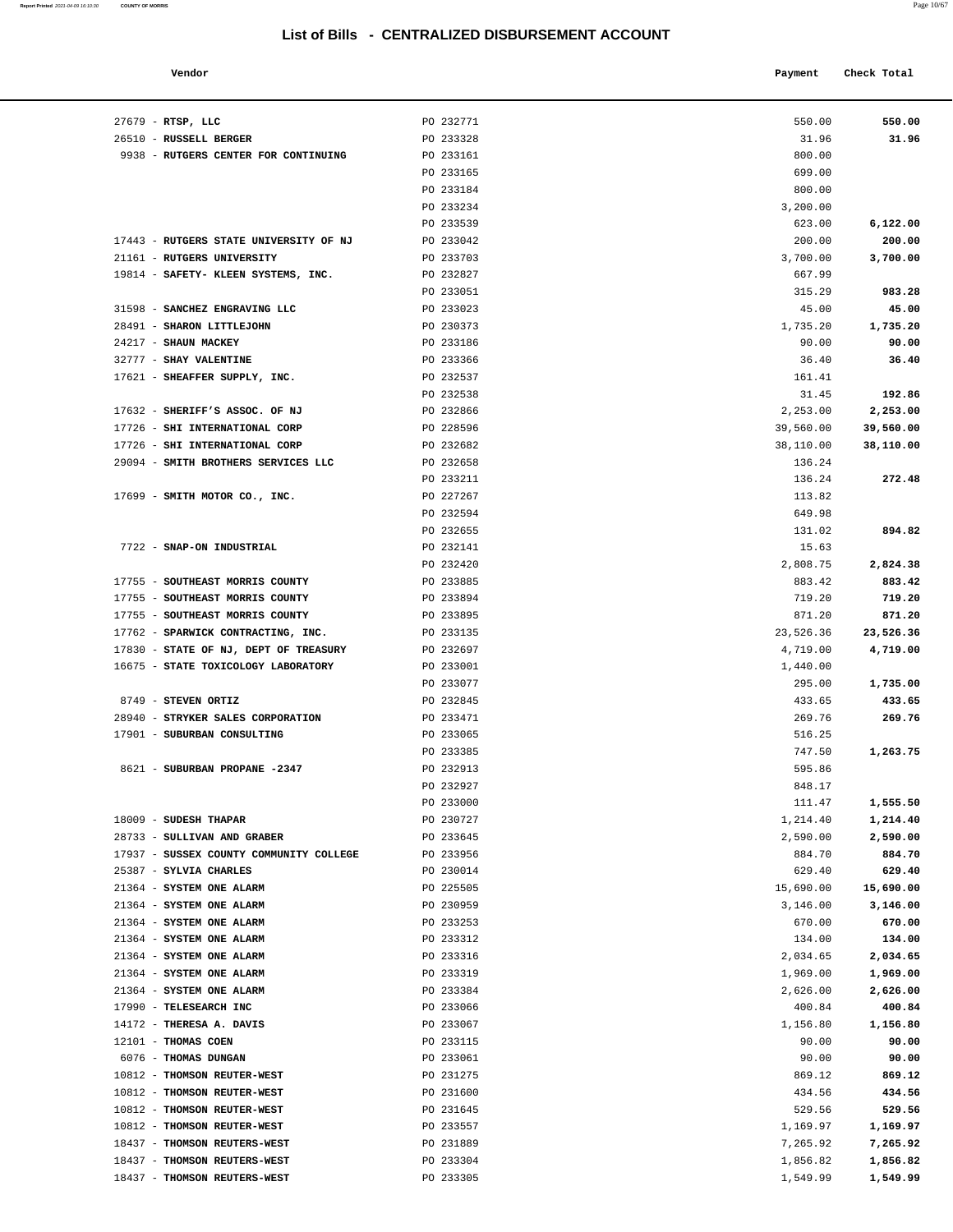| enac |  |
|------|--|

| Vendor | Payment Check Total |
|--------|---------------------|

|                             | 122 - TILCON NEW YORK INC.                                       | PO 232767              | 417.50           |           |
|-----------------------------|------------------------------------------------------------------|------------------------|------------------|-----------|
|                             |                                                                  | PO 232768              | 302.79           |           |
|                             |                                                                  | PO 232770              | 838.33           |           |
|                             |                                                                  | PO 232834              | 923.49           |           |
|                             |                                                                  | PO 232891              | 12.27            | 2,494.38  |
| 32003 - TITLE LINES LLC     |                                                                  | PO 233653              | 1,870.00         | 1,870.00  |
|                             | 18067 - TJ'S SPORTWIDE TROPHY                                    | PO 229503              | 3,340.00         |           |
|                             |                                                                  | PO 232766              | 103.90           | 3,443.90  |
| 9099 - TONY SANCHEZ LTD     |                                                                  | PO 232593              | 879.25           |           |
|                             |                                                                  | PO 232634              | 3,080.00         |           |
|                             |                                                                  | PO 233200              | 59.91            | 4,019.16  |
| 16352 - TOWN OF MORRISTOWN  |                                                                  | PO 233370              | 4,133.00         | 4,133.00  |
| 11837 - TOWNSHIP OF ROXBURY |                                                                  | PO 233604              | 1,527.75         | 1,527.75  |
| 29810 - TRAF-SYS, INC.      |                                                                  | PO 232163              | 58.00            | 58.00     |
|                             | 19990 - TREASURER-STATE OF NEW JERSEY                            | PO 232023              | 500.00           | 500.00    |
|                             | 19995 - TREASURER-STATE OF NEW JERSEY                            | PO 233057              | 4,077.00         | 4,077.00  |
| $2181$ - TRIUS, INC.        |                                                                  | PO 232595              | 221.66           | 221.66    |
|                             | 20010 - TRUKMANN'S REPROGRAPHICS                                 | PO 228083              | 4,941.15         | 4,941.15  |
|                             | 25209 - TURN OUT UNIFORMS, INC.<br>4144 - U-LINE SHIPPING SUPPLY | PO 233111<br>PO 232409 | 639.92<br>582.32 | 639.92    |
|                             |                                                                  | PO 233089              | 472.67           | 1,054.99  |
|                             | 29540 - U.S. BANK OPERATIONS CENTER                              | PO 233883              | 13,036.73        | 13,036.73 |
|                             | 31502 - U.S. SECURITY ASSOCIATES                                 | PO 232711              | 1,355.63         | 1,355.63  |
|                             | 18232 - UNITED PARCEL SERVICE                                    | PO 228738              | 124.00           |           |
|                             |                                                                  | PO 232501              | 165.00           |           |
|                             |                                                                  | PO 232937              | 27.32            |           |
|                             |                                                                  | PO 233507              | 132.00           | 448.32    |
|                             | 31713 - UNITED SITE SERVICES NORTHEAST, INC.                     | PO 231488              | 2,011.80         | 2,011.80  |
|                             | 446 - UNITRONIX DATA SYSTEMS INC                                 | PO 232701              | 9,195.55         | 9,195.55  |
|                             | 20042 - V.E. RALPH & SON INC.                                    | PO 222644              | 398.54           |           |
|                             |                                                                  | PO 228448              | 2,373.75         | 2,772.29  |
| $1286$ - VERIZON            |                                                                  | PO 233438              | 772.90           | 772.90    |
| 10668 - VERIZON CABS        |                                                                  | PO 232806              | 1,771.39         | 1,771.39  |
| 1348 - VERIZON WIRELESS     |                                                                  | PO 232772              | 137.92           |           |
|                             |                                                                  | PO 233047              | 441.70           |           |
|                             |                                                                  | PO 233426              | 160.08           | 739.70    |
| 28202 - VILLAGE SHOP RITE   |                                                                  | PO 233544              | 114.44           | 114.44    |
|                             | 6146 - W.B. MASON COMPANY INC                                    | PO 222373              | 29.50            |           |
|                             |                                                                  | PO 225539<br>PO 226465 | 222.50<br>2.01   |           |
|                             |                                                                  | PO 226920              | 671.92           |           |
|                             |                                                                  | PO 228047              | 1,701.51         |           |
|                             |                                                                  | PO 228057              | 1,323.84         |           |
|                             |                                                                  | PO 228370              | 619.79           |           |
|                             |                                                                  | PO 229203              | 1,034.60         | 5,605.67  |
|                             | 6146 - W.B. MASON COMPANY INC                                    | PO 229498              | 76.38            |           |
|                             |                                                                  | PO 231133              | 631.23           |           |
|                             |                                                                  | PO 231718              | 178.89           |           |
|                             |                                                                  | PO 232397              | 194.20           |           |
|                             |                                                                  | PO 232414              | 737.93           |           |
|                             |                                                                  | PO 232473              | 1,132.75         |           |
|                             |                                                                  | PO 232474              | 1,150.80         |           |
|                             |                                                                  | PO 232674              | 29.79            | 4,131.97  |
|                             | 6146 - W.B. MASON COMPANY INC                                    | PO 232720              | 87.17            |           |
|                             |                                                                  | PO 232792              | 195.92           |           |
|                             |                                                                  | PO 232878              | 1.90             |           |
|                             |                                                                  | PO 232908              | 752.74           | 1,037.73  |
|                             | 6146 - W.B. MASON COMPANY INC                                    | PO 232912<br>PO 232915 | 43.64<br>177.12  |           |
|                             |                                                                  | PO 232929              | 71.59            |           |
|                             |                                                                  | PO 232941              | 1,862.39         |           |
|                             |                                                                  | PO 232994              | 45.90            |           |
|                             |                                                                  | PO 233026              | 731.86           |           |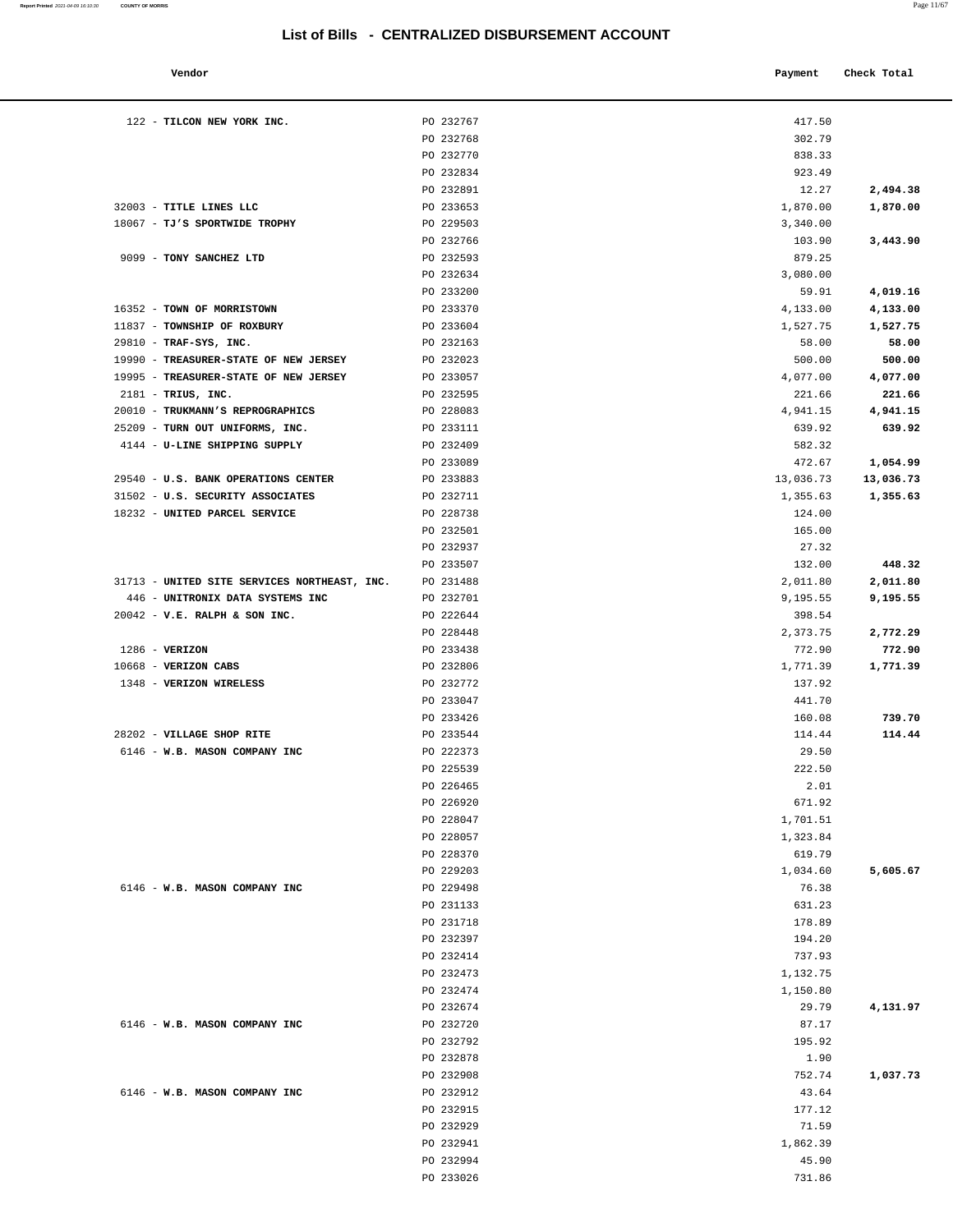| 6146 - W.B. MASON COMPANY INC            | PO 233087<br>PO 233088 | 166.55    |           |
|------------------------------------------|------------------------|-----------|-----------|
|                                          |                        |           |           |
|                                          |                        | 131.76    | 3,230.81  |
|                                          | PO 233120              | 175.47    |           |
|                                          | PO 233124              | 19.32     |           |
|                                          | PO 233126              | 1.90      |           |
|                                          | PO 233139              | 105.97    | 302.66    |
| 6146 - W.B. MASON COMPANY INC            | PO 233142              | 28.05     |           |
|                                          | PO 233146              | 181.10    |           |
|                                          | PO 233149              | 185.66    |           |
|                                          | PO 233179              | 70.16     |           |
|                                          | PO 233217              | 74.62     |           |
|                                          | PO 233251              | 12.00     |           |
|                                          | PO 233263              | 383.80    |           |
|                                          | PO 233351              | 124.76    | 1,060.15  |
| 6146 - W.B. MASON COMPANY INC            | PO 233364              | 1,150.80  |           |
|                                          | PO 233374              | 690.23    |           |
|                                          | PO 233378              | 76.31     |           |
|                                          | PO 233406              | 0.95      |           |
|                                          | PO 233417              | 109.31    |           |
|                                          | PO 233418              | 35.76     | 2,063.36  |
| 6146 - W.B. MASON COMPANY INC            | PO 233429              | 53.64     |           |
|                                          | PO 233443              | 229.91    |           |
|                                          | PO 233476              | 139.05    |           |
|                                          | PO 233670              | 85.21     |           |
|                                          | PO 233886              | 257.99    |           |
|                                          | PO 233897              | 59.06     | 824.86    |
| 6146 - W.B. MASON COMPANY INC            | PO 233914              | 720.34    | 720.34    |
| 633 - WALLACE DRY                        | PO 233060              | 90.00     | 90.00     |
| 18388 - WARREN COUNTY COMMUNITY COLL.    | PO 233162              | 1,975.00  |           |
|                                          | PO 233163              | 1,975.00  |           |
|                                          | PO 233185              | 1,975.00  | 5,925.00  |
| 18389 - WARREN COUNTY TECHNICAL SCHOOL   | PO 233212              | 800.00    | 800.00    |
| 24231 - WATERS, MCPHERSON, MCNEILL, P.C. | PO 233572              | 10,393.09 | 10,393.09 |
| 24231 - WATERS, MCPHERSON, MCNEILL, P.C. | PO 233573              | 1,816.23  | 1,816.23  |
| 24231 - WATERS, MCPHERSON, MCNEILL, P.C. | PO 233574              | 715.77    | 715.77    |
| 20093 - WELDON QUARRY CO., LLC           | PO 232731              | 72.49     |           |
|                                          | PO 232736              | 586.31    | 658.80    |
| 13246 - WILLIAM F. BARNISH               | PO 233535              | 2,895.48  | 2,895.48  |
| 13246 - WILLIAM F. BARNISH               | PO 233558              | 9,290.85  | 9,290.85  |
| 8335 - WILLIAM PATERSON UNIVERSITY       | PO 232377              | 284.59    |           |
|                                          | PO 233536              | 1,228.50  |           |
|                                          | PO 233537              | 2,500.00  |           |
|                                          | PO 233538              | 1,000.00  |           |
|                                          | PO 233679              | 352.92    | 5,366.01  |
| 28440 - WILSON TORRES                    | PO 233788              | 31.01     | 31.01     |
| 3793 - WOODRUFF ENERGY                   | PO 233684              | 1,815.87  | 1,815.87  |
| 889 - WORK N WEAR STORE                  | PO 232779              | 605.00    | 605.00    |
| 29685 - WURTH USA INC.                   | PO 232596              | 435.35    |           |
|                                          | PO 232657              | 190.16    |           |
|                                          | PO 233198              | 276.90    |           |
|                                          | PO 233243              | 690.00    |           |
|                                          | PO 233494              | 137.48    |           |
|                                          | PO 233495              | 506.86    | 2,236.75  |

 **11,115,865.42** 

|  |  |  | Total to be paid from Fund 13 Dedicated Trust | 217,758.95   |
|--|--|--|-----------------------------------------------|--------------|
|  |  |  | Total to be paid from Fund 04 County Capital  | 1,297,953.28 |
|  |  |  | Total to be paid from Fund 02 Grant Fund      | 184,037.37   |
|  |  |  | Total to be paid from Fund 01 Current Fund    | 9,416,115.82 |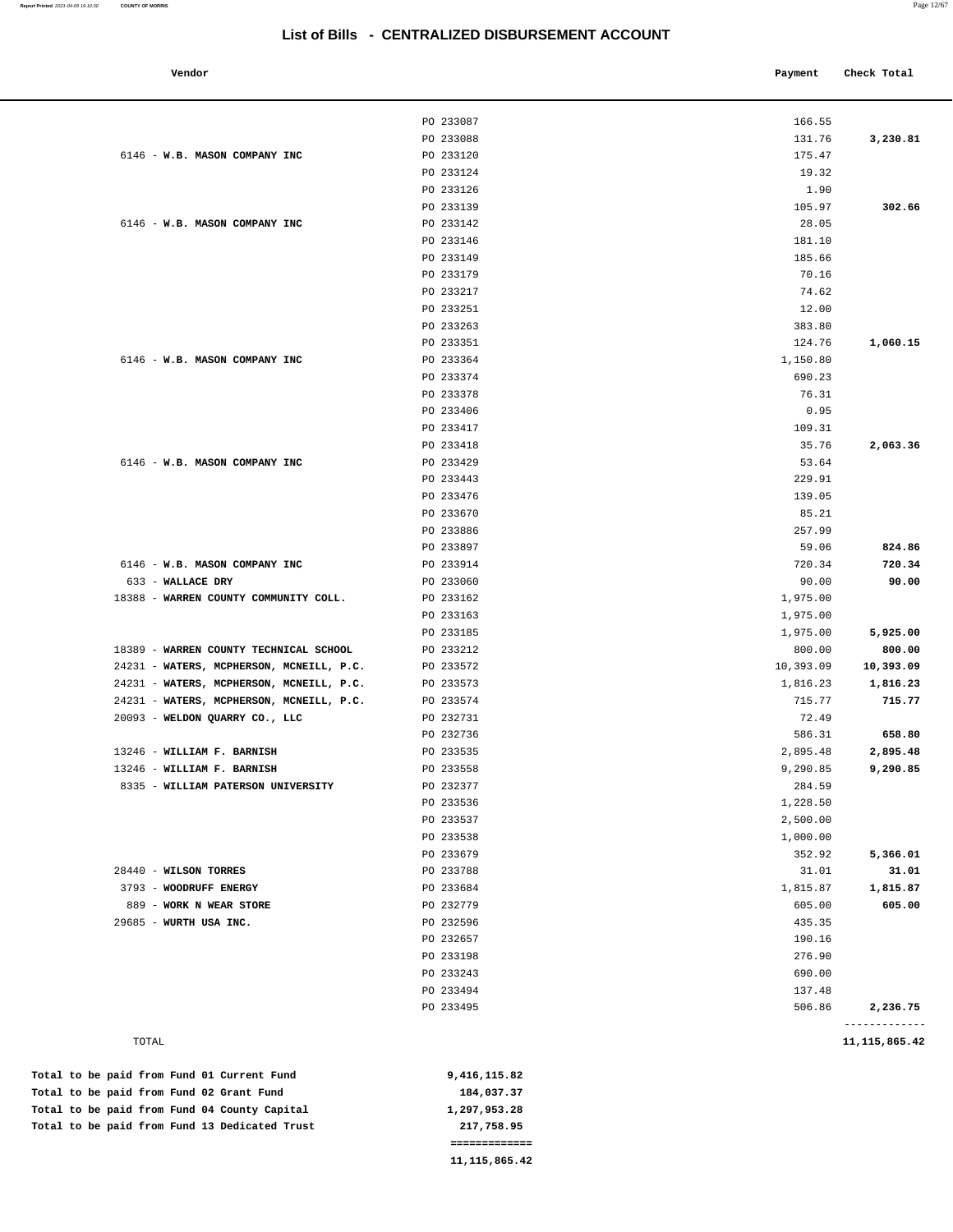**Vendor Payment Check Total**   $\blacksquare$  Payment Check Total **Payment** Check Total **Payment**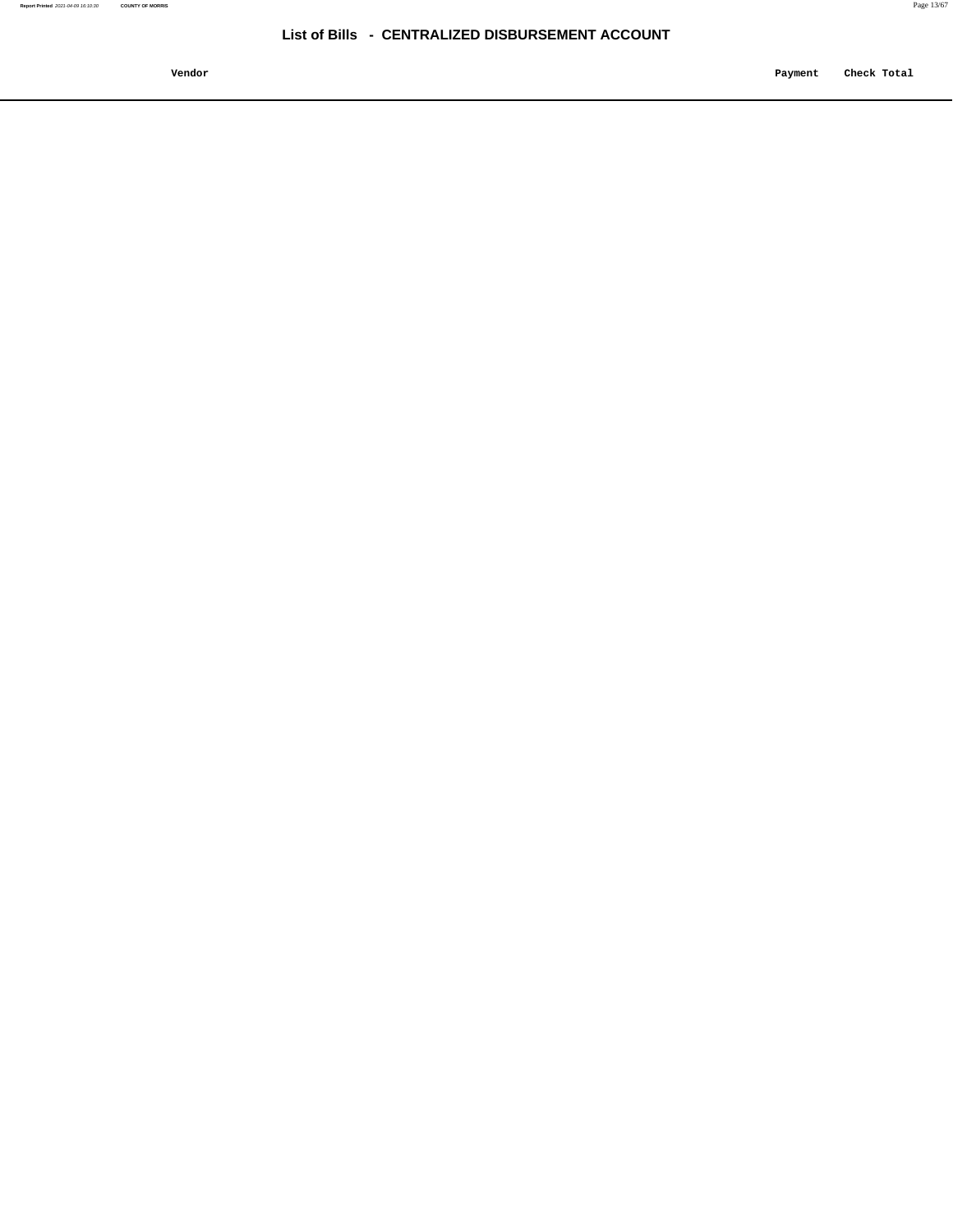**Report Printed** 2021-04-09 16:10:40 **COUNTY OF MORRIS** Page 14/67

### **List of Bills (Department/Account Detail) - CENTRALIZED DISBURSEMENT ACCOUNT**

| Account | <b>PO #</b> | Vendor | Description | Payment | Account Total |
|---------|-------------|--------|-------------|---------|---------------|
|         |             |        |             |         |               |

### **Current Fund**

### **County Administrator**

|                                | 233277 HELRICK'S INC.          |                   | 731.25    |              |
|--------------------------------|--------------------------------|-------------------|-----------|--------------|
|                                | 233417 W.B. MASON COMPANY INC  |                   | 109.31    |              |
| $01 - 201 - 20 - 100100 - 058$ | Office Supplies & Stationery   | TOTAL FOR ACCOUNT |           | 840.56       |
|                                |                                |                   |           |              |
|                                | 233915 COUNTY OF MORRIS        |                   | 2.22      |              |
| 01-201-20-100100-068           | Postage & Metered Mail         | TOTAL FOR ACCOUNT |           | 2.22         |
|                                |                                |                   |           |              |
|                                | 232682 SHI INTERNATIONAL CORP  |                   | 38,110.00 |              |
| $01 - 201 - 20 - 100100 - 070$ | Publication & Subscriptions    | TOTAL FOR ACCOUNT |           | 38,110.00    |
|                                |                                |                   |           |              |
|                                |                                |                   |           | ============ |
|                                | TOTAL for County Administrator |                   |           | 38,952.78    |
|                                |                                |                   |           |              |

### **Personnel**

| 233023 SANCHEZ ENGRAVING LLC<br>Office Supplies & Stationery<br>01-201-20-105100-058 | TOTAL FOR ACCOUNT | 45.00<br>45.00        |
|--------------------------------------------------------------------------------------|-------------------|-----------------------|
| 233915 COUNTY OF MORRIS<br>Postage & Metered Mail<br>01-201-20-105100-068            | TOTAL FOR ACCOUNT | 51.83<br>51.83        |
| TOTAL for Personnel                                                                  |                   | ------------<br>96.83 |

### **Board of Chosen Freeholders**

| 233351 W.B. MASON COMPANY INC                            |                   | 124.76 |
|----------------------------------------------------------|-------------------|--------|
| 01-201-20-110100-058<br>Office Supplies & Stationery     | TOTAL FOR ACCOUNT | 124.76 |
|                                                          |                   |        |
| 233915 COUNTY OF MORRIS                                  |                   | 2.11   |
| 233915 COUNTY OF MORRIS                                  |                   | 498.21 |
| $01 - 201 - 20 - 110100 - 068$<br>Postage & Metered Mail | TOTAL FOR ACCOUNT | 500.32 |
|                                                          |                   |        |
| 233544 VILLAGE SHOP RITE                                 |                   | 114.44 |
| 233285 PATRICIA FITZPATRICK                              |                   | 25.00  |
| 01-201-20-110100-079<br>Special Projects                 | TOTAL FOR ACCOUNT | 139.44 |
|                                                          |                   |        |
|                                                          |                   |        |
| TOTAL for Board of Chosen Freeholders                    |                   | 764.52 |
|                                                          |                   |        |

### **Clerk of the Board**

|  | 233032 GANNETT NJ NEWSPAPERS | 60.80  |  |
|--|------------------------------|--------|--|
|  | 233031 GANNETT NJ NEWSPAPERS | 60.80  |  |
|  | 233152 GANNETT NJ NEWSPAPERS | 73.70  |  |
|  | 233150 GANNETT NJ NEWSPAPERS | 70.26  |  |
|  | 233151 GANNETT NJ NEWSPAPERS | 108.53 |  |
|  | 233286 GANNETT NJ NEWSPAPERS | 69.40  |  |
|  | 233035 GANNETT NJ NEWSPAPERS | 69.40  |  |
|  |                              |        |  |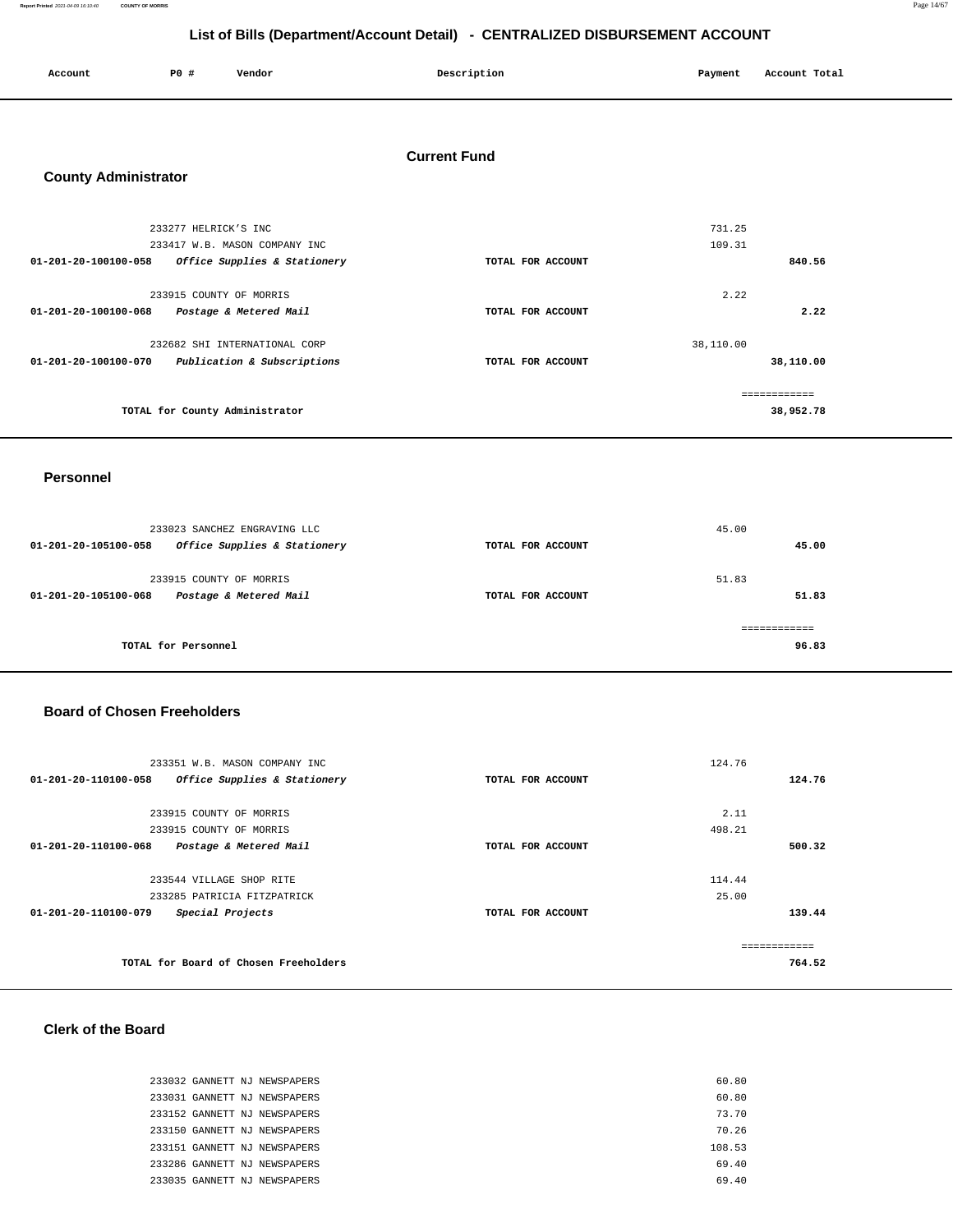| Account<br>. | <b>PO #</b> | Vendor | Description | Payment | Account Total |
|--------------|-------------|--------|-------------|---------|---------------|
|              |             |        |             |         |               |

### **Clerk of the Board**

| TOTAL for Clerk of the Board        |                   | 1,671.71     |  |
|-------------------------------------|-------------------|--------------|--|
|                                     |                   | ============ |  |
| 01-201-20-110105-022<br>Advertising | TOTAL FOR ACCOUNT | 1,671.71     |  |
| 233543 GANNETT NJ NEWSPAPERS        |                   | 97.78        |  |
| 233422 GANNETT NJ NEWSPAPERS        |                   | 73.70        |  |
| 233424 GANNETT NJ NEWSPAPERS        |                   | 91.76        |  |
| 233156 GANNETT NJ NEWSPAPERS        |                   | 71.12        |  |
| 233155 GANNETT NJ NEWSPAPERS        |                   | 75.42        |  |
| 233157 GANNETT NJ NEWSPAPERS        |                   | 66.82        |  |
| 233154 GANNETT NJ NEWSPAPERS        |                   | 73.70        |  |
| 233056 GANNETT NJ NEWSPAPERS        |                   | 70.26        |  |
| 232869 GANNETT NJ NEWSPAPERS        |                   | 74.56        |  |
| 232870 GANNETT NJ NEWSPAPERS        |                   | 72.84        |  |
| 233153 GANNETT NJ NEWSPAPERS        |                   | 77.14        |  |
| 233294 GANNETT NJ NEWSPAPERS        |                   | 125.30       |  |
| 233033 GANNETT NJ NEWSPAPERS        |                   | 58.22        |  |
| 233036 GANNETT NJ NEWSPAPERS        |                   | 69.40        |  |
| 233034 GANNETT NJ NEWSPAPERS        |                   | 60.80        |  |
|                                     |                   |              |  |

### **County Clerk**

|                      | 233066 TELESEARCH INC                              |                   | 400.84   |              |
|----------------------|----------------------------------------------------|-------------------|----------|--------------|
| 01-201-20-120100-016 | Outside Salaries & Wages                           | TOTAL FOR ACCOUNT |          | 400.84       |
|                      |                                                    |                   |          |              |
|                      | 231363 KONICA MINOLTA BUSINESS                     |                   | 2,640.48 |              |
|                      | 233071 RICOH USA, INC.                             |                   | 495.00   |              |
|                      | 01-201-20-120100-044 Equipment Service Agreements  | TOTAL FOR ACCOUNT |          | 3,135.48     |
|                      | 233915 COUNTY OF MORRIS                            |                   | 2.476.61 |              |
|                      | 01-201-20-120100-068 Postage & Metered Mail        | TOTAL FOR ACCOUNT |          | 2,476.61     |
|                      | 231356 GATES FLAG & BANNER, CO. INC.               |                   | 1,024.14 |              |
| 01-201-20-120100-069 | Printing                                           | TOTAL FOR ACCOUNT |          | 1,024.14     |
|                      | 233507 UNITED PARCEL SERVICE                       |                   | 132.00   |              |
|                      | 232501 UNITED PARCEL SERVICE                       |                   | 165.00   |              |
|                      | 01-201-20-120100-084 Other Outside Services        | TOTAL FOR ACCOUNT |          | 297.00       |
|                      | 233071 RICOH USA, INC.                             |                   | 637.50   |              |
|                      | 233071 RICOH USA, INC.                             |                   | 637.50   |              |
| 01-201-20-120100-164 | Office Machines - Rental                           | TOTAL FOR ACCOUNT |          | 1,275.00     |
|                      | 228738 UNITED PARCEL SERVICE                       |                   | 124.00   |              |
|                      | 01-203-20-120100-084 (2020) Other Outside Services | TOTAL FOR ACCOUNT |          | 124.00       |
|                      |                                                    |                   |          | ============ |
|                      | TOTAL for County Clerk                             |                   |          | 8,733.07     |

# **County Board of Elections**

| 233787 BRIAN HAMILTON    | 30.10 |
|--------------------------|-------|
| 233786 ROBERT J. KENNEDY | 30.10 |
| 233788 WILSON TORRES     | 31.01 |
| 233790 DALE KRAMER       | 30.10 |
| 233029 BRIAN HAMILTON    | 74.20 |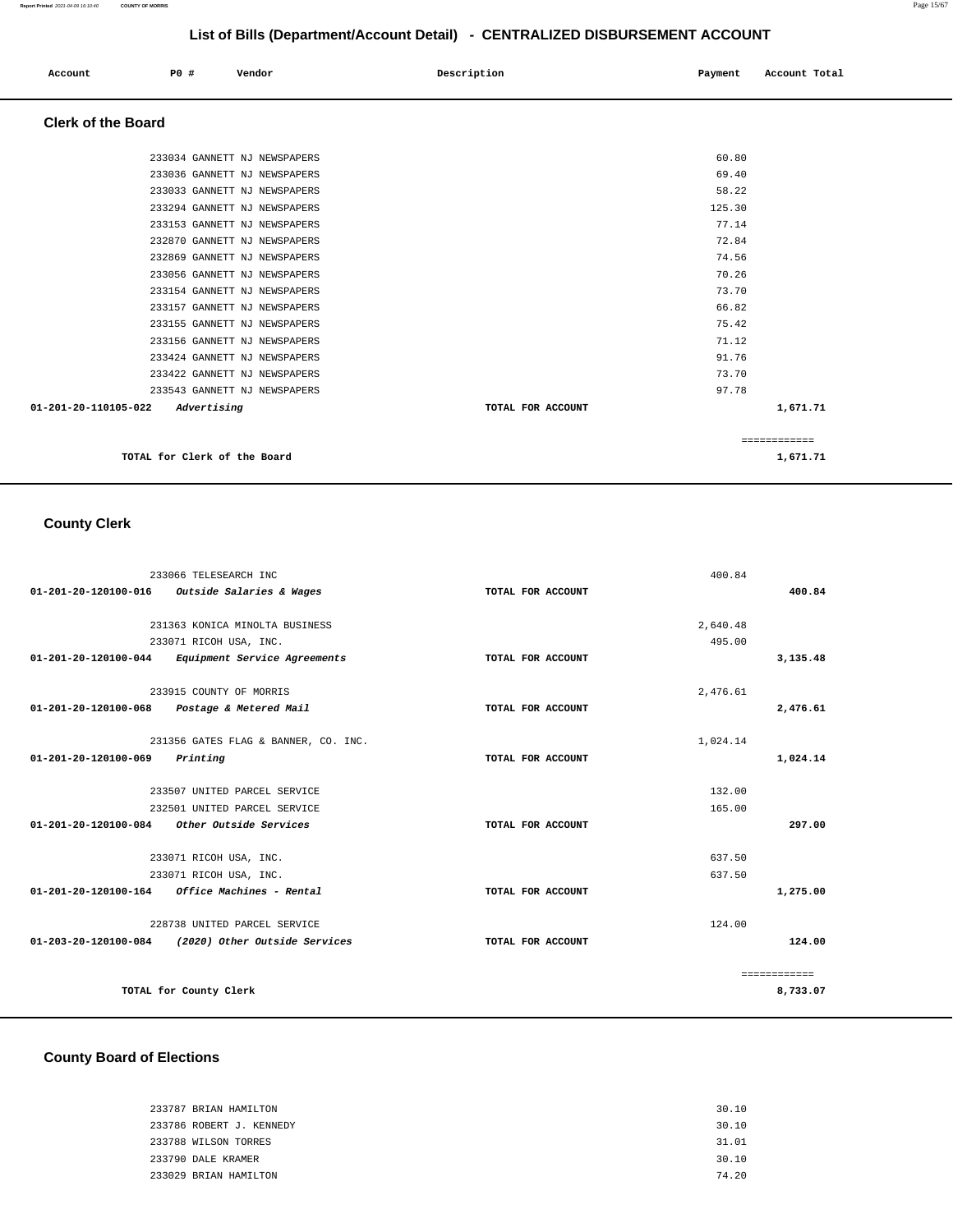### **Report Printed** 2021-04-09 16:10:40 **COUNTY OF MORRIS** Page 16/67

# **List of Bills (Department/Account Detail) - CENTRALIZED DISBURSEMENT ACCOUNT**

| Account                          | PO#                     | Vendor                              | Description       | Payment  | Account Total |
|----------------------------------|-------------------------|-------------------------------------|-------------------|----------|---------------|
| <b>County Board of Elections</b> |                         |                                     |                   |          |               |
|                                  | 233029 BRIAN HAMILTON   |                                     |                   | 10.80    |               |
| 01-201-20-121100-039             |                         | Education Schools & Training        | TOTAL FOR ACCOUNT |          | 206.31        |
|                                  | 233915 COUNTY OF MORRIS |                                     |                   | 1,122.51 |               |
| 01-201-20-121100-068             |                         | Postage & Metered Mail              | TOTAL FOR ACCOUNT |          | 1,122.51      |
|                                  | 232925 PAPER MART INC   |                                     |                   | 147.75   |               |
|                                  | 232925 PAPER MART INC   |                                     |                   | 221.63   |               |
|                                  | 232925 PAPER MART INC   |                                     |                   | 636.00   |               |
|                                  | 232925 PAPER MART INC   |                                     |                   | 173.50   |               |
| 01-201-20-121100-096             | Election Officer        |                                     | TOTAL FOR ACCOUNT |          | 1,178.88      |
|                                  |                         |                                     |                   |          | ============  |
|                                  |                         | TOTAL for County Board of Elections |                   |          | 2,507.70      |

### **Superintendent of Elections**

| 233915 COUNTY OF MORRIS                                         |                   | 688.10 |
|-----------------------------------------------------------------|-------------------|--------|
| Postage & Metered Mail<br>$01 - 201 - 20 - 121105 - 068$        | TOTAL FOR ACCOUNT | 688.10 |
|                                                                 |                   |        |
| 233418 W.B. MASON COMPANY INC                                   |                   | 31.29  |
| 233418 W.B. MASON COMPANY INC                                   |                   | 4.47   |
| 232878 W.B. MASON COMPANY INC                                   |                   | 0.95   |
| 232878 W.B. MASON COMPANY INC                                   |                   | 0.95   |
| $01 - 201 - 20 - 121105 - 095$<br>Other Administrative Supplies | TOTAL FOR ACCOUNT | 37.66  |
|                                                                 |                   |        |
|                                                                 |                   |        |
| TOTAL for Superintendent of Elections                           |                   | 725.76 |
|                                                                 |                   |        |

# **County Elections (Cty Clerk)**

| 233915 COUNTY OF MORRIS                               |                   | 1.02     |
|-------------------------------------------------------|-------------------|----------|
| 01-201-20-121110-068<br>Postage & Metered Mail        | TOTAL FOR ACCOUNT | 1.02     |
|                                                       |                   |          |
| 227617 PRINCETON INSTITUTE OF LANGUAGES, INC DBA      |                   | 80.00    |
| 227617 PRINCETON INSTITUTE OF LANGUAGES, INC DBA      |                   | 100.00   |
| 227617 PRINCETON INSTITUTE OF LANGUAGES, INC DBA      |                   | 108.00   |
| 227617 PRINCETON INSTITUTE OF LANGUAGES, INC DBA      |                   | 250.00   |
| 227617 PRINCETON INSTITUTE OF LANGUAGES, INC DBA      |                   | 115.00   |
| 227617 PRINCETON INSTITUTE OF LANGUAGES, INC DBA      |                   | 950.00   |
| (2020) Other Outside Services<br>01-203-20-121110-084 | TOTAL FOR ACCOUNT | 1,603.00 |
|                                                       |                   |          |
|                                                       |                   |          |
| TOTAL for County Elections (Cty Clerk)                |                   | 1,604.02 |
|                                                       |                   |          |

### **County Treasurer**

| 233890 GFOA OF NEW JERSEY                            |                   | 85.00  |
|------------------------------------------------------|-------------------|--------|
| Education Schools & Training<br>01-201-20-130100-039 | TOTAL FOR ACCOUNT | 85.00  |
| 233914 W.B. MASON COMPANY INC                        |                   | 153.90 |
| 233914 W.B. MASON COMPANY INC                        |                   | 223.90 |
| 233914 W.B. MASON COMPANY INC                        |                   | 55.62  |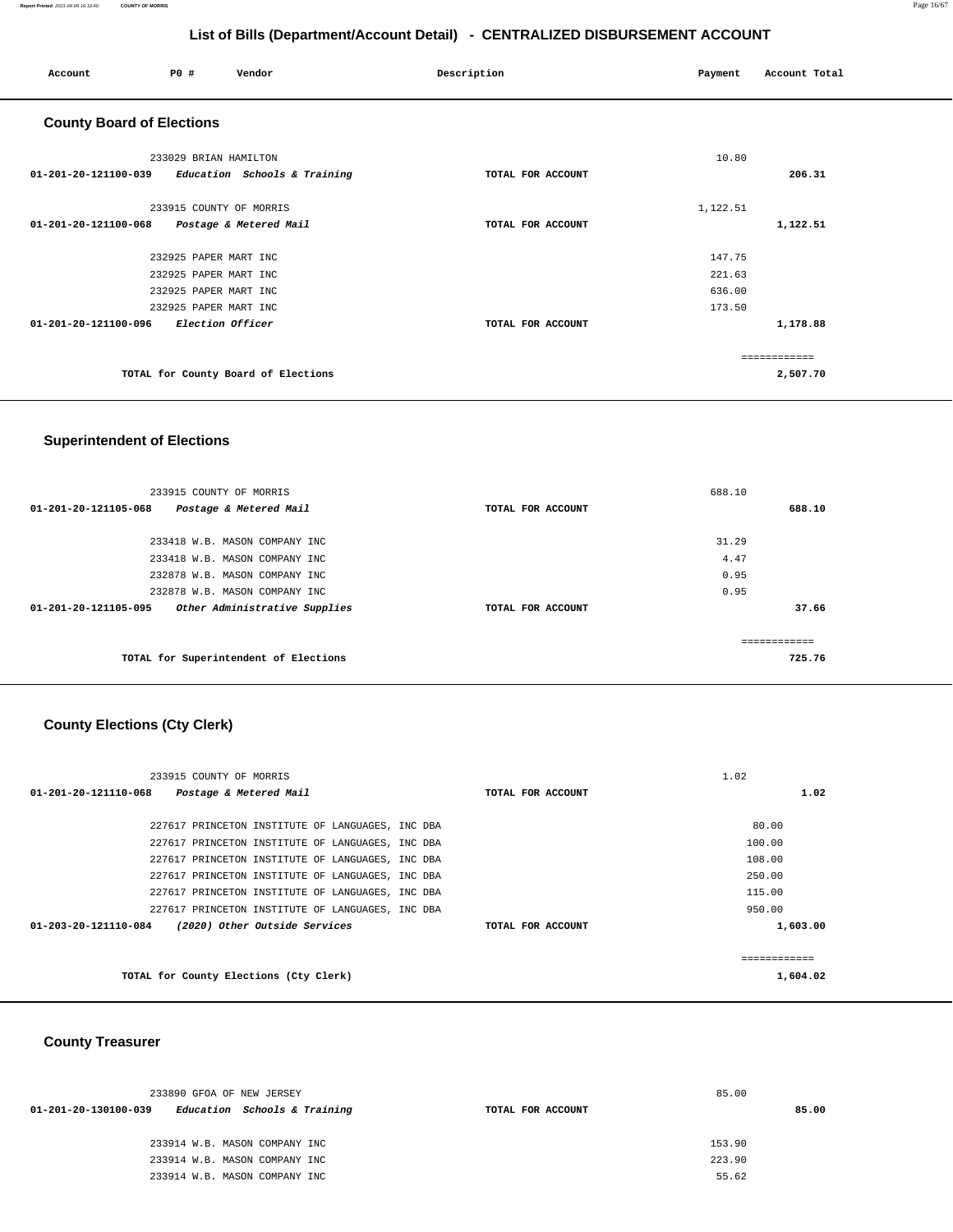| Account                                     | P0 # | Vendor                        | Description       | Payment | Account Total |
|---------------------------------------------|------|-------------------------------|-------------------|---------|---------------|
| <b>County Treasurer</b>                     |      |                               |                   |         |               |
|                                             |      | 233914 W.B. MASON COMPANY INC |                   | 172.62  |               |
|                                             |      | 233914 W.B. MASON COMPANY INC |                   | 11.98   |               |
|                                             |      | 233914 W.B. MASON COMPANY INC |                   | 102.32  |               |
| 01-201-20-130100-058                        |      | Office Supplies & Stationery  | TOTAL FOR ACCOUNT |         | 720.34        |
|                                             |      | 233915 COUNTY OF MORRIS       |                   | 222.29  |               |
| 01-201-20-130100-068 Postage & Metered Mail |      |                               | TOTAL FOR ACCOUNT |         | 222.29        |
|                                             |      | 233897 W.B. MASON COMPANY INC |                   | 58.11   |               |
|                                             |      | 233897 W.B. MASON COMPANY INC |                   | 0.95    |               |
| 01-201-20-130100-084 Other Outside Services |      |                               | TOTAL FOR ACCOUNT |         | 59.06         |
|                                             |      | 233891 RICOH USA, INC.        |                   | 835.26  |               |
|                                             |      |                               | TOTAL FOR ACCOUNT |         | 835.26        |
|                                             |      |                               |                   |         | ============  |
|                                             |      | TOTAL for County Treasurer    |                   |         | 1,921.95      |
|                                             |      |                               |                   |         |               |

### **Purchasing Division**

|                      | 233915 COUNTY OF MORRIS       |                   | 128.95 |
|----------------------|-------------------------------|-------------------|--------|
| 01-201-20-130105-068 | Postage & Metered Mail        | TOTAL FOR ACCOUNT | 128.95 |
|                      |                               |                   |        |
|                      |                               |                   |        |
|                      | TOTAL for Purchasing Division |                   | 128.95 |
|                      |                               |                   |        |

### **Office Services**

| 233901 COUNTY COLLEGE OF MORRIS<br>Printing<br>01-201-20-130110-069                                    | TOTAL FOR ACCOUNT | 17,732.33<br>17,732.33     |
|--------------------------------------------------------------------------------------------------------|-------------------|----------------------------|
| 233886 W.B. MASON COMPANY INC<br>(2020) Office Supplies & Stationery<br>$01 - 203 - 20 - 130110 - 058$ | TOTAL FOR ACCOUNT | 257.99<br>257.99           |
| TOTAL for Office Services                                                                              |                   | -------------<br>17,990.32 |

### **Information Technology Div**

|                      | 233915 COUNTY OF MORRIS              |                   | 9.06 |      |
|----------------------|--------------------------------------|-------------------|------|------|
| 01-201-20-140100-068 | Postage & Metered Mail               | TOTAL FOR ACCOUNT |      | 9.06 |
|                      | TOTAL for Information Technology Div |                   |      | 9.06 |

### **County Board of Taxation**

233915 COUNTY OF MORRIS 133.33  **01-201-20-150100-068 Postage & Metered Mail TOTAL FOR ACCOUNT 133.33**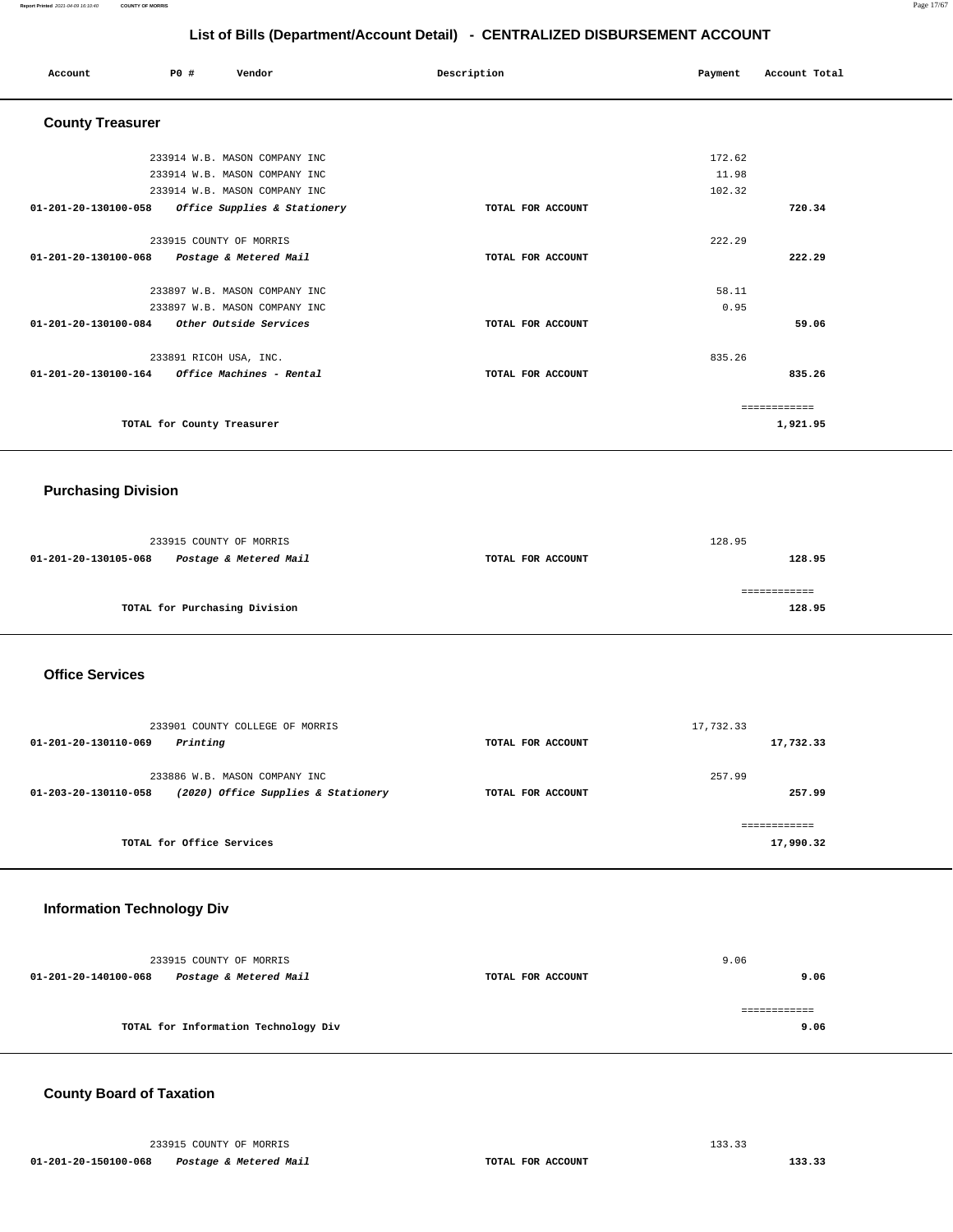**Report Printed** 2021-04-09 16:10:40 **COUNTY OF MORRIS** Page 18/67

### **List of Bills (Department/Account Detail) - CENTRALIZED DISBURSEMENT ACCOUNT**

| Account                         | <b>PO #</b> | Vendor | Description | Payment | Account Total |
|---------------------------------|-------------|--------|-------------|---------|---------------|
| <b>County Board of Taxation</b> |             |        |             |         | ============  |

**TOTAL for County Board of Taxation 133.33** 

**County Counsel** 

| 231645 THOMSON REUTER-WEST<br>01-201-20-155100-050<br>Law Books | TOTAL FOR ACCOUNT | 529.56<br>529.56         |
|-----------------------------------------------------------------|-------------------|--------------------------|
| 233284 GLUCKWALRATH,<br>LLP                                     |                   | 5,523.00                 |
| 233645 SULLIVAN AND GRABER                                      |                   | 2,590.00                 |
| 01-201-20-155100-051<br>Legal                                   | TOTAL FOR ACCOUNT | 8,113.00                 |
| 233915 COUNTY OF MORRIS                                         |                   | 21.81                    |
| 01-201-20-155100-068<br>Postage & Metered Mail                  | TOTAL FOR ACCOUNT | 21.81                    |
| TOTAL for County Counsel                                        |                   | ============<br>8,664.37 |

# **County Surrogate**

| 233476 W.B. MASON COMPANY INC                               |                   | 16.99    |
|-------------------------------------------------------------|-------------------|----------|
| 233476 W.B. MASON COMPANY INC                               |                   | 90.77    |
| 233476 W.B. MASON COMPANY INC                               |                   | 31.29    |
| 233026 W.B. MASON COMPANY INC                               |                   | 203.00   |
| 233026 W.B. MASON COMPANY INC                               |                   | 133.82   |
| 233026 W.B. MASON COMPANY INC                               |                   | 394.09   |
| 233026 W.B. MASON COMPANY INC                               |                   | 0.95     |
| 01-201-20-160100-058<br>Office Supplies & Stationery        | TOTAL FOR ACCOUNT | 870.91   |
|                                                             |                   |          |
| 233915 COUNTY OF MORRIS                                     |                   | 496.09   |
| 01-201-20-160100-068 Postage & Metered Mail                 | TOTAL FOR ACCOUNT | 496.09   |
|                                                             |                   |          |
| 229874 HEATHER J. DARLING                                   |                   | 45.00    |
| 229874 HEATHER J. DARLING                                   |                   | 45.00    |
| $01-203-20-160100-095$ (2020) Other Administrative Supplies | TOTAL FOR ACCOUNT | 90.00    |
|                                                             |                   |          |
|                                                             |                   |          |
| TOTAL for County Surrogate                                  |                   | 1,457.00 |
|                                                             |                   |          |

### **Engineering**

| 233392 DANIELLE V. MALAVARCA<br>233392 DANIELLE V. MALAVARCA    |                   | 80.00<br>45.45 |        |
|-----------------------------------------------------------------|-------------------|----------------|--------|
| Education, Schools & Training<br>$01 - 201 - 20 - 165100 - 039$ | TOTAL FOR ACCOUNT |                | 125.45 |
|                                                                 |                   |                |        |
| 232915 W.B. MASON COMPANY INC                                   |                   | 13.14          |        |
| 232915 W.B. MASON COMPANY INC                                   |                   | 5.48           |        |
| 232915 W.B. MASON COMPANY INC                                   |                   | 44.70          |        |
| 232915 W.B. MASON COMPANY INC                                   |                   | 30.96          |        |
| 232915 W.B. MASON COMPANY INC                                   |                   | 7.73           |        |
| 232915 W.B. MASON COMPANY INC                                   |                   | 10.23          |        |
| 232915 W.B. MASON COMPANY INC                                   |                   | 21.79          |        |
| 232915 W.B. MASON COMPANY INC                                   |                   | 6.82           |        |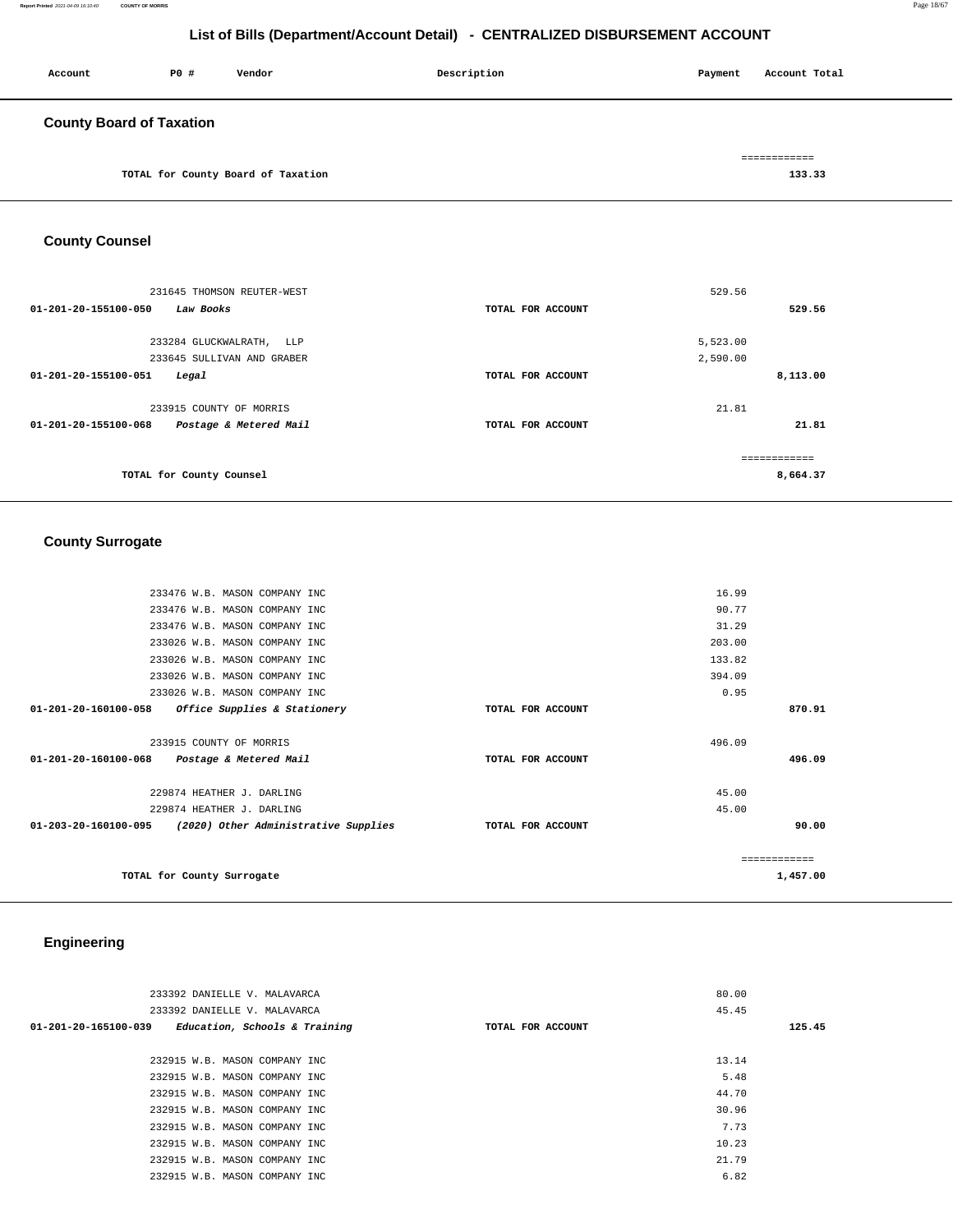### **Report Printed** 2021-04-09 16:10:40 **COUNTY OF MORRIS** Page 19/67

### **List of Bills (Department/Account Detail) - CENTRALIZED DISBURSEMENT ACCOUNT**

|                                                         |                         |                               |             | List of Dills (Department/Account Detail) CLITTIALILLD DIODOROLINERT ACCOUNT |          |               |  |
|---------------------------------------------------------|-------------------------|-------------------------------|-------------|------------------------------------------------------------------------------|----------|---------------|--|
| Account                                                 | P0 #                    | Vendor                        | Description |                                                                              | Payment  | Account Total |  |
| Engineering                                             |                         |                               |             |                                                                              |          |               |  |
|                                                         |                         | 232915 W.B. MASON COMPANY INC |             |                                                                              | 20.15    |               |  |
|                                                         |                         | 232915 W.B. MASON COMPANY INC |             |                                                                              | 16.12    |               |  |
| 01-201-20-165100-058                                    |                         | Office Supplies & Stationery  |             | TOTAL FOR ACCOUNT                                                            |          | 177.12        |  |
|                                                         | 232665 FEDEX            |                               |             |                                                                              | 29.70    |               |  |
|                                                         | 233915 COUNTY OF MORRIS |                               |             |                                                                              | 4.13     |               |  |
|                                                         | 233915 COUNTY OF MORRIS |                               |             |                                                                              | 37.57    |               |  |
|                                                         | 233915 COUNTY OF MORRIS |                               |             |                                                                              | 9.51     |               |  |
| 01-201-20-165100-068 Postage & Metered Mail             |                         |                               |             | TOTAL FOR ACCOUNT                                                            |          | 80.91         |  |
|                                                         | 233127 AT&T MOBILITY    |                               |             |                                                                              | 37.24    |               |  |
|                                                         |                         | 232872 R.S. KNAPP CO. INC.    |             |                                                                              | 134.13   |               |  |
| $01 - 201 - 20 - 165100 - 164$ Office Machines - Rental |                         |                               |             | TOTAL FOR ACCOUNT                                                            |          | 171.37        |  |
|                                                         | 231380 MICHAEL MCGUIRE  |                               |             |                                                                              | 90.00    |               |  |
| 01-201-20-165100-207                                    |                         | Uniform & Clothing Allowance  |             | TOTAL FOR ACCOUNT                                                            |          | 90.00         |  |
|                                                         |                         | 226967 GREENMAN PEDERSEN INC  |             |                                                                              | 8,612.50 |               |  |
| 01-203-20-165100-084                                    |                         | (2020) Other Outside Services |             | TOTAL FOR ACCOUNT                                                            |          | 8,612.50      |  |
|                                                         |                         |                               |             |                                                                              |          | ============  |  |
|                                                         | TOTAL for Engineering   |                               |             |                                                                              |          | 9,257.35      |  |

### **Heritage Commission**

| 01-201-20-175100-068 | 233915 COUNTY OF MORRIS<br>Postage & Metered Mail  | TOTAL FOR ACCOUNT | 3.20   | 3.20   |
|----------------------|----------------------------------------------------|-------------------|--------|--------|
| 01-201-20-175100-164 | 232849 RICOH USA, INC.<br>Office Machines - Rental | TOTAL FOR ACCOUNT | 537.60 | 537.60 |
|                      | TOTAL for Heritage Commission                      |                   |        | 540.80 |

# **Planning Board**

| 233915 COUNTY OF MORRIS                                       |                   | 37.30  |
|---------------------------------------------------------------|-------------------|--------|
| 01-201-20-180100-068<br>Postage & Metered Mail                | TOTAL FOR ACCOUNT | 37.30  |
|                                                               |                   |        |
| 229335 GANN LAW BOOKS                                         |                   | 153.00 |
| 229335 GANN LAW BOOKS                                         |                   | 8.00   |
| Publication & Subscriptions<br>$01 - 201 - 20 - 180100 - 070$ | TOTAL FOR ACCOUNT | 161.00 |
|                                                               |                   |        |
| TOTAL for Planning Board                                      |                   | 198.30 |

# **County Weights & Measures**

| 232902 NJ WEIGHTS & MEASURES ASSOC. | 50.00 |
|-------------------------------------|-------|
| 232902 NJ WEIGHTS & MEASURES ASSOC. | 50.00 |
| 232902 NJ WEIGHTS & MEASURES ASSOC. | 50.00 |
| 232902 NJ WEIGHTS & MEASURES ASSOC. | 50.00 |
| 232902 NJ WEIGHTS & MEASURES ASSOC. | 50.00 |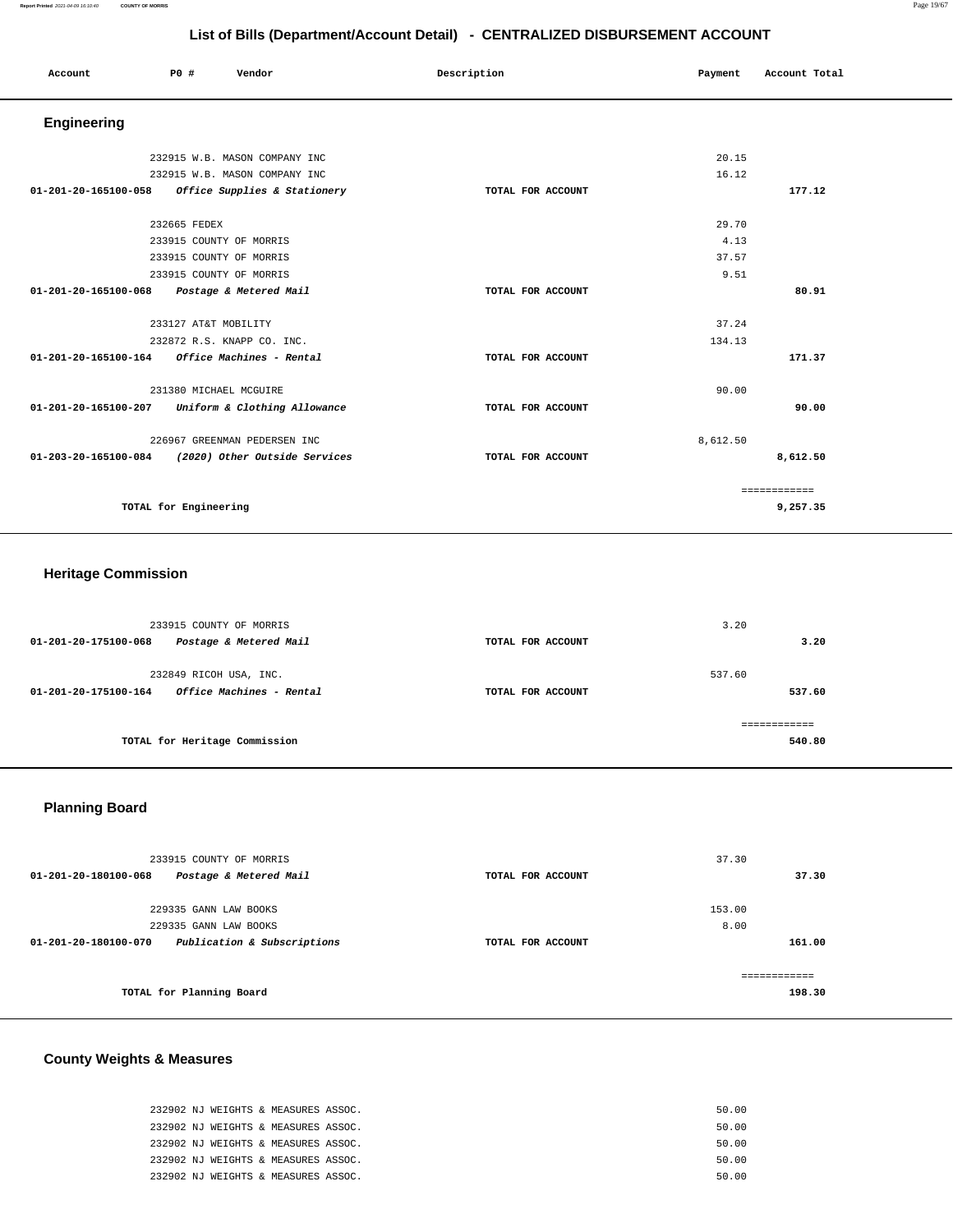| Account                                           | P0 #                         | Vendor                                     | Description       | Payment   | Account Total             |
|---------------------------------------------------|------------------------------|--------------------------------------------|-------------------|-----------|---------------------------|
| <b>County Weights &amp; Measures</b>              |                              |                                            |                   |           |                           |
|                                                   |                              |                                            |                   |           |                           |
|                                                   |                              | 232902 NJ WEIGHTS & MEASURES ASSOC.        |                   | 50.00     |                           |
| 01-201-22-201100-023 Associations and Memberships |                              | 232902 NJ WEIGHTS & MEASURES ASSOC.        | TOTAL FOR ACCOUNT | 50.00     | 350.00                    |
|                                                   |                              |                                            |                   |           |                           |
|                                                   |                              | 232908 W.B. MASON COMPANY INC              |                   | 752.74    |                           |
| 01-201-22-201100-058 Office Supplies & Stationery |                              |                                            | TOTAL FOR ACCOUNT |           | 752.74                    |
|                                                   |                              |                                            |                   |           |                           |
|                                                   |                              | 233915 COUNTY OF MORRIS                    |                   | 35.13     |                           |
| 01-201-22-201100-068                              |                              | Postage & Metered Mail                     | TOTAL FOR ACCOUNT |           | 35.13                     |
|                                                   |                              | 232904 EMPLOYMENT HORIZONS ENTERPRISES INC |                   | 987.00    |                           |
|                                                   |                              | 232906 MORRIS COUNTY MUA                   |                   | 350.00    |                           |
|                                                   |                              | 232906 MORRIS COUNTY MUA                   |                   | 350.00    |                           |
|                                                   |                              | 232899 EMPLOYMENT HORIZONS ENTERPRISES INC |                   | 987.00    |                           |
|                                                   |                              | 233429 W.B. MASON COMPANY INC              |                   | 53.64     |                           |
|                                                   |                              | 233323 JJS SERVICES, INC.                  |                   | 1,000.00  |                           |
|                                                   |                              | 233323 JJS SERVICES, INC.                  |                   | 500.00    |                           |
|                                                   |                              | 233323 JJS SERVICES, INC.                  |                   | 6,150.00  |                           |
|                                                   |                              | 233323 JJS SERVICES, INC.                  |                   | 4,550.00  |                           |
| $01 - 201 - 22 - 201100 - 084$                    |                              | Other Outside Services                     | TOTAL FOR ACCOUNT |           | 14,927.64                 |
|                                                   |                              |                                            |                   |           |                           |
|                                                   |                              | 233359 JERSEY CENTRAL POWER & LIGHT        |                   | 285.15    |                           |
|                                                   |                              | 233689 DIRECT ENERGY BUSINESS MARKETING    |                   | 378.03    |                           |
| 01-201-22-201100-137                              | Electricity                  |                                            | TOTAL FOR ACCOUNT |           | 663.18                    |
|                                                   |                              |                                            |                   |           |                           |
| 01-201-22-201100-140                              |                              | 233338 NATIONAL FUEL OIL INC.              |                   | 23.00     | 23.00                     |
|                                                   |                              | Gas Purchases                              | TOTAL FOR ACCOUNT |           |                           |
|                                                   | 233361 PSE&G CO              |                                            |                   | 795.75    |                           |
| 01-201-22-201100-141                              | Natural Gas                  |                                            | TOTAL FOR ACCOUNT |           | 795.75                    |
|                                                   |                              |                                            |                   |           |                           |
|                                                   | 231686 GRAINGER              |                                            |                   | 430.49    |                           |
|                                                   | 231686 GRAINGER              |                                            |                   | $-23.38$  |                           |
|                                                   |                              | 232883 MORRISTOWN LUMBER &                 |                   | 89.97     |                           |
|                                                   |                              | 232905 RICCIARDI BROTHERS, INC             |                   | 17.99     |                           |
|                                                   |                              | 232905 RICCIARDI BROTHERS, INC             |                   | 59.98     |                           |
|                                                   |                              | 232905 RICCIARDI BROTHERS, INC             |                   | 8.98      |                           |
|                                                   |                              | 232905 RICCIARDI BROTHERS, INC             |                   | 22.99     |                           |
|                                                   | 232907 GRAINGER              |                                            |                   | 115.40    |                           |
|                                                   | 232907 GRAINGER              |                                            |                   | 73.20     |                           |
|                                                   | 232907 GRAINGER              |                                            |                   | 12.42     |                           |
|                                                   | 232901 GRAINGER              |                                            |                   | 16.28     |                           |
|                                                   | 232901 GRAINGER              |                                            |                   | 23.25     |                           |
| 01-201-22-201100-258                              | 232901 GRAINGER<br>Equipment |                                            | TOTAL FOR ACCOUNT | 26.84     | 874.41                    |
|                                                   |                              |                                            |                   |           |                           |
|                                                   |                              | 232897 RICOH USA, INC.                     |                   | 1,227.09  |                           |
| 01-201-22-201100-262                              |                              | Machinery Repairs & Parts                  | TOTAL FOR ACCOUNT |           | 1,227.09                  |
|                                                   |                              |                                            |                   |           |                           |
|                                                   |                              | 233954 COUNTY OF MORRIS                    |                   | 46,068.07 |                           |
| 01-201-22-201100-329                              |                              | Hospital Insurance Premiums                | TOTAL FOR ACCOUNT |           | 46,068.07                 |
|                                                   |                              | 233323 JJS SERVICES, INC.                  |                   | 1,500.00  |                           |
|                                                   |                              | 233323 JJS SERVICES, INC.                  |                   | 500.00    |                           |
| 01-203-22-201100-084                              |                              | (2020) Other Outside Services              | TOTAL FOR ACCOUNT |           | 2,000.00                  |
|                                                   |                              |                                            |                   |           |                           |
|                                                   |                              | TOTAL for County Weights & Measures        |                   |           | ============<br>67,717.01 |
|                                                   |                              |                                            |                   |           |                           |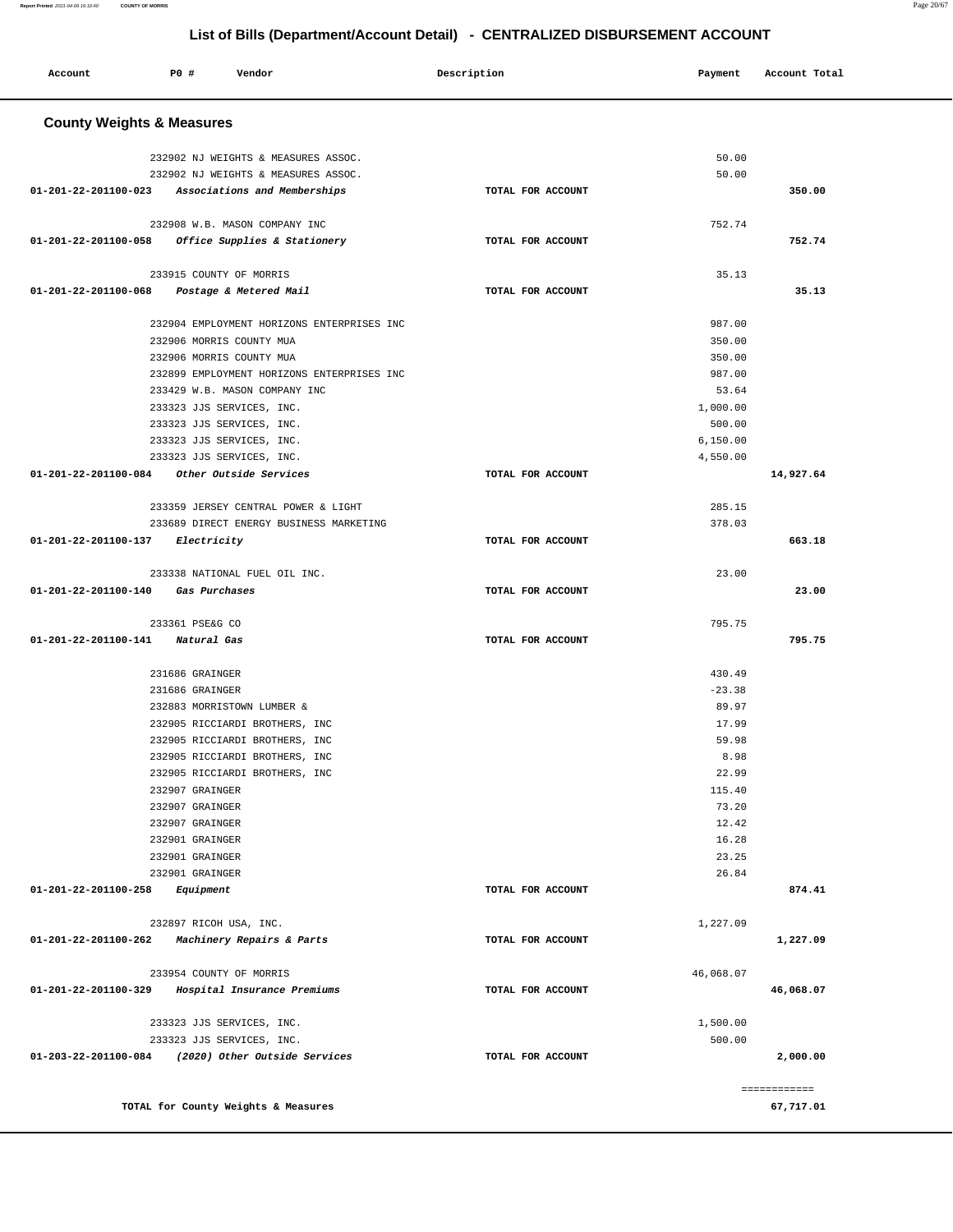| Account | P0 # | Vendor | Description | Payment | Account Total |
|---------|------|--------|-------------|---------|---------------|
|         |      |        |             |         |               |

### **Employee Group Insurance**

| 230307 ANGELA J JOSEPH                                                                 | 931.20       |           |
|----------------------------------------------------------------------------------------|--------------|-----------|
| 230053 FRANKLIN CUNNINGHAM                                                             | 1,680.60     |           |
| 230739 MAGNOLIA TITUS                                                                  | 654.00       |           |
| 230639 MICHAEL SIKORA                                                                  | 629.40       |           |
| 230731 PRINCESS THOMAS                                                                 | 1,626.00     |           |
| 221841 PAULINE WARD                                                                    | 629.40       |           |
| 230140 ROBERT FLEMING                                                                  | 867.60       |           |
| 230727 SUDESH THAPAR                                                                   | 1,214.40     |           |
| 230014 SYLVIA CHARLES                                                                  | 629.40       |           |
| 230546 ROBERT REDER                                                                    | 629.40       |           |
| 233067 THERESA A. DAVIS                                                                | 1,156.80     |           |
| 230506 JOAN PEANO                                                                      | 629.40       |           |
| 230040 MARY CORCORAN                                                                   | 629.40       |           |
| 232448 PUSHPA SANDESARA                                                                | 922.20       |           |
| 230373 SHARON LITTLEJOHN                                                               | 1,735.20     |           |
| 01-203-23-220100-090<br>(2020) Employee Group Insurance Expenditures TOTAL FOR ACCOUNT |              | 14,564.40 |
|                                                                                        | ============ |           |

**TOTAL for Employee Group Insurance 14,564.40**

### **Unemployment Insurance**

|                      | 233920 COUNTY OF MORRIS             |                   | 600,000.00 |
|----------------------|-------------------------------------|-------------------|------------|
| 01-201-23-225100-090 | Unemployment Insurance Expenditures | TOTAL FOR ACCOUNT | 600,000.00 |
|                      |                                     |                   |            |
|                      | TOTAL for Unemployment Insurance    |                   | 600,000.00 |

### **Office of Emergency Management**

|                      | 232810 NJ EMERGENCY MANAGMENT                     |                   | 75.00    |          |
|----------------------|---------------------------------------------------|-------------------|----------|----------|
|                      | 01-201-25-252100-023 Associations and Memberships | TOTAL FOR ACCOUNT |          | 75.00    |
|                      | 233426 VERIZON WIRELESS                           |                   | 160.08   |          |
| 01-201-25-252100-031 | Cellular Phones/Pagers                            | TOTAL FOR ACCOUNT |          | 160.08   |
|                      |                                                   |                   |          |          |
|                      | 233378 W.B. MASON COMPANY INC                     |                   | 76.31    |          |
|                      | 233251 W.B. MASON COMPANY INC                     |                   | 12.00    |          |
| 01-201-25-252100-058 | Office Supplies & Stationery                      | TOTAL FOR ACCOUNT |          | 88.31    |
|                      |                                                   |                   |          |          |
|                      | 232812 OPTIMUM                                    |                   | 417.43   |          |
|                      | 232813 OPTIMUM                                    |                   | 136.84   |          |
|                      | 01-201-25-252100-059 Other General Expenses       | TOTAL FOR ACCOUNT |          | 554.27   |
|                      |                                                   |                   |          |          |
|                      | 233915 COUNTY OF MORRIS                           |                   | 8.52     |          |
|                      | 233915 COUNTY OF MORRIS                           |                   | 7.14     |          |
| 01-201-25-252100-068 | Postage & Metered Mail                            | TOTAL FOR ACCOUNT |          | 15.66    |
|                      | 232831 FIRST PRIORITY EMERGENCY                   |                   | 225.00   |          |
| 01-201-25-252100-090 | Program Expenditures                              | TOTAL FOR ACCOUNT |          | 225.00   |
|                      |                                                   |                   |          |          |
|                      |                                                   |                   |          |          |
|                      | 233013 DM MEDICAL BILLINGS, LLC                   |                   | 1,301.57 |          |
| 01-201-25-252100-091 | Program Expend-Matching Share                     | TOTAL FOR ACCOUNT |          | 1,301.57 |

233453 PREMIER GLOBAL SERVICES 199.26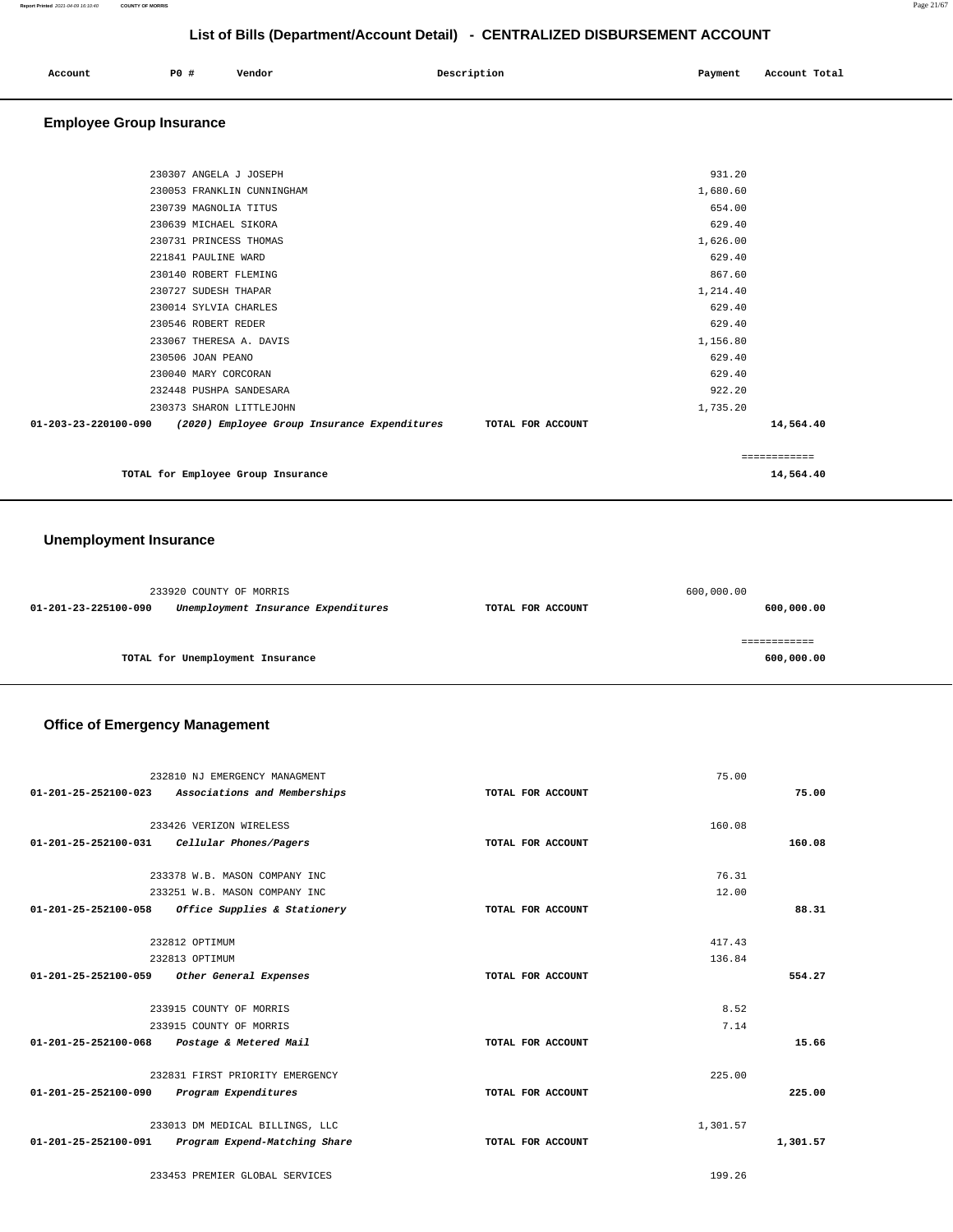**16,635.87**

| List of Bills (Department/Account Detail) - CENTRALIZED DISBURSEMENT ACCOUNT |                         |                                   |                   |          |               |
|------------------------------------------------------------------------------|-------------------------|-----------------------------------|-------------------|----------|---------------|
| Account                                                                      | <b>PO #</b>             | Vendor                            | Description       | Payment  | Account Total |
| <b>Office of Emergency Management</b>                                        |                         |                                   |                   |          |               |
| 01-201-25-252100-146                                                         | Telephone               |                                   | TOTAL FOR ACCOUNT |          | 199.26        |
|                                                                              |                         | 232811 RICOH AMERICAS CORPORATION |                   | 1,298.26 |               |
| 01-201-25-252100-164                                                         |                         | Office Machines - Rental          | TOTAL FOR ACCOUNT |          | 1,298.26      |
|                                                                              | 232877 ARAMSCO          |                                   |                   | 305.62   |               |
|                                                                              | 232877 ARAMSCO          |                                   |                   | 28.17    |               |
|                                                                              |                         | 228080 FIRST PRIORITY EMERGENCY   |                   | 2,081.64 |               |
|                                                                              |                         | 233471 STRYKER SALES CORPORATION  |                   | 269.76   |               |
|                                                                              |                         | 228448 V.E. RALPH & SON INC.      |                   | 2,373.75 |               |
|                                                                              | 233253 SYSTEM ONE ALARM |                                   |                   | 670.00   |               |
| 01-203-25-252100-059                                                         |                         | (2020) Other General Expenses     | TOTAL FOR ACCOUNT |          | 5,728.94      |
|                                                                              |                         | 222644 V.E. RALPH & SON INC.      |                   | 257.54   |               |
|                                                                              |                         | 222644 V.E. RALPH & SON INC.      |                   | 141.00   |               |
| 01-203-25-252100-090                                                         |                         | (2020) Program Expenditures       | TOTAL FOR ACCOUNT |          | 398.54        |
|                                                                              |                         | 227579 ROCKY MOUNTAIN UNMANNED    |                   | 6,590.98 |               |
| 01-203-25-252100-258                                                         | $(2020)$ Equipment      |                                   | TOTAL FOR ACCOUNT |          | 6,590.98      |
|                                                                              |                         |                                   |                   |          | ============  |

**TOTAL for Office of Emergency Management** 

### **Communications Center**

| 233259 JASON LEZCANO                                |                   | 96.00    |          |
|-----------------------------------------------------|-------------------|----------|----------|
| 01-201-25-252105-023 Associations and Memberships   | TOTAL FOR ACCOUNT |          | 96.00    |
|                                                     |                   |          |          |
| 233257 INTERNATIONAL ACADEMIES OF                   |                   | 1,130.00 |          |
| 233261 LIFESAVERS INC                               |                   | 320.00   |          |
| 233261 LIFESAVERS INC                               |                   | 92.50    |          |
| 232791 APCO INTERNATIONAL, INC.                     |                   | 289.00   |          |
| 229489 APCO INTERNATIONAL, INC.                     |                   | 289.00   |          |
| 229489 APCO INTERNATIONAL, INC.                     |                   | 289.00   |          |
| 233017 LIFESAVERS INC                               |                   | 35.00    |          |
| 232807 PRIORITY DISPATCH CORP.                      |                   | 1,375.00 |          |
| 01-201-25-252105-039 Education Schools & Training   | TOTAL FOR ACCOUNT |          | 3,819.50 |
|                                                     |                   |          |          |
| 232409 U-LINE SHIPPING SUPPLY                       |                   | 108.00   |          |
| 232409 U-LINE SHIPPING SUPPLY                       |                   | 406.00   |          |
| 232409 U-LINE SHIPPING SUPPLY                       |                   | 68.32    |          |
| 229498 W.B. MASON COMPANY INC                       |                   | 76.38    |          |
| 232792 W.B. MASON COMPANY INC                       |                   | 195.92   |          |
| 232789 RENEE M. BISSON                              |                   | 204.72   |          |
| $01-201-25-252105-058$ Office Supplies & Stationery | TOTAL FOR ACCOUNT |          | 1,059.34 |
| 232805 GUARDIAN TRACKING LLC                        |                   | 4,165.00 |          |
| 01-201-25-252105-078 Software Maintenance           | TOTAL FOR ACCOUNT |          | 4,165.00 |
| 233260 RENEE M. BISSON                              |                   | 354.43   |          |
| 01-201-25-252105-082<br>Travel Expense              | TOTAL FOR ACCOUNT |          | 354.43   |
| 233256 NORTHEAST COMMUNICATIONS, INC.               |                   | 1,217.50 |          |
| $01-201-25-252105-131$ County Wide Radio System     | TOTAL FOR ACCOUNT |          | 1,217.50 |
|                                                     |                   |          |          |
| 233258 JERSEY CENTRAL POWER & LIGHT                 |                   | 6.36     |          |
| 233258 JERSEY CENTRAL POWER & LIGHT                 |                   | 426.62   |          |
| 233258 JERSEY CENTRAL POWER & LIGHT                 |                   | 693.85   |          |
| 233420 JERSEY CENTRAL POWER & LIGHT                 |                   | 415.43   |          |
|                                                     |                   |          |          |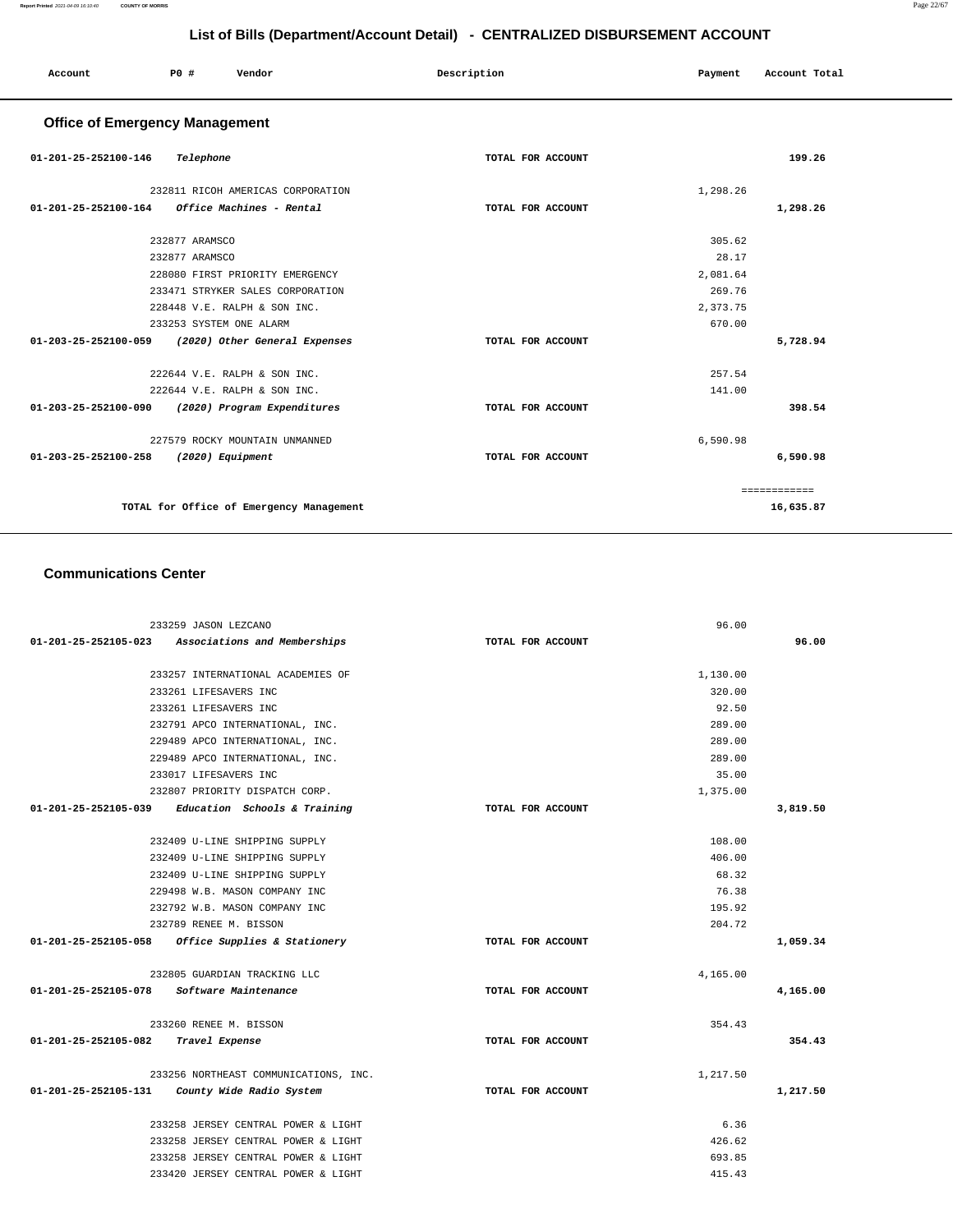### **Report Printed** 2021-04-09 16:10:40 **COUNTY OF MORRIS** Page 23/67

### **List of Bills (Department/Account Detail) - CENTRALIZED DISBURSEMENT ACCOUNT**

| Account                      | PO# | Vendor | Description | Payment | Account Total |
|------------------------------|-----|--------|-------------|---------|---------------|
| <b>Communications Center</b> |     |        |             |         |               |

| 233420 JERSEY CENTRAL POWER & LIGHT    |                   | 635.60       |
|----------------------------------------|-------------------|--------------|
| Electricity<br>01-201-25-252105-137    | TOTAL FOR ACCOUNT | 2,177.86     |
|                                        |                   |              |
| 232914 ALLINA HEALTH                   |                   | 400.00       |
| 232875 MORRISTOWN PATHOLOGY ASSOCIATES |                   | 500.00       |
| 232875 MORRISTOWN PATHOLOGY ASSOCIATES |                   | 500.00       |
| 232875 MORRISTOWN PATHOLOGY ASSOCIATES |                   | 500.00       |
| 232875 MORRISTOWN PATHOLOGY ASSOCIATES |                   | 500.00       |
| 232875 MORRISTOWN PATHOLOGY ASSOCIATES |                   | 500.00       |
| 232900 NMS LABS                        |                   | 4,497.20     |
| 232900 NMS LABS                        |                   | 2,040.00     |
| 232900 NMS LABS                        |                   | 1,705.00     |
| 01-203-25-252105-189<br>(2020) Medical | TOTAL FOR ACCOUNT | 11,142.20    |
|                                        |                   |              |
|                                        |                   | ------------ |
| TOTAL for Communications Center        |                   | 24,031.83    |
|                                        |                   |              |

# **County Medical Examiner Office**

|                                | 232876 MAYO MEDICAL LABORATORIES                |                   | 238.80 |               |
|--------------------------------|-------------------------------------------------|-------------------|--------|---------------|
| 01-201-25-254100-035           | <i>Consultation Fee</i>                         | TOTAL FOR ACCOUNT |        | 238.80        |
|                                |                                                 |                   |        |               |
|                                | 233264 GIOVANNA ALVES                           |                   | 400.00 |               |
| $01 - 201 - 25 - 254100 - 039$ | Education, Schools & Training                   | TOTAL FOR ACCOUNT |        | 400.00        |
|                                | 233263 W.B. MASON COMPANY INC                   |                   | 383.80 |               |
| 01-201-25-254100-058           | Office Supplies & Stationery                    | TOTAL FOR ACCOUNT |        | 383.80        |
|                                |                                                 |                   |        |               |
|                                | 233915 COUNTY OF MORRIS                         |                   | 11.06  |               |
| 01-201-25-254100-068           | Postage & Metered Mail                          | TOTAL FOR ACCOUNT |        | 11.06         |
|                                | 232993 GRAINGER                                 |                   | 249.52 |               |
|                                | $01-201-25-254100-203$ X-Ray & Medical Supplies | TOTAL FOR ACCOUNT |        | 249.52        |
|                                |                                                 |                   |        |               |
|                                | 232994 W.B. MASON COMPANY INC                   |                   | 45.90  |               |
| $01 - 203 - 25 - 254100 - 058$ | (2020) Office Supplies & Stationery             | TOTAL FOR ACCOUNT |        | 45.90         |
|                                |                                                 |                   |        | ------------- |
|                                | TOTAL for County Medical Examiner Office        |                   |        | 1,329.08      |
|                                |                                                 |                   |        |               |

### **County Sheriff's Department**

| 232866 SHERIFF'S ASSOC. OF NJ                                  |                   | 1,900.00 |          |
|----------------------------------------------------------------|-------------------|----------|----------|
| 232866 SHERIFF'S ASSOC. OF NJ                                  |                   | 353.00   |          |
| $01 - 201 - 25 - 270100 - 023$<br>Associations and Memberships | TOTAL FOR ACCOUNT |          | 2,253.00 |
|                                                                |                   |          |          |
| 233112 M C POLICE CHIEF'S ASSOCIATION                          |                   | 100.00   |          |
| 233112 M C POLICE CHIEF'S ASSOCIATION                          |                   | 100.00   |          |
| 233112 M C POLICE CHIEF'S ASSOCIATION                          |                   | 100.00   |          |
| 233112 M C POLICE CHIEF'S ASSOCIATION                          |                   | 100.00   |          |
| 01-201-25-270100-039<br>Education Schools & Training           | TOTAL FOR ACCOUNT |          | 400.00   |
|                                                                |                   |          |          |
| 230990 IDEMIA IDENTITY & SECURITY USA LLC                      |                   | 9,698.00 |          |
| 230990 IDEMIA IDENTITY & SECURITY USA LLC                      |                   | 200.00   |          |
| 01-201-25-270100-044<br>Equipment Service Agreements           | TOTAL FOR ACCOUNT |          | 9,898.00 |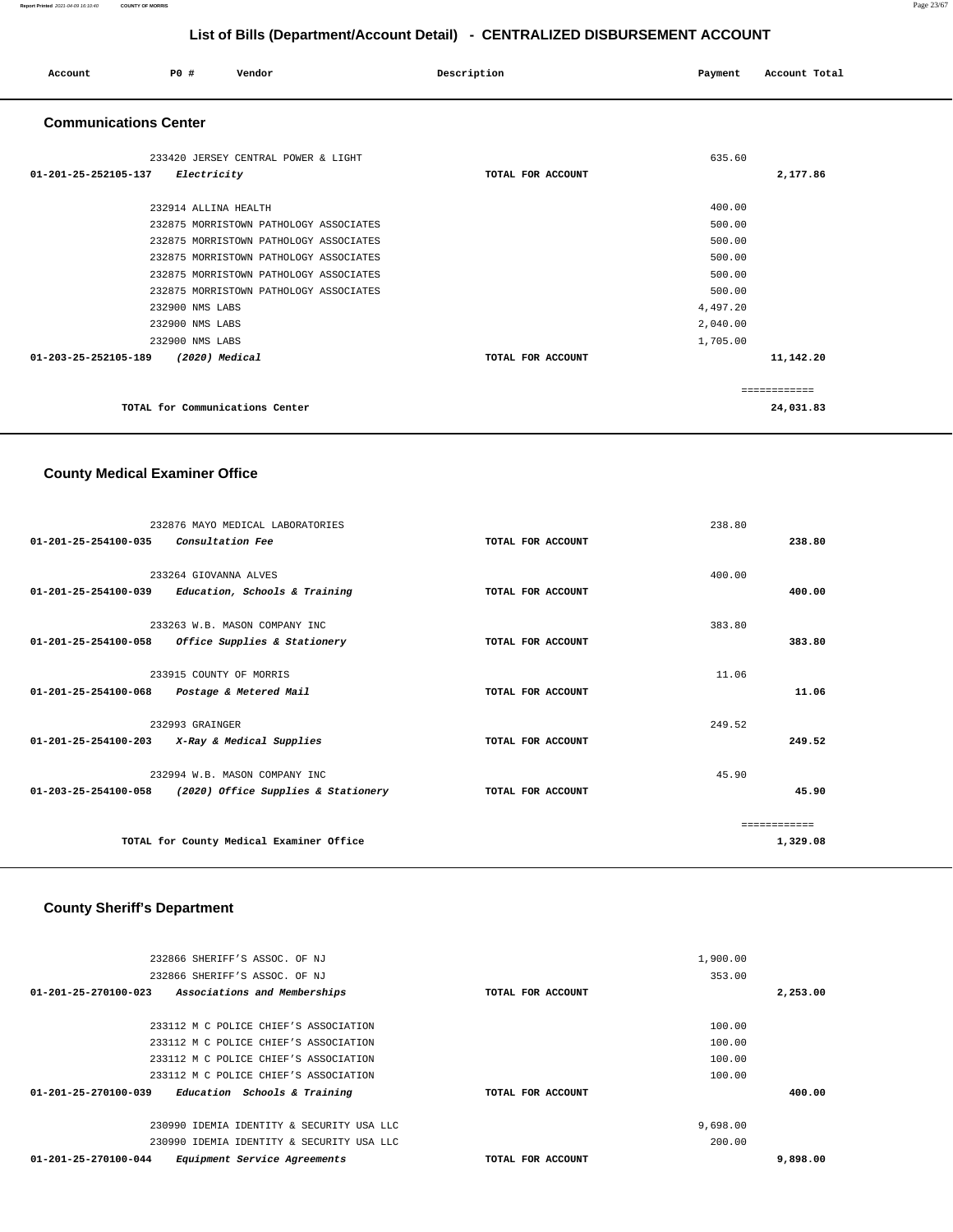| Account                                     | P0 #                               | Vendor                                                         |                                           | Description       | Payment  | Account Total  |  |
|---------------------------------------------|------------------------------------|----------------------------------------------------------------|-------------------------------------------|-------------------|----------|----------------|--|
|                                             | <b>County Sheriff's Department</b> |                                                                |                                           |                   |          |                |  |
|                                             |                                    |                                                                |                                           |                   |          |                |  |
|                                             | 233173 DAVID KENNY                 |                                                                |                                           |                   |          | 24.70          |  |
| 01-201-25-270100-059 Other General Expenses |                                    |                                                                |                                           | TOTAL FOR ACCOUNT |          | 24.70          |  |
|                                             | 233915 COUNTY OF MORRIS            |                                                                |                                           |                   |          | 142.09         |  |
| 01-201-25-270100-068                        |                                    | Postage & Metered Mail                                         |                                           | TOTAL FOR ACCOUNT |          | 142.09         |  |
|                                             |                                    |                                                                |                                           |                   |          |                |  |
|                                             | 232944 DAILY RECORD                |                                                                |                                           |                   |          | 15.00          |  |
| 01-201-25-270100-070                        |                                    | Publication & Subscriptions                                    |                                           | TOTAL FOR ACCOUNT |          | 15.00          |  |
|                                             |                                    |                                                                |                                           |                   |          |                |  |
|                                             |                                    | 233557 THOMSON REUTER-WEST                                     |                                           |                   | 1,169.97 |                |  |
| 01-201-25-270100-078                        |                                    | Software Maintenance                                           |                                           | TOTAL FOR ACCOUNT |          | 1,169.97       |  |
|                                             |                                    |                                                                |                                           |                   |          |                |  |
|                                             |                                    |                                                                | 233081 INVESTIGATIVE FORENSICS CONSULTING |                   | 1,140.00 |                |  |
|                                             |                                    |                                                                | 232940 INVESTIGATIVE FORENSICS CONSULTING |                   | 1,064.00 |                |  |
|                                             |                                    |                                                                | 233490 INVESTIGATIVE FORENSICS CONSULTING |                   |          | 190.00         |  |
| $01 - 201 - 25 - 270100 - 084$              |                                    | Other Outside Services                                         |                                           | TOTAL FOR ACCOUNT |          | 2,394.00       |  |
|                                             |                                    |                                                                |                                           |                   |          |                |  |
|                                             |                                    | 232941 W.B. MASON COMPANY INC                                  |                                           |                   |          | 9.95           |  |
|                                             |                                    | 232941 W.B. MASON COMPANY INC                                  |                                           |                   |          | 15.18          |  |
|                                             |                                    | 232941 W.B. MASON COMPANY INC                                  |                                           |                   |          | 431.55         |  |
|                                             |                                    | 232941 W.B. MASON COMPANY INC                                  |                                           |                   |          | 255.80         |  |
|                                             |                                    | 232941 W.B. MASON COMPANY INC                                  |                                           |                   |          | 34.40          |  |
|                                             |                                    | 232941 W.B. MASON COMPANY INC                                  |                                           |                   |          | 7.42           |  |
|                                             |                                    | 232941 W.B. MASON COMPANY INC                                  |                                           |                   |          | 7.42           |  |
|                                             |                                    | 232941 W.B. MASON COMPANY INC                                  |                                           |                   |          | 37.10          |  |
|                                             |                                    | 232941 W.B. MASON COMPANY INC                                  |                                           |                   |          | 69.20          |  |
|                                             |                                    | 232941 W.B. MASON COMPANY INC                                  |                                           |                   |          | 95.10          |  |
|                                             |                                    | 232941 W.B. MASON COMPANY INC                                  |                                           |                   |          | 0.96           |  |
|                                             |                                    | 232941 W.B. MASON COMPANY INC                                  |                                           |                   |          | 1.96           |  |
|                                             |                                    | 232941 W.B. MASON COMPANY INC                                  |                                           |                   |          | 1.96           |  |
|                                             |                                    | 232941 W.B. MASON COMPANY INC                                  |                                           |                   |          | 25.80<br>37.54 |  |
|                                             |                                    | 232941 W.B. MASON COMPANY INC<br>232941 W.B. MASON COMPANY INC |                                           |                   |          | 9.40           |  |
|                                             |                                    | 232941 W.B. MASON COMPANY INC                                  |                                           |                   |          | 4.60           |  |
|                                             |                                    | 232941 W.B. MASON COMPANY INC                                  |                                           |                   |          | 9.95           |  |
|                                             |                                    | 232941 W.B. MASON COMPANY INC                                  |                                           |                   |          | 3.74           |  |
|                                             |                                    | 232941 W.B. MASON COMPANY INC                                  |                                           |                   |          | 8.86           |  |
|                                             |                                    | 232941 W.B. MASON COMPANY INC                                  |                                           |                   |          | 8.86           |  |
|                                             |                                    | 232941 W.B. MASON COMPANY INC                                  |                                           |                   |          | 4.38           |  |
|                                             |                                    | 232941 W.B. MASON COMPANY INC                                  |                                           |                   |          | 7.62           |  |
|                                             |                                    | 232941 W.B. MASON COMPANY INC                                  |                                           |                   |          | 13.90          |  |
|                                             |                                    | 232941 W.B. MASON COMPANY INC                                  |                                           |                   |          | 2.20           |  |
|                                             |                                    | 232941 W.B. MASON COMPANY INC                                  |                                           |                   |          | 2.94           |  |
|                                             |                                    | 232941 W.B. MASON COMPANY INC                                  |                                           |                   |          | 1.24           |  |
|                                             |                                    | 232941 W.B. MASON COMPANY INC                                  |                                           |                   |          | 8.27           |  |
|                                             |                                    | 232941 W.B. MASON COMPANY INC                                  |                                           |                   |          | 42.24          |  |
|                                             |                                    | 232941 W.B. MASON COMPANY INC                                  |                                           |                   |          | 21.00          |  |
|                                             |                                    | 232941 W.B. MASON COMPANY INC                                  |                                           |                   |          | 6.23           |  |
|                                             |                                    | 232941 W.B. MASON COMPANY INC                                  |                                           |                   |          | 2.20           |  |
|                                             |                                    | 232941 W.B. MASON COMPANY INC                                  |                                           |                   |          | 63.86          |  |
|                                             |                                    | 232941 W.B. MASON COMPANY INC                                  |                                           |                   |          | 106.48         |  |
|                                             |                                    | 232941 W.B. MASON COMPANY INC                                  |                                           |                   |          | 26.62          |  |
|                                             |                                    | 232941 W.B. MASON COMPANY INC<br>232941 W.B. MASON COMPANY INC |                                           |                   |          | 3.86<br>8.95   |  |
|                                             |                                    | 232941 W.B. MASON COMPANY INC                                  |                                           |                   |          | 0.57           |  |
|                                             |                                    | 232941 W.B. MASON COMPANY INC                                  |                                           |                   |          | 17.98          |  |
|                                             |                                    | 232941 W.B. MASON COMPANY INC                                  |                                           |                   |          | 53.72          |  |
|                                             |                                    | 232941 W.B. MASON COMPANY INC                                  |                                           |                   |          | 4.18           |  |
|                                             |                                    | 232941 W.B. MASON COMPANY INC                                  |                                           |                   |          | 8.58           |  |
|                                             |                                    | 232941 W.B. MASON COMPANY INC                                  |                                           |                   |          | 11.57          |  |
|                                             |                                    | 232941 W.B. MASON COMPANY INC                                  |                                           |                   |          | 111.12         |  |
|                                             |                                    | 232941 W.B. MASON COMPANY INC                                  |                                           |                   |          | 1.17           |  |
|                                             |                                    |                                                                |                                           |                   |          |                |  |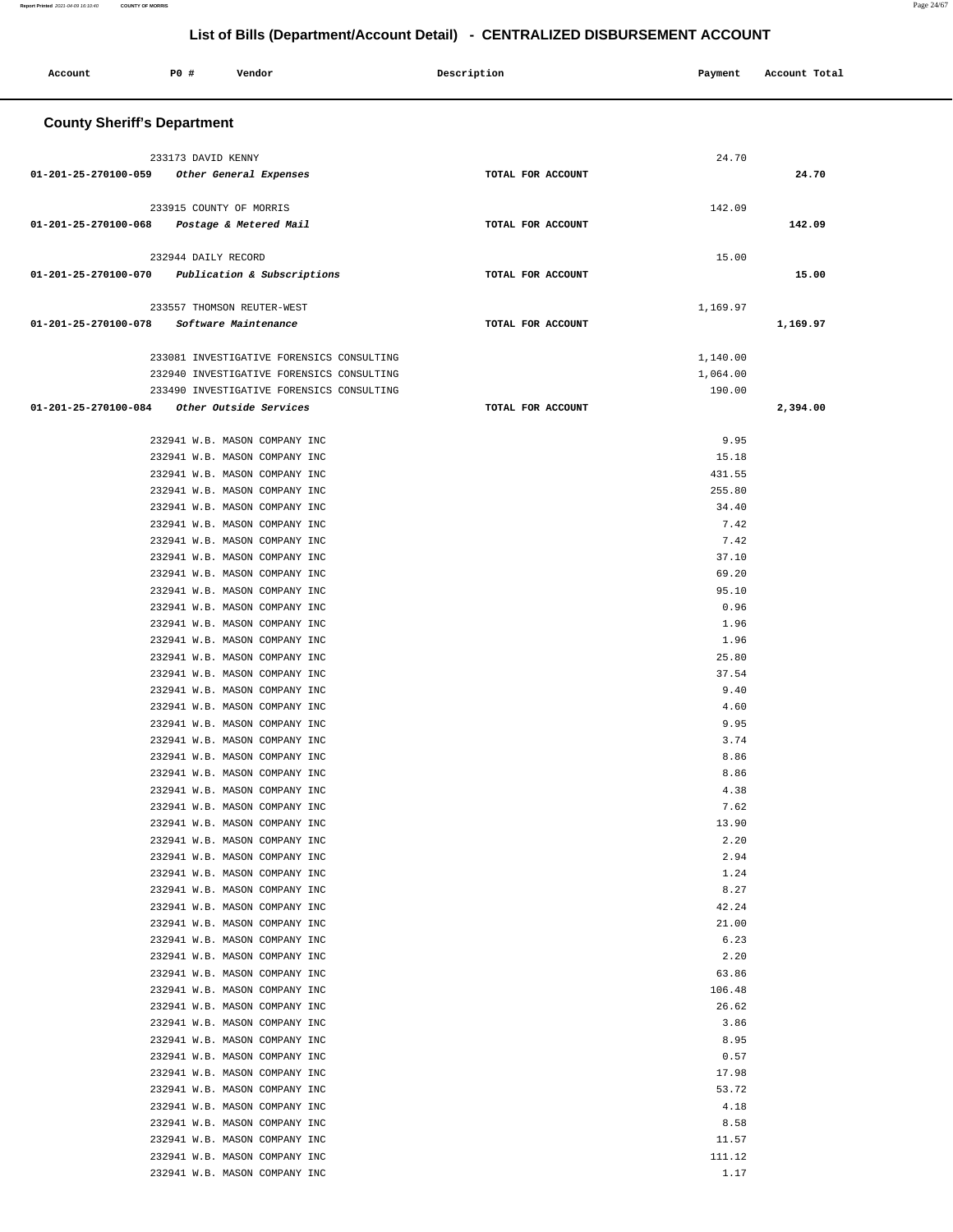÷.

| Account                            | P0 #                                   | Vendor                                                                         | Description       | Payment         | Account Total |  |
|------------------------------------|----------------------------------------|--------------------------------------------------------------------------------|-------------------|-----------------|---------------|--|
| <b>County Sheriff's Department</b> |                                        |                                                                                |                   |                 |               |  |
|                                    |                                        | 232941 W.B. MASON COMPANY INC                                                  |                   | 2.95            |               |  |
|                                    |                                        | 232941 W.B. MASON COMPANY INC                                                  |                   | 77.63           |               |  |
|                                    |                                        | 232941 W.B. MASON COMPANY INC                                                  |                   | 174.18          |               |  |
| 01-201-25-270100-095               |                                        | Other Administrative Supplies                                                  | TOTAL FOR ACCOUNT |                 | 1,862.39      |  |
|                                    |                                        |                                                                                |                   |                 |               |  |
|                                    |                                        | 232546 FORENSIC MAPPING SOLUTION INC.                                          |                   | 112.00          |               |  |
|                                    |                                        | 232546 FORENSIC MAPPING SOLUTION INC.<br>232546 FORENSIC MAPPING SOLUTION INC. |                   | 33.00<br>15.00  |               |  |
|                                    |                                        | 233172 NORTHEAST COMMUNICATIONS, INC.                                          |                   | 70.00           |               |  |
|                                    |                                        | 233172 NORTHEAST COMMUNICATIONS, INC.                                          |                   | 10.00           |               |  |
| 01-201-25-270100-161               |                                        | Communications Equipment                                                       | TOTAL FOR ACCOUNT |                 | 240.00        |  |
|                                    |                                        |                                                                                |                   |                 |               |  |
| 01-201-25-270100-198               |                                        | 233085 LEE M MONDAY, PHD<br>Psychiatric Services                               | TOTAL FOR ACCOUNT | 500.00          | 500.00        |  |
|                                    |                                        |                                                                                |                   |                 |               |  |
|                                    | 232032 GALLS, LLC                      |                                                                                |                   | 134.38          |               |  |
|                                    | 232032 GALLS, LLC                      |                                                                                |                   | 63.25           |               |  |
|                                    | 232032 GALLS, LLC                      |                                                                                |                   | 140.00          |               |  |
|                                    | 229678 GALLS, LLC                      |                                                                                |                   | 67.19           |               |  |
|                                    | 229678 GALLS, LLC                      |                                                                                |                   | 65.25           |               |  |
|                                    |                                        | 232826 FIT-RITE UNIFORM CO., INC.                                              |                   | 140.00          |               |  |
|                                    | 229691 GALLS, LLC                      |                                                                                |                   | 13.99<br>127.87 |               |  |
|                                    | 229691 GALLS, LLC<br>229691 GALLS, LLC |                                                                                |                   | 127.87          |               |  |
|                                    | 229691 GALLS, LLC                      |                                                                                |                   | $-127.87$       |               |  |
|                                    | 231197 GALLS, LLC                      |                                                                                |                   | 33.00           |               |  |
|                                    | 231197 GALLS, LLC                      |                                                                                |                   | 60.00           |               |  |
|                                    | 231197 GALLS, LLC                      |                                                                                |                   | 28.60           |               |  |
|                                    | 231197 GALLS, LLC                      |                                                                                |                   | 24.50           |               |  |
|                                    | 231197 GALLS, LLC                      |                                                                                |                   | 29.00           |               |  |
| 01-201-25-270100-202               |                                        | Uniform And Accessories                                                        | TOTAL FOR ACCOUNT |                 | 927.03        |  |
|                                    |                                        | 224973 FASTENAL COMPANY                                                        |                   | 158.70          |               |  |
|                                    |                                        | 224973 FASTENAL COMPANY                                                        |                   | 460.00          |               |  |
|                                    |                                        | 224973 FASTENAL COMPANY                                                        |                   | 110.88          |               |  |
|                                    |                                        | 224973 FASTENAL COMPANY                                                        |                   | 139.06          |               |  |
|                                    |                                        | 224973 FASTENAL COMPANY                                                        |                   | 185.72          |               |  |
|                                    |                                        | 224973 FASTENAL COMPANY                                                        |                   | 44.98           |               |  |
|                                    |                                        | 224973 FASTENAL COMPANY                                                        |                   | 62.03           |               |  |
|                                    |                                        | 224973 FASTENAL COMPANY                                                        |                   | 75.63           |               |  |
|                                    |                                        | 224973 FASTENAL COMPANY                                                        |                   | 57.19           |               |  |
|                                    |                                        | 224973 FASTENAL COMPANY                                                        |                   | 14.59           |               |  |
|                                    |                                        | 224973 FASTENAL COMPANY                                                        |                   | 151.20          |               |  |
|                                    |                                        | 224973 FASTENAL COMPANY                                                        |                   | 187.30          |               |  |
|                                    |                                        | 224973 FASTENAL COMPANY                                                        |                   | 115.00          |               |  |
|                                    |                                        | 224973 FASTENAL COMPANY                                                        |                   | 1,126.20        |               |  |
|                                    |                                        | 224973 FASTENAL COMPANY                                                        |                   | 186.75          |               |  |
| 01-203-25-270100-047               |                                        | (2020) Identification Equip&Supplies                                           | TOTAL FOR ACCOUNT |                 | 3,075.23      |  |
|                                    |                                        | 233319 SYSTEM ONE ALARM                                                        |                   | 1,969.00        |               |  |
|                                    |                                        | 233077 STATE TOXICOLOGY LABORATORY                                             |                   | 45.00           |               |  |
|                                    |                                        | 233077 STATE TOXICOLOGY LABORATORY                                             |                   | 250.00          |               |  |
|                                    |                                        | 01-203-25-270100-059 (2020) Other General Expenses                             | TOTAL FOR ACCOUNT |                 | 2,264.00      |  |
|                                    |                                        | 228339 FIT-RITE UNIFORM CO., INC.                                              |                   | 900.00          |               |  |
|                                    |                                        | 01-203-25-270100-202 (2020) Uniform And Accessories                            | TOTAL FOR ACCOUNT |                 | 900.00        |  |
|                                    |                                        | 233316 SYSTEM ONE ALARM                                                        |                   | 2,034.65        |               |  |
| 01-203-25-270100-262               |                                        | (2020) Machinery Repairs & Parts                                               | TOTAL FOR ACCOUNT |                 | 2,034.65      |  |
|                                    |                                        |                                                                                |                   |                 |               |  |
|                                    |                                        | 228442 FIRST PRIORITY EMERGENCY                                                |                   | 641.03          |               |  |
|                                    |                                        | 228442 FIRST PRIORITY EMERGENCY                                                |                   | 47.61           |               |  |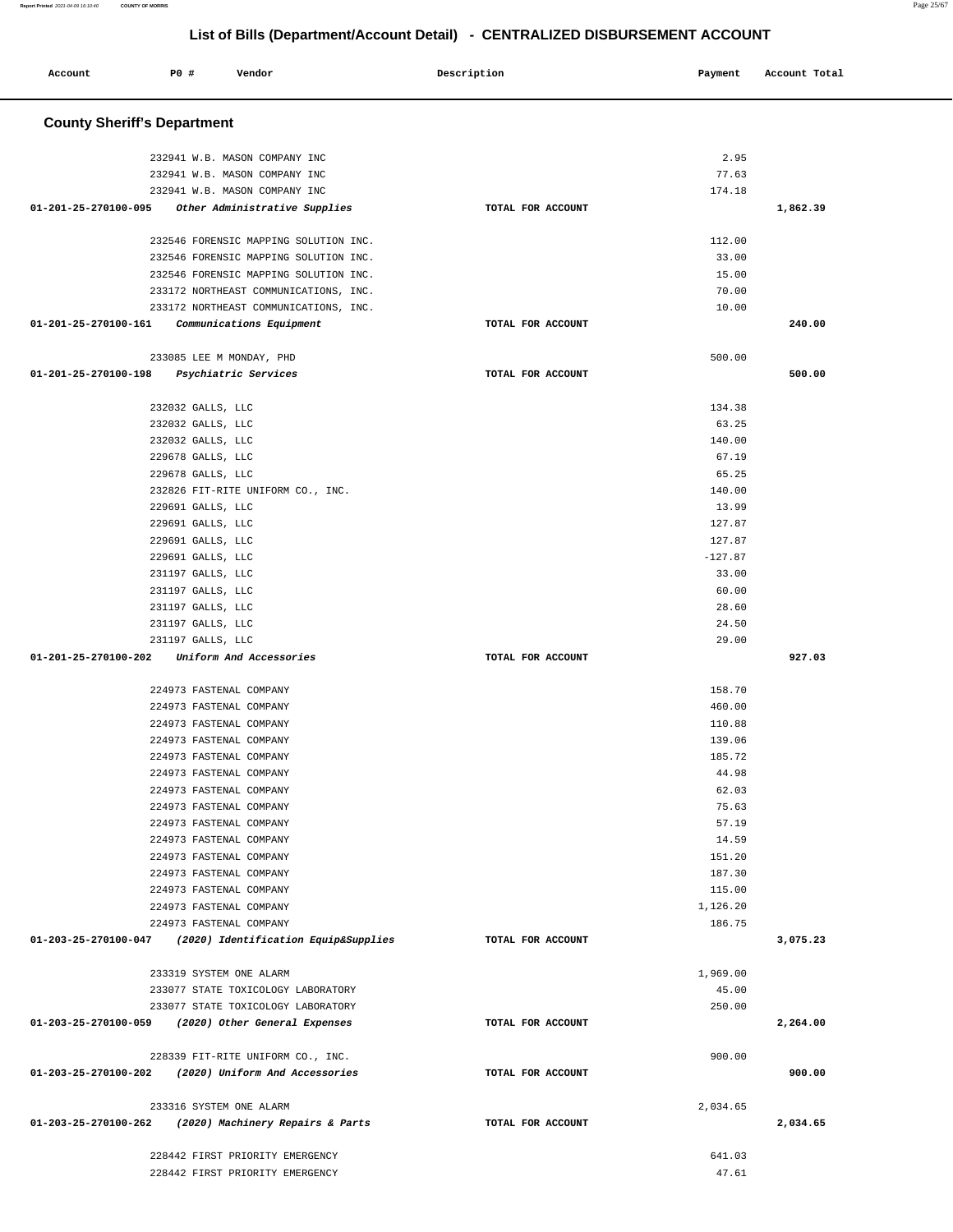| Account                            | PO# | Vendor                                | Description       | Payment  | Account Total |
|------------------------------------|-----|---------------------------------------|-------------------|----------|---------------|
| <b>County Sheriff's Department</b> |     |                                       |                   |          |               |
|                                    |     | 228442 FIRST PRIORITY EMERGENCY       |                   | 293.66   |               |
|                                    |     | 228442 FIRST PRIORITY EMERGENCY       |                   | 158.73   |               |
|                                    |     | 228442 FIRST PRIORITY EMERGENCY       |                   | 975.00   |               |
|                                    |     | 228442 FIRST PRIORITY EMERGENCY       |                   | 1,133.99 |               |
|                                    |     | 228442 FIRST PRIORITY EMERGENCY       |                   | 450.00   |               |
|                                    |     | 228430 FIRST PRIORITY EMERGENCY       |                   | 3,431.00 |               |
|                                    |     | 228430 FIRST PRIORITY EMERGENCY       |                   | 3,431.00 |               |
|                                    |     | 228430 FIRST PRIORITY EMERGENCY       |                   | 3,602.00 |               |
|                                    |     | 228430 FIRST PRIORITY EMERGENCY       |                   | 1,956.00 |               |
|                                    |     | 228430 FIRST PRIORITY EMERGENCY       |                   | 7,432.00 |               |
|                                    |     | 228430 FIRST PRIORITY EMERGENCY       |                   | 1,237.50 |               |
| 01-203-25-270100-291               |     | (2020) Vehicle Repairs                | TOTAL FOR ACCOUNT |          | 24,789.52     |
|                                    |     |                                       |                   |          | ============  |
|                                    |     | TOTAL for County Sheriff's Department |                   |          | 52,889.58     |

# **County Prosecutor's Office**

| 232628 CHRISTOPHER SCHELLHORN                     |                   | 175.00   |          |
|---------------------------------------------------|-------------------|----------|----------|
| 231071 MORRIS COUNTY BAR ASSOCIATION              |                   | 3,865.00 |          |
| 232845 STEVEN ORTIZ                               |                   | 208.65   |          |
| 232845 STEVEN ORTIZ                               |                   | 225.00   |          |
| 01-201-25-275100-023 Associations and Memberships | TOTAL FOR ACCOUNT |          | 4,473.65 |
| 230816 OFFICE CONCEPTS GROUP, INC.                |                   | 254.21   |          |
| 232414 W.B. MASON COMPANY INC                     |                   | 737.93   |          |
| 01-201-25-275100-037 Data Processing Supplies     | TOTAL FOR ACCOUNT |          | 992.14   |
| 231888 FBI/LEEDA                                  |                   | 695.00   |          |
| 231888 FBI/LEEDA                                  |                   | 695.00   |          |
| 231888 FBI/LEEDA                                  |                   | 695.00   |          |
| 231888 FBI/LEEDA                                  |                   | 695.00   |          |
| 232390 PENN STATE UNIVERSITY                      |                   | 499.00   |          |
| 01-201-25-275100-039 Education Schools & Training | TOTAL FOR ACCOUNT |          | 3,279.00 |
| 231889 THOMSON REUTERS-WEST                       |                   | 6,057.49 |          |
| 01-201-25-275100-050 Law Books                    | TOTAL FOR ACCOUNT |          | 6,057.49 |
| 229503 TJ'S SPORTWIDE TROPHY                      |                   | 3,275.00 |          |
| 229503 TJ'S SPORTWIDE TROPHY                      |                   | 65.00    |          |
| 232623 HELRICK'S INC                              |                   | 178.80   |          |
| 232623 HELRICK'S INC                              |                   | 21.89    |          |
| 231718 W.B. MASON COMPANY INC                     |                   | 178.89   |          |
| 232397 W.B. MASON COMPANY INC                     |                   | 194.20   |          |
| 229203 W.B. MASON COMPANY INC                     |                   | 1,034.60 |          |
| 01-201-25-275100-058 Office Supplies & Stationery | TOTAL FOR ACCOUNT |          | 4,948.38 |
| 233915 COUNTY OF MORRIS                           |                   | 700.61   |          |
| 232841 FEDEX                                      |                   | 63.75    |          |
| 01-201-25-275100-068 Postage & Metered Mail       | TOTAL FOR ACCOUNT |          | 764.36   |
| 232835 M.C. PROSECUTOR'S EMERGENT                 |                   | 700.23   |          |
| Special Projects<br>01-201-25-275100-079          | TOTAL FOR ACCOUNT |          | 700.23   |
| 232843 MEGHAN KNAB                                |                   | 13.85    |          |
| 232839 OPTIMUM                                    |                   | 246.18   |          |
| 232842 OPTIMUM                                    |                   | 298.91   |          |
| 231889 THOMSON REUTERS-WEST                       |                   | 1,208.43 |          |
| 01-201-25-275100-118<br>Investigation Expense     | TOTAL FOR ACCOUNT |          | 1,767.37 |

**Report Printed** 2021-04-09 16:10:40 **COUNTY OF MORRIS** Page 26/67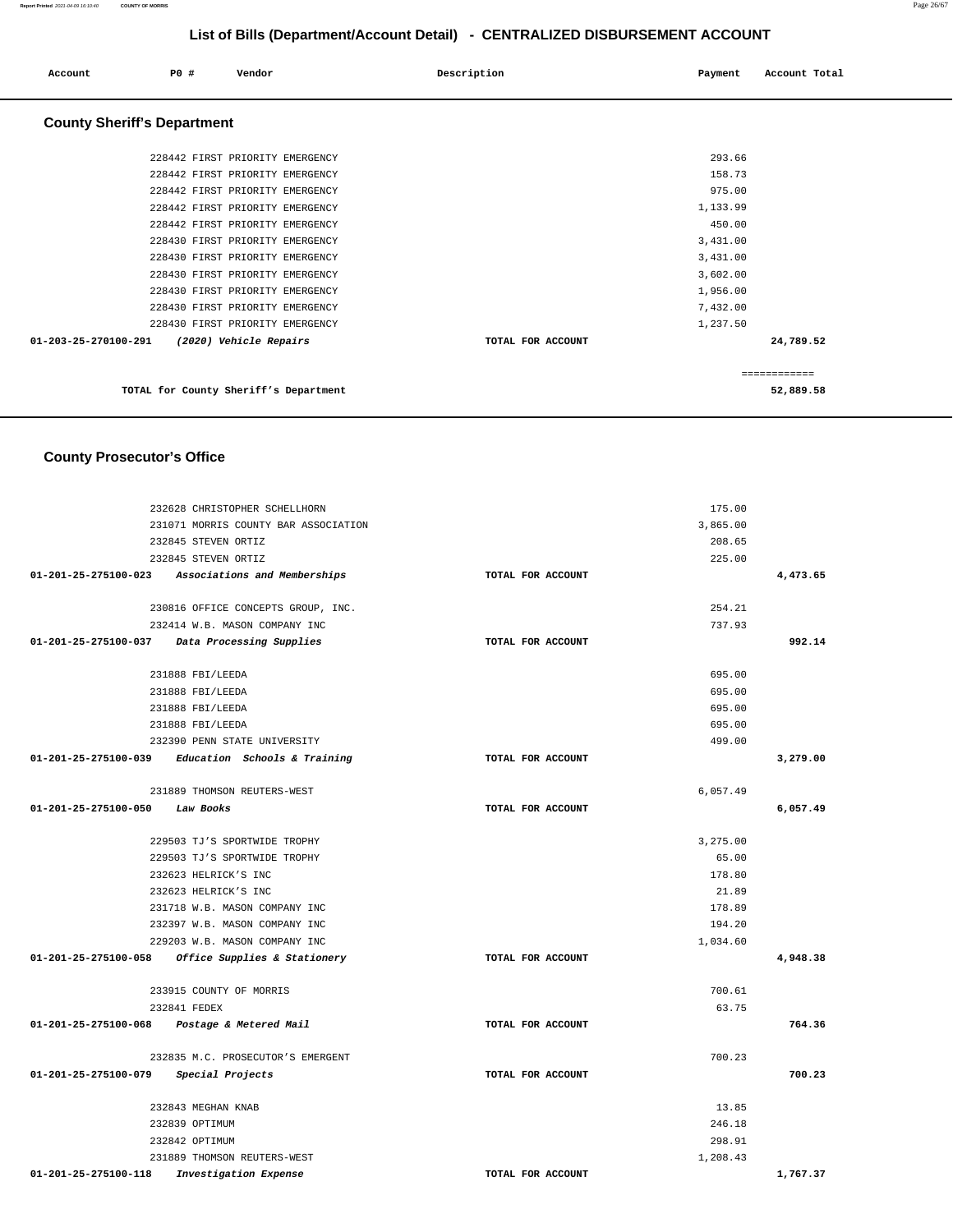| Account | P0 # | Vendor | Description | Payment | Account Total |
|---------|------|--------|-------------|---------|---------------|
|         |      |        |             |         |               |

# **County Prosecutor's Office**

| 232838 PAUL J. BRANDLEY                                  |                   | 322.97    |              |
|----------------------------------------------------------|-------------------|-----------|--------------|
| 232847 PAUL J. BRANDLEY                                  |                   | 244.56    |              |
| 232844 PAUL J. BRANDLEY                                  |                   | 200.64    |              |
| 01-201-25-275100-126 Court Expenses-Extradition          | TOTAL FOR ACCOUNT |           | 768.17       |
|                                                          |                   |           |              |
| 232391 INSTITUTE FOR FORENSIC PSYCHOLOGY                 |                   | 1,000.00  |              |
| 01-201-25-275100-189<br>Medical                          | TOTAL FOR ACCOUNT |           | 1,000.00     |
|                                                          |                   |           |              |
| 231067 FLEMINGTON DEPT STORE INC                         |                   | 239.90    |              |
| Uniform And Accessories<br>01-201-25-275100-202          | TOTAL FOR ACCOUNT |           | 239.90       |
|                                                          |                   |           |              |
| 228047 W.B. MASON COMPANY INC                            |                   | 1,701.51  |              |
| 228057 W.B. MASON COMPANY INC                            |                   | 449.12    |              |
| 228057 W.B. MASON COMPANY INC                            |                   | 874.72    |              |
| 228005 CDW GOVERNMENT                                    |                   | 104.70    |              |
| 228005 CDW GOVERNMENT                                    |                   | 484.61    |              |
| 01-203-25-275100-037 (2020) Data Processing Supplies     | TOTAL FOR ACCOUNT |           | 3,614.66     |
| 226129 OFFICE CONCEPTS GROUP, INC.                       |                   | 195.26    |              |
| 228370 W.B. MASON COMPANY INC                            |                   | 619.79    |              |
| 226130 ALL-STATE INTERNATIONAL INC.                      |                   | 3,159,00  |              |
| 225539 W.B. MASON COMPANY INC                            |                   | 222.50    |              |
| 226920 W.B. MASON COMPANY INC                            |                   | 671.92    |              |
| 226465 W.B. MASON COMPANY INC                            |                   | 2.01      |              |
| 01-203-25-275100-058 (2020) Office Supplies & Stationery | TOTAL FOR ACCOUNT |           | 4,870.48     |
|                                                          |                   |           |              |
| 228007 ATLANTIC TACTICAL OF NJ, INC.                     |                   | 11,647.38 |              |
| 01-203-25-275100-121 (2020) Witness Fees And Mileage     | TOTAL FOR ACCOUNT |           | 11,647.38    |
|                                                          |                   |           |              |
| 228004 ATLANTIC TACTICAL OF NJ, INC.                     |                   | 404.95    |              |
| 228004 ATLANTIC TACTICAL OF NJ, INC.                     |                   | 209.90    |              |
| 01-203-25-275100-202 (2020) Uniform And Accessories      | TOTAL FOR ACCOUNT |           | 614.85       |
|                                                          |                   |           |              |
|                                                          |                   |           | ============ |
| TOTAL for County Prosecutor's Office                     |                   |           | 45,738.06    |
|                                                          |                   |           |              |

# **County Jail**

|                                | 231664 GANN LAW BOOKS                    |                   | 180.00   |          |
|--------------------------------|------------------------------------------|-------------------|----------|----------|
|                                | 231664 GANN LAW BOOKS                    |                   | 9.50     |          |
| $01 - 201 - 25 - 280100 - 028$ | Books & Periodicals                      | TOTAL FOR ACCOUNT |          | 189.50   |
|                                | 233047 VERIZON WIRELESS                  |                   | 441.70   |          |
| 01-201-25-280100-031           | Cellular Phones/Pagers                   | TOTAL FOR ACCOUNT |          | 441.70   |
|                                | 233096 DALLAS CHILDREN'S ADVOCACY CENTER |                   | 400.00   |          |
| $01 - 201 - 25 - 280100 - 039$ | Education Schools & Training             | TOTAL FOR ACCOUNT |          | 400.00   |
|                                | 233334 A.M.E INC.                        |                   | 1,144.00 |          |
| 01-201-25-280100-044           | Equipment Service Agreements             | TOTAL FOR ACCOUNT |          | 1,144.00 |
|                                | 233041 GILL ID SYSTEMS                   |                   | 170.00   |          |
|                                | 233041 GILL ID SYSTEMS                   |                   | 17.00    |          |
| $01 - 201 - 25 - 280100 - 047$ | Identification Equip&Supplies            | TOTAL FOR ACCOUNT |          | 187.00   |
|                                | 232473 W.B. MASON COMPANY INC            |                   | 1,132.75 |          |
|                                | 232474 W.B. MASON COMPANY INC            |                   | 1,150.80 |          |
| 01-201-25-280100-058           | Office Supplies & Stationery             | TOTAL FOR ACCOUNT |          | 2,283.55 |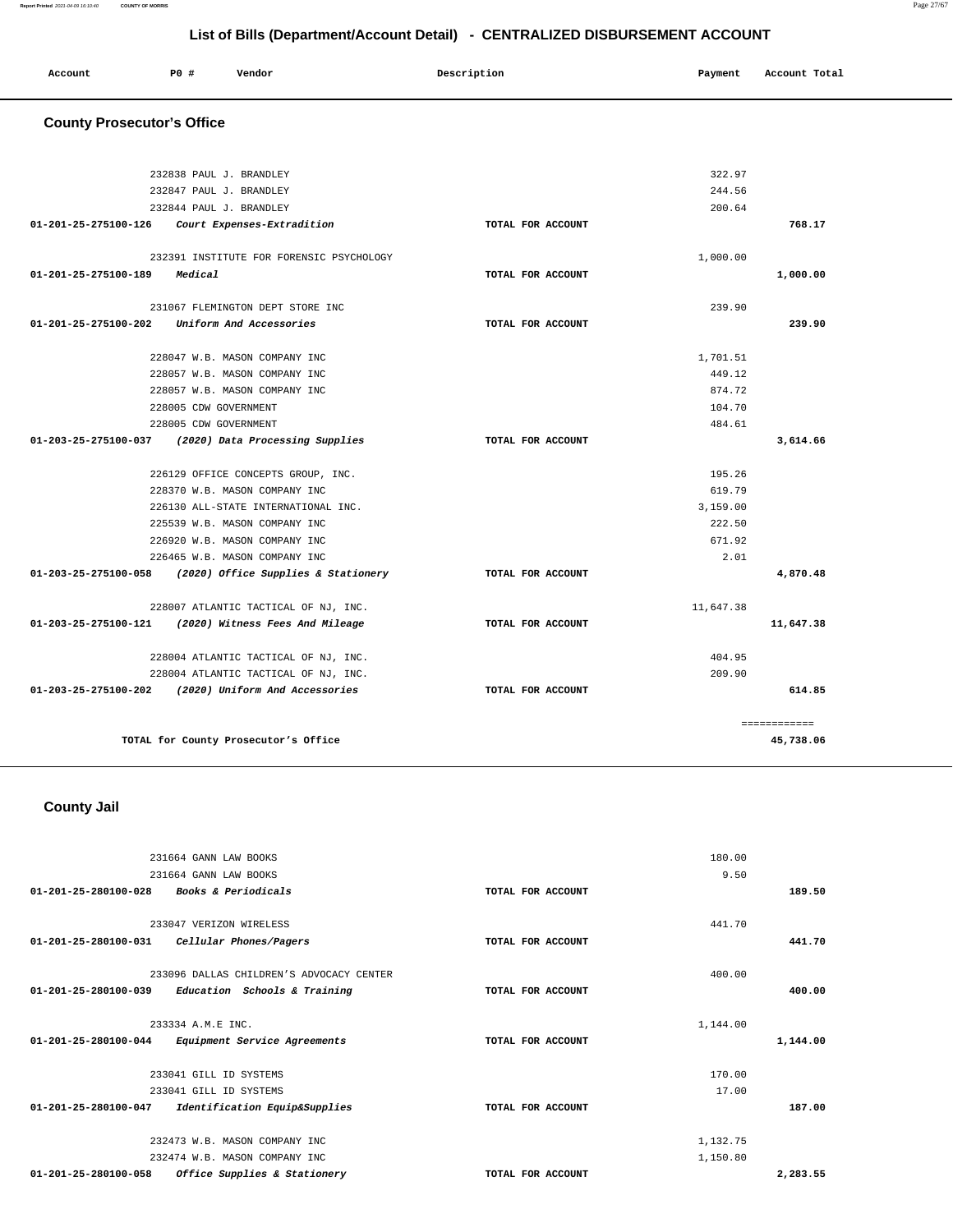### **Report Printed** 2021-04-09 16:10:40 **COUNTY OF MORRIS** Page 28/67

# **List of Bills (Department/Account Detail) - CENTRALIZED DISBURSEMENT ACCOUNT**

| P0<br>Vendor<br>Account<br>Account Total<br>Payment<br>Doggwintior<br>.<br>. |  |
|------------------------------------------------------------------------------|--|
|------------------------------------------------------------------------------|--|

# **County Jail**

| 232772 VERIZON WIRELESS                                               |                   | 137.92    |           |
|-----------------------------------------------------------------------|-------------------|-----------|-----------|
| 233049 INNOVATIVE CREDIT SOLUTIONS, INC.                              |                   | 102.00    |           |
| 232771 RTSP, LLC                                                      |                   | 550.00    |           |
| 01-201-25-280100-059 Other General Expenses                           | TOTAL FOR ACCOUNT |           | 789.92    |
| 233915 COUNTY OF MORRIS                                               |                   | 38.46     |           |
| 01-201-25-280100-068 Postage & Metered Mail                           | TOTAL FOR ACCOUNT |           | 38.46     |
|                                                                       |                   |           |           |
| 233048 MORRIS COUNTY MUA                                              |                   | 928.73    |           |
| 233048 MORRIS COUNTY MUA                                              |                   | 705.00    |           |
| 232766 TJ'S SPORTWIDE TROPHY                                          |                   | 51.95     |           |
| 232766 TJ'S SPORTWIDE TROPHY                                          |                   | 51.95     |           |
| 232774 CLIFTON ELEVATOR SERVICE CO INC                                |                   | 1,848.00  |           |
| 232777 LAURIE LITT                                                    |                   | 400.00    |           |
| $01-201-25-280100-084$ Other Outside Services                         | TOTAL FOR ACCOUNT |           | 3,985.63  |
| 232776 CY DRAKE LOCKSMITHS, INC.                                      |                   | 28.00     |           |
| 232776 CY DRAKE LOCKSMITHS, INC.                                      |                   | 66.20     |           |
| 233329 CY DRAKE LOCKSMITHS, INC.                                      |                   | 35.00     |           |
| 231582 DELL MARKETING L.P.                                            |                   | 5.442.24  |           |
| 01-201-25-280100-128<br><i>Security Equipment</i>                     | TOTAL FOR ACCOUNT |           | 5,571.44  |
|                                                                       |                   |           |           |
| 232000 MOTOROLA SOLUTIONS INC                                         |                   | 7.920.00  |           |
| 01-201-25-280100-161 Communications Equipment                         | TOTAL FOR ACCOUNT |           | 7,920.00  |
|                                                                       |                   |           |           |
| 230885 NATIONAL BUSINESS<br>01-201-25-280100-162 Furniture & Fixtures | TOTAL FOR ACCOUNT | 2,006.00  |           |
|                                                                       |                   |           | 2,006.00  |
| 232769 ARAMARK DALLAS LOCKBOX                                         |                   | 11,676.70 |           |
| 232769 ARAMARK DALLAS LOCKBOX                                         |                   | 45.00     |           |
| 233110 ARAMARK DALLAS LOCKBOX                                         |                   | 11,776.77 |           |
| 233110 ARAMARK DALLAS LOCKBOX                                         |                   | 156.25    |           |
| 233110 ARAMARK DALLAS LOCKBOX                                         |                   | 45.00     |           |
| 233110 ARAMARK DALLAS LOCKBOX                                         |                   | 45.00     |           |
| 233110 ARAMARK DALLAS LOCKBOX                                         |                   | 45.00     |           |
| 233110 ARAMARK DALLAS LOCKBOX                                         |                   | 11,514.08 |           |
| 233110 ARAMARK DALLAS LOCKBOX                                         |                   | 156.25    |           |
| 233110 ARAMARK DALLAS LOCKBOX                                         |                   | 45.00     |           |
| 233110 ARAMARK DALLAS LOCKBOX                                         |                   | 45.00     |           |
| 233110 ARAMARK DALLAS LOCKBOX                                         |                   | 45.00     |           |
| 233110 ARAMARK DALLAS LOCKBOX                                         |                   | 46.00     |           |
| 233110 ARAMARK DALLAS LOCKBOX                                         |                   | 674.25    |           |
| 01-201-25-280100-185<br>Food                                          | TOTAL FOR ACCOUNT |           | 36,315.30 |
| 232023 TREASURER-STATE OF NEW JERSEY                                  |                   | 500.00    |           |
| 233433 HENRY SCHEIN INC                                               |                   | 186.34    |           |
| 233433 HENRY SCHEIN INC                                               |                   | 1,135.44  |           |
| 233433 HENRY SCHEIN INC                                               |                   | 135.73    |           |
| 233091 BIO-REFERENCE LABORATORIES, INC.                               |                   | 1,202.10  |           |
| 233097 IAN H KADEN, MD                                                |                   | 310.00    |           |
| 233104 IAN H KADEN, MD                                                |                   | 310.00    |           |
| 233044 CONTRACT PHARMACY SERVICES INC                                 |                   | 21,140.24 |           |
| 233108 HENRY SCHEIN INC                                               |                   | 23.44     |           |
| 233108 HENRY SCHEIN INC                                               |                   | 301.74    |           |
| 233108 HENRY SCHEIN INC                                               |                   | 182.28    |           |
| 233108 HENRY SCHEIN INC                                               |                   | $-203.95$ |           |
| 232773 BOUND TREE MEDICAL LLC                                         |                   | 54.48     |           |
| 232773 BOUND TREE MEDICAL LLC                                         |                   | 59.81     |           |
| 232773 BOUND TREE MEDICAL LLC                                         |                   |           |           |
|                                                                       |                   | 36.74     |           |
| 232775 DENTRUST DENTAL INC.                                           |                   | 3,703.00  |           |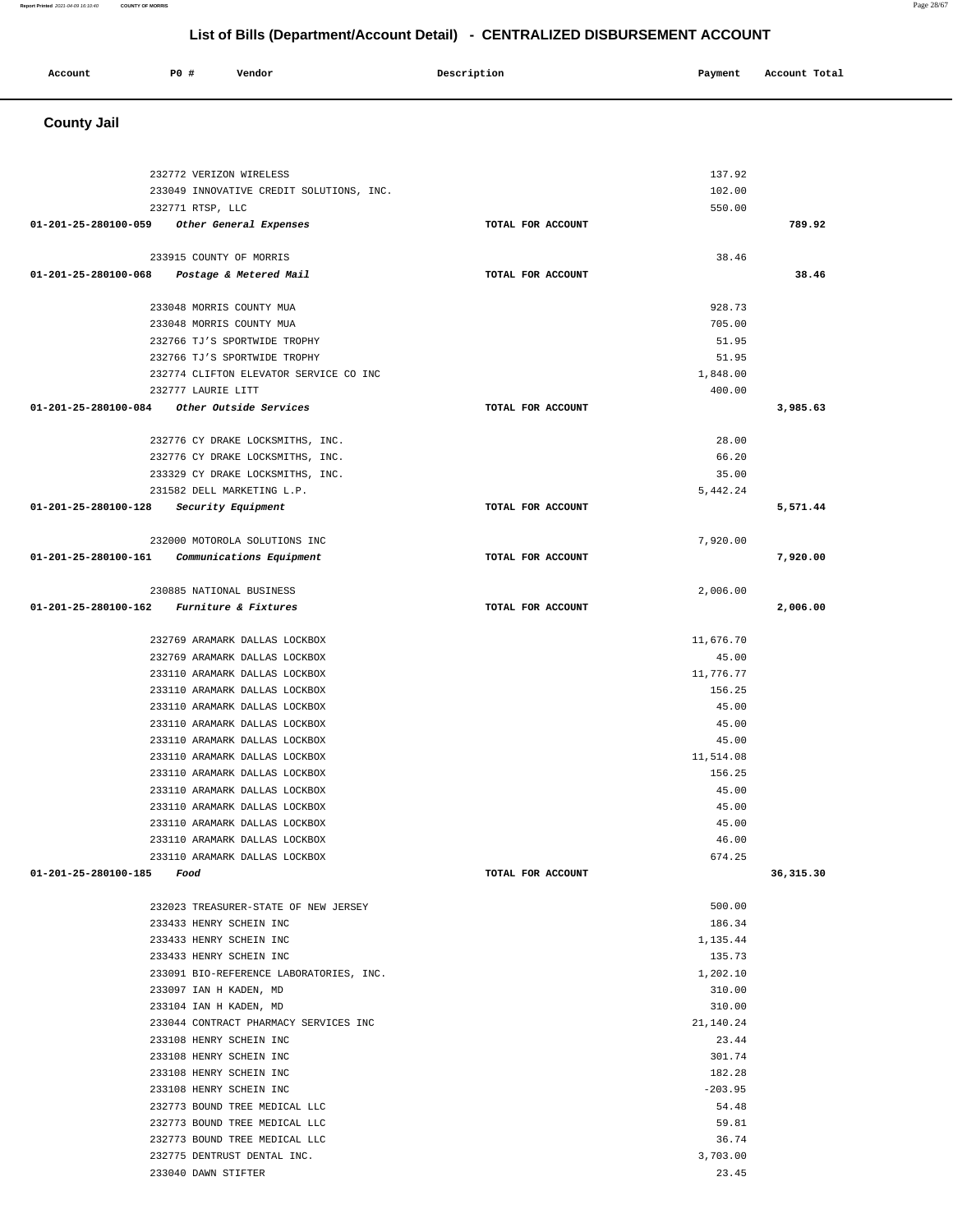### **Report Printed** 2021-04-09 16:10:40 **COUNTY OF MORRIS** Page 29/67

# **List of Bills (Department/Account Detail) - CENTRALIZED DISBURSEMENT ACCOUNT**

| Account            | <b>PO #</b> | Vendor | Description | Payment | Account Total |
|--------------------|-------------|--------|-------------|---------|---------------|
| <b>County Jail</b> |             |        |             |         |               |

| 232031 MOBILEX USA                                  |                   | 245.00       |
|-----------------------------------------------------|-------------------|--------------|
| 01-201-25-280100-189<br>Medical                     | TOTAL FOR ACCOUNT | 29,345.84    |
|                                                     |                   |              |
| 233106 GALLS, LLC                                   |                   | 351.37       |
| 233106 GALLS, LLC                                   |                   | 254.50       |
| 233106 GALLS, LLC                                   |                   | 112.49       |
| 233106 GALLS, LLC                                   |                   | 481.00       |
| 233106 GALLS, LLC                                   |                   | 103.00       |
| 233106 GALLS, LLC                                   |                   | 80.00        |
| 233111 TURN OUT UNIFORMS, INC.                      |                   | 29.99        |
| 233111 TURN OUT UNIFORMS, INC.                      |                   | 109.99       |
| 233111 TURN OUT UNIFORMS, INC.                      |                   | 499.94       |
| 232779 WORK N WEAR STORE                            |                   | 320.00       |
| 232779 WORK N WEAR STORE                            |                   | 285.00       |
| 01-201-25-280100-202 Uniform And Accessories        | TOTAL FOR ACCOUNT | 2,627.28     |
| 233050 MORRISTOWN LUMBER &                          |                   | 77.97        |
| 233050 MORRISTOWN LUMBER &                          |                   | 197.16       |
| 232040 GRAINGER                                     |                   | 1,479.89     |
| 01-201-25-280100-249 Bldg Maintenance Supplies      | TOTAL FOR ACCOUNT | 1,755.02     |
| 227772 HIPPO FACILITY MANAGEMENT INC.               |                   | 1,670.24     |
| 01-203-25-280100-059 (2020) Other General Expenses  | TOTAL FOR ACCOUNT | 1,670.24     |
| 226308 OXFORD ELECTRICAL CONTRACTORS INC.           |                   | 770.32       |
| 01-203-25-280100-084 (2020) Other Outside Services  | TOTAL FOR ACCOUNT | 770.32       |
| 233100 MORRISTOWN MEDICAL CENTER                    |                   | 263.90       |
| 233100 MORRISTOWN MEDICAL CENTER                    |                   | 6,993.79     |
| 233103 AESTHETIC & RECONSTRUCTIVE SURGERY LLC       |                   | 3.300.00     |
| 01-203-25-280100-189 (2020) Medical                 | TOTAL FOR ACCOUNT | 10,557.69    |
| 229366 GALLS, LLC                                   |                   | 7,385.75     |
| 01-203-25-280100-202 (2020) Uniform And Accessories | TOTAL FOR ACCOUNT | 7,385.75     |
| 232041 HOME DEPOT USA, INC.                         |                   | 2,829.50     |
| 01-203-25-280100-252 (2020) Janitorial Supplies     | TOTAL FOR ACCOUNT | 2,829.50     |
|                                                     |                   | ============ |
| TOTAL for County Jail                               |                   | 118,214.14   |

### **County Youth Detention Facilit**

|                                        | 233179 W.B. MASON COMPANY INC      |                   | 70.16  |        |
|----------------------------------------|------------------------------------|-------------------|--------|--------|
| 01-201-25-281100-058                   | Office Supplies & Stationery       | TOTAL FOR ACCOUNT |        | 70.16  |
|                                        |                                    |                   |        |        |
|                                        | 233333 ALLEN PAPER & SUPPLY CO     |                   | 480.00 |        |
|                                        | 233244 CHEF'S CORNER               |                   | 67.50  |        |
|                                        | 233244 CHEF'S CORNER               |                   | 125.00 |        |
|                                        | 233244 CHEF'S CORNER               |                   | 39.50  |        |
|                                        | 232268 MORRIS COUNTY ENGRAVING LLC |                   | 20.00  |        |
|                                        | 232268 MORRIS COUNTY ENGRAVING LLC |                   | 16.00  |        |
| 01-201-25-281100-059                   | Other General Expenses             | TOTAL FOR ACCOUNT |        | 748.00 |
|                                        |                                    |                   |        |        |
|                                        | 233180 BI INC.                     |                   | 65.00  |        |
| 01-201-25-281100-061 Outside Detention |                                    | TOTAL FOR ACCOUNT |        | 65.00  |
|                                        |                                    |                   |        |        |
|                                        | 233915 COUNTY OF MORRIS            |                   | 19.38  |        |
| 01-201-25-281100-068                   | Postage & Metered Mail             | TOTAL FOR ACCOUNT |        | 19.38  |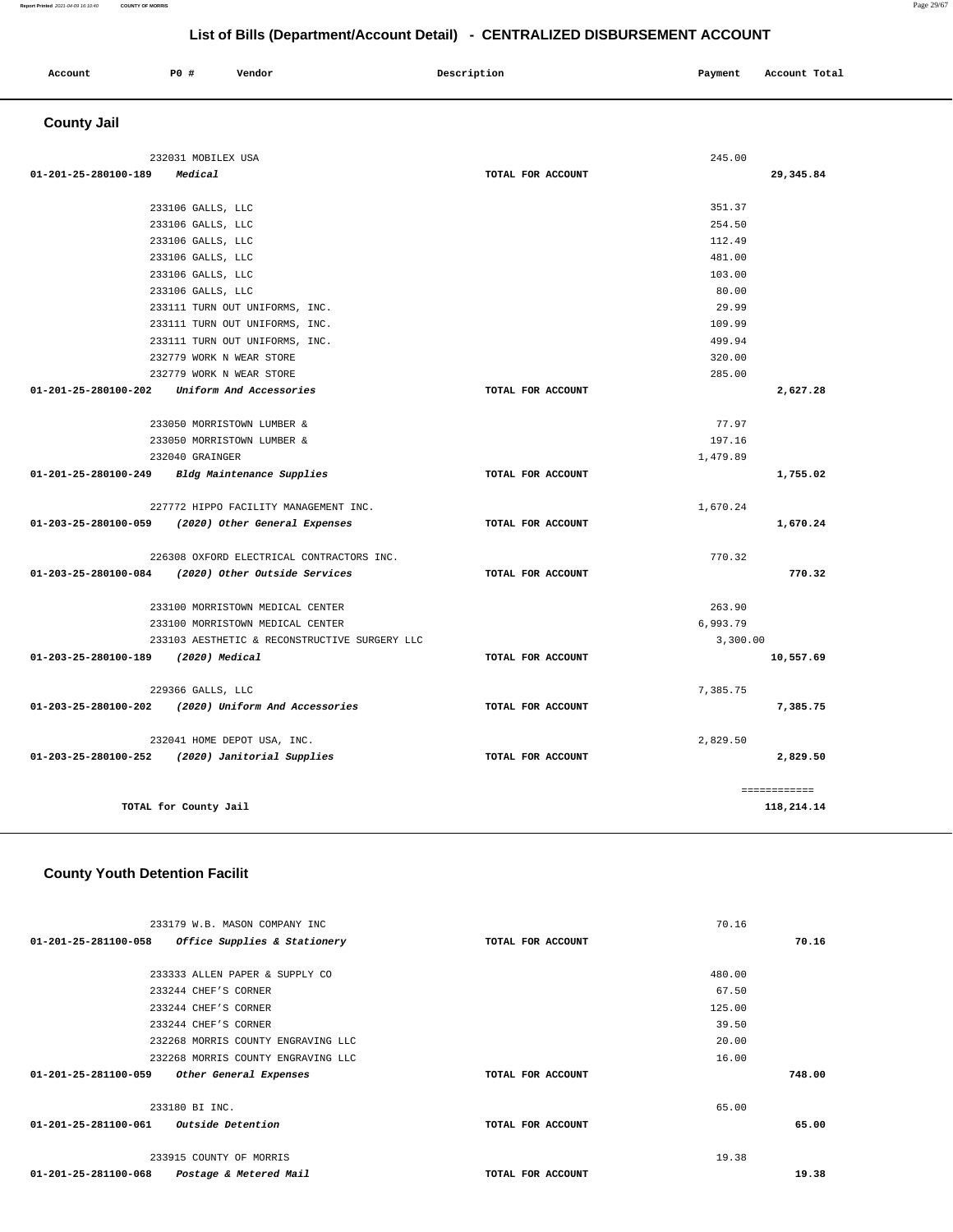| Account | P0 # | Vendor | Description | Payment Account Total |
|---------|------|--------|-------------|-----------------------|
|         |      |        |             |                       |

# **County Youth Detention Facilit**

| 233436 NOEL MCCABE                                        |                   | 62.25    |               |
|-----------------------------------------------------------|-------------------|----------|---------------|
| 01-201-25-281100-082<br>Travel Expense                    | TOTAL FOR ACCOUNT |          | 62.25         |
| 231208 NOEL MCCABE                                        |                   | 22.17    |               |
| 231208 NOEL McCABE                                        |                   | 1.46     |               |
| $01 - 201 - 25 - 281100 - 202$<br>Uniform And Accessories | TOTAL FOR ACCOUNT |          | 23.63         |
| 233178 CHARM-TEX, INC.                                    |                   | 81.80    |               |
| 01-201-25-281100-252<br>Janitorial Supplies               | TOTAL FOR ACCOUNT |          | 81.80         |
| 229682 BI INC.                                            |                   | 55.00    |               |
| 01-203-25-281100-061<br>(2020) Outside Detention          | TOTAL FOR ACCOUNT |          | 55.00         |
| 233384 SYSTEM ONE ALARM                                   |                   | 1,876.00 |               |
| 233384 SYSTEM ONE ALARM                                   |                   | 750.00   |               |
| 01-203-25-281100-258<br>(2020) Equipment                  | TOTAL FOR ACCOUNT |          | 2,626.00      |
|                                                           |                   |          | ------------- |
| TOTAL for County Youth Detention Facilit                  |                   |          | 3,751.22      |

### **Road Repairs**

| 232498 DEER CARCASS REMOVAL SERVICE, LLC                       |                   | 2,656.00 |          |
|----------------------------------------------------------------|-------------------|----------|----------|
| 01-201-26-290100-036 Contracted Services                       | TOTAL FOR ACCOUNT |          | 2,656.00 |
| 232720 W.B. MASON COMPANY INC                                  |                   | 79.82    |          |
| 232720 W.B. MASON COMPANY INC                                  |                   | 3.39     |          |
| 232720 W.B. MASON COMPANY INC                                  |                   | 3.26     |          |
| 232720 W.B. MASON COMPANY INC                                  |                   | 0.70     |          |
| 01-201-26-290100-058<br>Office Supplies & Stationery           | TOTAL FOR ACCOUNT |          | 87.17    |
| 233915 COUNTY OF MORRIS                                        |                   | 1.22     |          |
| 01-201-26-290100-068 Postage & Metered Mail                    | TOTAL FOR ACCOUNT |          | 1.22     |
| 233338 NATIONAL FUEL OIL INC.                                  |                   | 3,374.24 |          |
| 01-201-26-290100-140 Gas Purchases                             | TOTAL FOR ACCOUNT |          | 3,374.24 |
| 233190 KINGS KID DELI                                          |                   | 140.00   |          |
| 233190 KINGS KID DELI                                          |                   | 72.00    |          |
| 232733 KORNER STORE INC                                        |                   | 230.00   |          |
| 232733 KORNER STORE INC                                        |                   | 34.50    |          |
| 232508 LOVEYS PIZZA & GRILL                                    |                   | 320.00   |          |
| 232508 LOVEYS PIZZA & GRILL                                    |                   | 180.00   |          |
| 232508 LOVEYS PIZZA & GRILL                                    |                   | 75.00    |          |
| 01-201-26-290100-188<br>Meals                                  | TOTAL FOR ACCOUNT |          | 1,051.50 |
| 233012 CRAIG MORRIS                                            |                   | 90.00    |          |
| 233115 THOMAS COEN                                             |                   | 90.00    |          |
| 233060 WALLACE DRY                                             |                   | 90.00    |          |
| 233508 GREG ST. JOHN                                           |                   | 90.00    |          |
| 233509 JAMES K CLINT                                           |                   | 90.00    |          |
| 233187 ERNEST GRUBE                                            |                   | 90.00    |          |
| 233188 DION ARACE                                              |                   | 90.00    |          |
| 231651 FLEMINGTON DEPT STORE INC                               |                   | 68.70    |          |
| 231651 FLEMINGTON DEPT STORE INC                               |                   | 44.50    |          |
| 231651 FLEMINGTON DEPT STORE INC                               |                   | 93.80    |          |
| 233186 SHAUN MACKEY                                            |                   | 90.00    |          |
| Uniform & Clothing Allowance<br>$01 - 201 - 26 - 290100 - 207$ | TOTAL FOR ACCOUNT |          | 927.00   |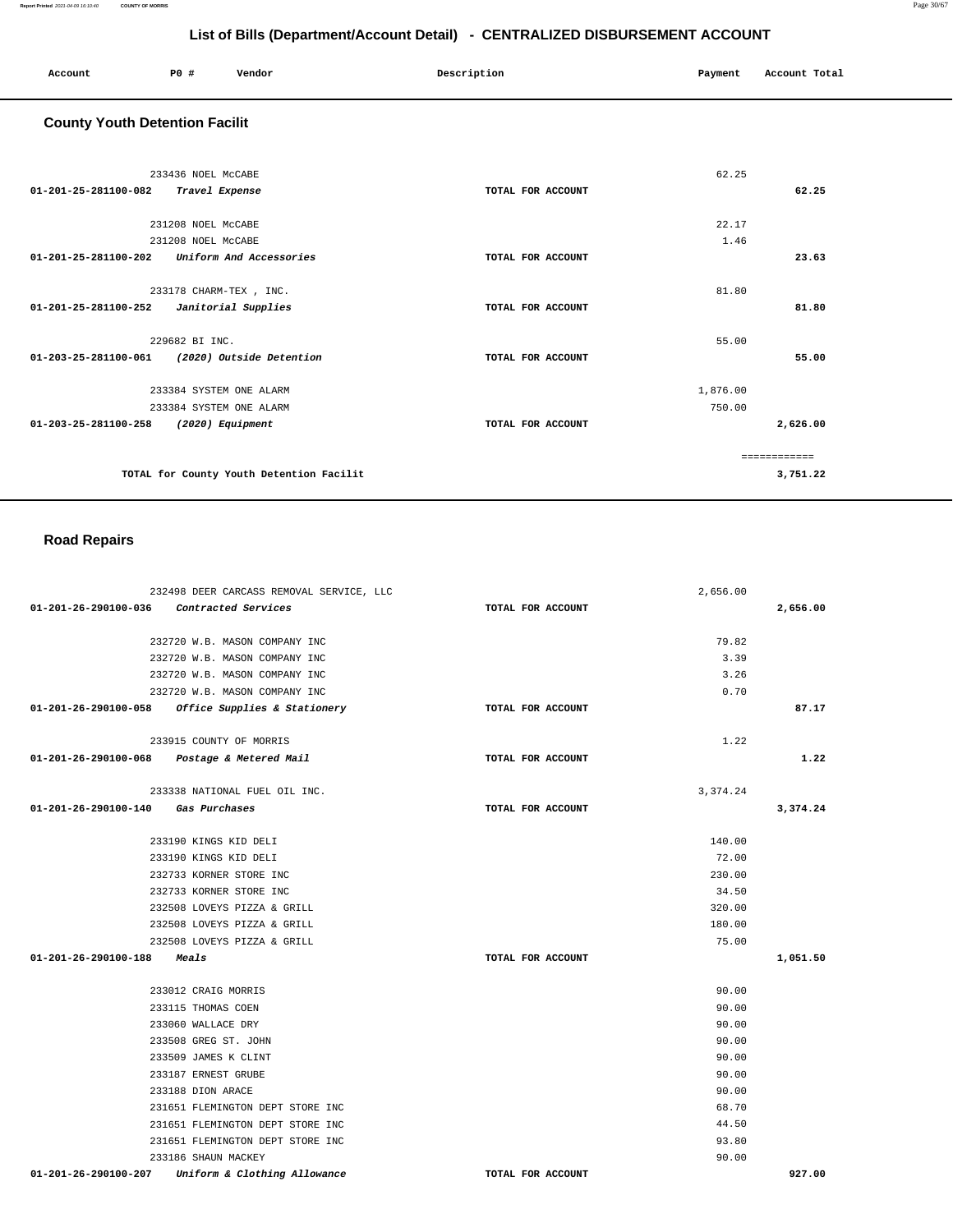| 232767 TILCON NEW YORK INC.                                        |                   | 167.00         |           |
|--------------------------------------------------------------------|-------------------|----------------|-----------|
| 232834 TILCON NEW YORK INC.                                        |                   | 169.50         |           |
| 232834 TILCON NEW YORK INC.                                        |                   | 86.00          |           |
| 232834 TILCON NEW YORK INC.                                        |                   | 166.16         |           |
| 232834 TILCON NEW YORK INC.                                        |                   | 166.16         |           |
|                                                                    |                   |                |           |
| 232834 TILCON NEW YORK INC.                                        |                   | 85.17          |           |
| 232834 TILCON NEW YORK INC.                                        |                   | 167.00         |           |
| 232834 TILCON NEW YORK INC.                                        |                   | 83.50          |           |
| 232768 TILCON NEW YORK INC.                                        |                   | 302.79         |           |
| 232891 TILCON NEW YORK INC.                                        |                   | 2.35           |           |
| 232891 TILCON NEW YORK INC.                                        |                   | 4.72           |           |
| 232891 TILCON NEW YORK INC.                                        |                   | 5.20           |           |
| 232770 TILCON NEW YORK INC.                                        |                   | 86.00          |           |
| 232770 TILCON NEW YORK INC.                                        |                   | 251.33         |           |
| 232770 TILCON NEW YORK INC.                                        |                   | 82.67          |           |
| 232770 TILCON NEW YORK INC.                                        |                   | 167.00         |           |
| 232770 TILCON NEW YORK INC.                                        |                   | 167.00         |           |
| 232770 TILCON NEW YORK INC.                                        |                   | 84.33          |           |
| 232736 WELDON QUARRY CO., LLC                                      |                   | 425.21         |           |
| 232736 WELDON QUARRY CO., LLC                                      |                   | 14.70          |           |
| 232736 WELDON QUARRY CO., LLC                                      |                   | 141.50         |           |
| 232736 WELDON QUARRY CO., LLC                                      |                   | 4.90           |           |
| 232731 WELDON QUARRY CO., LLC                                      |                   | 70.04          |           |
| 232731 WELDON OUARRY CO., LLC                                      |                   | 2.45           |           |
| 01-201-26-290100-222 Bituminous Concrete                           | TOTAL FOR ACCOUNT |                | 3,153.18  |
|                                                                    |                   |                |           |
| 232296 FRANK BRODEEN OLC                                           |                   | 1,760.00       |           |
| 232295 FRANK BRODEEN OLC                                           |                   | 3,000.00       |           |
| 232295 FRANK BRODEEN OLC                                           |                   | 9,120.00       |           |
| 233117 GREEN OUTLOOK LANDSCAPING &                                 |                   | 2,820.00       |           |
| 233117 GREEN OUTLOOK LANDSCAPING &                                 |                   | 6,630.00       |           |
| 233117 GREEN OUTLOOK LANDSCAPING &                                 |                   | 3,430.00       |           |
| 233117 GREEN OUTLOOK LANDSCAPING &                                 |                   | 6,630.00       |           |
| 233117 GREEN OUTLOOK LANDSCAPING &                                 |                   | 5,512.50       |           |
| 233117 GREEN OUTLOOK LANDSCAPING &                                 |                   | 8,500.00       |           |
| 233117 GREEN OUTLOOK LANDSCAPING &                                 |                   | 3,290.00       |           |
| 233117 GREEN OUTLOOK LANDSCAPING &                                 |                   | 3,430.00       |           |
| 233117 GREEN OUTLOOK LANDSCAPING &                                 |                   | 4,770.00       |           |
| 233117 GREEN OUTLOOK LANDSCAPING &                                 |                   | 13,631.50      |           |
| 233117 GREEN OUTLOOK LANDSCAPING &                                 |                   | 6,630.00       |           |
| 233117 GREEN OUTLOOK LANDSCAPING &                                 |                   | 2,590.00       |           |
| $01 - 201 - 26 - 290100 - 228$                                     | TOTAL FOR ACCOUNT |                | 81,744.00 |
| Contracted Snow/Ice Removal                                        |                   |                |           |
| 232286 COUNTY WELDING SUPPLY CO                                    |                   | 32.31          |           |
|                                                                    |                   |                |           |
| 232286 COUNTY WELDING SUPPLY CO<br>232286 COUNTY WELDING SUPPLY CO |                   | 100.85<br>1.55 |           |
|                                                                    |                   |                |           |
| 232286 COUNTY WELDING SUPPLY CO                                    |                   | 3.32           |           |
| 232286 COUNTY WELDING SUPPLY CO                                    |                   | 3.00           |           |
| 01-201-26-290100-238<br>Signage                                    | TOTAL FOR ACCOUNT |                | 141.03    |
|                                                                    |                   |                |           |
| 232511 MORTON SALT, INC.                                           |                   | 1,213.93       |           |
| 232511 MORTON SALT, INC.                                           |                   | 1,221.85       |           |
| 232511 MORTON SALT, INC.                                           |                   | 1,438.54       |           |
| 232511 MORTON SALT, INC.                                           |                   | 1,266.12       |           |
| 232511 MORTON SALT, INC.                                           |                   | 1,290.82       |           |
| 232511 MORTON SALT, INC.                                           |                   | 1,192.96       |           |
| 232511 MORTON SALT, INC.                                           |                   | 1,352.80       |           |
| 232511 MORTON SALT, INC.                                           |                   | 1,377.50       |           |
| 232511 MORTON SALT, INC.                                           |                   | 1,229.77       |           |
| 232511 MORTON SALT, INC.                                           |                   | 1,400.80       |           |
|                                                                    |                   |                |           |

### **Road Repairs**

# **Account** P0 # Vendor Payment Account Total

232767 TILCON NEW YORK INC. 250.50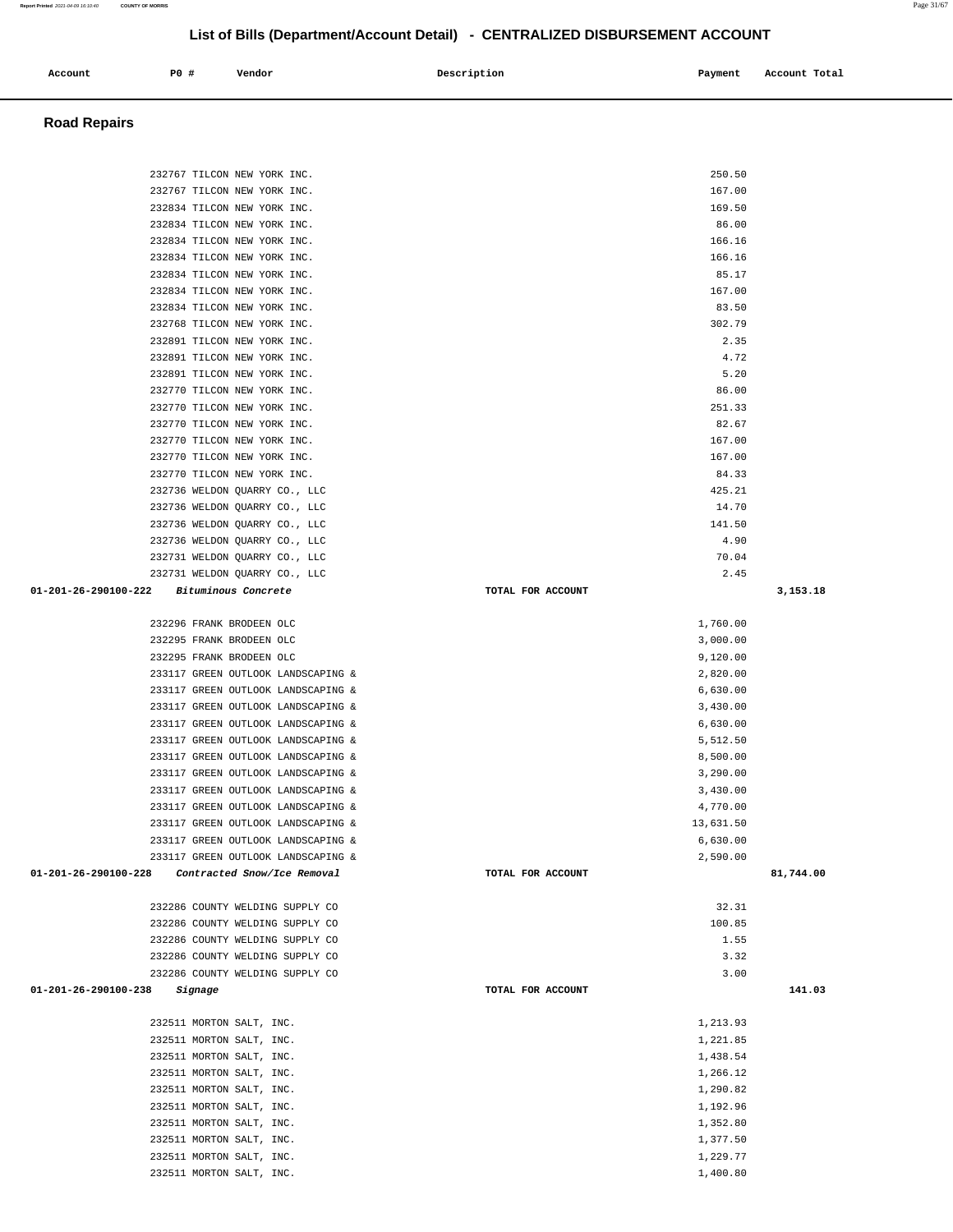| Account                           | P0 #                                                 | Vendor                                  | Description       | Payment               | Account Total |
|-----------------------------------|------------------------------------------------------|-----------------------------------------|-------------------|-----------------------|---------------|
| <b>Road Repairs</b>               |                                                      |                                         |                   |                       |               |
|                                   |                                                      |                                         |                   |                       |               |
|                                   | 232488 MORTON SALT, INC.<br>232488 MORTON SALT, INC. |                                         |                   | 1,275.44<br>1,210.20  |               |
|                                   | 232488 MORTON SALT, INC.                             |                                         |                   | 1,130.05              |               |
|                                   | 232489 MORTON SALT, INC.                             |                                         |                   | 1,297.81              |               |
|                                   | 232489 MORTON SALT, INC.                             |                                         |                   | 1,335.56              |               |
|                                   | 232489 MORTON SALT, INC.                             |                                         |                   | 1,294.55              |               |
|                                   | 232489 MORTON SALT, INC.                             |                                         |                   | 1,350.47              |               |
|                                   | 232489 MORTON SALT, INC.                             |                                         |                   | 1,380.76              |               |
|                                   | 232489 MORTON SALT, INC.                             |                                         |                   | 1,264.26              |               |
|                                   | 232489 MORTON SALT, INC.                             |                                         |                   | 1,355.13              |               |
|                                   | 232489 MORTON SALT, INC.                             |                                         |                   | 1,203.21              |               |
|                                   | 232489 MORTON SALT, INC.                             |                                         |                   | 1,295.48              |               |
|                                   | 232489 MORTON SALT, INC.                             |                                         |                   | 1,286.63              |               |
|                                   | 232489 MORTON SALT, INC.                             |                                         |                   | 1,339.75              |               |
|                                   | 232489 MORTON SALT, INC.                             |                                         |                   | 1,219.52              |               |
|                                   | 232489 MORTON SALT, INC.                             |                                         |                   | 1,220.45              |               |
|                                   | 232489 MORTON SALT, INC.                             |                                         |                   | 1,228.84              |               |
|                                   | 232509 MORTON SALT, INC.                             |                                         |                   | 1,302.00              |               |
|                                   | 232509 MORTON SALT, INC.                             |                                         |                   | 1,290.82              |               |
|                                   | 232509 MORTON SALT, INC.                             |                                         |                   | 1,240.96              |               |
|                                   | 232879 MORTON SALT, INC.                             |                                         |                   | 1,313.19              |               |
|                                   | 232882 MORTON SALT, INC.                             |                                         |                   | 22,918.35             |               |
|                                   | 232880 MORTON SALT, INC.                             |                                         |                   | 9,510.59              |               |
|                                   | 232885 MORTON SALT, INC.                             |                                         |                   | 10,701.22<br>3,972.65 |               |
|                                   | 232888 MORTON SALT, INC.<br>232884 MORTON SALT, INC. |                                         |                   | 37, 389.51            |               |
|                                   | 232510 MORTON SALT, INC.                             |                                         |                   | 1,090.91              |               |
|                                   | 232510 MORTON SALT, INC.                             |                                         |                   | 1,189.70              |               |
|                                   | 232510 MORTON SALT, INC.                             |                                         |                   | 1,122.13              |               |
|                                   | 232510 MORTON SALT, INC.                             |                                         |                   | 1,072.27              |               |
|                                   | 232510 MORTON SALT, INC.                             |                                         |                   | 1,134.71              |               |
|                                   | 232510 MORTON SALT, INC.                             |                                         |                   | 1,208.80              |               |
|                                   | 232510 MORTON SALT, INC.                             |                                         |                   | 1,167.33              |               |
|                                   | 232510 MORTON SALT, INC.                             |                                         |                   | 1,108.15              |               |
|                                   | 232510 MORTON SALT, INC.                             |                                         |                   | 1,226.51              |               |
| 01-201-26-290100-242              |                                                      | Snow Removal & Ice Control              | TOTAL FOR ACCOUNT |                       | 134,633.00    |
|                                   |                                                      | 231361 EASTERN CONCRETE MATERIALS, INC. |                   | 125.45                |               |
|                                   |                                                      | 231361 EASTERN CONCRETE MATERIALS, INC. |                   | 154.35                |               |
|                                   |                                                      | 231361 EASTERN CONCRETE MATERIALS, INC. |                   | 99.33                 |               |
|                                   |                                                      | 231361 EASTERN CONCRETE MATERIALS, INC. |                   | 114.92                |               |
|                                   |                                                      | 231361 EASTERN CONCRETE MATERIALS, INC. |                   | 134.44                |               |
|                                   |                                                      | 231361 EASTERN CONCRETE MATERIALS, INC. |                   | 162.62                |               |
|                                   |                                                      | 231345 EASTERN CONCRETE MATERIALS, INC. |                   | 83.04                 |               |
|                                   |                                                      | 231345 EASTERN CONCRETE MATERIALS, INC. |                   | 184.11                |               |
|                                   |                                                      | 231345 EASTERN CONCRETE MATERIALS, INC. |                   | 134.44                |               |
|                                   |                                                      | 231345 EASTERN CONCRETE MATERIALS, INC. |                   | 157.66                |               |
|                                   |                                                      | 231345 EASTERN CONCRETE MATERIALS, INC. |                   | 120.12                |               |
| $01 - 201 - 26 - 290100 - 244$    | Stone                                                |                                         | TOTAL FOR ACCOUNT |                       | 1,470.48      |
|                                   | 232631 REDICARE LLC                                  |                                         |                   | 11.10                 |               |
|                                   | 232631 REDICARE LLC                                  |                                         |                   | 10.79                 |               |
| 01-201-26-290100-266 Safety Items |                                                      |                                         | TOTAL FOR ACCOUNT |                       | 21.89         |
|                                   | 233190 KINGS KID DELI                                |                                         |                   | 340.00                |               |
| 01-203-26-290100-188              | (2020) Meals                                         |                                         | TOTAL FOR ACCOUNT |                       | 340.00        |
|                                   |                                                      | 232294 BOROUGH OF WHARTON               |                   | 1,400.00              |               |
|                                   |                                                      | 232294 BOROUGH OF WHARTON               |                   | 1,700.00              |               |
|                                   |                                                      | 232294 BOROUGH OF WHARTON               |                   | 1,600.00              |               |
| 01-203-26-290100-228              |                                                      | (2020) Contracted Snow/Ice Removal      | TOTAL FOR ACCOUNT |                       | 4,700.00      |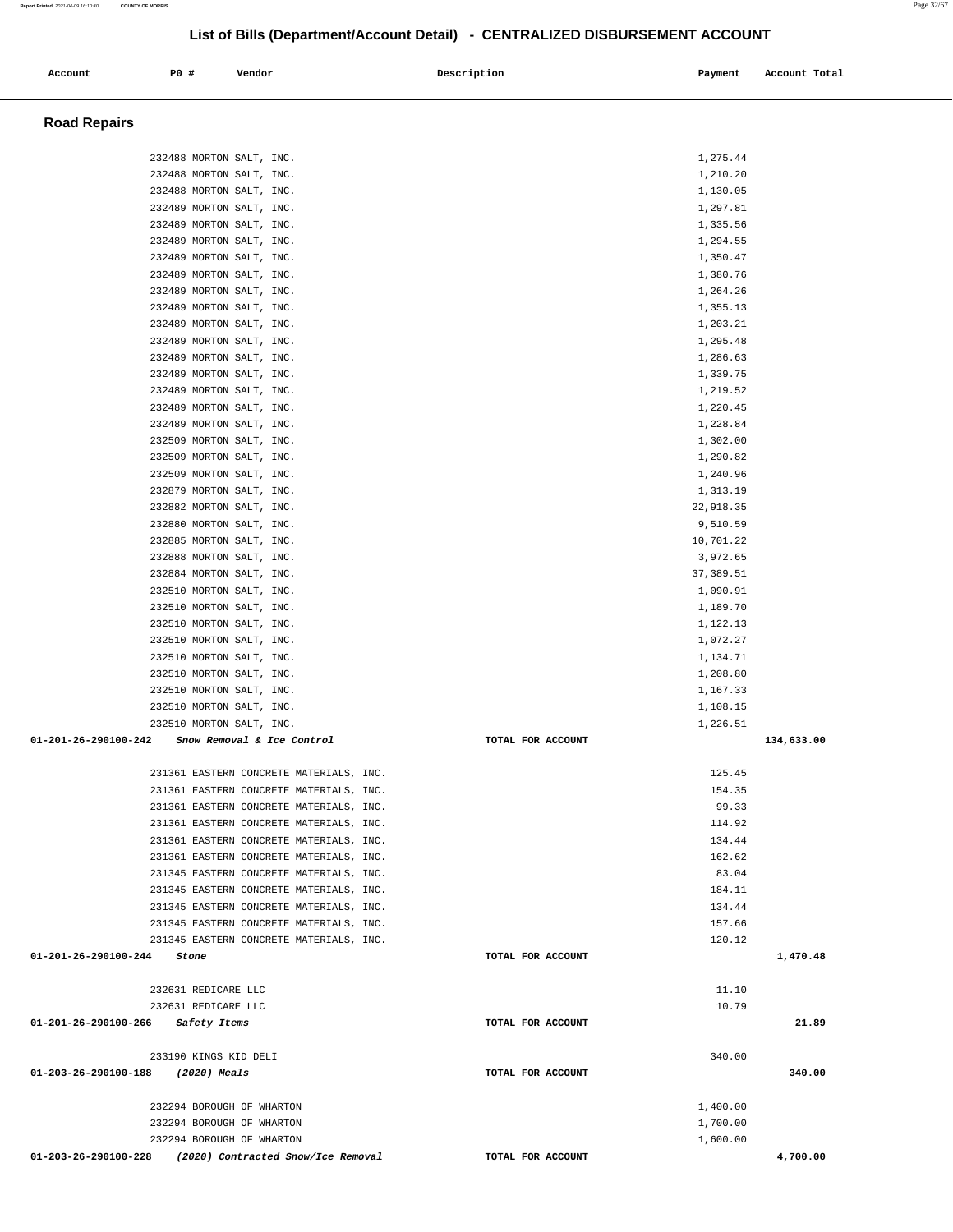| 232889 MORTON SALT, INC.                                  | 3,184.82          |              |
|-----------------------------------------------------------|-------------------|--------------|
| 232889 MORTON SALT, INC.                                  | 36,047.81         |              |
| 232890 MORTON SALT, INC.                                  | 33, 194. 72       |              |
| 232890 MORTON SALT, INC.                                  | 37,784.47         |              |
| 01-203-26-290100-242<br>(2020) Snow Removal & Ice Control | TOTAL FOR ACCOUNT | 110,211.82   |
|                                                           |                   | ============ |
| TOTAL for Road Repairs                                    |                   | 344,512.53   |
|                                                           |                   |              |
| <b>Bridges and Culverts</b>                               |                   |              |
|                                                           |                   |              |
| 231005 ROAD SAFETY SYSTEMS LLC                            | 1,750.00          |              |
| 231005 ROAD SAFETY SYSTEMS LLC                            | 7,000.00          |              |
| 231005 ROAD SAFETY SYSTEMS LLC                            | 20.00             |              |
| 231005 ROAD SAFETY SYSTEMS LLC                            | 1,040.00          |              |
| 231005 ROAD SAFETY SYSTEMS LLC                            | 1,125.00          |              |
| 231005 ROAD SAFETY SYSTEMS LLC                            | 750.00            |              |
| 01-201-26-292100-230<br>Guard Rails                       | TOTAL FOR ACCOUNT | 11,685.00    |
| 232538 SHEAFFER SUPPLY, INC.                              | 2.00              |              |
| 232538 SHEAFFER SUPPLY, INC.                              | 0.94              |              |
| 232538 SHEAFFER SUPPLY, INC.                              | 1.40              |              |
| 232538 SHEAFFER SUPPLY, INC.                              | 0.36              |              |
| 232538 SHEAFFER SUPPLY, INC.                              | 0.60              |              |
| 232538 SHEAFFER SUPPLY, INC.                              | 0.23              |              |
| 232538 SHEAFFER SUPPLY, INC.                              | 11.98             |              |
| 232538 SHEAFFER SUPPLY, INC.                              | 4.99              |              |
| 232538 SHEAFFER SUPPLY, INC.                              | 8.95              |              |
| 01-201-26-292100-239<br>Small Tools                       | TOTAL FOR ACCOUNT | 31.45        |
| 232007 POWER PLACE INC                                    | 173.79            |              |
| 01-201-26-292100-246<br>Tools - Others                    | TOTAL FOR ACCOUNT | 173.79       |
|                                                           |                   |              |
| 232233 COUNTY WELDING SUPPLY CO                           | 2.95              |              |
| 232233 COUNTY WELDING SUPPLY CO                           | 2.95              |              |
| 232233 COUNTY WELDING SUPPLY CO                           | 11.80             |              |
| 232233 COUNTY WELDING SUPPLY CO                           | 2.95              |              |
| 232233 COUNTY WELDING SUPPLY CO                           | 2.95              |              |
| 232233 COUNTY WELDING SUPPLY CO                           | 14.75             |              |
| 01-201-26-292100-248<br>Welding-Oxygen-Acetylene Etc      | TOTAL FOR ACCOUNT | 38.35        |
| 230185 GALETON GLOVES                                     | 57.00             |              |
| 230185 GALETON GLOVES                                     | 86.96             |              |
| 230185 GALETON GLOVES                                     | 76.80             |              |
| 230185 GALETON GLOVES                                     | 13.92             |              |
| 232234 CINTAS CORPORATION                                 | 116.97            |              |
| 232432 GRAINGER                                           | 89.25             |              |
| 232432 GRAINGER                                           | 51.28             |              |
| 232432 GRAINGER                                           | 44.30             |              |
| 01-201-26-292100-266<br>Safety Items                      | TOTAL FOR ACCOUNT | 536.48       |
| 227363 ROAD SAFETY SYSTEMS LLC                            | 4,622.50          |              |
| 227363 ROAD SAFETY SYSTEMS LLC                            | 957.50            |              |
| 226775 ROAD SAFETY SYSTEMS LLC                            | 2,437.50          |              |

 232537 SHEAFFER SUPPLY, INC. 26.99 232537 SHEAFFER SUPPLY, INC. 43.95

262.50

**8,280.00**

226775 ROAD SAFETY SYSTEMS LLC

**01-203-26-292100-230 (2020) Guard Rails TOTAL FOR ACCOUNT** 

# **List of Bills (Department/Account Detail) - CENTRALIZED DISBURSEMENT ACCOUNT**

 **Account** 20 **P P**  $\uparrow$  **Payment** Payment Account Total

 **Road Repairs** 

**Report Printed** 2021-04-09 16:10:40 **COUNTY OF MORRIS** Page 33/67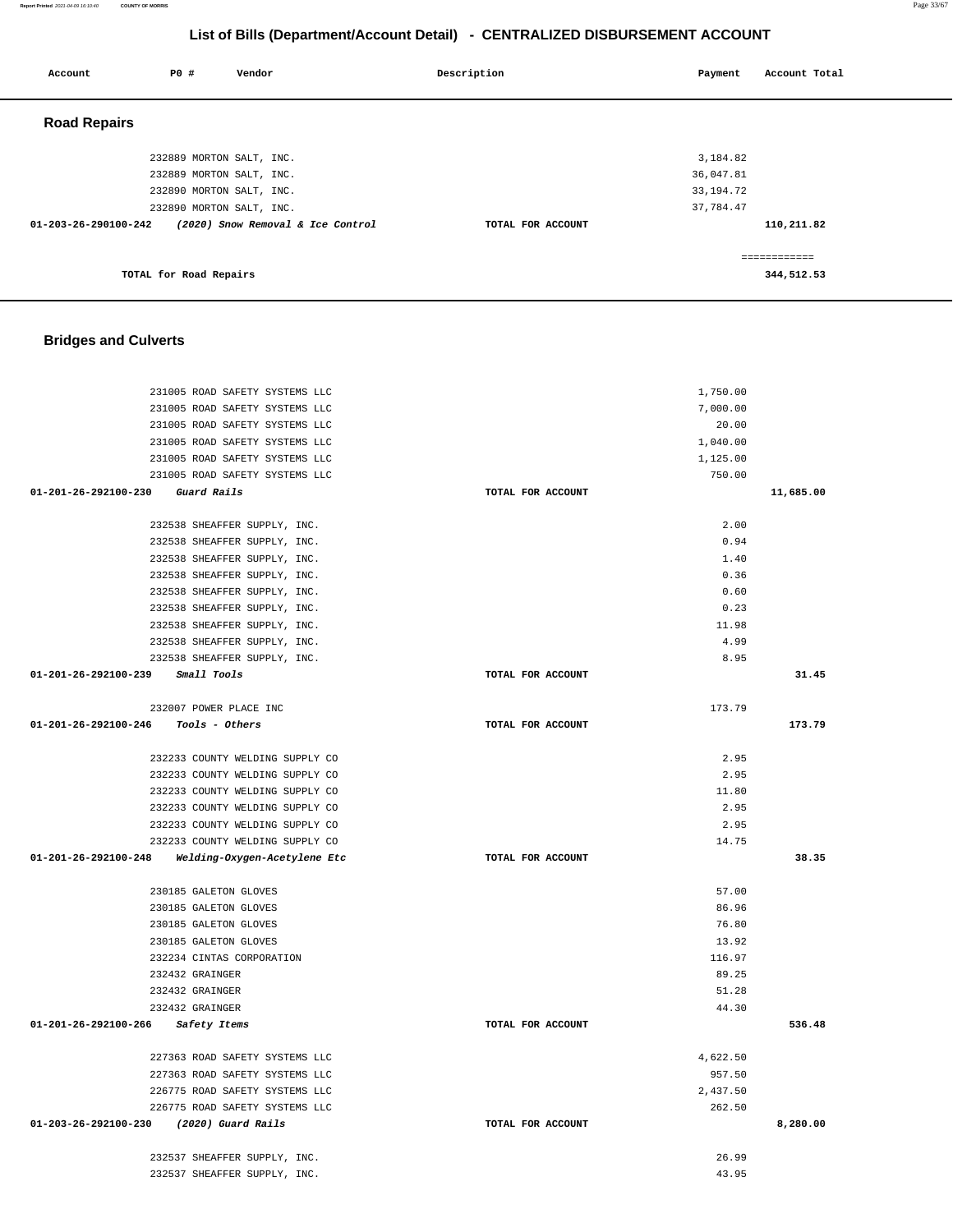### **Report Printed** 2021-04-09 16:10:40 **COUNTY OF MORRIS** Page 34/67

### **List of Bills (Department/Account Detail) - CENTRALIZED DISBURSEMENT ACCOUNT**

| Account                     | <b>PO #</b> | Vendor                         | Description       | Payment | Account Total |
|-----------------------------|-------------|--------------------------------|-------------------|---------|---------------|
| <b>Bridges and Culverts</b> |             |                                |                   |         |               |
|                             |             | 232537 SHEAFFER SUPPLY, INC.   |                   | 32.64   |               |
|                             |             | 232537 SHEAFFER SUPPLY, INC.   |                   | 0.90    |               |
|                             |             | 232537 SHEAFFER SUPPLY, INC.   |                   | 1.20    |               |
|                             |             | 232537 SHEAFFER SUPPLY, INC.   |                   | 1.05    |               |
|                             |             | 232537 SHEAFFER SUPPLY, INC.   |                   | 32.64   |               |
|                             |             | 232537 SHEAFFER SUPPLY, INC.   |                   | 9.63    |               |
|                             |             | 232537 SHEAFFER SUPPLY, INC.   |                   | 1.95    |               |
|                             |             | 232537 SHEAFFER SUPPLY, INC.   |                   | 0.90    |               |
|                             |             | 232537 SHEAFFER SUPPLY, INC.   |                   | 5.46    |               |
|                             |             | 232537 SHEAFFER SUPPLY, INC.   |                   | 4.10    |               |
| 01-203-26-292100-239        |             | $(2020)$ Small Tools           | TOTAL FOR ACCOUNT |         | 161.41        |
|                             |             |                                |                   |         | ============  |
|                             |             | TOTAL for Bridges and Culverts |                   |         | 20,906.48     |

 **Shade Tree Commission** 

|                      | 232892 NORTHEASTERN ARBORIST SUPPLY | 499.99            |        |  |
|----------------------|-------------------------------------|-------------------|--------|--|
| 01-201-26-300100-098 | Other Operating&Repair Supply       | TOTAL FOR ACCOUNT | 499.99 |  |
|                      |                                     |                   |        |  |
|                      |                                     |                   |        |  |
|                      | TOTAL for Shade Tree Commission     |                   | 499.99 |  |
|                      |                                     |                   |        |  |

### **Buildings & Grounds**

| 233535 WILLIAM F. BARNISH                                      |                   | 2,895.48     |
|----------------------------------------------------------------|-------------------|--------------|
| 233558 WILLIAM F. BARNISH                                      |                   | 9,290.85     |
| $01 - 201 - 26 - 310100 - 029$ Building Rental                 | TOTAL FOR ACCOUNT | 12,186.33    |
|                                                                |                   |              |
| 233442 ASSOCIATED WATER CONDITIONERS INC                       |                   | 370.33       |
| 233072 AC & R INC                                              |                   | 297.57       |
| 01-201-26-310100-044 Equipment Service Agreements              | TOTAL FOR ACCOUNT | 667.90       |
| 233124 W.B. MASON COMPANY INC                                  |                   | 19.32        |
|                                                                |                   |              |
| 01-201-26-310100-058 Office Supplies & Stationery              | TOTAL FOR ACCOUNT | 19.32        |
| 233068 MORRISTOWN PARKING AUTHORITY                            |                   | 108.00       |
| 233068 MORRISTOWN PARKING AUTHORITY                            |                   | 108.00       |
| 233068 MORRISTOWN PARKING AUTHORITY                            |                   | 108.00       |
| 01-201-26-310100-062 Parking Lot Rental                        | TOTAL FOR ACCOUNT | 324.00       |
|                                                                |                   |              |
| 232557 LOVEYS PIZZA & GRILL                                    |                   | 540.00       |
| 232557 LOVEYS PIZZA & GRILL                                    |                   | 980.00       |
| 233668 NEW JERSEY OVERHEAD DOOR LLC                            |                   | 1,265.00     |
| 231488 UNITED SITE SERVICES NORTHEAST, INC.                    |                   | 2,011.80     |
| 233437 B & G RESTORATION INC.                                  |                   | 1,200.00     |
| 233579 NEW JERSEY OVERHEAD DOOR LLC                            |                   | 330.00       |
| 233357 MORRIS COUNTY OVERHEAD DOOR CO                          |                   | 1,043.60     |
| 233370 TOWN OF MORRISTOWN                                      |                   | 2,011.00     |
| 233370 TOWN OF MORRISTOWN                                      |                   | 1,293.00     |
| 233370 TOWN OF MORRISTOWN                                      |                   | 376.00       |
| 233370 TOWN OF MORRISTOWN                                      |                   | 453.00       |
| 01-201-26-310100-084 Other Outside Services                    | TOTAL FOR ACCOUNT | 11,503.40    |
|                                                                |                   |              |
|                                                                |                   |              |
| 233670 W.B. MASON COMPANY INC<br>233670 W.B. MASON COMPANY INC |                   | 0.95<br>0.95 |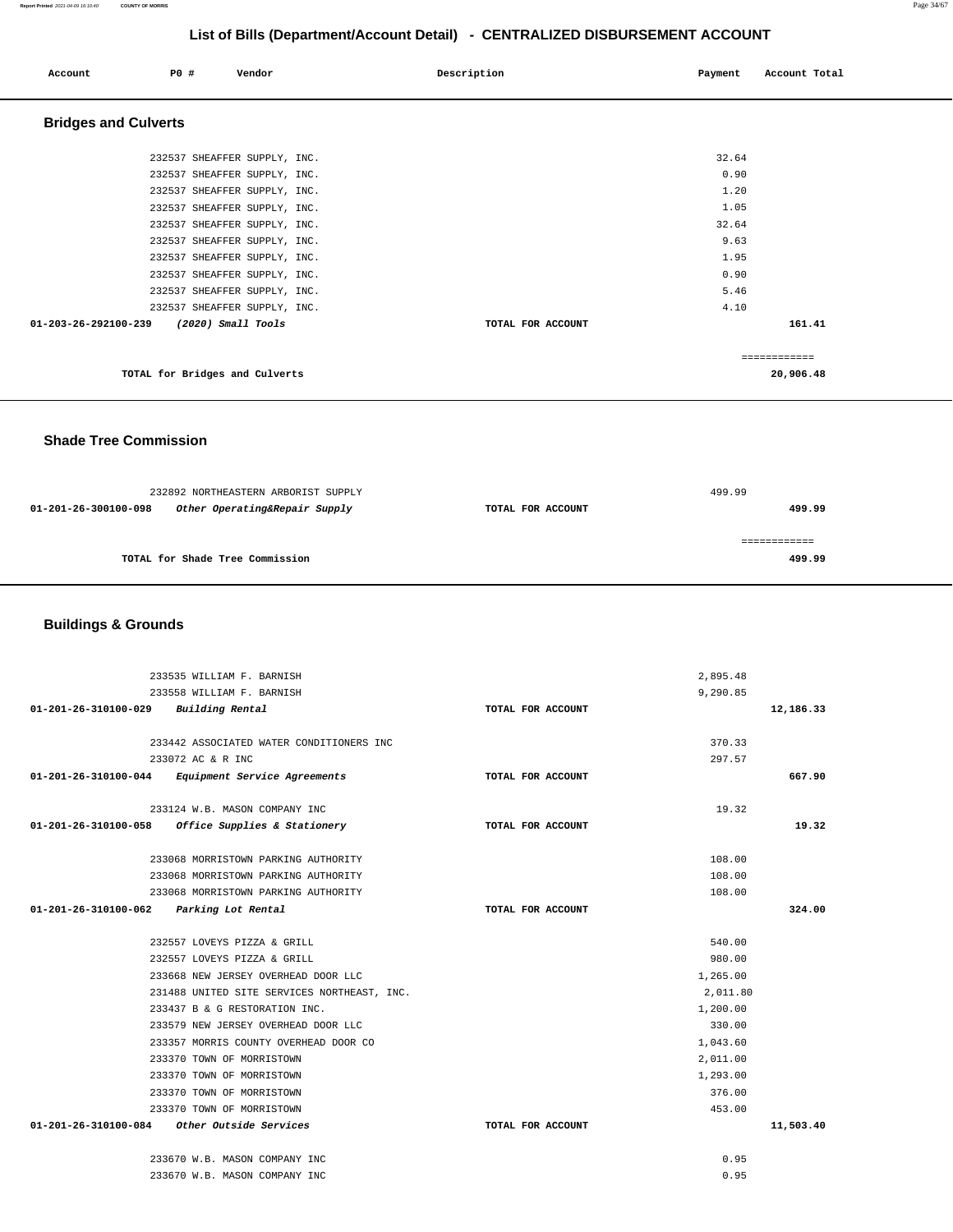| Account                               | P0 #            | Vendor                                      | Description       | Payment  | Account Total |
|---------------------------------------|-----------------|---------------------------------------------|-------------------|----------|---------------|
|                                       |                 |                                             |                   |          |               |
| <b>Buildings &amp; Grounds</b>        |                 |                                             |                   |          |               |
|                                       |                 | 233670 W.B. MASON COMPANY INC               |                   | 0.95     |               |
|                                       |                 | 233670 W.B. MASON COMPANY INC               |                   | 0.95     |               |
|                                       |                 | 233670 W.B. MASON COMPANY INC               |                   | 0.95     |               |
|                                       |                 | 233670 W.B. MASON COMPANY INC               |                   | 17.88    |               |
|                                       |                 | 233670 W.B. MASON COMPANY INC               |                   | 22.35    |               |
|                                       |                 | 233670 W.B. MASON COMPANY INC               |                   | 8.94     |               |
|                                       |                 | 233670 W.B. MASON COMPANY INC               |                   | 31.29    |               |
| 01-201-26-310100-095                  |                 | Other Administrative Supplies               | TOTAL FOR ACCOUNT |          | 85.21         |
|                                       | 233671 GRAINGER |                                             |                   | 252.80   |               |
|                                       | 233671 GRAINGER |                                             |                   | 98.70    |               |
| 01-201-26-310100-098                  |                 | Other Operating&Repair Supply               | TOTAL FOR ACCOUNT |          | 351.50        |
|                                       |                 | 233078 MOE DISTRIBUTORS INC.                |                   | 170.90   |               |
| 01-201-26-310100-128                  |                 | Security Equipment                          | TOTAL FOR ACCOUNT |          | 170.90        |
|                                       |                 | 232717 MORRIS COUNTY MUNICIPAL              |                   | 290.29   |               |
|                                       |                 | 232713 MORRIS COUNTY MUA                    |                   | 1,433.17 |               |
|                                       |                 | 232708 MORRIS COUNTY MUA                    |                   | 6,344.94 |               |
| 01-201-26-310100-143                  |                 | Rubbish & Trash Removal                     | TOTAL FOR ACCOUNT |          | 8,068.40      |
|                                       |                 | 233014 QUINCY COMPRESSOR LLC                |                   | 1,149.83 |               |
|                                       |                 | 233057 TREASURER-STATE OF NEW JERSEY        |                   | 597.00   |               |
|                                       |                 | 233057 TREASURER-STATE OF NEW JERSEY        |                   | 232.00   |               |
|                                       |                 | 233057 TREASURER-STATE OF NEW JERSEY        |                   | 1,017.00 |               |
|                                       |                 | 233057 TREASURER-STATE OF NEW JERSEY        |                   | 2,049.00 |               |
|                                       |                 | 233057 TREASURER-STATE OF NEW JERSEY        |                   | 182.00   |               |
|                                       |                 | 233578 CSL WATER QUALITY INC                |                   | 2,463.60 |               |
| 01-201-26-310100-204                  |                 | Plant Operations                            | TOTAL FOR ACCOUNT |          | 7,690.43      |
|                                       |                 | 233291 JOHANNA HIDALGO                      |                   | 79.99    |               |
|                                       |                 | 233062 MARTINA FIELD                        |                   | 90.00    |               |
|                                       |                 | 233061 THOMAS DUNGAN                        |                   | 90.00    |               |
|                                       |                 | 233413 ALICE DECHAVEZ                       |                   | 90.00    |               |
| $01 - 201 - 26 - 310100 - 207$        |                 | Uniform & Clothing Allowance                | TOTAL FOR ACCOUNT |          | 349.99        |
|                                       |                 | 233123 COUNTY CONCRETE CORP.                |                   | 978.80   |               |
|                                       |                 | 233467 CHEROKEE GLASS INC                   |                   | 1,350.00 |               |
| 01-201-26-310100-223                  |                 | <b>Building Repairs</b>                     | TOTAL FOR ACCOUNT |          | 2,328.80      |
|                                       | 233293 GRAINGER |                                             |                   | 44.28    |               |
|                                       |                 | 233070 RICCIARDI BROTHERS, INC              |                   | 50.99    |               |
|                                       |                 | 233070 RICCIARDI BROTHERS, INC              |                   | 20.99    |               |
|                                       |                 | 233070 RICCIARDI BROTHERS, INC              |                   | 133.93   |               |
|                                       |                 | 233070 RICCIARDI BROTHERS, INC              |                   | 85.89    |               |
|                                       |                 | 233691 RICCIARDI BROTHERS, INC              |                   | 157.54   |               |
|                                       |                 | 233691 RICCIARDI BROTHERS, INC              |                   | 50.98    |               |
|                                       |                 | 233691 RICCIARDI BROTHERS, INC              |                   | 154.94   |               |
| 01-201-26-310100-234                  | Paint           |                                             | TOTAL FOR ACCOUNT |          | 699.54        |
|                                       | 233671 GRAINGER |                                             |                   | 1,210.90 |               |
|                                       | 233671 GRAINGER |                                             |                   | 247.80   |               |
|                                       |                 | 233665 FASTENAL COMPANY                     |                   | 249.44   |               |
|                                       |                 | 233582 HOME DEPOT CREDIT SERVICES           |                   | 64.53    |               |
|                                       |                 | 233582 HOME DEPOT CREDIT SERVICES           |                   | 422.51   |               |
| $01-201-26-310100-235$ Pipes - Others |                 |                                             | TOTAL FOR ACCOUNT |          | 2,195.18      |
|                                       |                 | 233064 CONTINENTAL TRADING & HARDWARE, INC. |                   | 365.00   |               |
|                                       | 233293 GRAINGER |                                             |                   | 154.44   |               |
|                                       |                 | 233701 MORRISTOWN LUMBER &                  |                   | 32.66    |               |
|                                       | 233671 GRAINGER |                                             |                   | 226.98   |               |
|                                       | 233671 GRAINGER |                                             |                   | 537.67   |               |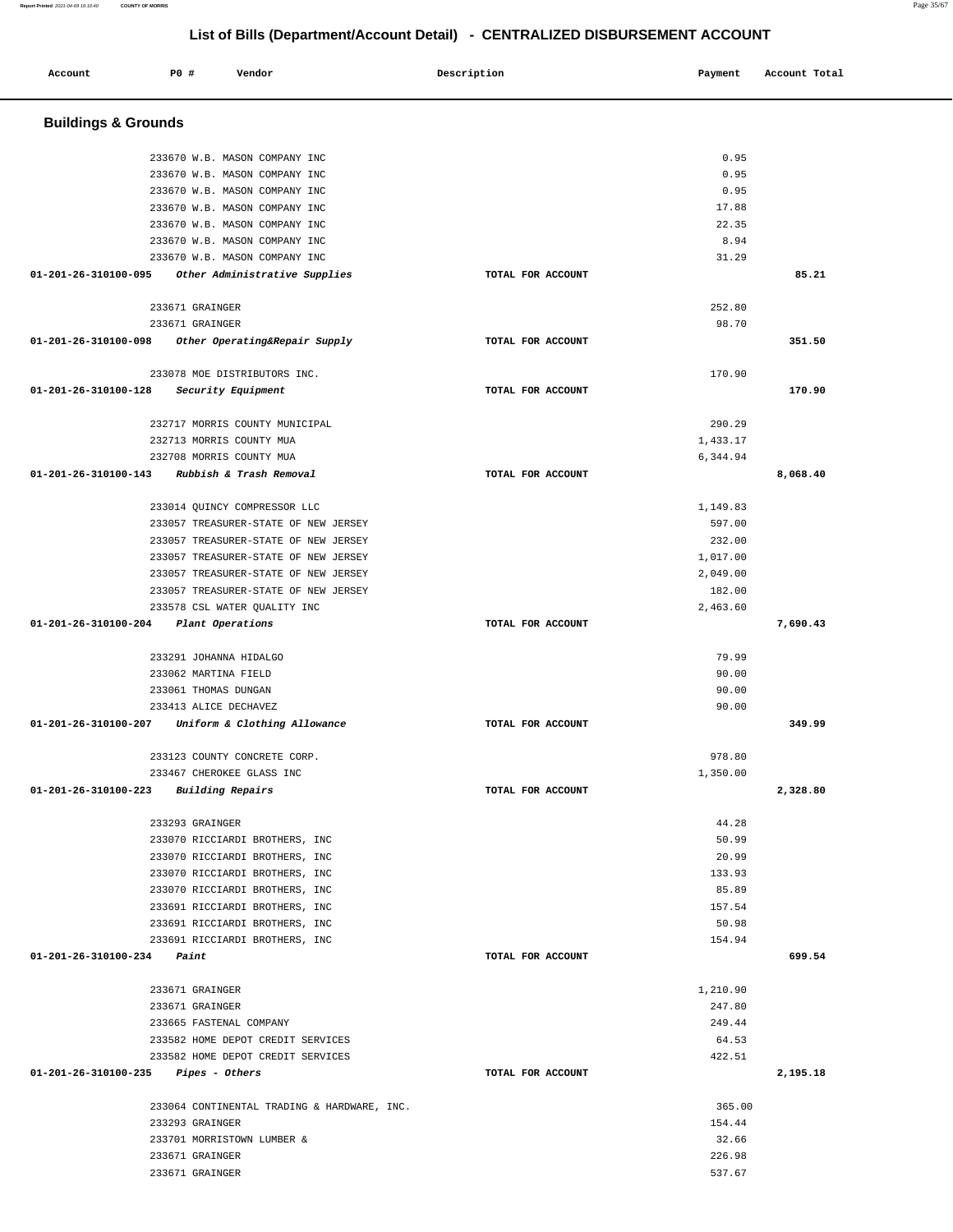| Account              | <b>PO #</b>                    | Vendor                                               | Description       | Payment            | Account Total             |  |  |  |
|----------------------|--------------------------------|------------------------------------------------------|-------------------|--------------------|---------------------------|--|--|--|
|                      | <b>Buildings &amp; Grounds</b> |                                                      |                   |                    |                           |  |  |  |
|                      | 233671 GRAINGER                |                                                      |                   | 365.36             |                           |  |  |  |
|                      |                                | 233582 HOME DEPOT CREDIT SERVICES                    |                   | 125.66             |                           |  |  |  |
|                      |                                | 233582 HOME DEPOT CREDIT SERVICES                    |                   | 248.25             |                           |  |  |  |
|                      |                                | 233582 HOME DEPOT CREDIT SERVICES                    |                   | 214.27             |                           |  |  |  |
|                      |                                | 233582 HOME DEPOT CREDIT SERVICES                    |                   | 223.20             |                           |  |  |  |
| 01-201-26-310100-249 |                                | Bldg Maintenance Supplies                            | TOTAL FOR ACCOUNT |                    | 2,493.49                  |  |  |  |
|                      |                                | 233576 MORRIS BRICK AND STONE CO.                    |                   | 119.80             |                           |  |  |  |
| 01-201-26-310100-251 |                                | Ground Maintenance Supplies                          | TOTAL FOR ACCOUNT |                    | 119.80                    |  |  |  |
|                      | 233671 GRAINGER                |                                                      |                   | 367.72             |                           |  |  |  |
| 01-201-26-310100-252 |                                | Janitorial Supplies                                  | TOTAL FOR ACCOUNT |                    | 367.72                    |  |  |  |
|                      |                                | 233694 RAPID PUMP & METER SERVICES CO.               |                   | 1,299.95           |                           |  |  |  |
|                      |                                | 233292 MILLER & CHITTY CO INC                        |                   | 1,870.00           |                           |  |  |  |
| 01-201-26-310100-262 |                                | Machinery Repairs & Parts                            | TOTAL FOR ACCOUNT |                    | 3,169.95                  |  |  |  |
|                      |                                | 233063 BINSKY SERVICE LLC                            |                   | 5,521.00           |                           |  |  |  |
|                      |                                | 233073 FASTENAL COMPANY                              |                   | 110.53             |                           |  |  |  |
|                      |                                | 233121 FASTENAL COMPANY                              |                   | 345.93             |                           |  |  |  |
|                      | 233293 GRAINGER                |                                                      |                   | 82.88              |                           |  |  |  |
|                      | 233293 GRAINGER                |                                                      |                   | 29.44              |                           |  |  |  |
|                      |                                | 233290 JOHNSTONE SUPPLY                              |                   | 2,885.43           |                           |  |  |  |
|                      |                                | 233290 JOHNSTONE SUPPLY                              |                   | 178.80             |                           |  |  |  |
|                      |                                | 233290 JOHNSTONE SUPPLY                              |                   | 73.41              |                           |  |  |  |
|                      |                                | 233290 JOHNSTONE SUPPLY                              |                   | 48.98              |                           |  |  |  |
|                      |                                | 233290 JOHNSTONE SUPPLY                              |                   | $-26.99$           |                           |  |  |  |
|                      |                                | 233116 MCCLOSKEY MECHANICAL INC.                     |                   | 355.20             |                           |  |  |  |
|                      |                                | 233667 BINSKY SERVICE LLC                            |                   | 135.00             |                           |  |  |  |
|                      |                                | 233667 BINSKY SERVICE LLC<br>233665 FASTENAL COMPANY |                   | 945.00<br>6,109.24 |                           |  |  |  |
|                      |                                | 233552 BINSKY SERVICE LLC                            |                   | 1,484.30           |                           |  |  |  |
|                      |                                | 233686 JOHNSTONE SUPPLY                              |                   | 273.08             |                           |  |  |  |
|                      |                                | 233686 JOHNSTONE SUPPLY                              |                   | 30.01              |                           |  |  |  |
|                      |                                | 233686 JOHNSTONE SUPPLY                              |                   | 74.09              |                           |  |  |  |
|                      |                                | 233686 JOHNSTONE SUPPLY                              |                   | 2,344.20           |                           |  |  |  |
|                      |                                | 233686 JOHNSTONE SUPPLY                              |                   | 145.29             |                           |  |  |  |
|                      |                                | 233686 JOHNSTONE SUPPLY                              |                   | 59.34              |                           |  |  |  |
|                      |                                | 233686 JOHNSTONE SUPPLY                              |                   | 21.84              |                           |  |  |  |
|                      |                                | 233686 JOHNSTONE SUPPLY                              |                   | 106.80             |                           |  |  |  |
|                      |                                | 233686 JOHNSTONE SUPPLY                              |                   | 24.88              |                           |  |  |  |
|                      |                                | 233686 JOHNSTONE SUPPLY                              |                   | $-61.98$           |                           |  |  |  |
|                      |                                | 233360 MCCLOSKEY MECHANICAL INC.                     |                   | 778.14             |                           |  |  |  |
| 01-201-26-310100-264 | Heat & $A/C$                   |                                                      | TOTAL FOR ACCOUNT |                    | 22,073.84                 |  |  |  |
|                      | 233293 GRAINGER                |                                                      |                   | 520.73             |                           |  |  |  |
| 01-201-26-310100-265 | Electrical                     |                                                      | TOTAL FOR ACCOUNT |                    | 520.73                    |  |  |  |
|                      |                                | 233080 BOBCAT OF NORTH JERSEY-EAST                   |                   | 403.31             |                           |  |  |  |
| 01-203-26-310100-249 |                                | (2020) Bldg Maintenance Supplies                     | TOTAL FOR ACCOUNT |                    | 403.31                    |  |  |  |
|                      |                                | 233075 AGWAY MORRISTOWN                              |                   | 93.94              |                           |  |  |  |
| 01-203-26-310100-251 |                                | (2020) Ground Maintenance Supplies                   | TOTAL FOR ACCOUNT |                    | 93.94                     |  |  |  |
|                      |                                | TOTAL for Buildings & Grounds                        |                   |                    | ============<br>75,883.68 |  |  |  |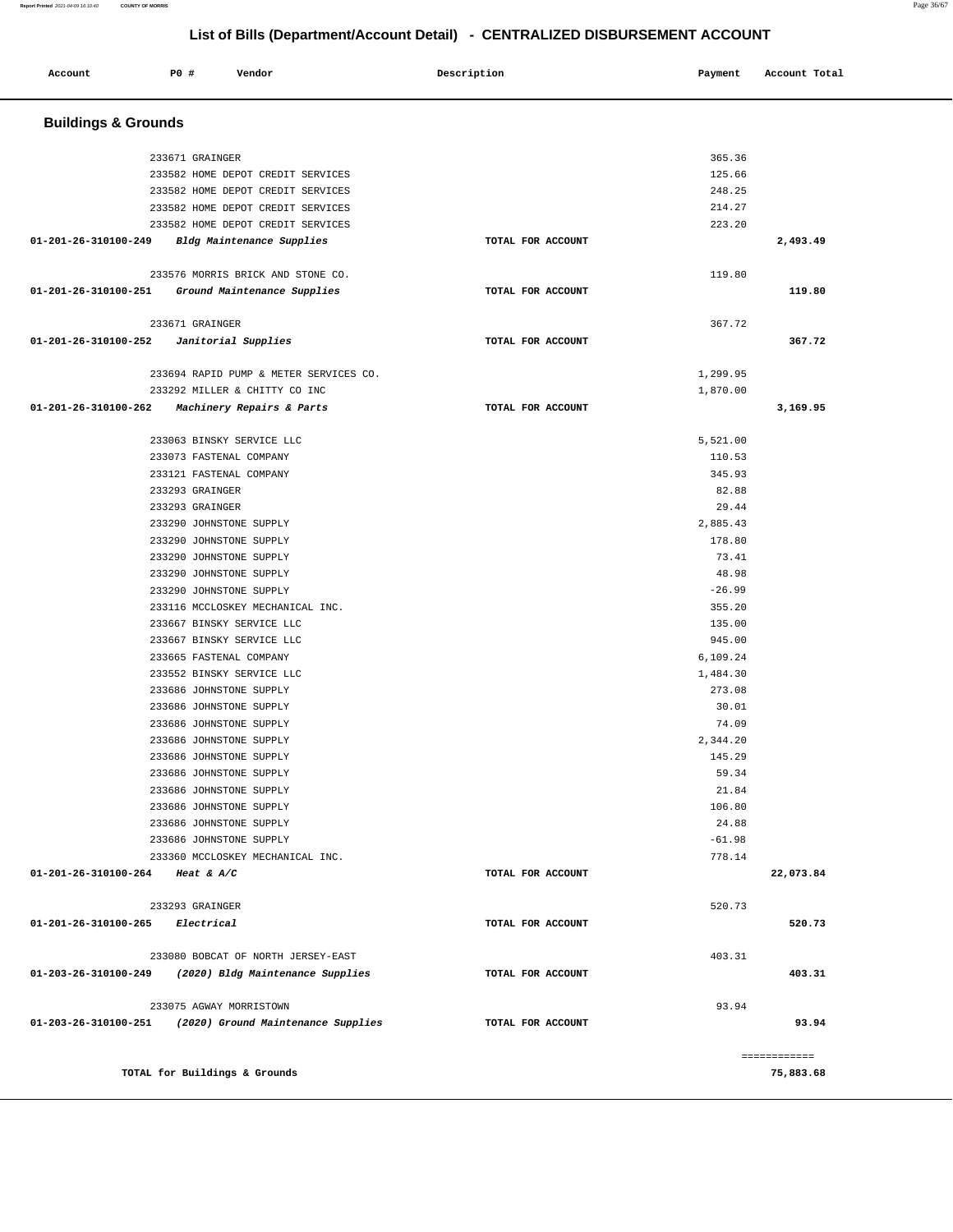| Account | PO# | Vendor | Description | Payment | Account Total |
|---------|-----|--------|-------------|---------|---------------|
|         |     |        |             |         |               |

### **Motor Services Center**

| 233400 DAN CARTER                                                                | 10.00                                  |
|----------------------------------------------------------------------------------|----------------------------------------|
| 232405 GRAINGER                                                                  | 20.78                                  |
| 233401 JAMES LASPINA                                                             | 10.00                                  |
| 232619 ONE SOURCE OF NEW JERSEY LLC                                              | 620.96                                 |
| 232617 ONE SOURCE OF NEW JERSEY LLC                                              | 350.65                                 |
| 232657 WURTH USA INC.                                                            | 27.74                                  |
| 232657 WURTH USA INC.                                                            | 41.55                                  |
| 232657 WURTH USA INC.                                                            | 27.74                                  |
| 232657 WURTH USA INC.                                                            | 21.69                                  |
| 232657 WURTH USA INC.                                                            | 46.15                                  |
| 232657 WURTH USA INC.                                                            | 88.69                                  |
| 232657 WURTH USA INC.                                                            | $-63.40$                               |
| 232596 WURTH USA INC.                                                            | 39.87                                  |
| 232596 WURTH USA INC.                                                            | 395.48                                 |
| 233146 W.B. MASON COMPANY INC                                                    | 163.92                                 |
| 233146 W.B. MASON COMPANY INC                                                    | 17.18                                  |
| 233139 W.B. MASON COMPANY INC                                                    | 81.96                                  |
| 233139 W.B. MASON COMPANY INC                                                    | 1.26                                   |
| 233139 W.B. MASON COMPANY INC                                                    | 1.99                                   |
| 233139 W.B. MASON COMPANY INC                                                    | 20.76                                  |
| 232075 GRAINGER                                                                  | 390.00                                 |
| 232075 GRAINGER                                                                  | 33.96                                  |
| 232075 GRAINGER                                                                  | 32.96                                  |
| 232075 GRAINGER                                                                  | 32.96                                  |
| 232075 GRAINGER                                                                  | 32.96<br>16.36                         |
| 232075 GRAINGER<br>232074 GRAINGER                                               | 37.92                                  |
| 232577 GRAINGER                                                                  | 279.58                                 |
| 232574 GRAINGER                                                                  | 61.05                                  |
| 232574 GRAINGER                                                                  | 35.66                                  |
| 232575 GRAINGER                                                                  | 21.87                                  |
| 232575 GRAINGER                                                                  | 37.38                                  |
| 232575 GRAINGER                                                                  | 26.28                                  |
| 232784 GRAINGER                                                                  | 12.96                                  |
| 232784 GRAINGER                                                                  | 61.72                                  |
| 232784 GRAINGER                                                                  | 17.44                                  |
| 232784 GRAINGER                                                                  | 11.34                                  |
| 232784 GRAINGER                                                                  | 96.56                                  |
| 232502 GRAINGER                                                                  | 37.36                                  |
| 232502 GRAINGER                                                                  | 9.60                                   |
| 232502 GRAINGER                                                                  | 22.42                                  |
| 232502 GRAINGER                                                                  | 6.48                                   |
| 232576 GRAINGER                                                                  | 95.38                                  |
| 232576 GRAINGER                                                                  | 445.91                                 |
| 233198 WURTH USA INC.                                                            | 10.95                                  |
| 233198 WURTH USA INC.                                                            | 265.95                                 |
| 233494 WURTH USA INC.                                                            | 32.50                                  |
| 233494 WURTH USA INC.                                                            | 32.50                                  |
| 233494 WURTH USA INC.                                                            | 35.98                                  |
| 233494 WURTH USA INC.                                                            | 36.50                                  |
| 233495 WURTH USA INC.                                                            | 70.62                                  |
| 233495 WURTH USA INC.                                                            | 28.75                                  |
| 233495 WURTH USA INC.                                                            | 407.49                                 |
| 233852 FRANK ALOIA                                                               | 30.85                                  |
| 233852 FRANK ALOIA                                                               | 25.55                                  |
| 232408 LORCO PETROLEUM SERVICES                                                  | 100.00                                 |
| 233247 NAPA OF ROCKAWAY                                                          | 61.08                                  |
| 233247 NAPA OF ROCKAWAY                                                          | 80.52                                  |
| 233247 NAPA OF ROCKAWAY                                                          | 30.96                                  |
| 233247 NAPA OF ROCKAWAY<br>01-201-26-315100-098<br>Other Operating&Repair Supply | 26.28<br>5,057.56<br>TOTAL FOR ACCOUNT |
|                                                                                  |                                        |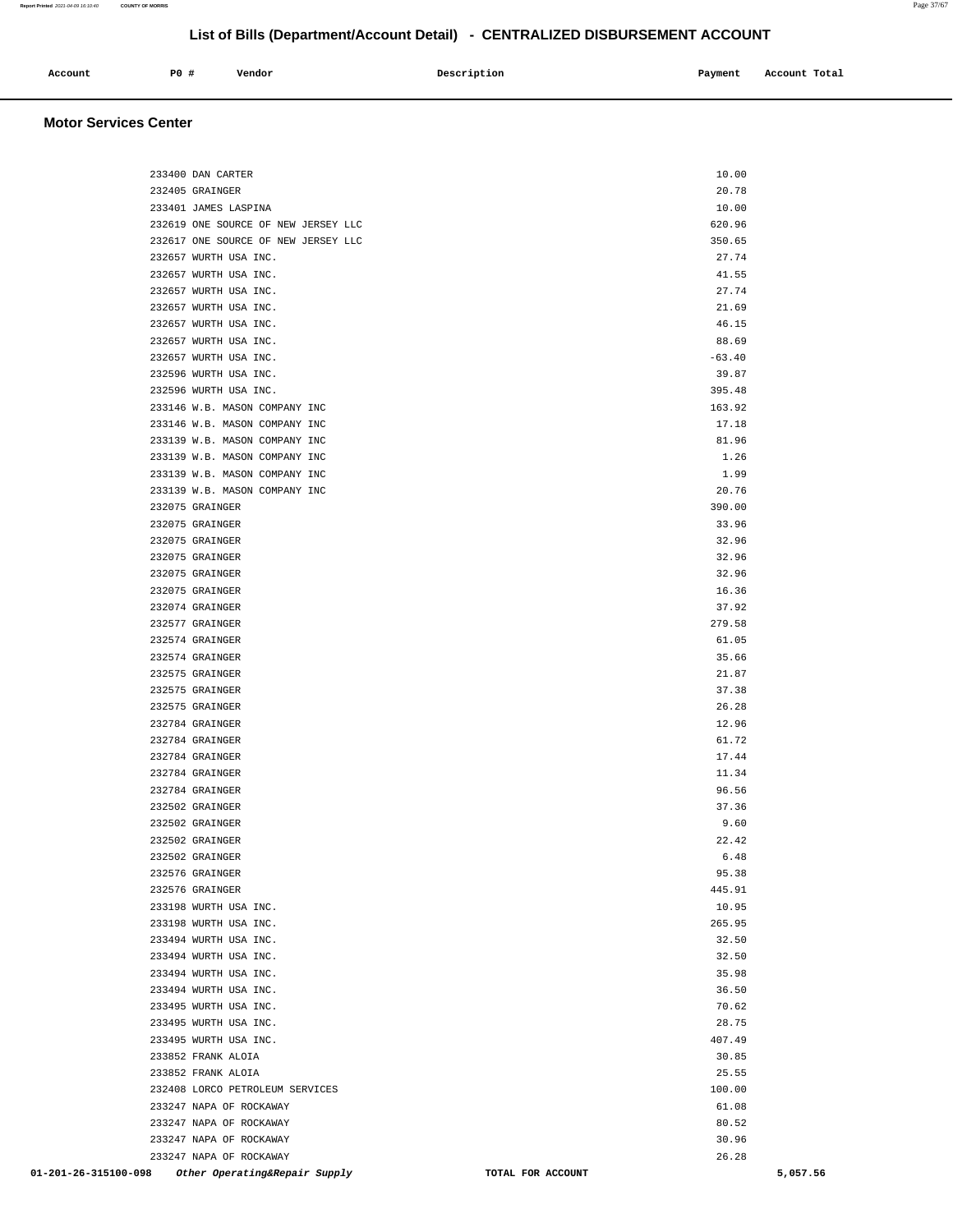| Account                      | P0 #<br>Vendor                                                           | Description       | Payment            | Account Total |
|------------------------------|--------------------------------------------------------------------------|-------------------|--------------------|---------------|
|                              |                                                                          |                   |                    |               |
| <b>Motor Services Center</b> |                                                                          |                   |                    |               |
|                              |                                                                          |                   |                    |               |
|                              |                                                                          |                   |                    |               |
| 01-201-26-315100-161         | 232796 NORTHEAST COMMUNICATIONS, INC.<br>Communications Equipment        | TOTAL FOR ACCOUNT | 40.00              | 40.00         |
|                              |                                                                          |                   |                    |               |
|                              | 232597 AMERICAN WEAR INC.                                                |                   | 263.35             |               |
|                              | 232406 AMERICAN WEAR INC.                                                |                   | 271.27             |               |
|                              | 232404 AMERICAN WEAR INC.                                                |                   | 263.56             |               |
|                              | 233134 AMERICAN WEAR INC.                                                |                   | 208.56             |               |
| 01-201-26-315100-207         | Uniform & Clothing Allowance                                             | TOTAL FOR ACCOUNT |                    | 1,006.74      |
|                              | 232827 SAFETY- KLEEN SYSTEMS, INC.                                       |                   | 667.99             |               |
| 01-201-26-315100-225         | Chemicals & Sprays                                                       | TOTAL FOR ACCOUNT |                    | 667.99        |
|                              |                                                                          |                   |                    |               |
|                              | 232795 DAVID WEBER OIL COMPANY                                           |                   | 6,795.88           |               |
|                              | 232795 DAVID WEBER OIL COMPANY                                           |                   | 5,426.46           |               |
|                              | 232417 DAVID WEBER OIL COMPANY                                           |                   | 631.40             |               |
|                              | 232417 DAVID WEBER OIL COMPANY<br>232417 DAVID WEBER OIL COMPANY         |                   | 200.00<br>$-50.00$ |               |
| 01-201-26-315100-232         | Lubricants & Anti Freeze                                                 | TOTAL FOR ACCOUNT |                    | 13,003.74     |
|                              |                                                                          |                   |                    |               |
|                              | 232793 NORTHEAST COMMUNICATIONS, INC.                                    |                   | 797.80             |               |
|                              | 232578 D & M AUTO BODY                                                   |                   | 3,223.37           |               |
|                              | 232578 D & M AUTO BODY                                                   |                   | 2,007.50           |               |
|                              | 232578 D & M AUTO BODY                                                   |                   | 280.00             |               |
| 01-201-26-315100-234         | 232578 D & M AUTO BODY<br>Paint                                          | TOTAL FOR ACCOUNT | 51.60              | 6,360.27      |
|                              |                                                                          |                   |                    |               |
|                              | 233231 D&B AUTO SUPPLY                                                   |                   | 20.59              |               |
|                              | 233230 D&B AUTO SUPPLY                                                   |                   | 3.59               |               |
|                              | 233230 D&B AUTO SUPPLY                                                   |                   | 2.88               |               |
|                              | 233230 D&B AUTO SUPPLY                                                   |                   | 2.77               |               |
|                              | 233230 D&B AUTO SUPPLY                                                   |                   | 2.77<br>3.59       |               |
|                              | 233230 D&B AUTO SUPPLY<br>233230 D&B AUTO SUPPLY                         |                   | 8.63               |               |
|                              | 233230 D&B AUTO SUPPLY                                                   |                   | 8.63               |               |
|                              | 233230 D&B AUTO SUPPLY                                                   |                   | 8.63               |               |
|                              | 233230 D&B AUTO SUPPLY                                                   |                   | 23.11              |               |
|                              | 232420 SNAP-ON INDUSTRIAL                                                |                   | 2,808.75           |               |
|                              | 233464 D&B AUTO SUPPLY                                                   |                   | 433.92             |               |
|                              | 233464 D&B AUTO SUPPLY                                                   |                   | 65.08              |               |
|                              | 232141 SNAP-ON INDUSTRIAL<br>232141 SNAP-ON INDUSTRIAL                   |                   | 7.03<br>4.63       |               |
|                              | 232141 SNAP-ON INDUSTRIAL                                                |                   | 3.97               |               |
| 01-201-26-315100-239         | Small Tools                                                              | TOTAL FOR ACCOUNT |                    | 3,408.57      |
|                              |                                                                          |                   |                    |               |
|                              | 232513 A & K EQUIPMENT CO INC                                            |                   | $-82.20$           |               |
|                              | 232513 A & K EQUIPMENT CO INC                                            |                   | 477.00             |               |
|                              | 232513 A & K EQUIPMENT CO INC                                            |                   | 645.00             |               |
|                              | 232513 A & K EQUIPMENT CO INC<br>232513 A & K EQUIPMENT CO INC           |                   | 178.00<br>318.00   |               |
|                              | 232513 A & K EQUIPMENT CO INC                                            |                   | 44.16              |               |
|                              | 232600 A & K EQUIPMENT CO INC                                            |                   | 113.04             |               |
|                              | 232658 SMITH BROTHERS SERVICES LLC                                       |                   | 122.00             |               |
|                              | 232658 SMITH BROTHERS SERVICES LLC                                       |                   | 14.24              |               |
|                              | 233200 TONY SANCHEZ LTD                                                  |                   | 16.86              |               |
|                              | 233200 TONY SANCHEZ LTD                                                  |                   | 43.05              |               |
|                              | 233211 SMITH BROTHERS SERVICES LLC<br>233211 SMITH BROTHERS SERVICES LLC |                   | 122.00<br>14.24    |               |
| 01-201-26-315100-241         | Snow Plowing Parts                                                       | TOTAL FOR ACCOUNT |                    | 2,025.39      |
|                              |                                                                          |                   |                    |               |
|                              | 232520 BARNWELL HOUSE OF TIRES, INC.                                     |                   | 1,007.28           |               |

232520 BARNWELL HOUSE OF TIRES, INC. 700.00

# **List of Bills (Department/Account Detail) - CENTRALIZED DISBURSEMENT ACCOUNT**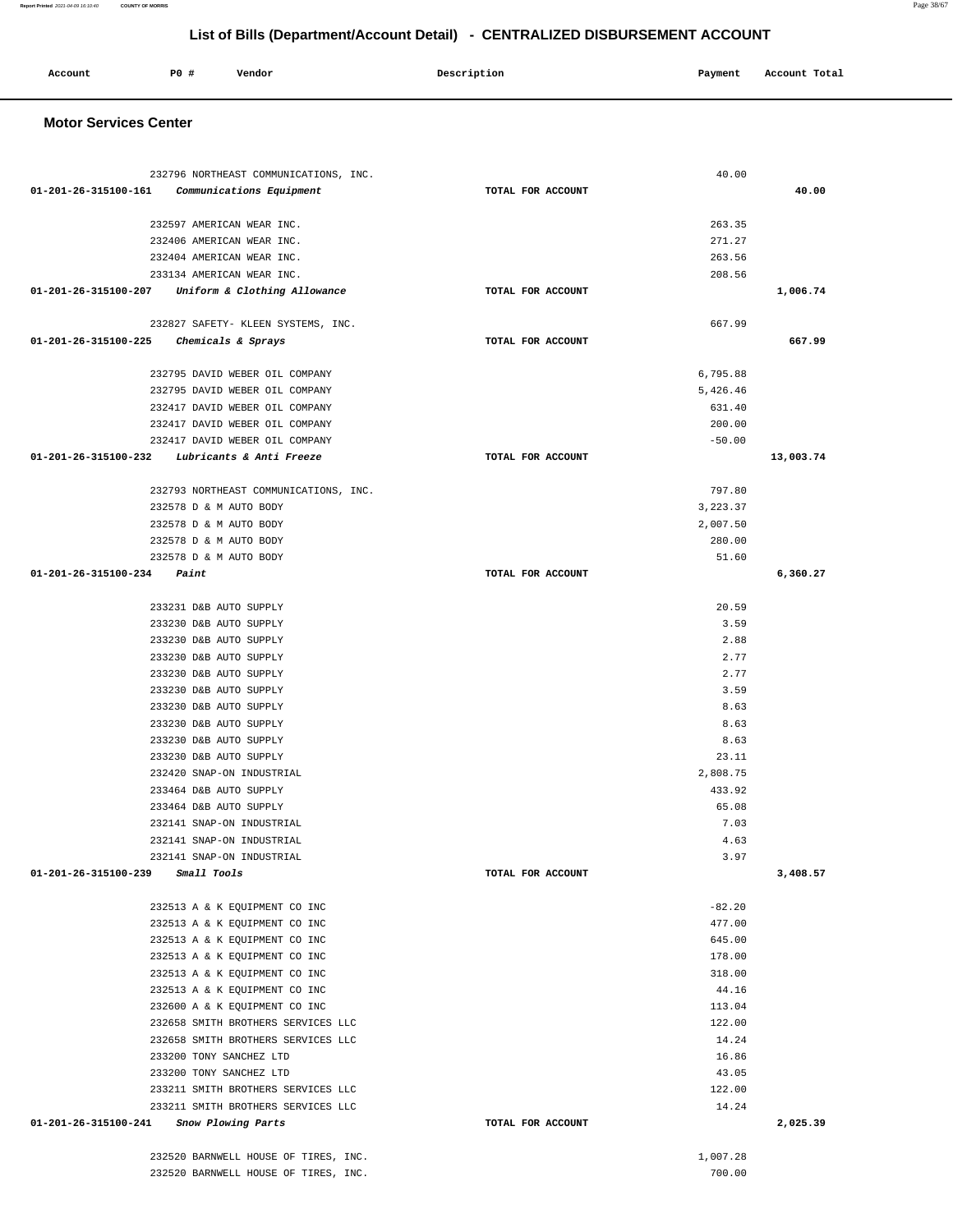### **Report Printed** 2021-04-09 16:10:40 **COUNTY OF MORRIS** Page 39/67

# **List of Bills (Department/Account Detail) - CENTRALIZED DISBURSEMENT ACCOUNT**

| Account                        | P0 # | Vendor                                                               | Description       | Payment          | Account Total |
|--------------------------------|------|----------------------------------------------------------------------|-------------------|------------------|---------------|
| <b>Motor Services Center</b>   |      |                                                                      |                   |                  |               |
|                                |      | 232520 BARNWELL HOUSE OF TIRES, INC.                                 |                   | 212.48           |               |
|                                |      | 232520 BARNWELL HOUSE OF TIRES, INC.                                 |                   | 234.76           |               |
|                                |      | 232521 BARNWELL HOUSE OF TIRES, INC.                                 |                   | 125.96           |               |
|                                |      | 232521 BARNWELL HOUSE OF TIRES, INC.                                 |                   | 286.42           |               |
|                                |      | 232521 BARNWELL HOUSE OF TIRES, INC.                                 |                   | 422.60           |               |
|                                |      | 233221 BARNWELL HOUSE OF TIRES, INC.                                 |                   | 576.00           |               |
|                                |      | 233222 BARNWELL HOUSE OF TIRES, INC.                                 |                   | 143.77           |               |
| 01-201-26-315100-245           |      | Tires                                                                | TOTAL FOR ACCOUNT |                  | 3,709.27      |
|                                |      | 232139 AIRGAS USA, LLC                                               |                   | 55.24            |               |
|                                |      | 232139 AIRGAS USA, LLC                                               |                   | 52.96            |               |
|                                |      | 232139 AIRGAS USA, LLC                                               |                   | 16.66            |               |
|                                |      | 232823 PRAXAIR DISTRIBUTION<br>232588 PRAXAIR DISTRIBUTION           |                   | 259.25<br>335.01 |               |
| $01 - 201 - 26 - 315100 - 248$ |      | Welding-Oxygen-Acetylene Etc                                         | TOTAL FOR ACCOUNT |                  | 719.12        |
|                                |      |                                                                      |                   |                  |               |
|                                |      | 232583 HOOVER TRUCK CENTERS INC                                      |                   | $-60.35$         |               |
|                                |      | 232583 HOOVER TRUCK CENTERS INC                                      |                   | $-98.76$         |               |
|                                |      | 232583 HOOVER TRUCK CENTERS INC                                      |                   | $-924.00$        |               |
|                                |      | 232583 HOOVER TRUCK CENTERS INC                                      |                   | 236.87           |               |
|                                |      | 232583 HOOVER TRUCK CENTERS INC                                      |                   | 221.98           |               |
|                                |      | 232583 HOOVER TRUCK CENTERS INC                                      |                   | 283.97           |               |
|                                |      | 232583 HOOVER TRUCK CENTERS INC<br>232583 HOOVER TRUCK CENTERS INC   |                   | 79.92<br>79.92   |               |
|                                |      | 232583 HOOVER TRUCK CENTERS INC                                      |                   | 122.15           |               |
|                                |      | 232583 HOOVER TRUCK CENTERS INC                                      |                   | 191.02           |               |
|                                |      | 232582 HOOVER TRUCK CENTERS INC                                      |                   | $-1, 175.85$     |               |
|                                |      | 232582 HOOVER TRUCK CENTERS INC                                      |                   | 56.47            |               |
|                                |      | 232582 HOOVER TRUCK CENTERS INC                                      |                   | 101.49           |               |
|                                |      | 232582 HOOVER TRUCK CENTERS INC                                      |                   | 186.48           |               |
|                                |      | 232582 HOOVER TRUCK CENTERS INC                                      |                   | 55.06            |               |
|                                |      | 232582 HOOVER TRUCK CENTERS INC                                      |                   | 302.82           |               |
|                                |      | 232582 HOOVER TRUCK CENTERS INC                                      |                   | 127.16           |               |
|                                |      | 232582 HOOVER TRUCK CENTERS INC<br>232582 HOOVER TRUCK CENTERS INC   |                   | 55.24<br>38.31   |               |
|                                |      | 232582 HOOVER TRUCK CENTERS INC                                      |                   | 77.11            |               |
|                                |      | 232582 HOOVER TRUCK CENTERS INC                                      |                   | 8.69             |               |
|                                |      | 232582 HOOVER TRUCK CENTERS INC                                      |                   | 9.82             |               |
|                                |      | 232582 HOOVER TRUCK CENTERS INC                                      |                   | 202.83           |               |
|                                |      | 232612 JESCO, INC.                                                   |                   | 620.16           |               |
|                                |      | 232612 JESCO, INC.                                                   |                   | 480.00           |               |
|                                |      | 232797 RE-TRON TECHNOLOGIES INC.                                     |                   | 258.64           |               |
|                                |      | 232797 RE-TRON TECHNOLOGIES INC.<br>232797 RE-TRON TECHNOLOGIES INC. |                   | 95.52<br>98.18   |               |
|                                |      | 232797 RE-TRON TECHNOLOGIES INC.                                     |                   | 40.00            |               |
|                                |      | 232797 RE-TRON TECHNOLOGIES INC.                                     |                   | 30.00            |               |
|                                |      | 232797 RE-TRON TECHNOLOGIES INC.                                     |                   | $-40.00$         |               |
|                                |      | 232797 RE-TRON TECHNOLOGIES INC.                                     |                   | $-30.00$         |               |
|                                |      | 232655 SMITH MOTOR CO., INC.                                         |                   | 131.02           |               |
|                                |      | 232634 TONY SANCHEZ LTD                                              |                   | 2,995.00         |               |
|                                |      | 232634 TONY SANCHEZ LTD                                              |                   | 85.00            |               |
|                                |      | 232593 TONY SANCHEZ LTD                                              |                   | 598.20           |               |
|                                |      | 232593 TONY SANCHEZ LTD<br>232593 TONY SANCHEZ LTD                   |                   | 85.00<br>99.47   |               |
|                                |      | 232593 TONY SANCHEZ LTD                                              |                   | 96.58            |               |
|                                |      | 232595 TRIUS, INC.                                                   |                   | 149.33           |               |
|                                |      | 232595 TRIUS, INC.                                                   |                   | 72.33            |               |
|                                |      | 232524 BEYER FORD                                                    |                   | 39.48            |               |
|                                |      | 232524 BEYER FORD                                                    |                   | 8.16             |               |
|                                |      | 232524 BEYER FORD                                                    |                   | 49.50            |               |
|                                |      | 232524 BEYER FORD                                                    |                   | 250.89           |               |
|                                |      | 232525 BROWN TRUCK GROUP                                             |                   | 183.97           |               |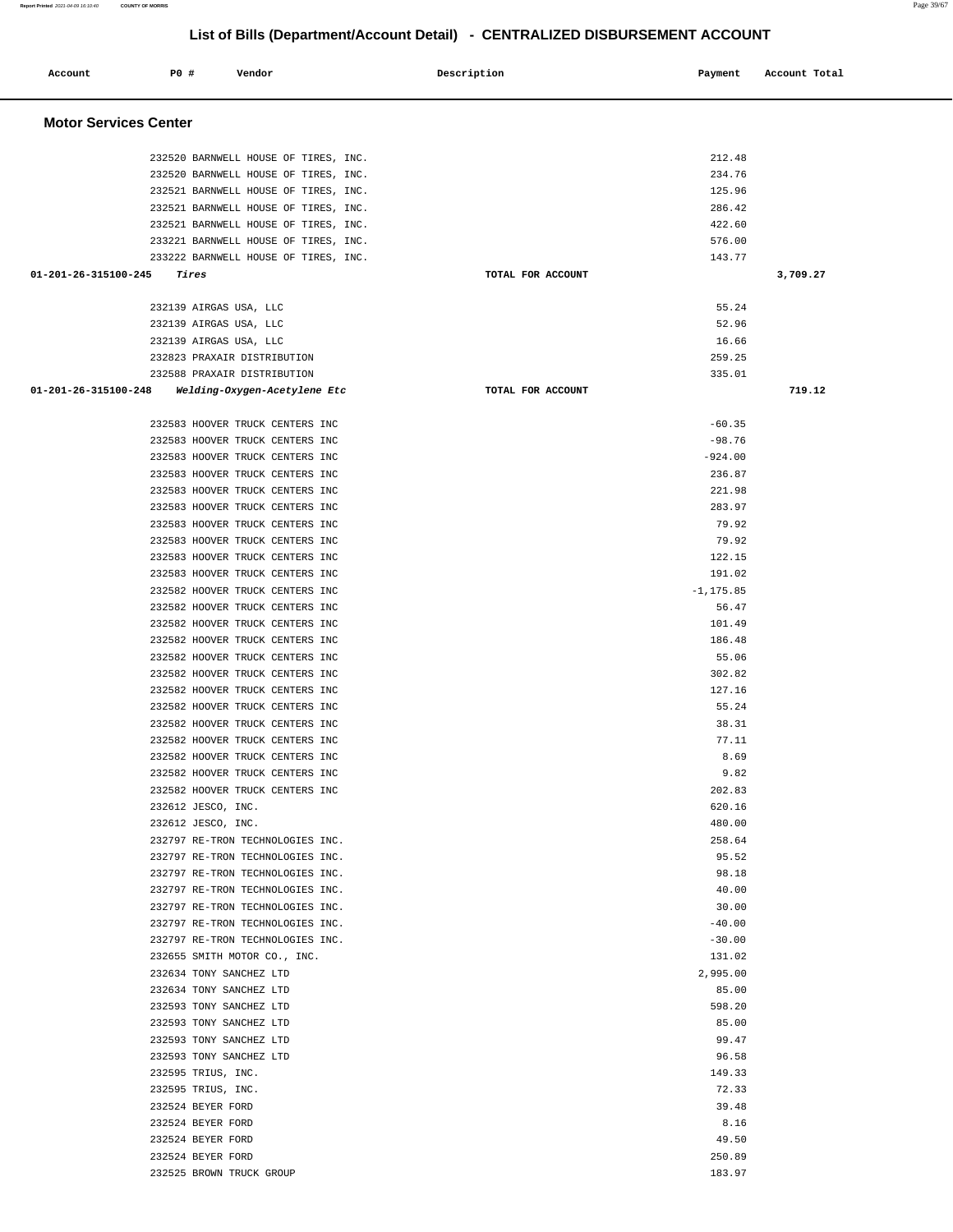| Account<br>. | PO# | Vendor | Description | Payment | Account Total |
|--------------|-----|--------|-------------|---------|---------------|
|              |     |        |             |         |               |

### **Motor Services Center**

| 232525 BROWN TRUCK GROUP                           | 179.58            |           |
|----------------------------------------------------|-------------------|-----------|
| 232525 BROWN TRUCK GROUP                           | 184.87            |           |
| 232526 BUNKY'S HEAVY TOWING, LLC                   | 525.00            |           |
| 232527 BUNKY'S HEAVY TOWING, LLC                   | 525.00            |           |
| 232602 BEYER FORD                                  | 394.66            |           |
| 232604 BROWN TRUCK GROUP                           | 7.68              |           |
| 232604 BROWN TRUCK GROUP                           | 985.00            |           |
| 232607 DOVER BRAKE & CLUTCH CO INC                 | 140.40            |           |
| 232607 DOVER BRAKE & CLUTCH CO INC                 | 36.60             |           |
| 232785 GRAINGER                                    | 30.95             |           |
| 232785 GRAINGER                                    | 58.60             |           |
| 233246 HOOVER TRUCK CENTERS INC                    | $-3, 103.86$      |           |
| 233246 HOOVER TRUCK CENTERS INC                    | 38.59             |           |
| 233246 HOOVER TRUCK CENTERS INC                    | 177.36            |           |
| 233246 HOOVER TRUCK CENTERS INC                    | 2,184.59          |           |
| 233246 HOOVER TRUCK CENTERS INC                    | 37.78             |           |
| 233246 HOOVER TRUCK CENTERS INC                    | 38.51             |           |
| 233246 HOOVER TRUCK CENTERS INC                    | 90.69             |           |
| 233246 HOOVER TRUCK CENTERS INC                    | 528.51            |           |
| 233246 HOOVER TRUCK CENTERS INC                    | 53.01             |           |
| 232649 POWER PLACE INC                             | 21.95             |           |
| 232649 POWER PLACE INC                             | 36.95             |           |
| 233404 MCGRATH MUNICIPAL EQUIPMENT, LLC            | 447.50            |           |
| 233404 MCGRATH MUNICIPAL EQUIPMENT, LLC            | 469.50            |           |
| 233404 MCGRATH MUNICIPAL EQUIPMENT, LLC            | 156.50            |           |
| 231940 JESCO, INC.                                 | 326.90            |           |
| 231940 JESCO, INC.                                 | 103.29            |           |
| 231940 JESCO, INC.                                 | 47.02             |           |
| 232613 MONTAGE ENTERPRISES INC.                    | 47.63             |           |
| 232613 MONTAGE ENTERPRISES INC.                    | 58.10             |           |
| 232613 MONTAGE ENTERPRISES INC.                    | 15.80             |           |
| 232616 NIELSEN DODGE - C-J-R                       | 20.33             |           |
| 232616 NIELSEN DODGE - C-J-R                       | 56.28             |           |
| 232592 NAPA OF ROCKAWAY                            | 95.19             |           |
| 232592 NAPA OF ROCKAWAY                            | 415.33            |           |
| 232592 NAPA OF ROCKAWAY                            | 21.07             |           |
| 232591 NAPA OF ROCKAWAY                            | $-611.77$         |           |
| 232591 NAPA OF ROCKAWAY                            | 113.94            |           |
| 232591 NAPA OF ROCKAWAY                            | 6.24              |           |
| 232591 NAPA OF ROCKAWAY                            | 376.54            |           |
| 232591 NAPA OF ROCKAWAY                            | 423.88            |           |
| 232652 NAPA OF ROCKAWAY                            | 164.26            |           |
| 232651 NAPA OF ROCKAWAY                            | 100.80            |           |
| 231934 POWER PLACE INC                             | 1.18              |           |
| 231934 POWER PLACE INC                             | 2.40              |           |
| 232590 ROBERT & SON, INC.                          | 69.03             |           |
| 233224 BOBCAT OF NORTH JERSEY-EAST                 | 524.64            |           |
| 233207 INTER CITY TIRE                             | 413.95            |           |
| 233206 MID-ATLANTIC TRUCK CENTRE INC               | 155.51            |           |
| 233202 NAPA OF ROCKAWAY                            | 79.20             |           |
|                                                    |                   |           |
| 233202 NAPA OF ROCKAWAY<br>233202 NAPA OF ROCKAWAY | 141.94<br>115.21  |           |
| 233249 NAPA OF ROCKAWAY                            | 25.64             |           |
| 233249 NAPA OF ROCKAWAY                            | 198.90            |           |
|                                                    | 7.12              |           |
| 233248 NAPA OF ROCKAWAY                            |                   |           |
| 233248 NAPA OF ROCKAWAY                            | 101.94            |           |
| 233203 PEIRCE EQUIPMENT CO.                        | 3,976.31          |           |
| 233203 PEIRCE EQUIPMENT CO.                        | 273.88            |           |
| 233203 PEIRCE EQUIPMENT CO.                        | 3,218.75          |           |
| 233203 PEIRCE EQUIPMENT CO.                        | 34.95             |           |
| 233203 PEIRCE EQUIPMENT CO.                        | 102.28            |           |
| 01-201-26-315100-261<br>Spare Parts for Equipment  | TOTAL FOR ACCOUNT | 22,044.36 |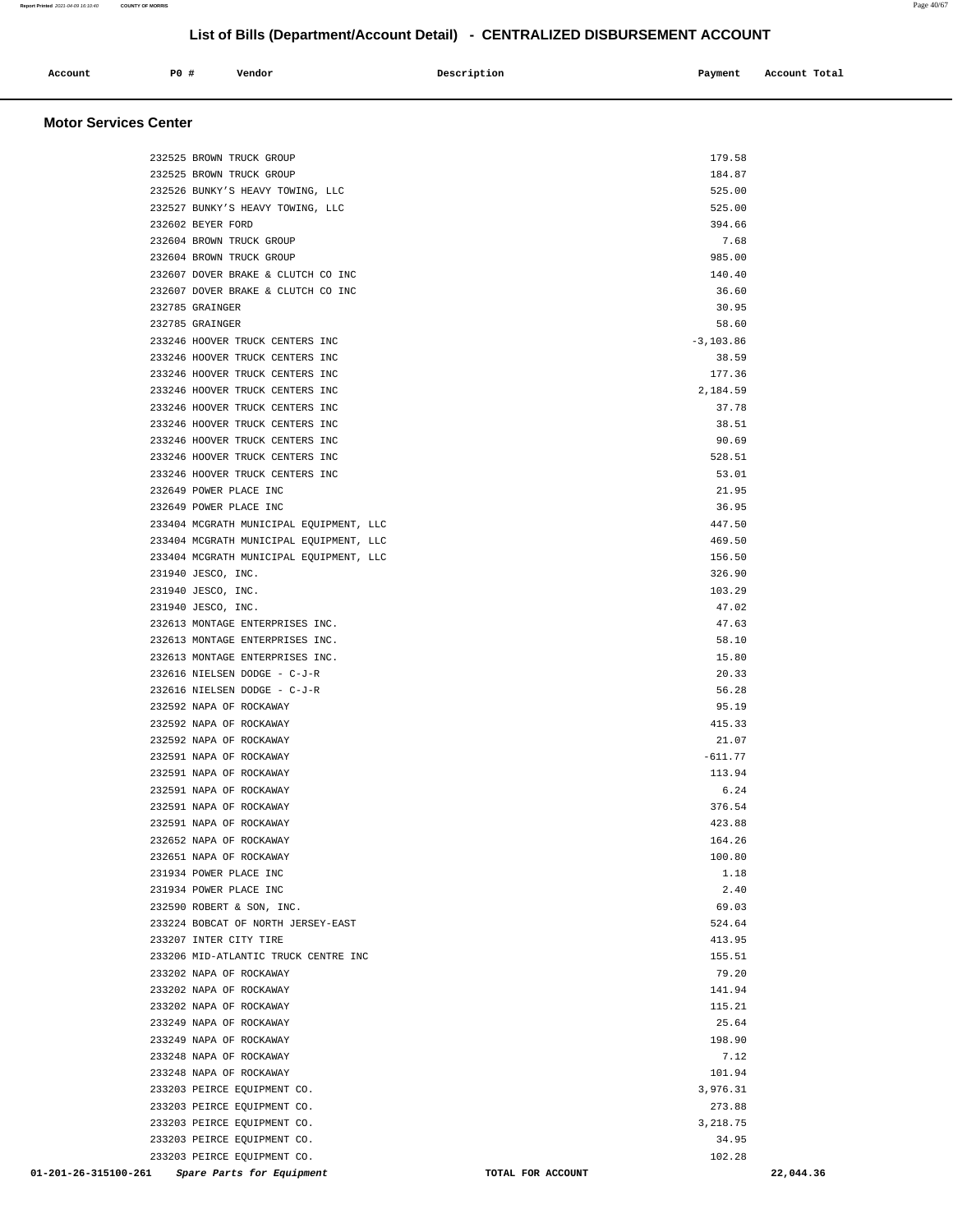| Account | P <sub>0</sub> | Vendor | Description | Payment | Account Total |
|---------|----------------|--------|-------------|---------|---------------|
|         |                |        |             |         |               |

### **Motor Services Center**

|  | 232605 BUY WISE AUTO PARTS                               | $-64.00$        |
|--|----------------------------------------------------------|-----------------|
|  | 232605 BUY WISE AUTO PARTS                               | 698.43          |
|  | 232528 BUY WISE AUTO PARTS                               | 286.18          |
|  | 232528 BUY WISE AUTO PARTS                               | 132.96          |
|  | 232528 BUY WISE AUTO PARTS                               | 80.78           |
|  | 232528 BUY WISE AUTO PARTS                               | 55.56           |
|  | 232528 BUY WISE AUTO PARTS                               | 37.04           |
|  | 232606 D&B AUTO SUPPLY                                   | $-18.00$        |
|  | 232606 D&B AUTO SUPPLY                                   | $-61.73$        |
|  | 232606 D&B AUTO SUPPLY                                   | 293.80          |
|  | 232606 D&B AUTO SUPPLY                                   | 501.61          |
|  | 232606 D&B AUTO SUPPLY                                   | 306.88          |
|  | 233232 D&B AUTO SUPPLY                                   | 1,282.13        |
|  | 233232 D&B AUTO SUPPLY                                   | 653.97          |
|  | 233232 D&B AUTO SUPPLY                                   | 458.27          |
|  | 233232 D&B AUTO SUPPLY                                   | 332.01          |
|  | 232594 SMITH MOTOR CO., INC.                             | 472.74          |
|  | 232594 SMITH MOTOR CO., INC.                             | 140.00          |
|  | 232594 SMITH MOTOR CO., INC.                             | 37.24           |
|  | 232519 ABSOLUTE AUTO AND FLAT GLASS                      | 379.15          |
|  | 232522 BEYER FORD                                        | 150.06          |
|  | 232522 BEYER FORD                                        | 126.24          |
|  | 232522 BEYER FORD                                        | 57.26           |
|  | 232522 BEYER FORD                                        | 51.85           |
|  | 232522 BEYER FORD                                        | 45.24           |
|  | 232523 BEYER FORD                                        | 87.86           |
|  | 232523 BEYER FORD                                        | 32.80           |
|  | 232523 BEYER FORD                                        | 519.43          |
|  | 232523 BEYER FORD                                        | 265.13          |
|  | 232523 BEYER FORD                                        | 39.96           |
|  | 232523 BEYER FORD                                        | 66.74           |
|  | 232603 BEYER FORD                                        | 15.20           |
|  | 232603 BEYER FORD                                        | 44.80           |
|  | 232603 BEYER FORD                                        | 44.40           |
|  | 232579 FLEMINGTON BUICK CHEVROLET                        | 10.48           |
|  | 232579 FLEMINGTON BUICK CHEVROLET                        | 33.44           |
|  | 232579 FLEMINGTON BUICK CHEVROLET                        | 172.41          |
|  | 232608 FLEMINGTON BUICK CHEVROLET                        | 443.12          |
|  | 233220 ABSOLUTE AUTO AND FLAT GLASS                      | 276.97          |
|  | 232601 ABSOLUTE AUTO AND FLAT GLASS                      | 289.87          |
|  | 233225 BUY WISE AUTO PARTS                               | $-32.00$        |
|  | 233225 BUY WISE AUTO PARTS<br>233225 BUY WISE AUTO PARTS | 376.18<br>80.78 |
|  | 233225 BUY WISE AUTO PARTS                               | 446.11          |
|  | 233226 COACH & EQUIPMENT MANUFACTURING CO.               | 322.40          |
|  | 233226 COACH & EQUIPMENT MANUFACTURING CO.               | 322.40          |
|  | 233226 COACH & EQUIPMENT MANUFACTURING CO.               | 28.21           |
|  | 233229 CY DRAKE LOCKSMITHS, INC.                         | 75.00           |
|  | 233229 CY DRAKE LOCKSMITHS, INC.                         | 84.00           |
|  | 233228 CY DRAKE LOCKSMITHS, INC.                         | 10.00           |
|  | 233243 WURTH USA INC.                                    | 58.50           |
|  | 233243 WURTH USA INC.                                    | 336.50          |
|  | 233243 WURTH USA INC.                                    | 97.50           |
|  | 233243 WURTH USA INC.                                    | 197.50          |
|  | 233465 D&B AUTO SUPPLY                                   | $-137.76$       |
|  | 233465 D&B AUTO SUPPLY                                   | 920.69          |
|  | 233465 D&B AUTO SUPPLY                                   | 558.19          |
|  | 233465 D&B AUTO SUPPLY                                   | 429.29          |
|  | 233465 D&B AUTO SUPPLY                                   | 976.47          |
|  | 233468 D&B AUTO SUPPLY                                   | 669.49          |
|  | 233468 D&B AUTO SUPPLY                                   | 545.45          |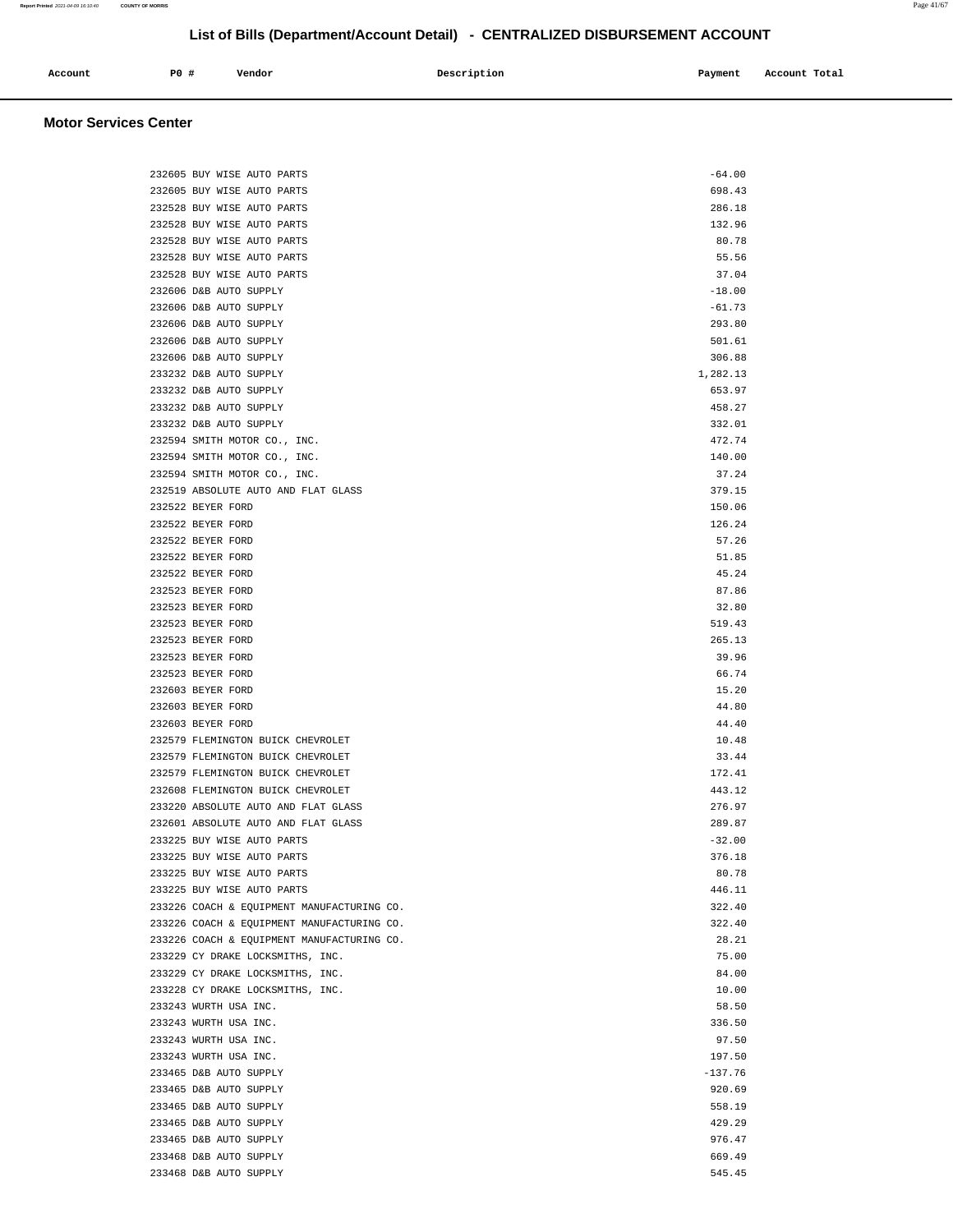| Account<br>. | P0 # | Vendor | Description | Payment<br>$\sim$ $\sim$ | Account Total |
|--------------|------|--------|-------------|--------------------------|---------------|
|              |      |        |             |                          |               |

### **Motor Services Center**

| 233468 D&B AUTO SUPPLY                                   |                   | 448.04   |              |
|----------------------------------------------------------|-------------------|----------|--------------|
| 233205 NIELSEN DODGE - C-J-R                             |                   | 13.10    |              |
| 233204 NIELSEN DODGE - C-J-R                             |                   | 26.85    |              |
| 232587 NIELSEN DODGE - C-J-R                             |                   | 990.00   |              |
| 232587 NIELSEN DODGE - C-J-R                             |                   | 352.00   |              |
| 232586 NIELSEN DODGE - C-J-R                             |                   | 47.45    |              |
| 232585 NIELSEN DODGE - C-J-R                             |                   | 156.75   |              |
| 232584 NIELSEN DODGE - C-J-R                             |                   | 16.28    |              |
| 232614 NIELSEN DODGE - C-J-R                             |                   | 51.53    |              |
| 232614 NIELSEN DODGE - C-J-R                             |                   | 58.90    |              |
| 232614 NIELSEN DODGE - C-J-R                             |                   | 51.94    |              |
| 232614 NIELSEN DODGE - C-J-R                             |                   | 175.50   |              |
| 232614 NIELSEN DODGE - C-J-R                             |                   | 175.50   |              |
| 232614 NIELSEN DODGE - C-J-R                             |                   | 72.08    |              |
| 232615 NIELSEN DODGE - C-J-R                             |                   | 108.75   |              |
| 232615 NIELSEN DODGE - C-J-R                             |                   | 143.62   |              |
| 232589 RE-TRON TECHNOLOGIES INC.                         |                   | 191.04   |              |
| 232589 RE-TRON TECHNOLOGIES INC.                         |                   | 30.00    |              |
| 232589 RE-TRON TECHNOLOGIES INC.                         |                   | $-30.00$ |              |
| 233223 BEYER FORD                                        |                   | 64.27    |              |
| 233223 BEYER FORD                                        |                   | 302.40   |              |
| 233210 FLEMINGTON BUICK CHEVROLET                        |                   | 55.76    |              |
| 233210 FLEMINGTON BUICK CHEVROLET                        |                   | 4.33     |              |
| 233209 FLEMINGTON BUICK CHEVROLET                        |                   | 306.35   |              |
| 233209 FLEMINGTON BUICK CHEVROLET                        |                   | 46.91    |              |
| 233209 FLEMINGTON BUICK CHEVROLET                        |                   | 52.60    |              |
| 233209 FLEMINGTON BUICK CHEVROLET                        |                   | 17.24    |              |
| 233209 FLEMINGTON BUICK CHEVROLET                        |                   | 22.40    |              |
| 01-201-26-315100-291    Vehicle Repairs                  | TOTAL FOR ACCOUNT |          | 19,094.77    |
| 228706 AIRGAS USA, LLC                                   |                   | 117.48   |              |
| 228706 AIRGAS USA, LLC                                   |                   | 19.20    |              |
| 01-203-26-315100-248 (2020) Welding-Oxygen-Acetylene Etc | TOTAL FOR ACCOUNT |          | 136.68       |
| 224209 LEDGEWOOD KAWASAKI INC.                           |                   | 595.96   |              |
| 227267 SMITH MOTOR CO., INC.                             |                   | 113.82   |              |
| 01-203-26-315100-261 (2020) Spare Parts for Equipment    | TOTAL FOR ACCOUNT |          | 709.78       |
|                                                          |                   |          | ------------ |
| TOTAL for Motor Services Center                          |                   |          | 77,984.24    |

### **Mosquito Extermination**

| 232568 ASSOCIATED EXECUTIVES OF                                |                   | 15.00 |       |
|----------------------------------------------------------------|-------------------|-------|-------|
| Administrative Services<br>$01 - 201 - 26 - 320100 - 021$      | TOTAL FOR ACCOUNT |       | 15.00 |
| 232568 ASSOCIATED EXECUTIVES OF                                |                   | 20.00 |       |
| Education Schools & Training<br>01-201-26-320100-039           | TOTAL FOR ACCOUNT |       | 20.00 |
|                                                                |                   |       |       |
| 233126 W.B. MASON COMPANY INC                                  |                   | 1.90  |       |
| 233120 W.B. MASON COMPANY INC                                  |                   | 41.98 |       |
| 233120 W.B. MASON COMPANY INC                                  |                   | 6.18  |       |
| 233120 W.B. MASON COMPANY INC                                  |                   | 1.86  |       |
| 233120 W.B. MASON COMPANY INC                                  |                   | 5.92  |       |
| 233120 W.B. MASON COMPANY INC                                  |                   | 9.78  |       |
| 233120 W.B. MASON COMPANY INC                                  |                   | 19.78 |       |
| Office Supplies & Stationery<br>$01 - 201 - 26 - 320100 - 058$ | TOTAL FOR ACCOUNT |       | 87.40 |
|                                                                |                   |       |       |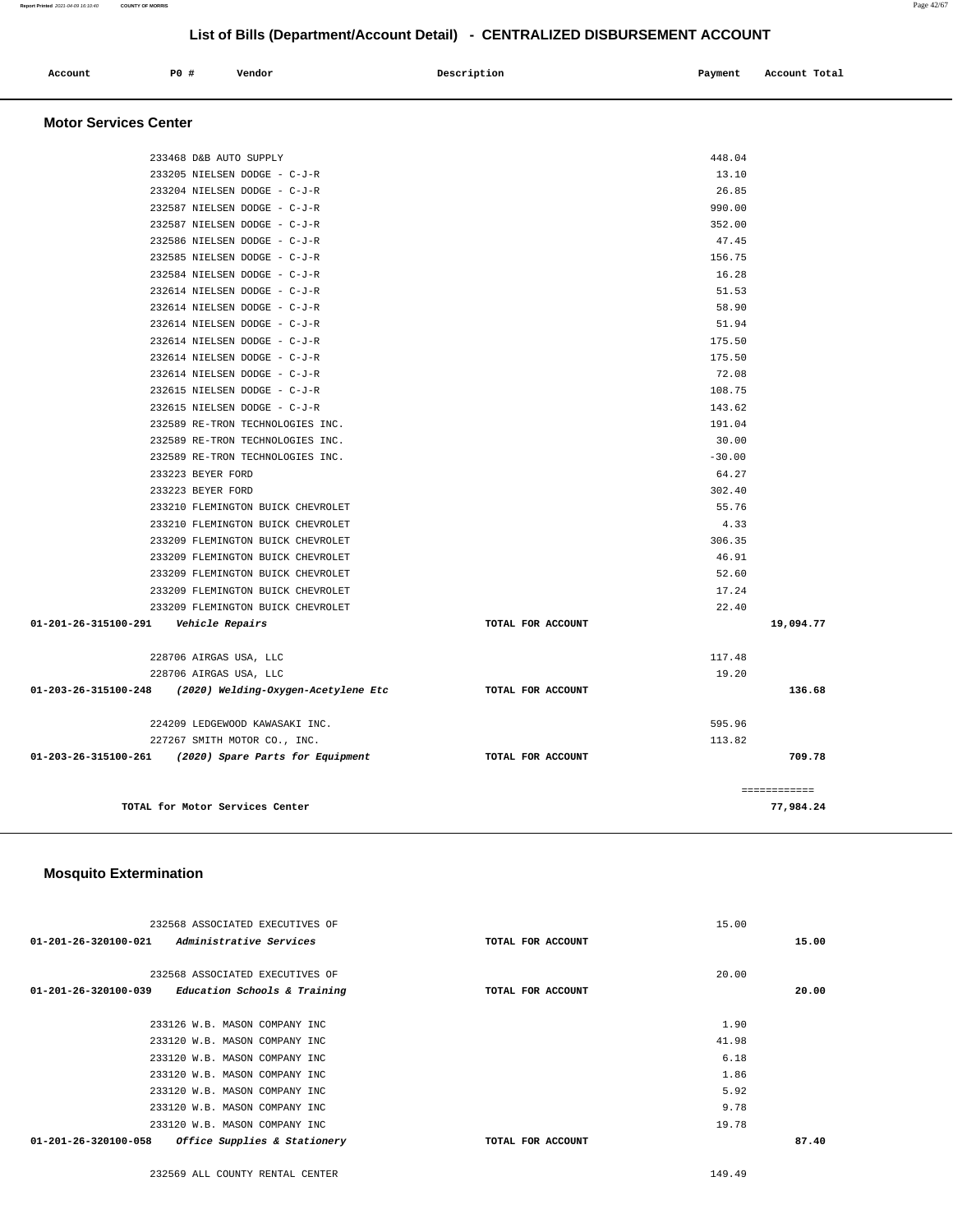| Account                       | P0 #                                               | Vendor                                                    | Description       | Payment         | Account Total |
|-------------------------------|----------------------------------------------------|-----------------------------------------------------------|-------------------|-----------------|---------------|
| <b>Mosquito Extermination</b> |                                                    |                                                           |                   |                 |               |
|                               |                                                    | 232569 ALL COUNTY RENTAL CENTER                           |                   | 92.97           |               |
|                               | 232034 FOLEY, INC.                                 |                                                           |                   | 3,509.32        |               |
|                               | 232034 FOLEY, INC.                                 |                                                           |                   | 668.00          |               |
|                               | 232034 FOLEY, INC.                                 |                                                           |                   | 250.64          |               |
|                               | 231365 FOLEY, INC.                                 |                                                           |                   | 793.48          |               |
|                               | 231365 FOLEY, INC.                                 |                                                           |                   | 680.00          |               |
|                               | 231365 FOLEY, INC.                                 |                                                           |                   | 88.41           |               |
|                               |                                                    | 233051 SAFETY- KLEEN SYSTEMS, INC.                        |                   | 315.29          |               |
| 01-201-26-320100-098          |                                                    | Other Operating & Repair Supply                           | TOTAL FOR ACCOUNT |                 | 6,547.60      |
|                               |                                                    | 232762 RICOH AMERICAS CORPORATION                         |                   | 897.53          |               |
| 01-201-26-320100-163          |                                                    | Office Machines                                           | TOTAL FOR ACCOUNT |                 | 897.53        |
|                               | 233328 RUSSELL BERGER                              |                                                           |                   | 31.96           |               |
|                               |                                                    | 232573 CLARKE MOSQUITO CONTROL                            |                   | 2,842.40        |               |
| 01-201-26-320100-225          |                                                    | Chemicals & Sprays                                        | TOTAL FOR ACCOUNT |                 | 2,874.36      |
|                               |                                                    | 233120 W.B. MASON COMPANY INC                             |                   | 89.97           |               |
| 01-201-26-320100-249          |                                                    | Bldg Maintenance Supplies                                 | TOTAL FOR ACCOUNT |                 | 89.97         |
|                               | 233657 CHARLES MOORE                               |                                                           |                   | 100.00          |               |
|                               |                                                    | 233341 MORRISTOWN LUMBER &                                |                   | 193.98          |               |
|                               |                                                    | 233341 MORRISTOWN LUMBER &                                |                   | 10.99           |               |
|                               |                                                    | 233341 MORRISTOWN LUMBER &                                |                   | 3.99            |               |
|                               |                                                    | 233341 MORRISTOWN LUMBER &                                |                   | 3.98            |               |
|                               |                                                    | 233341 MORRISTOWN LUMBER &                                |                   | 7.99            |               |
|                               |                                                    | 233341 MORRISTOWN LUMBER &                                |                   | 10.99           |               |
|                               |                                                    | 233341 MORRISTOWN LUMBER &                                |                   | 10.99           |               |
|                               |                                                    | 233341 MORRISTOWN LUMBER &                                |                   | 12.99           |               |
|                               |                                                    | 233341 MORRISTOWN LUMBER &                                |                   | 19.99           |               |
| 01-201-26-320100-251          |                                                    | 233341 MORRISTOWN LUMBER &<br>Ground Maintenance Supplies | TOTAL FOR ACCOUNT | 4.98            | 380.87        |
|                               |                                                    |                                                           |                   |                 |               |
|                               |                                                    | 232570 MORRISTOWN LUMBER &                                |                   | 17.98           |               |
|                               |                                                    | 232570 MORRISTOWN LUMBER &                                |                   | 39.99           |               |
|                               |                                                    | 232570 MORRISTOWN LUMBER &                                |                   | 17.98           |               |
|                               |                                                    | 232570 MORRISTOWN LUMBER &                                |                   | 11.99           |               |
|                               |                                                    | 232570 MORRISTOWN LUMBER &<br>232570 MORRISTOWN LUMBER &  |                   | 3.99<br>5.69    |               |
|                               |                                                    | 232570 MORRISTOWN LUMBER &                                |                   | 8.58            |               |
|                               |                                                    | 232570 MORRISTOWN LUMBER &                                |                   | 5.99            |               |
|                               |                                                    | 232570 MORRISTOWN LUMBER &                                |                   | 14.97           |               |
|                               |                                                    | 232570 MORRISTOWN LUMBER &                                |                   | 25.99           |               |
|                               |                                                    | 232570 MORRISTOWN LUMBER &                                |                   | 23.00           |               |
|                               | 232193 GRAINGER                                    |                                                           |                   | 81.28           |               |
|                               | 232193 GRAINGER                                    |                                                           |                   | 18.34           |               |
|                               | 232193 GRAINGER                                    |                                                           |                   | 27.60           |               |
|                               | 232193 GRAINGER                                    |                                                           |                   | 16.17           |               |
|                               | 232193 GRAINGER                                    |                                                           |                   | 17.36           |               |
|                               | 232193 GRAINGER                                    |                                                           |                   | 16.96           |               |
|                               | 232193 GRAINGER<br>232193 GRAINGER                 |                                                           |                   | 24.73<br>135.96 |               |
| 01-201-26-320100-258          | Equipment                                          |                                                           | TOTAL FOR ACCOUNT |                 | 514.55        |
|                               |                                                    |                                                           |                   |                 |               |
|                               |                                                    | 232571 NAPA OF ROCKAWAY                                   |                   | 25.77           |               |
|                               |                                                    | 232571 NAPA OF ROCKAWAY                                   |                   | 28.28           |               |
|                               | 232571 NAPA OF ROCKAWAY                            |                                                           |                   | 56.56           |               |
|                               | 232571 NAPA OF ROCKAWAY<br>232571 NAPA OF ROCKAWAY |                                                           |                   | 83.84<br>41.92  |               |
|                               |                                                    | 232571 NAPA OF ROCKAWAY                                   |                   | 43.20           |               |
|                               | 232571 NAPA OF ROCKAWAY                            |                                                           |                   | 7.19            |               |
|                               |                                                    | 232571 NAPA OF ROCKAWAY                                   |                   | 14.38           |               |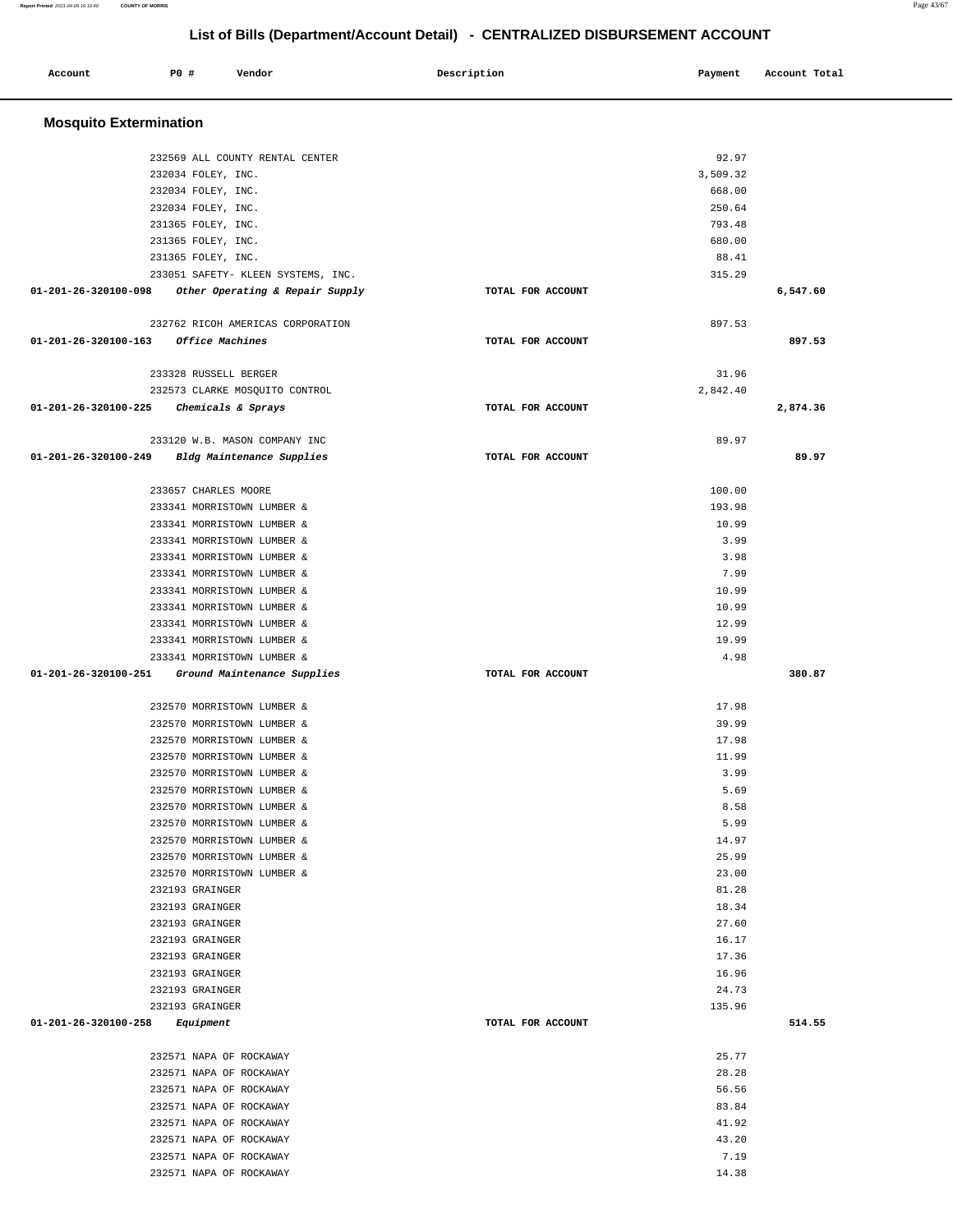| Account | P0 # | Vendor | Description | Payment | Account Total |
|---------|------|--------|-------------|---------|---------------|
|         |      |        |             |         |               |
|         |      |        |             |         |               |

# **Mosquito Extermination**

| TOTAL for Mosquito Extermination                      |                   |              | 12,414.31 |
|-------------------------------------------------------|-------------------|--------------|-----------|
|                                                       |                   | ============ |           |
| 01-201-26-320100-291<br><i><b>Vehicle Repairs</b></i> | TOTAL FOR ACCOUNT |              | 987.03    |
| 233076 NAPA OF ROCKAWAY                               |                   | 6.20         |           |
| 233076 NAPA OF ROCKAWAY                               |                   | 12.03        |           |
| 233076 NAPA OF ROCKAWAY                               |                   | 35.55        |           |
| 233076 NAPA OF ROCKAWAY                               |                   | 35.55        |           |
| 233076 NAPA OF ROCKAWAY                               |                   | 21.57        |           |
| 233076 NAPA OF ROCKAWAY                               |                   | $-18.00$     |           |
| 233076 NAPA OF ROCKAWAY                               |                   | 18.00        |           |
| 233076 NAPA OF ROCKAWAY                               |                   | 87.18        |           |
| 231991 ONE SOURCE OF NEW JERSEY LLC                   |                   | 18.19        |           |
| 231991 ONE SOURCE OF NEW JERSEY LLC                   |                   | 87.45        |           |
| 231991 ONE SOURCE OF NEW JERSEY LLC                   |                   | 17.43        |           |
| 231991 ONE SOURCE OF NEW JERSEY LLC                   |                   | 56.94        |           |
| 231991 ONE SOURCE OF NEW JERSEY LLC                   |                   | 56.94        |           |
| 232571 NAPA OF ROCKAWAY                               |                   | 163.58       |           |
| 232571 NAPA OF ROCKAWAY                               |                   | 13.23        |           |
| 232571 NAPA OF ROCKAWAY                               |                   | 13.23        |           |
| 232571 NAPA OF ROCKAWAY                               |                   | 19.34        |           |
| 232571 NAPA OF ROCKAWAY                               |                   | 15.20        |           |
| 232571 NAPA OF ROCKAWAY                               |                   | 13.14        |           |
| 232571 NAPA OF ROCKAWAY                               |                   | 13.14        |           |
|                                                       |                   |              |           |

# **Health Management**

| 232937 UNITED PARCEL SERVICE                             |                   | 27.32    |              |
|----------------------------------------------------------|-------------------|----------|--------------|
| 01-201-27-330100-068<br>Postage & Metered Mail           | TOTAL FOR ACCOUNT |          | 27.32        |
|                                                          |                   |          |              |
| 232919 NJ STATE LEAGUE OF                                |                   | 115.00   |              |
| 232919 NJ STATE LEAGUE OF                                |                   | 115.00   |              |
| 231133 W.B. MASON COMPANY INC                            |                   | 631.23   |              |
| $01 - 201 - 27 - 330100 - 084$<br>Other Outside Services | TOTAL FOR ACCOUNT |          | 861.23       |
|                                                          |                   |          |              |
| 231813 GEN-EL SAFETY & INDUSTRIAL                        |                   | 1,425.00 |              |
| 233915 COUNTY OF MORRIS                                  |                   | 8.96     |              |
| 232931 GEN-EL SAFETY & INDUSTRIAL                        |                   | 304.00   |              |
| 232931 GEN-EL SAFETY & INDUSTRIAL                        |                   | 304.00   |              |
| 232931 GEN-EL SAFETY & INDUSTRIAL                        |                   | 45.00    |              |
| 01-201-27-330100-210<br>Environmental Compliance         | TOTAL FOR ACCOUNT |          | 2,086.96     |
| 232931 GEN-EL SAFETY & INDUSTRIAL                        |                   | 304.00   |              |
| 01-203-27-330100-210<br>(2020) Environmental Compliance  | TOTAL FOR ACCOUNT |          | 304.00       |
|                                                          |                   |          | ------------ |
| TOTAL for Health Management                              |                   |          | 3,279.51     |

 **Human Services** 

| 233915 COUNTY OF MORRIS                               |                   | 177.13    |
|-------------------------------------------------------|-------------------|-----------|
| 01-201-27-331100-068<br>Postage & Metered Mail        | TOTAL FOR ACCOUNT | 177.13    |
| 233022 HOMELESS SOLUTIONS, INC.                       |                   | 20,023.00 |
| 233027 HOMELESS SOLUTIONS, INC.                       |                   | 47.427.00 |
| (2020) Other Outside Services<br>01-203-27-331100-084 | TOTAL FOR ACCOUNT | 67,450.00 |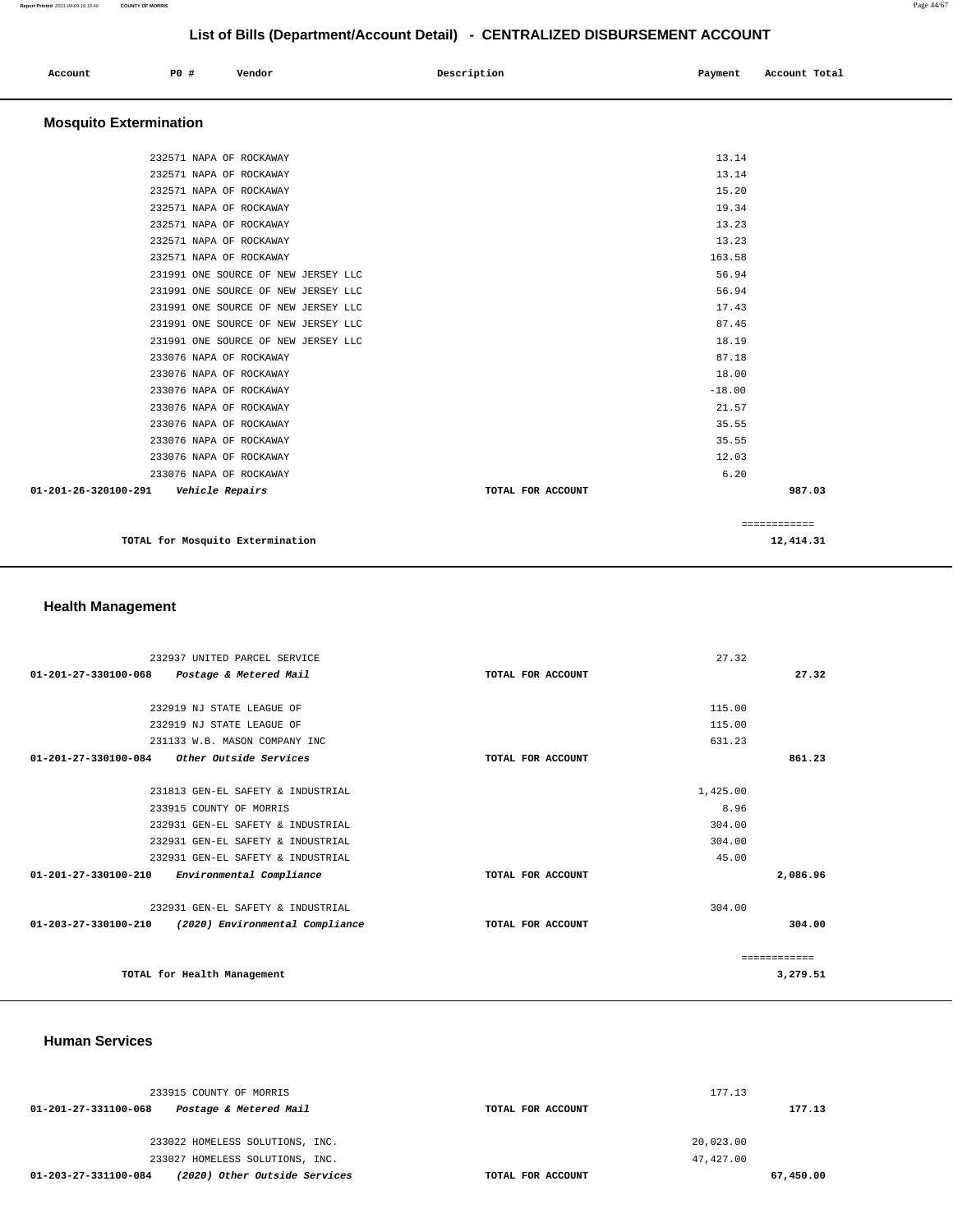### **Report Printed** 2021-04-09 16:10:40 **COUNTY OF MORRIS** Page 45/67

**List of Bills (Department/Account Detail) - CENTRALIZED DISBURSEMENT ACCOUNT**

| Account               | P0 #                     | Vendor | Description | Account Total<br>Payment  |
|-----------------------|--------------------------|--------|-------------|---------------------------|
| <b>Human Services</b> |                          |        |             |                           |
|                       | TOTAL for Human Services |        |             | ============<br>67,627.13 |

### **Youth Shelter**

| 231615 CDW GOVERNMENT                                                 |                              |                   |                   |              |
|-----------------------------------------------------------------------|------------------------------|-------------------|-------------------|--------------|
| 233218 MARY E. FUENTES                                                |                              |                   | 1,027.62<br>75.00 |              |
| 233218 MARY E. FUENTES                                                |                              |                   | 15.98             |              |
|                                                                       |                              |                   |                   |              |
| 233250 OPTIMUM<br>$01-201-27-331110-039$ Education Schools & Training |                              | TOTAL FOR ACCOUNT | 1,458.00          | 2,576.60     |
|                                                                       |                              |                   |                   |              |
| 233443 W.B. MASON COMPANY INC.                                        |                              |                   | 17.46             |              |
| 01-201-27-331110-058                                                  | Office Supplies & Stationery | TOTAL FOR ACCOUNT |                   | 17.46        |
| 233217 W.B. MASON COMPANY INC                                         |                              |                   | 21.95             |              |
| 233217 W.B. MASON COMPANY INC                                         |                              |                   | 16.91             |              |
| 233217 W.B. MASON COMPANY INC                                         |                              |                   | 10.81             |              |
| 01-201-27-331110-059 Other General Expenses                           |                              | TOTAL FOR ACCOUNT |                   | 49.67        |
| 233443 W.B. MASON COMPANY INC.                                        |                              |                   | 25.86             |              |
| 233443 W.B. MASON COMPANY INC                                         |                              |                   | 13.28             |              |
| 233443 W.B. MASON COMPANY INC                                         |                              |                   | 13.28             |              |
| 232536 NU-WAY CONCESSIONAIRES INC                                     |                              |                   | 142.80            |              |
| 232536 NU-WAY CONCESSIONAIRES INC                                     |                              |                   | 713.78            |              |
| 232536 NU-WAY CONCESSIONAIRES INC                                     |                              |                   | 872.65            |              |
| 232536 NU-WAY CONCESSIONAIRES INC                                     |                              |                   | 188.27            |              |
| 01-201-27-331110-185<br>Food                                          |                              | TOTAL FOR ACCOUNT |                   | 1,969.92     |
| 233217 W.B. MASON COMPANY INC                                         |                              |                   | 24.95             |              |
| 233443 W.B. MASON COMPANY INC                                         |                              |                   | 51.15             |              |
| 233443 W.B. MASON COMPANY INC                                         |                              |                   | 48.52             |              |
| 233443 W.B. MASON COMPANY INC                                         |                              |                   | 60.36             |              |
| 01-201-27-331110-252  Janitorial Supplies                             |                              | TOTAL FOR ACCOUNT |                   | 184.98       |
|                                                                       |                              |                   |                   | ============ |
| TOTAL for Youth Shelter                                               |                              |                   |                   | 4,798.63     |

# **Office on Aging**

| 233699 NJ ASSOCIATION OF AREA                        | 1,200.00          |          |
|------------------------------------------------------|-------------------|----------|
| 01-201-27-333100-023<br>Associations and Memberships | TOTAL FOR ACCOUNT | 1,200.00 |
|                                                      |                   |          |
| 233158 BETH DENMEAD                                  | 12.00             |          |
| 01-201-27-333100-048<br>Insurance                    | TOTAL FOR ACCOUNT | 12.00    |
|                                                      |                   |          |
| 233406 W.B. MASON COMPANY INC                        | 0.95              |          |
| 233149 W.B. MASON COMPANY INC                        | 36.74             |          |
| 233149 W.B. MASON COMPANY INC                        | 54.29             |          |
| 233149 W.B. MASON COMPANY INC                        | 44.00             |          |
| 233149 W.B. MASON COMPANY INC                        | 3.91              |          |
| 01-201-27-333100-058<br>Office Supplies & Stationery | TOTAL FOR ACCOUNT | 139.89   |
| 233149 W.B. MASON COMPANY INC                        | 42.99             |          |
| 01-201-27-333100-059<br>Other General Expenses       | TOTAL FOR ACCOUNT | 42.99    |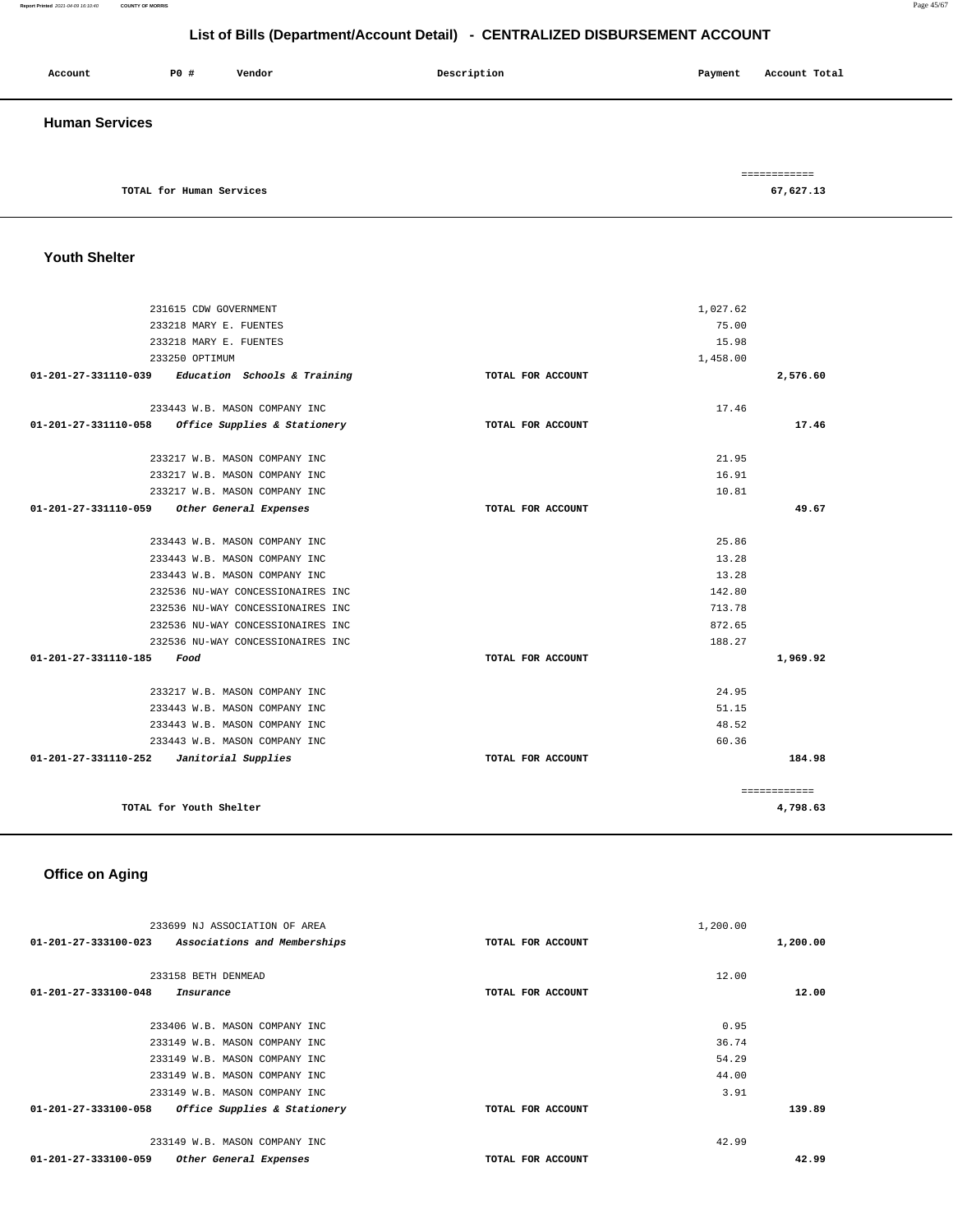| Account                                            | PO#                       | Vendor                             | Description       | Payment  | Account Total |
|----------------------------------------------------|---------------------------|------------------------------------|-------------------|----------|---------------|
| <b>Office on Aging</b>                             |                           |                                    |                   |          |               |
|                                                    | 233915 COUNTY OF MORRIS   |                                    |                   | 26.42    |               |
| 01-201-27-333100-068 Postage & Metered Mail        |                           |                                    | TOTAL FOR ACCOUNT |          | 26.42         |
|                                                    | 233158 BETH DENMEAD       |                                    |                   | 70.70    |               |
| 01-201-27-333100-082                               | Travel Expense            |                                    | TOTAL FOR ACCOUNT |          | 70.70         |
|                                                    |                           | 233698 POSITIVE PROMOTIONS, INC.   |                   | 2,600.00 |               |
|                                                    |                           | 233698 POSITIVE PROMOTIONS, INC.   |                   | 2,346.20 |               |
|                                                    |                           | 233102 OFFICE CONCEPTS GROUP, INC. |                   | 839.94   |               |
|                                                    |                           | 233102 OFFICE CONCEPTS GROUP, INC. |                   | 319.98   |               |
|                                                    |                           | 233102 OFFICE CONCEPTS GROUP, INC. |                   | 839.94   |               |
|                                                    |                           | 233102 OFFICE CONCEPTS GROUP, INC. |                   | 159.99   |               |
|                                                    |                           | 233089 U-LINE SHIPPING SUPPLY      |                   | 435.00   |               |
|                                                    |                           | 233089 U-LINE SHIPPING SUPPLY      |                   | 13.67    |               |
|                                                    |                           | 233089 U-LINE SHIPPING SUPPLY      |                   | 24.00    |               |
| 01-203-27-333100-059 (2020) Other General Expenses |                           |                                    | TOTAL FOR ACCOUNT |          | 7,578.72      |
|                                                    |                           |                                    |                   |          | ============  |
|                                                    | TOTAL for Office on Aging |                                    |                   |          | 9,070.72      |

### **Hands Across Morris**

|                      | 232763 MENTAL HEALTH ASSOCIATION OF             |                   | 2,012.97 |
|----------------------|-------------------------------------------------|-------------------|----------|
| 01-203-27-342100-470 | (2020) GIA-HS-Mental Health Assc-Essex & Morris | TOTAL FOR ACCOUNT | 2,012.97 |
|                      |                                                 |                   |          |
|                      | TOTAL for Hands Across Morris                   |                   | 2,012.97 |

### **DEPARTMENT 342500**

| 233148 DAWN CENTER FOR INDEPENDENT                 |                   | 8,801.00 |
|----------------------------------------------------|-------------------|----------|
| GIA-Agng&Dsbld-DAWN Center<br>01-201-27-342500-473 | TOTAL FOR ACCOUNT | 8,801.00 |
|                                                    |                   |          |
|                                                    |                   |          |
| TOTAL for DEPARTMENT 342500                        |                   | 8,801.00 |
|                                                    |                   |          |

### **County Board of Social Service**

| 231600 THOMSON REUTER-WEST                           | 434.56            |          |
|------------------------------------------------------|-------------------|----------|
| 233142 W.B. MASON COMPANY INC                        | 0.95              |          |
| 233142 W.B. MASON COMPANY INC                        | 0.95              |          |
| 233142 W.B. MASON COMPANY INC                        | 0.95              |          |
| 233142 W.B. MASON COMPANY INC                        | 0.95              |          |
| 233142 W.B. MASON COMPANY INC                        | 0.95              |          |
| 233142 W.B. MASON COMPANY INC                        | 0.95              |          |
| 233142 W.B. MASON COMPANY INC                        | 22.35             |          |
| 233374 W.B. MASON COMPANY INC                        | 690.23            |          |
| 233364 W.B. MASON COMPANY INC                        | 1,150.80          |          |
| 231598 CDW GOVERNMENT                                | 302.68            |          |
| 231598 CDW GOVERNMENT                                | 42.86             |          |
| 232756 LANGUAGE LINE SERVICES                        | 290.70            |          |
| 01-201-27-345100-058<br>Office Supplies & Stationery | TOTAL FOR ACCOUNT | 2,939.88 |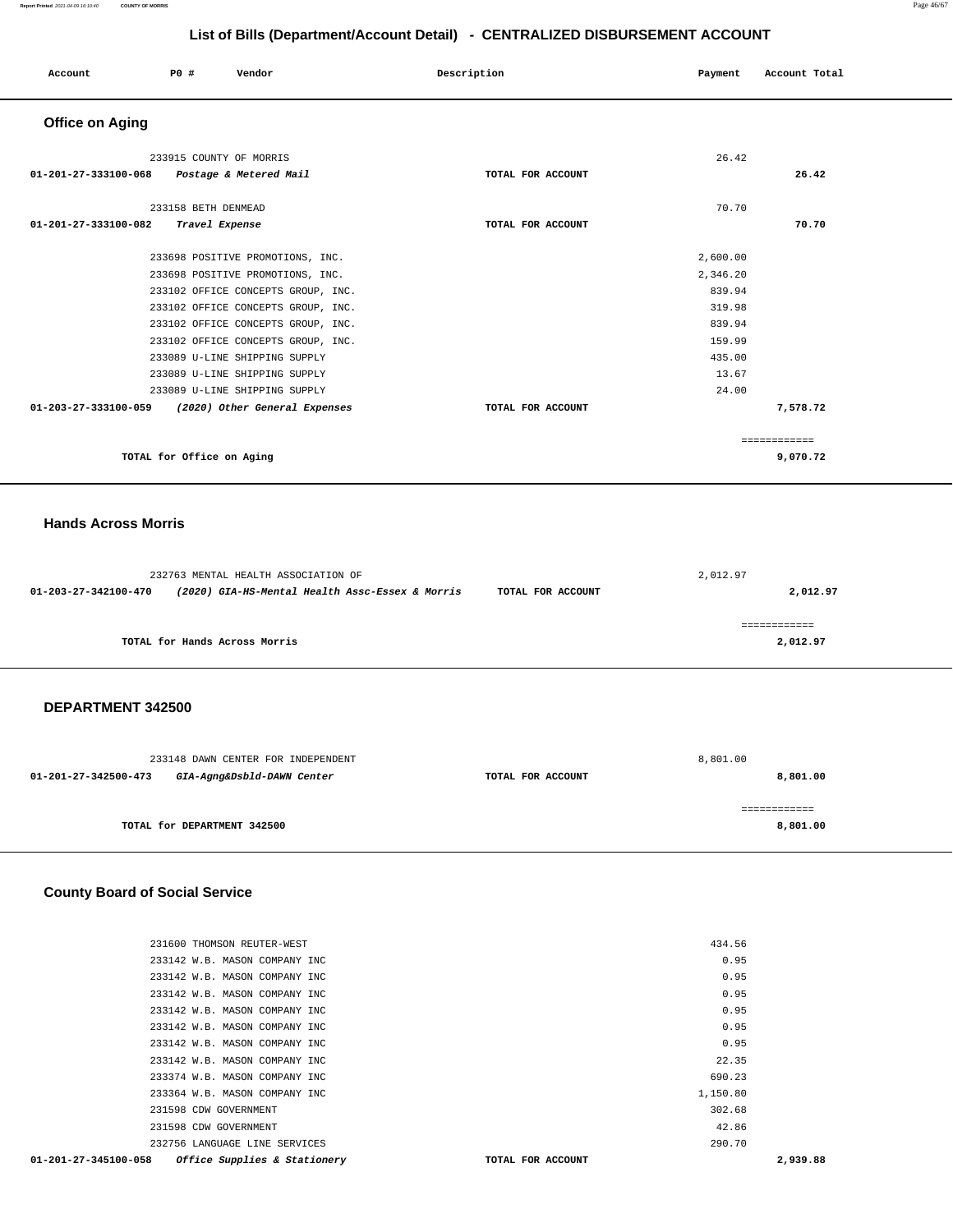|                                       |                     |                                          | List of Bills (Department/Account Detail) - CENTRALIZED DISBURSEMENT ACCOUNT |            |               |
|---------------------------------------|---------------------|------------------------------------------|------------------------------------------------------------------------------|------------|---------------|
| Account                               | <b>PO #</b>         | Vendor                                   | Description                                                                  | Payment    | Account Total |
| <b>County Board of Social Service</b> |                     |                                          |                                                                              |            |               |
|                                       |                     | 233338 NATIONAL FUEL OIL INC.            |                                                                              | 164.62     |               |
| 01-201-27-345100-140                  |                     | Gas Purchases                            | TOTAL FOR ACCOUNT                                                            |            | 164.62        |
|                                       |                     | 233373 N.J. NATURAL GAS COMPANY          |                                                                              | 930.54     |               |
| 01-201-27-345100-257                  |                     | Rental - Other                           | TOTAL FOR ACCOUNT                                                            |            | 930.54        |
|                                       |                     | 233136 JOHNSON & JOHNSON, ESQS           |                                                                              | 2,123.50   |               |
|                                       |                     | 233136 JOHNSON & JOHNSON, ESQS           |                                                                              | 1,896.00   |               |
|                                       |                     | 233375 HINDSIGHT, INC                    |                                                                              | 11,258.22  |               |
|                                       |                     | 232711 U.S. SECURITY ASSOCIATES          |                                                                              | 501.39     |               |
|                                       |                     | 232711 U.S. SECURITY ASSOCIATES          |                                                                              | 854.24     |               |
|                                       |                     | 232701 UNITRONIX DATA SYSTEMS INC        |                                                                              | 9,195.55   |               |
| $01 - 201 - 27 - 345100 - 325$        |                     | Special Services                         | TOTAL FOR ACCOUNT                                                            |            | 25,828.90     |
|                                       | 233138 CHLIC        |                                          |                                                                              | 384,764.47 |               |
|                                       |                     | 233145 DELTA DENTAL INSURANCE COMPANY    |                                                                              | 85.08      |               |
|                                       |                     | 233145 DELTA DENTAL INSURANCE COMPANY    |                                                                              | 2,657.49   |               |
|                                       |                     | 233144 FLAGSHIP HEALTH SYSTEMS, INC.     |                                                                              | 419.25     |               |
| 01-201-27-345100-329                  |                     | Hospital Insurance Premiums              | TOTAL FOR ACCOUNT                                                            |            | 387,926.29    |
|                                       |                     | 233366 SHAY VALENTINE                    |                                                                              | 34.30      |               |
| 01-201-27-345100-332                  | <i>Mileage</i>      |                                          | TOTAL FOR ACCOUNT                                                            |            | 34.30         |
|                                       | 233143 MAIRA ROGERS |                                          |                                                                              | 72.00      |               |
|                                       | 233365 HUONG LU     |                                          |                                                                              | 36.00      |               |
| 01-201-27-345100-333                  |                     | Other Allowances                         | TOTAL FOR ACCOUNT                                                            |            | 108.00        |
|                                       |                     | 231275 THOMSON REUTER-WEST               |                                                                              | 434.56     |               |
|                                       |                     | 231275 THOMSON REUTER-WEST               |                                                                              | 434.56     |               |
|                                       |                     | 228224 CDW GOVERNMENT                    |                                                                              | 182.40     |               |
| 01-203-27-345100-058                  |                     | (2020) Office Supplies & Stationery      | TOTAL FOR ACCOUNT                                                            |            | 1,051.52      |
|                                       |                     | 233366 SHAY VALENTINE                    |                                                                              | 2.10       |               |
| 01-203-27-345100-332                  |                     | (2020) Mileage                           | TOTAL FOR ACCOUNT                                                            |            | 2.10          |
|                                       | 233143 MAIRA ROGERS |                                          |                                                                              | 72.00      |               |
| 01-203-27-345100-333                  |                     | (2020) Other Allowances                  | TOTAL FOR ACCOUNT                                                            |            | 72.00         |
|                                       |                     | 228350 CDW GOVERNMENT                    |                                                                              | 11,389.32  |               |
| 01-203-27-345100-334                  |                     | (2020) Minor Equipment Purchases         | TOTAL FOR ACCOUNT                                                            |            | 11,389.32     |
|                                       |                     |                                          |                                                                              |            | ------------  |
|                                       |                     | TOTAL for County Board of Social Service |                                                                              |            | 430, 447. 47  |

### **DEPARTMENT 349110**

|                             | 232757 ESSEX COUNTY HOSPITAL |                   | 4,249.79 |
|-----------------------------|------------------------------|-------------------|----------|
| 01-201-27-349110-090        | Program Expenditures         | TOTAL FOR ACCOUNT | 4,249.79 |
|                             |                              |                   |          |
|                             |                              |                   |          |
| TOTAL for DEPARTMENT 349110 |                              |                   | 4,249.79 |
|                             |                              |                   |          |

### **MV:Administration**

233792 INGLESINO, WEBSTER, [10,424.75](https://10,424.75)

 **01-201-27-350100-036 Contracted Services TOTAL FOR ACCOUNT [10,424.75](https://10,424.75)**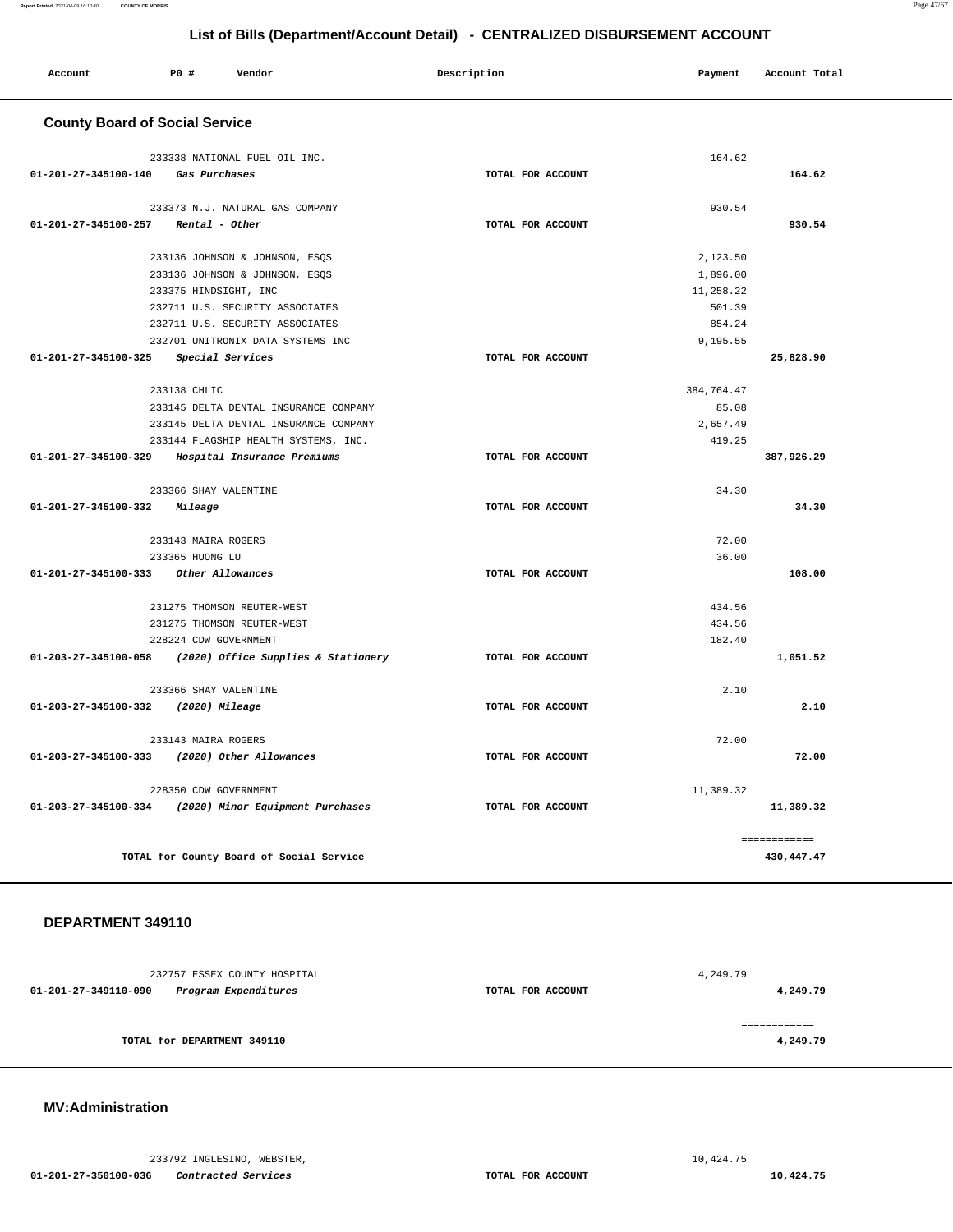**Report Printed** 2021-04-09 16:10:40 **COUNTY OF MORRIS** Page 48/67

### **List of Bills (Department/Account Detail) - CENTRALIZED DISBURSEMENT ACCOUNT**

 **Account P0 # Vendor Description Payment Account Total**

| <b>MV:Administration</b>                                                    |                   |                  |  |
|-----------------------------------------------------------------------------|-------------------|------------------|--|
|                                                                             |                   |                  |  |
|                                                                             |                   |                  |  |
| 232788 POINTCLICKCARE                                                       |                   | 309.94<br>299.45 |  |
| 230537 POINTCLICKCARE<br>01-201-27-350100-040<br>Electronic Data Processing | TOTAL FOR ACCOUNT | 609.39           |  |
|                                                                             |                   |                  |  |
|                                                                             |                   | ============     |  |
| TOTAL for MV:Administration                                                 |                   | 11,034.14        |  |
|                                                                             |                   |                  |  |
|                                                                             |                   |                  |  |
| <b>County Adjuster</b>                                                      |                   |                  |  |
|                                                                             |                   |                  |  |
| 233915 COUNTY OF MORRIS                                                     |                   | 64.29            |  |
| 01-201-27-357100-068<br>Postage & Metered Mail                              | TOTAL FOR ACCOUNT | 64.29            |  |
|                                                                             |                   |                  |  |
|                                                                             |                   | ============     |  |
| TOTAL for County Adjuster                                                   |                   | 64.29            |  |
|                                                                             |                   |                  |  |
|                                                                             |                   |                  |  |
| <b>Morris Cty Park Commission</b>                                           |                   |                  |  |
|                                                                             |                   |                  |  |
| 233283 MORRIS COUNTY PARK COMMISSION                                        |                   | 3,000,000.00     |  |
| 01-201-28-370100-090<br>Morris Cty Park Commission Expenditures             | TOTAL FOR ACCOUNT | 3,000,000.00     |  |
|                                                                             |                   |                  |  |
| TOTAL for Morris Cty Park Commission                                        |                   | ============     |  |
|                                                                             |                   | 3,000,000.00     |  |
|                                                                             |                   |                  |  |
|                                                                             |                   |                  |  |
| <b>County Library</b>                                                       |                   |                  |  |
|                                                                             |                   |                  |  |
| 230166 GANN LAW BOOKS                                                       |                   | 98.00            |  |
| 230172 PROQUEST LLC                                                         |                   | 3,576.29         |  |
| 233288 BIBLIOTHECA, LLC                                                     |                   | 6,949.03         |  |
| 232194 CORFACTS INC.                                                        |                   | 495.00           |  |
| 232197 GENERAL CODE PUBLISHERS<br>233310 INGRAM LIBRARY SERVICES            |                   | 60.00<br>181.33  |  |
| 233310 INGRAM LIBRARY SERVICES                                              |                   | 2,056.65         |  |
| 233310 INGRAM LIBRARY SERVICES                                              |                   | 534.43           |  |
| 233310 INGRAM LIBRARY SERVICES                                              |                   | 44.96            |  |
| 233295 INGRAM LIBRARY SERVICES                                              |                   | 2,485.59         |  |
| 233295 INGRAM LIBRARY SERVICES                                              |                   | 308.72           |  |
| 233295 INGRAM LIBRARY SERVICES                                              |                   | 106.70           |  |
| 233295 INGRAM LIBRARY SERVICES                                              |                   | 432.58           |  |
| 233295 INGRAM LIBRARY SERVICES                                              |                   | 16.04            |  |
| 233295 INGRAM LIBRARY SERVICES                                              |                   | 71.96            |  |
| 233305 THOMSON REUTERS-WEST                                                 |                   | 1,549.99         |  |
| 233304 THOMSON REUTERS-WEST                                                 |                   | 1,856.82         |  |
| 01-201-29-390100-028 Books & Periodicals                                    | TOTAL FOR ACCOUNT | 20,824.09        |  |
| 232198 PMI TECHNOLOGIES                                                     |                   | 1,180.00         |  |
| 01-201-29-390100-044<br>Equipment Service Agreements                        | TOTAL FOR ACCOUNT | 1,180.00         |  |
| 233310 INGRAM LIBRARY SERVICES                                              |                   | 5.76             |  |
| 233310 INGRAM LIBRARY SERVICES                                              |                   | 103.23           |  |
| 233310 INGRAM LIBRARY SERVICES                                              |                   | 31.04            |  |
| 233310 INGRAM LIBRARY SERVICES                                              |                   | 2.16             |  |
| 233295 INGRAM LIBRARY SERVICES                                              |                   | 129.55           |  |
|                                                                             |                   |                  |  |
|                                                                             |                   |                  |  |
|                                                                             |                   |                  |  |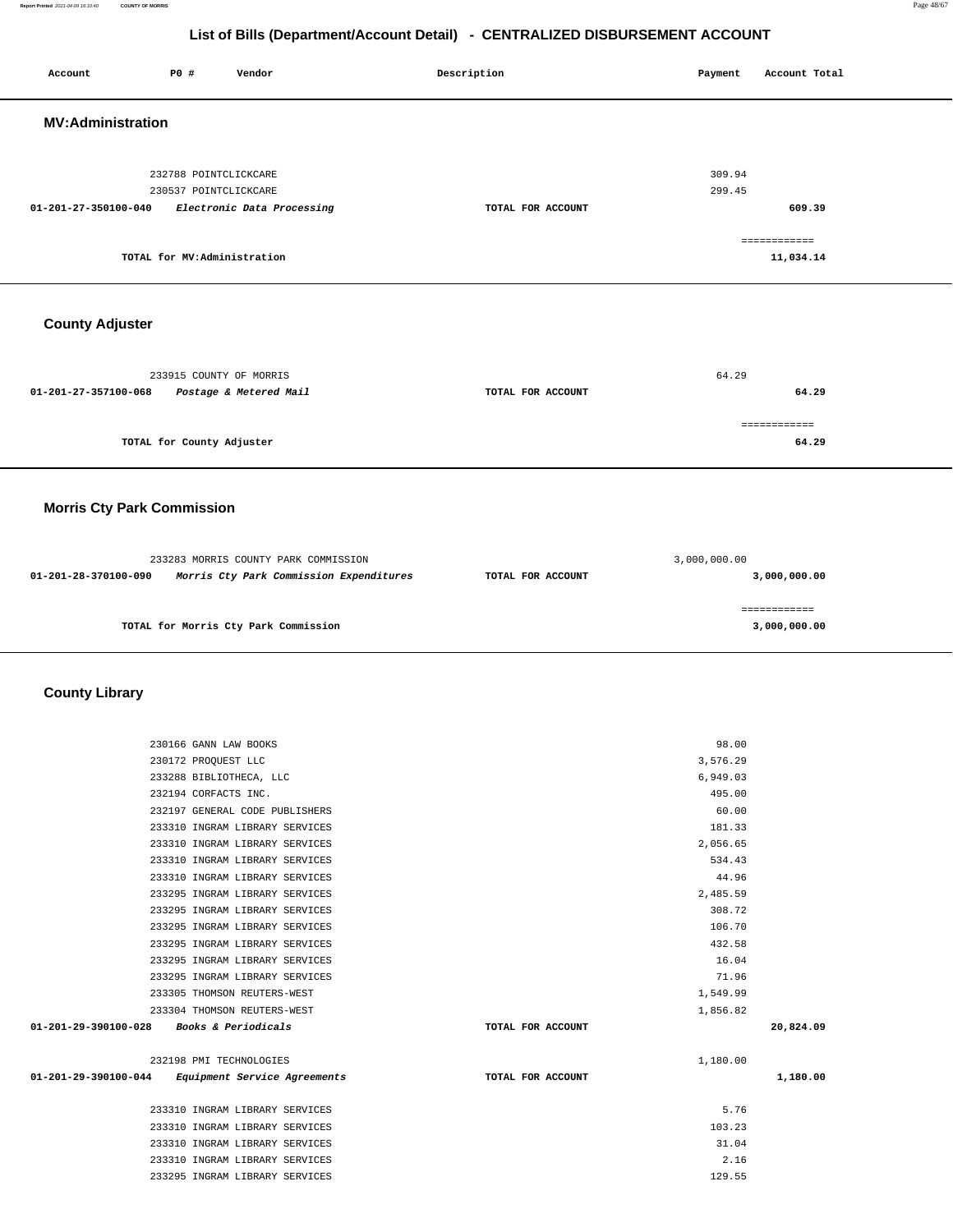| Account<br>. | PO# | Vendor | Description | Payment | Account Total |
|--------------|-----|--------|-------------|---------|---------------|
|              |     |        |             |         |               |

# **County Library**

| 233295 INGRAM LIBRARY SERVICES                            |                   | 20.97    |              |
|-----------------------------------------------------------|-------------------|----------|--------------|
| 233295 INGRAM LIBRARY SERVICES                            |                   | 7.30     |              |
| 01-201-29-390100-058 Office Supplies & Stationery         | TOTAL FOR ACCOUNT |          | 300.01       |
|                                                           |                   |          |              |
| 233915 COUNTY OF MORRIS                                   |                   | 291.79   |              |
| 01-201-29-390100-068 Postage & Metered Mail               | TOTAL FOR ACCOUNT |          | 291.79       |
| 233295 INGRAM LIBRARY SERVICES                            |                   | 51.58    |              |
| 231565 MIDWEST TAPE LLC                                   |                   | 406.33   |              |
| 231565 MIDWEST TAPE LLC                                   |                   | 371.81   |              |
| 233298 MIDWEST TAPE LLC                                   |                   | 290.09   |              |
| 233298 MIDWEST TAPE LLC                                   |                   | 375.56   |              |
| 233298 MIDWEST TAPE LLC                                   |                   | 452.82   |              |
| 01-201-29-390100-083    Video & Film Materials            | TOTAL FOR ACCOUNT |          | 1,948.19     |
|                                                           |                   |          |              |
| 230171 OCLC ONLINE COMPUTER                               |                   | 1,054.58 |              |
| $01-201-29-390100-084$ Other Outside Services             | TOTAL FOR ACCOUNT |          | 1,054.58     |
|                                                           |                   |          |              |
| 232163 TRAF-SYS, INC.                                     |                   | 36.00    |              |
| 232163 TRAF-SYS, INC.                                     |                   | 22.00    |              |
| 233287 OFFICE CONCEPTS GROUP, INC.                        |                   | 21.61    |              |
| 01-201-29-390100-095 Other Administrative Supplies        | TOTAL FOR ACCOUNT |          | 79.61        |
|                                                           |                   |          |              |
| 233303 RICOH USA, INC.                                    |                   | 2,826.22 |              |
| $01 - 201 - 29 - 390100 - 164$ Office Machines - Rental   | TOTAL FOR ACCOUNT |          | 2,826.22     |
| 224139 MERGENT INC                                        |                   | 6,772.99 |              |
| 232199 ROWMAN & LITTLEFIELD                               |                   | 44.93    |              |
| 233297 MERGENT INC                                        |                   | 1,440.00 |              |
| 01-203-29-390100-028 (2020) Books & Periodicals           | TOTAL FOR ACCOUNT |          | 8,257.92     |
| 233312 SYSTEM ONE ALARM                                   |                   | 134.00   |              |
| 01-203-29-390100-084 (2020) Other Outside Services        | TOTAL FOR ACCOUNT |          | 134.00       |
|                                                           |                   |          |              |
| 222373 W.B. MASON COMPANY INC                             |                   | 29.50    |              |
| 01-203-29-390100-095 (2020) Other Administrative Supplies | TOTAL FOR ACCOUNT |          | 29.50        |
|                                                           |                   |          | ============ |
| TOTAL for County Library                                  |                   |          | 36,925.91    |
|                                                           |                   |          |              |

### **County Superintendent of Schoo**

| 232674 W.B. MASON COMPANY INC<br>01-201-29-392100-058<br>Office Supplies & Stationery       | TOTAL FOR ACCOUNT | 29.79<br>29.79   |
|---------------------------------------------------------------------------------------------|-------------------|------------------|
| 233915 COUNTY OF MORRIS<br>01-201-29-392100-068<br>Postage & Metered Mail                   | TOTAL FOR ACCOUNT | 26.40<br>26.40   |
| 232672 RICOH USA, INC.<br><i>Office Machines - Rental</i><br>01-201-29-392100-164           | TOTAL FOR ACCOUNT | 168.98<br>168.98 |
| 232675 RICOH USA, INC.<br>(2020) Office Machines - Rental<br>$01 - 203 - 29 - 392100 - 164$ | TOTAL FOR ACCOUNT | 817.29<br>817.29 |
| TOTAL for County Superintendent of Schoo                                                    |                   | 1,042.46         |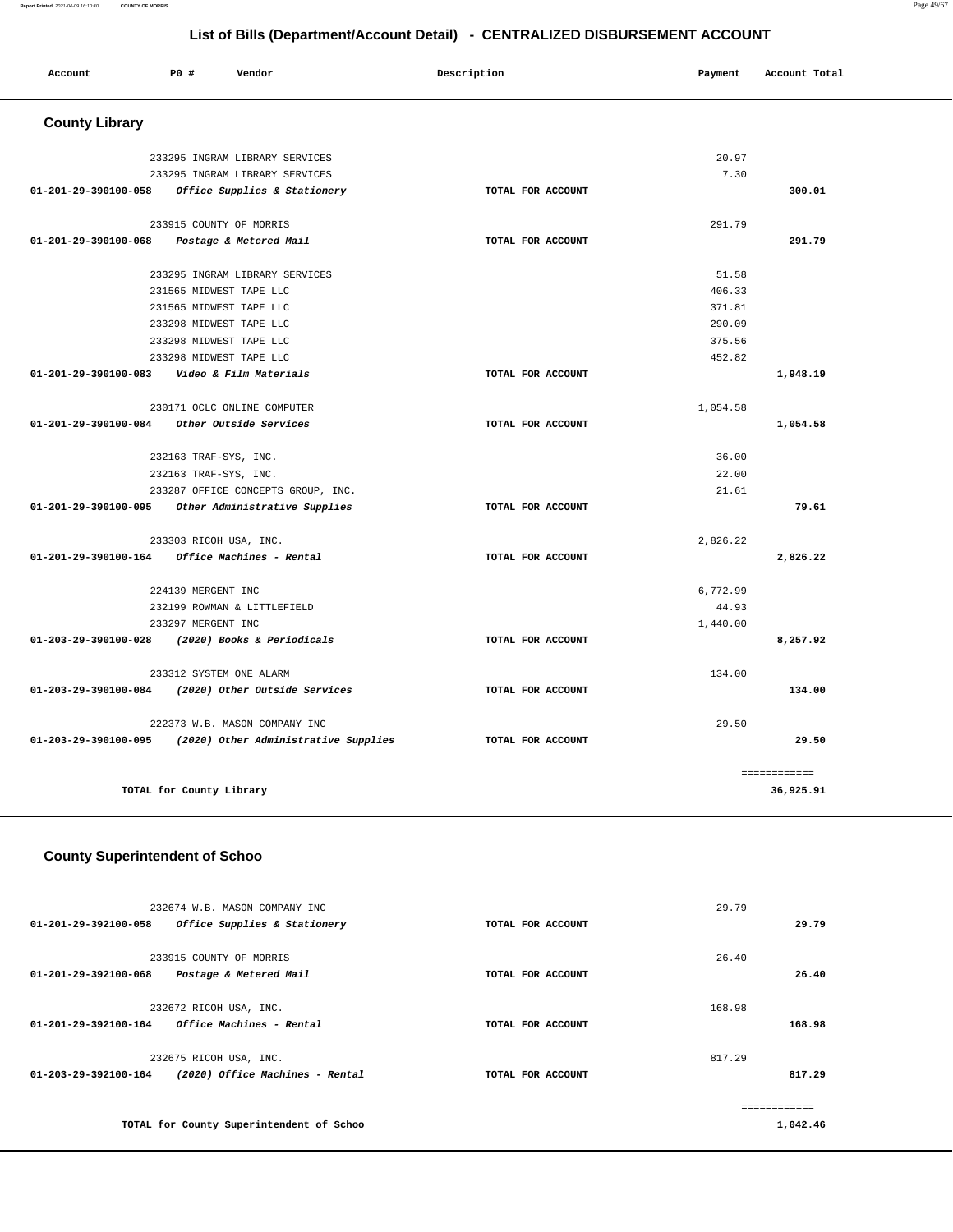| Account                               | P0 #                    | Vendor                                                             | Description       | Payment                    | Account Total                |  |
|---------------------------------------|-------------------------|--------------------------------------------------------------------|-------------------|----------------------------|------------------------------|--|
| <b>Contribution to County College</b> |                         |                                                                    |                   |                            |                              |  |
| 01-201-29-395100-090                  | Expenditures            | 233888 COUNTY COLLEGE OF MORRIS<br>233887 COUNTY COLLEGE OF MORRIS | TOTAL FOR ACCOUNT | 570, 340.08<br>570, 340.08 | 1,140,680.16                 |  |
|                                       |                         | TOTAL for Contribution to County College                           |                   |                            | ============<br>1,140,680.16 |  |
| <b>Rutgers Extension Service</b>      |                         |                                                                    |                   |                            |                              |  |
| 01-201-29-396100-068                  | 233915 COUNTY OF MORRIS | Postage & Metered Mail                                             | TOTAL FOR ACCOUNT | 19.53                      | 19.53                        |  |
|                                       |                         | TOTAL for Rutgers Extension Service                                |                   |                            | ============<br>19.53        |  |
| Rmb Out of Cty Two Yr Coll            |                         |                                                                    |                   |                            |                              |  |

| 233899 BERGEN COMMUNITY COLLEGE                                                                                  |                   | 6,285.84 |           |
|------------------------------------------------------------------------------------------------------------------|-------------------|----------|-----------|
| 233899 BERGEN COMMUNITY COLLEGE                                                                                  |                   | 66.00    |           |
| 233956 SUSSEX COUNTY COMMUNITY COLLEGE                                                                           |                   | 884.70   |           |
| Rmb Out of Cty Two Yr Coll Expenditures<br>01-201-29-397100-090                                                  | TOTAL FOR ACCOUNT |          | 7,236.54  |
| 233955 MERCER COUNTY COMMUNITY COLLEGE<br>01-203-29-397100-090<br>(2020) Rmb Out of Cty Two Yr Coll Expenditures | TOTAL FOR ACCOUNT | 4.168.25 | 4,168.25  |
|                                                                                                                  |                   |          |           |
| TOTAL for Rmb Out of Cty Two Yr Coll                                                                             |                   |          | 11,404.79 |

### **Cont M.C. School of Tech**

| 233889 MC VOCATIONAL SCHOOL DISTRICT                                               |  |  | 527,070.67 |
|------------------------------------------------------------------------------------|--|--|------------|
| Cont M.C. School of Tech Expenditures<br>01-201-29-400100-090<br>TOTAL FOR ACCOUNT |  |  | 527,070.67 |
|                                                                                    |  |  |            |
|                                                                                    |  |  |            |
| TOTAL for Cont M.C. School of Tech                                                 |  |  | 527,070.67 |

### **Fire and Police Academy**

| 232928 ATLANTIC TRAINING CENTER                                |                   | 120.00   |
|----------------------------------------------------------------|-------------------|----------|
| 232951 ATLANTIC TRAINING CENTER                                |                   | 120.00   |
| $01 - 201 - 29 - 407100 - 039$<br>Education Schools & Training | TOTAL FOR ACCOUNT | 240.00   |
|                                                                |                   |          |
| 232912 W.B. MASON COMPANY INC                                  |                   | $-17.08$ |
| 232912 W.B. MASON COMPANY INC.                                 |                   | $-42.96$ |
| 232912 W.B. MASON COMPANY INC                                  |                   | 103.68   |
| 232929 W.B. MASON COMPANY INC                                  |                   | 71.59    |
| Office Supplies & Stationery<br>$01 - 201 - 29 - 407100 - 058$ | TOTAL FOR ACCOUNT | 115.23   |
|                                                                |                   |          |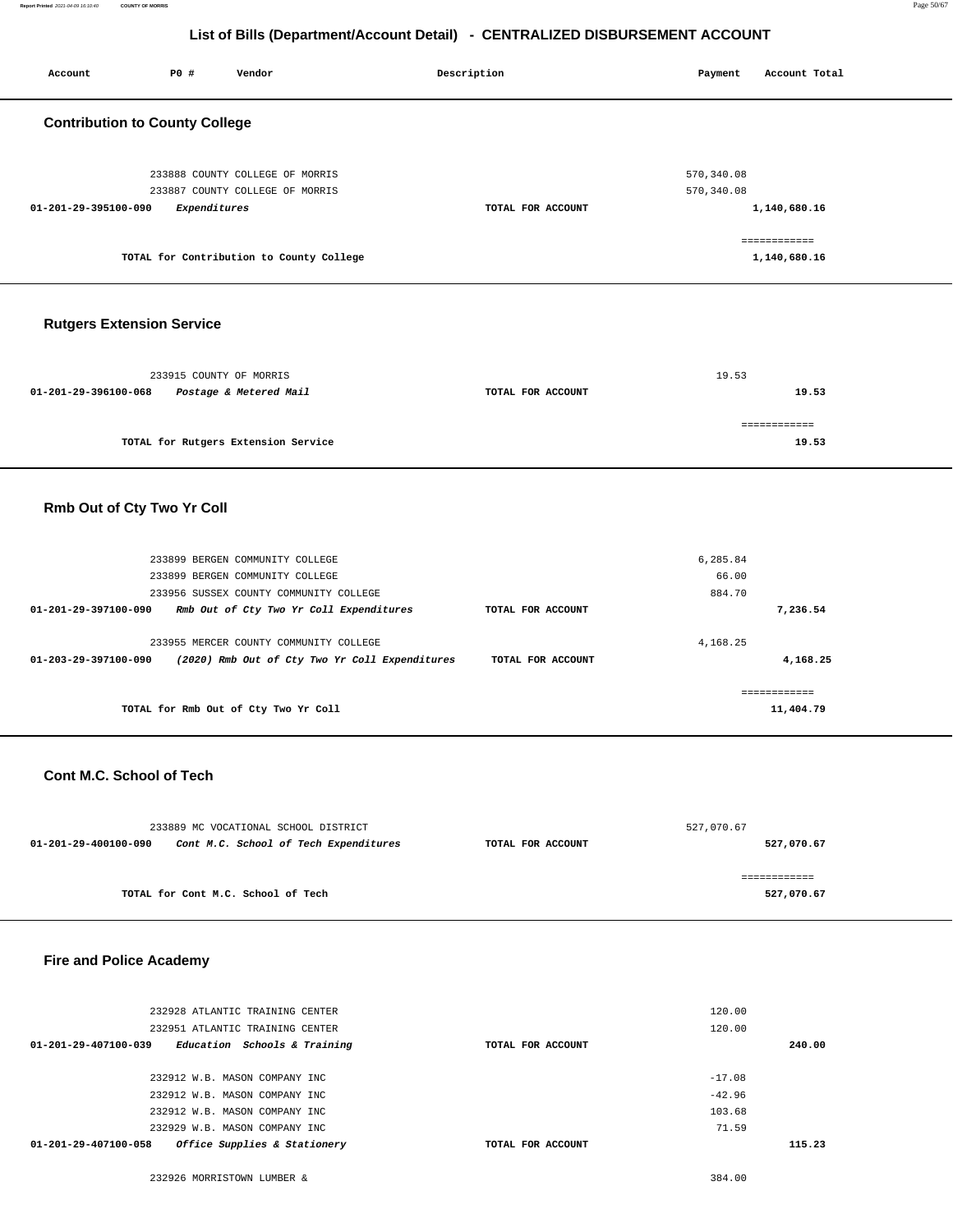| AGAGGO INAIIUNAL PUBL UIL INC.          |                   | ,,,,,,,,    |           |
|-----------------------------------------|-------------------|-------------|-----------|
| 232598 NATIONAL FUEL OIL INC.           |                   | 1,579.66    |           |
|                                         | TOTAL FOR ACCOUNT |             | 42,819.17 |
|                                         |                   |             |           |
| 233359 JERSEY CENTRAL POWER & LIGHT     |                   | 8,430.32    |           |
| 232874 JERSEY CENTRAL POWER & LIGHT     |                   | 3.62        |           |
| 232873 JERSEY CENTRAL POWER & LIGHT     |                   | 7.74        |           |
| 233681 JERSEY CENTRAL POWER & LIGHT     |                   | 5,132.32    |           |
| 233682 JERSEY CENTRAL POWER & LIGHT     |                   | 2,743.09    |           |
| 233689 DIRECT ENERGY BUSINESS MARKETING |                   | 84.40       |           |
| 233689 DIRECT ENERGY BUSINESS MARKETING |                   | 73.89       |           |
| 233689 DIRECT ENERGY BUSINESS MARKETING |                   | 19.39       |           |
| 233689 DIRECT ENERGY BUSINESS MARKETING |                   | 1,290.55    |           |
| 233689 DIRECT ENERGY BUSINESS MARKETING |                   | 250.13      |           |
| 233689 DIRECT ENERGY BUSINESS MARKETING |                   | 160.41      |           |
| 233689 DIRECT ENERGY BUSINESS MARKETING |                   | 283.13      |           |
| 233689 DIRECT ENERGY BUSINESS MARKETING |                   | 904.18      |           |
| 233689 DIRECT ENERGY BUSINESS MARKETING |                   | 521.72      |           |
| 233689 DIRECT ENERGY BUSINESS MARKETING |                   | 671.59      |           |
| 233689 DIRECT ENERGY BUSINESS MARKETING |                   | 59.12       |           |
| 233689 DIRECT ENERGY BUSINESS MARKETING |                   | 910.48      |           |
| 233689 DIRECT ENERGY BUSINESS MARKETING |                   | 3,349.01    |           |
| 233689 DIRECT ENERGY BUSINESS MARKETING |                   | 0.91        |           |
| 233685 DIRECT ENERGY BUSINESS MARKETING |                   | 6.32        |           |
| 233685 DIRECT ENERGY BUSINESS MARKETING |                   | 6.09        |           |
| 233685 DIRECT ENERGY BUSINESS MARKETING |                   | 3.19        |           |
| 233687 DIRECT ENERGY BUSINESS MARKETING |                   | 13, 279. 31 |           |
| 232749 JERSEY CENTRAL POWER & LIGHT     |                   | 34.99       |           |
| 232893 JERSEY CENTRAL POWER & LIGHT     |                   | 49.45       |           |
| 232737 JERSEY CENTRAL POWER & LIGHT     |                   | 549.43      |           |

| <i>Diesel Fuel</i><br>01-201-31-430100-136 | TOTAL FOR ACCOUNT | 42,819.17 |
|--------------------------------------------|-------------------|-----------|
| 232598 NATIONAL FUEL OIL INC.              |                   | 1,579.66  |
| 232598 NATIONAL FUEL OIL INC.              |                   | 7,350.57  |
| 232598 NATIONAL FUEL OIL INC.              |                   | 7,847.04  |
| 232598 NATIONAL FUEL OIL INC.              |                   | 1,447.20  |
| 232598 NATIONAL FUEL OIL INC.              |                   | 1,538.00  |
| 232598 NATIONAL FUEL OIL INC.              |                   | 5,719.32  |
| 232598 NATIONAL FUEL OIL INC.              |                   | 8,081.85  |
| 232598 NATIONAL FUEL OIL INC.              |                   | 2.476.32  |
| 232598 NATIONAL FUEL OIL INC.              |                   | 6,779.21  |
|                                            |                   |           |

### **Utilities**

| <b>Fire and Police Academy</b> |                                        |                   |           |              |  |  |
|--------------------------------|----------------------------------------|-------------------|-----------|--------------|--|--|
| $01 - 201 - 29 - 407100 - 059$ | Other General Expenses                 | TOTAL FOR ACCOUNT |           | 384.00       |  |  |
|                                | 233915 COUNTY OF MORRIS                |                   | 40.87     |              |  |  |
| $01 - 201 - 29 - 407100 - 068$ | Postage & Metered Mail                 | TOTAL FOR ACCOUNT |           | 40.87        |  |  |
|                                | 233002 MORRISTOWN LUMBER &             |                   | 58.08     |              |  |  |
| $01 - 201 - 29 - 407100 - 239$ | Small Tools                            | TOTAL FOR ACCOUNT |           | 58.08        |  |  |
|                                | 228083 TRUKMANN'S REPROGRAPHICS        |                   | 4, 474.23 |              |  |  |
|                                | 228083 TRUKMANN'S REPROGRAPHICS        |                   | 466.92    |              |  |  |
| $01 - 203 - 29 - 407100 - 028$ | (2020) Books & Periodicals             | TOTAL FOR ACCOUNT |           | 4,941.15     |  |  |
|                                | 227111 AMERICAN TRADE MARK CO          |                   | 1,494.25  |              |  |  |
|                                | 227111 AMERICAN TRADE MARK CO          |                   | 41.14     |              |  |  |
|                                | 227605 1ST CHOICE SAFETY EQUIPMENT LLC |                   | 3,390.00  |              |  |  |
| $01 - 203 - 29 - 407100 - 202$ | (2020) Uniform And Accessories         | TOTAL FOR ACCOUNT |           | 4,925.39     |  |  |
|                                |                                        |                   |           | ============ |  |  |
|                                | TOTAL for Fire and Police Academy      |                   |           | 10,704.72    |  |  |

# **List of Bills (Department/Account Detail) - CENTRALIZED DISBURSEMENT ACCOUNT**

Account **PO #** Vendor **Payment** Point Payment Account Total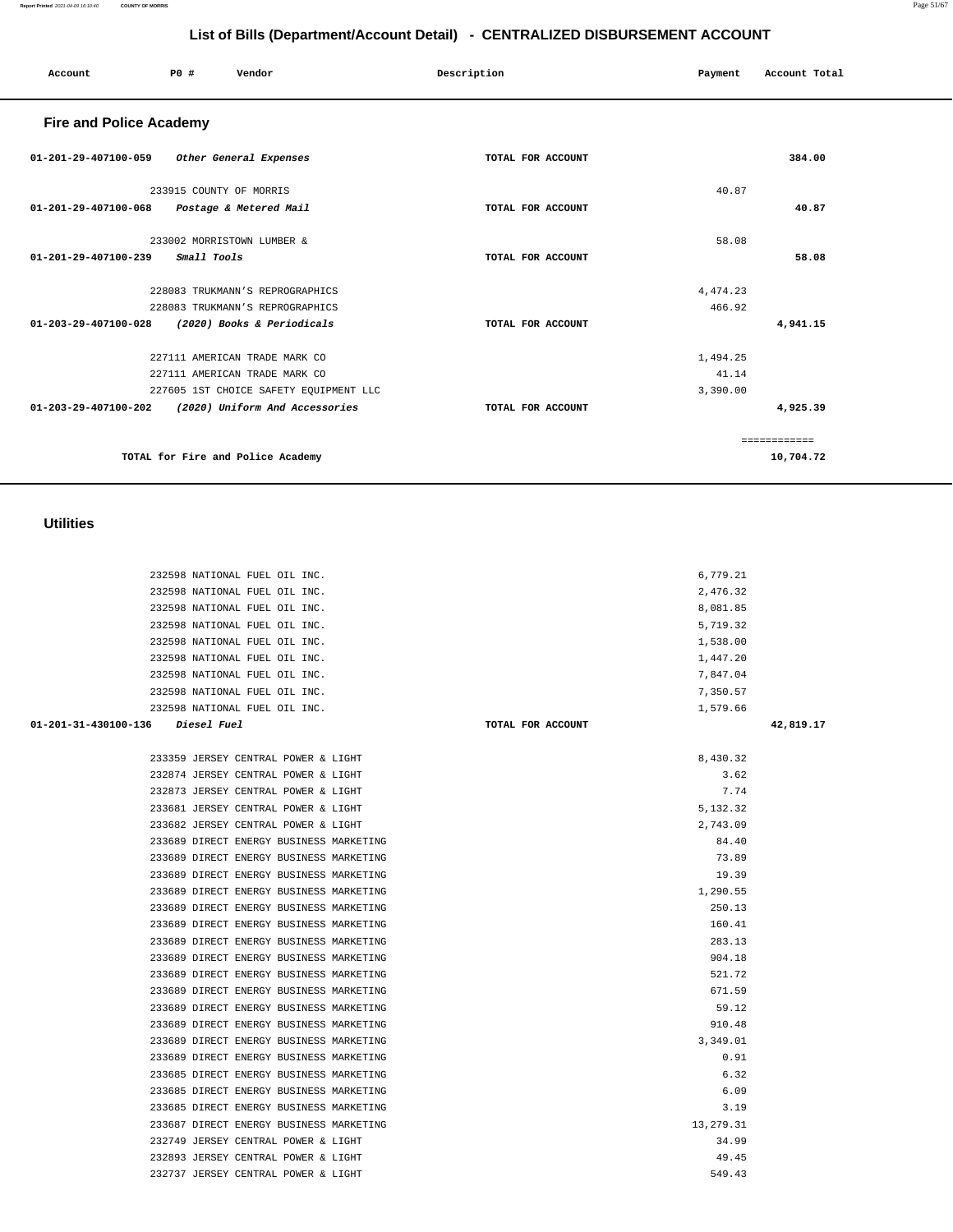| <b>Utilities</b>                                                                   |                   |                    |            |
|------------------------------------------------------------------------------------|-------------------|--------------------|------------|
|                                                                                    |                   |                    |            |
| 233496 DIRECT ENERGY BUSINESS MARKETING                                            |                   | 16.64              |            |
| 233496 DIRECT ENERGY BUSINESS MARKETING                                            |                   | 1.22               |            |
| 233496 DIRECT ENERGY BUSINESS MARKETING                                            |                   | 176.97             |            |
| 233496 DIRECT ENERGY BUSINESS MARKETING<br>233496 DIRECT ENERGY BUSINESS MARKETING |                   | 572.47<br>452.19   |            |
| 233496 DIRECT ENERGY BUSINESS MARKETING                                            |                   | 34.03              |            |
| 233497 DIRECT ENERGY BUSINESS MARKETING                                            |                   | 17,566.15          |            |
| 233884 DIRECT ENERGY BUSINESS MARKETING                                            |                   | 59.05              |            |
| 233884 DIRECT ENERGY BUSINESS MARKETING                                            |                   | 274.74             |            |
| 233884 DIRECT ENERGY BUSINESS MARKETING                                            |                   | 5.55               |            |
| 233884 DIRECT ENERGY BUSINESS MARKETING                                            |                   | 30.42              |            |
| 233884 DIRECT ENERGY BUSINESS MARKETING                                            |                   | 30.93              |            |
| 233884 DIRECT ENERGY BUSINESS MARKETING                                            |                   | 1.22               |            |
| 233884 DIRECT ENERGY BUSINESS MARKETING                                            |                   | 704.84             |            |
| 233884 DIRECT ENERGY BUSINESS MARKETING                                            |                   | 835.47             |            |
| 233884 DIRECT ENERGY BUSINESS MARKETING                                            |                   | 1,102.63           |            |
| 233884 DIRECT ENERGY BUSINESS MARKETING                                            |                   | 5,152.96           |            |
| 233884 DIRECT ENERGY BUSINESS MARKETING                                            |                   | 11,537.48          |            |
| 233191 JERSEY CENTRAL POWER & LIGHT                                                |                   | 17.16              |            |
| 233192 JERSEY CENTRAL POWER & LIGHT<br>233881 JERSEY CENTRAL POWER & LIGHT         |                   | 25.69<br>9,811.37  |            |
| 233883 U.S. BANK OPERATIONS CENTER                                                 |                   | 13,036.73          |            |
| 232735 JERSEY CENTRAL POWER & LIGHT                                                |                   | 65.95              |            |
| 01-201-31-430100-137 Electricity                                                   | TOTAL FOR ACCOUNT |                    | 100,336.64 |
|                                                                                    |                   |                    |            |
| 233338 NATIONAL FUEL OIL INC.                                                      |                   | 40,557.46          |            |
| 01-201-31-430100-140 Gas Purchases                                                 | TOTAL FOR ACCOUNT |                    | 40,557.46  |
|                                                                                    |                   |                    |            |
| 233368 N.J. NATURAL GAS COMPANY                                                    |                   | 2,122.85           |            |
| 233361 PSE&G CO                                                                    |                   | 52,520.91          |            |
| 233683 PSE&G CO                                                                    |                   | 1,356.66           |            |
| 233684 WOODRUFF ENERGY<br>232913 SUBURBAN PROPANE -2347                            |                   | 1,815.87<br>581.86 |            |
| 232913 SUBURBAN PROPANE -2347                                                      |                   | 4.08               |            |
| 232913 SUBURBAN PROPANE -2347                                                      |                   | 9.92               |            |
| 232927 SUBURBAN PROPANE -2347                                                      |                   | 834.17             |            |
| 232927 SUBURBAN PROPANE -2347                                                      |                   | 4.08               |            |
| 232927 SUBURBAN PROPANE -2347                                                      |                   | 9.92               |            |
| 233000 SUBURBAN PROPANE -2347                                                      |                   | 823.12             |            |
| 233000 SUBURBAN PROPANE -2347                                                      |                   | 4.08               |            |
| 233000 SUBURBAN PROPANE -2347                                                      |                   | 9.92               |            |
| 233000 SUBURBAN PROPANE -2347                                                      |                   | $-725.65$          |            |
| 233474 ELIZABETHTOWN GAS COMPANY                                                   |                   | 706.26             |            |
| 233037 N.J. NATURAL GAS COMPANY                                                    |                   | 207.70             |            |
| 233055 N.J. NATURAL GAS COMPANY                                                    |                   | 3,559.85           |            |
| 233054 N.J. NATURAL GAS COMPANY                                                    |                   | 1,545.18           |            |
| 233053 N.J. NATURAL GAS COMPANY                                                    |                   | 36.04              |            |
| 233039 N.J. NATURAL GAS COMPANY                                                    |                   | 757.53             |            |
| 233038 N.J. NATURAL GAS COMPANY<br>01-201-31-430100-141 Natural Gas                | TOTAL FOR ACCOUNT | 310.27             |            |
|                                                                                    |                   |                    | 66,494.62  |
| 233059 MORRIS COUNTY MUNICIPAL                                                     |                   | 1,993.00           |            |
| 233059 MORRIS COUNTY MUNICIPAL                                                     |                   | 3,242.93           |            |
| 01-201-31-430100-143<br>Rubbish & Trash Removal                                    | TOTAL FOR ACCOUNT |                    | 5,235.93   |
|                                                                                    |                   |                    |            |
| 233007 CABLEVISION LIGHTPATH INC.                                                  |                   | 5,081.21           |            |
| 232806 VERIZON CABS                                                                |                   | 1,771.39           |            |
| 233438 VERIZON                                                                     |                   | 772.90             |            |
| 01-201-31-430100-146<br>Telephone                                                  | TOTAL FOR ACCOUNT |                    | 7,625.50   |
| 233895 SOUTHEAST MORRIS COUNTY                                                     |                   | 213.89             |            |
| 233895 SOUTHEAST MORRIS COUNTY                                                     |                   | 61.12              |            |
|                                                                                    |                   |                    |            |

 **Account P0 # Vendor Description Payment Account Total**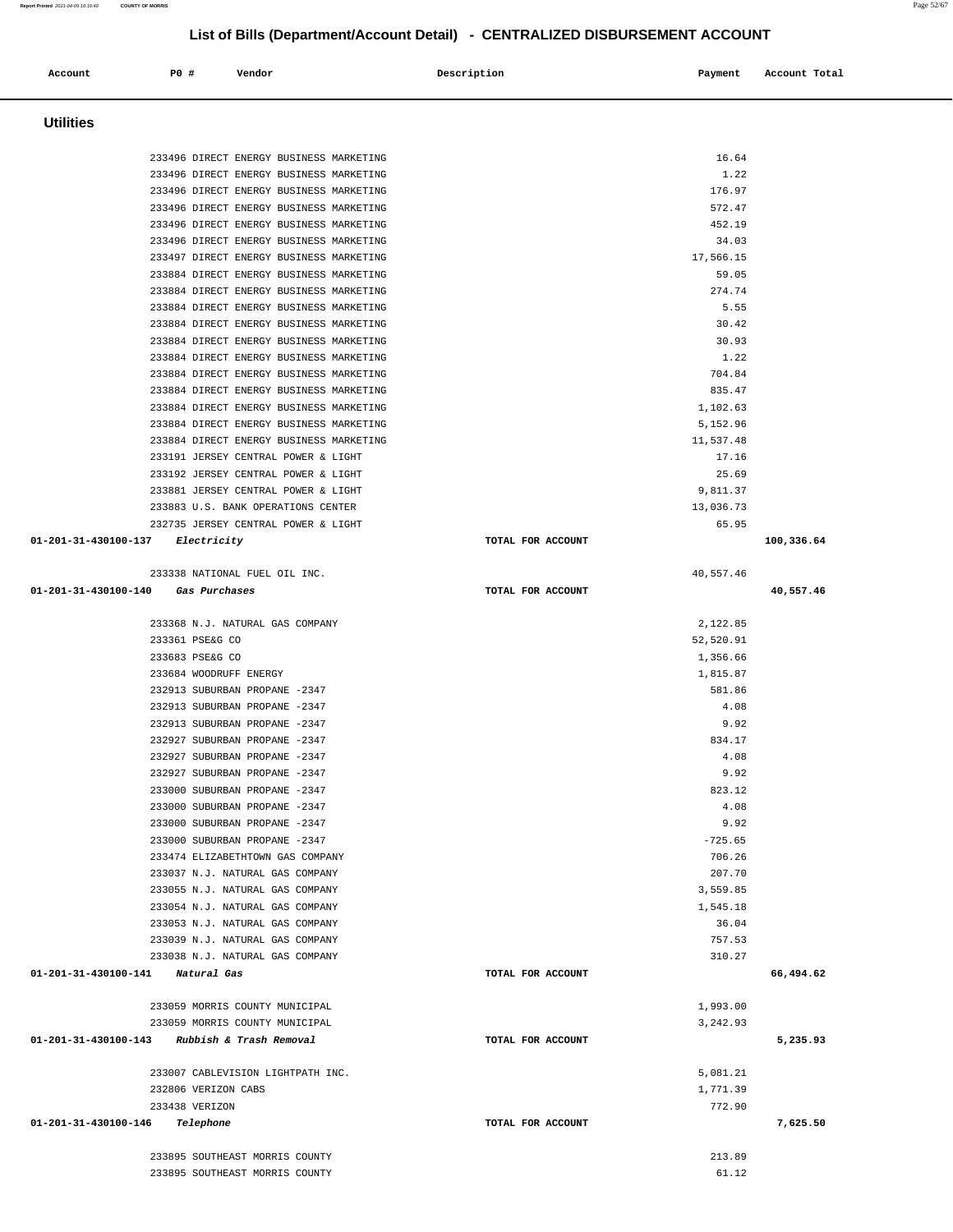**Report Printed** 2021-04-09 16:10:40 **COUNTY OF MORRIS** Page 53/67

### **List of Bills (Department/Account Detail) - CENTRALIZED DISBURSEMENT ACCOUNT**

| P0 #<br>Account               | Vendor                         | Description       | Payment | Account Total |
|-------------------------------|--------------------------------|-------------------|---------|---------------|
| <b>Utilities</b>              |                                |                   |         |               |
|                               | 233895 SOUTHEAST MORRIS COUNTY |                   | 596.19  |               |
|                               | 233894 SOUTHEAST MORRIS COUNTY |                   | 719.20  |               |
|                               | 233885 SOUTHEAST MORRIS COUNTY |                   | 883.42  |               |
| 01-201-31-430100-147<br>Water |                                | TOTAL FOR ACCOUNT |         | 2,473.82      |
|                               |                                |                   |         | ============  |
| TOTAL for Utilities           |                                |                   |         | 265,543.14    |

### **Nutrition**

|                                | 233149 W.B. MASON COMPANY INC      |                   | 3.73     |               |
|--------------------------------|------------------------------------|-------------------|----------|---------------|
| $01 - 201 - 41 - 716100 - 058$ | Office Supplies & Stationery       | TOTAL FOR ACCOUNT |          | 3.73          |
|                                |                                    |                   |          |               |
|                                | 233086 OFFICE CONCEPTS GROUP, INC. |                   | 11.00    |               |
| 01-201-41-716100-059           | Other General Expenses             | TOTAL FOR ACCOUNT |          | 11.00         |
|                                |                                    |                   |          |               |
|                                | 233147 PATRICIA W. GIBBONS         |                   | 175.56   |               |
| 01-201-41-716100-084           | Other Outside Services             | TOTAL FOR ACCOUNT |          | 175.56        |
|                                |                                    |                   |          |               |
|                                | 233086 OFFICE CONCEPTS GROUP, INC. |                   | 775.00   |               |
|                                | 233086 OFFICE CONCEPTS GROUP, INC. |                   | 75.76    |               |
| $01 - 201 - 41 - 716100 - 098$ | Other Operating&Repair Supply      | TOTAL FOR ACCOUNT |          | 850.76        |
|                                | 233338 NATIONAL FUEL OIL INC.      |                   | 2,667.50 |               |
| $01 - 201 - 41 - 716100 - 140$ | Gas Purchases                      | TOTAL FOR ACCOUNT |          | 2,667.50      |
|                                |                                    |                   |          |               |
|                                |                                    |                   |          | ------------- |
|                                | TOTAL for Nutrition                |                   |          | 3,708.55      |
|                                |                                    |                   |          |               |

# **Capital Improvement Fund**

|                      | 233919 COUNTY OF MORRIS               |                   | 2,305,000.00 |
|----------------------|---------------------------------------|-------------------|--------------|
| 01-201-44-915100-090 | Capital Improvement Fund Expenditures | TOTAL FOR ACCOUNT | 2,305,000.00 |
|                      |                                       |                   |              |
|                      |                                       |                   |              |
|                      | TOTAL for Capital Improvement Fund    |                   | 2,305,000.00 |

### **Cash Held In Trust**

|                      | 233042 RUTGERS STATE UNIVERSITY OF NJ |                   | 200.00 |
|----------------------|---------------------------------------|-------------------|--------|
| 01-204-55-999999-520 | Other Expenses CP                     | TOTAL FOR ACCOUNT | 200.00 |
|                      |                                       |                   |        |
|                      | TOTAL for Cash Held In Trust          |                   | 200.00 |
|                      |                                       |                   |        |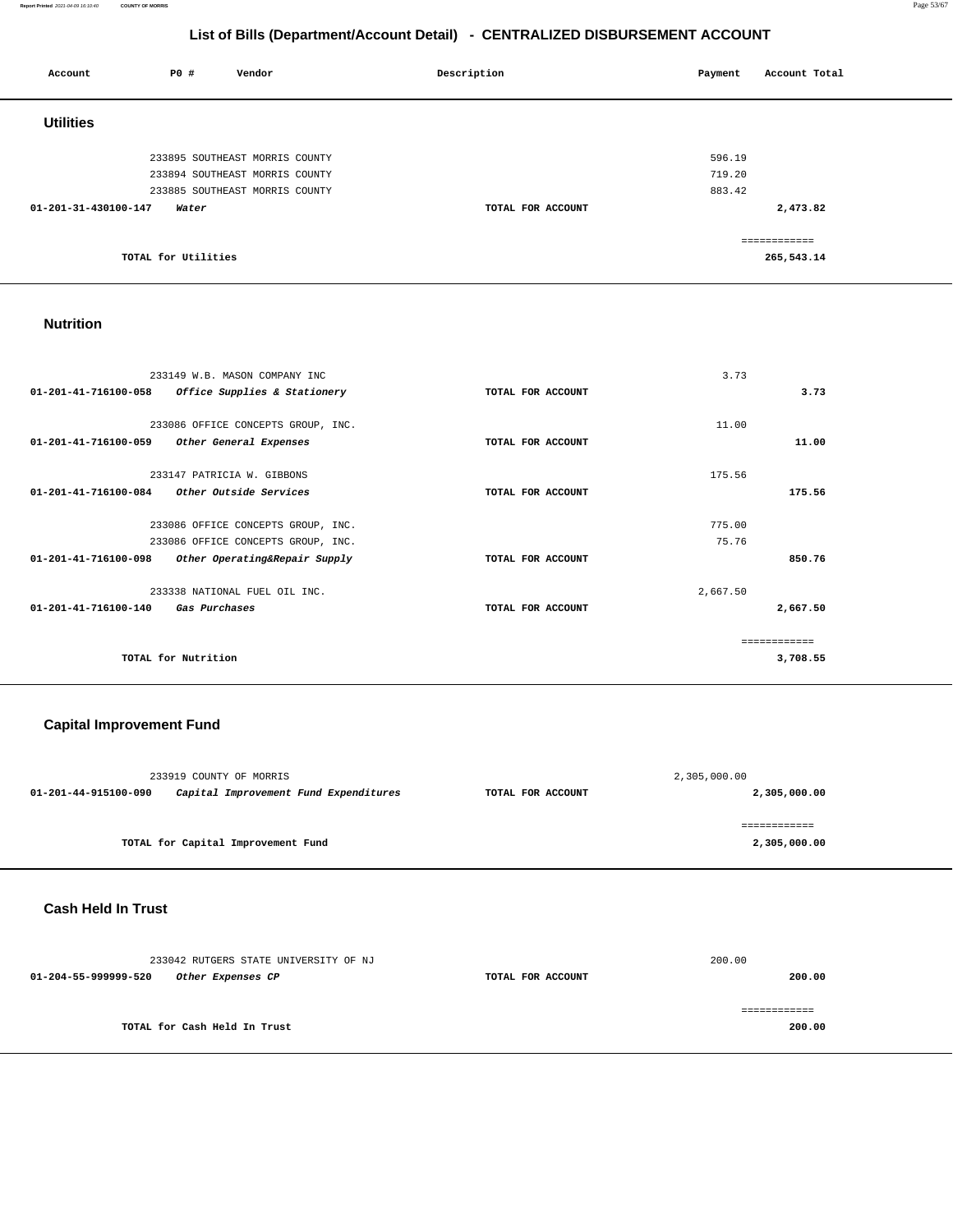**Report Printed** 2021-04-09 16:10:40 **COUNTY OF MORRIS** Page 54/67

# **List of Bills (Department/Account Detail) - CENTRALIZED DISBURSEMENT ACCOUNT**

| Account                   | P0 #                                      | Vendor                                                                |                                          | Description       | Payment         | Account Total            |
|---------------------------|-------------------------------------------|-----------------------------------------------------------------------|------------------------------------------|-------------------|-----------------|--------------------------|
|                           |                                           |                                                                       |                                          | <b>Grant Fund</b> |                 |                          |
| DEPARTMENT 716910         |                                           |                                                                       |                                          |                   |                 |                          |
| 02-213-41-716910-391      |                                           | 233703 RUTGERS UNIVERSITY<br>Area Plan Grant - FFP $(1/1/19$ -Indef.) |                                          | TOTAL FOR ACCOUNT | 3,700.00        | 3,700.00                 |
|                           | TOTAL for DEPARTMENT 716910               |                                                                       |                                          |                   |                 | ============<br>3,700.00 |
| DEPARTMENT 718105         |                                           |                                                                       |                                          |                   |                 |                          |
|                           | 233917 COUNTY OF MORRIS<br>232924 OPTIMUM |                                                                       |                                          |                   | 39.79<br>347.08 |                          |
| 02-213-41-718105-391      |                                           |                                                                       | Public Health Emer Grant(7/1/20-6/30/21) | TOTAL FOR ACCOUNT |                 | 386.87                   |
|                           | TOTAL for DEPARTMENT 718105               |                                                                       |                                          |                   |                 | ============<br>386.87   |
| <b>TANF</b>               |                                           |                                                                       |                                          |                   |                 |                          |
|                           |                                           | 233523 JANE A. ARMSTRONG                                              |                                          |                   | 23.00           |                          |
|                           | 232980 CENTURYLINK                        |                                                                       |                                          |                   | 13.27           |                          |
|                           |                                           | 232105 GANNETT NJ NEWSPAPERS                                          |                                          |                   | 4.79            |                          |
|                           |                                           | 232106 NEW JERSEY HERALD<br>232361 PRINCIPAL LIFE INSURANCE COMPANY   |                                          |                   | 2.13<br>22.57   |                          |
|                           | 232973 RICOH USA, INC.                    |                                                                       |                                          |                   | 83.85           |                          |
|                           | 232973 RICOH USA, INC.                    |                                                                       |                                          |                   | 30.60           |                          |
| 02-213-41-741115-392      |                                           | WFNJ-TANF (7/1/20-12/31/21)                                           |                                          | TOTAL FOR ACCOUNT |                 | 180.21                   |
|                           |                                           |                                                                       |                                          |                   |                 | ============             |
|                           | TOTAL for TANF                            |                                                                       |                                          |                   |                 | 180.21                   |
|                           |                                           |                                                                       |                                          |                   |                 |                          |
| <b>General Assistance</b> |                                           |                                                                       |                                          |                   |                 |                          |
|                           |                                           | 233523 JANE A. ARMSTRONG                                              |                                          |                   | 29.90           |                          |
|                           | 232980 CENTURYLINK                        |                                                                       |                                          |                   | 17.24           |                          |
|                           |                                           | 232105 GANNETT NJ NEWSPAPERS                                          |                                          |                   | 6.23            |                          |
|                           |                                           | 232106 NEW JERSEY HERALD                                              |                                          |                   | 2.77            |                          |
|                           | 232973 RICOH USA, INC.                    | 232361 PRINCIPAL LIFE INSURANCE COMPANY                               |                                          |                   | 29.34<br>109.00 |                          |
|                           | 232973 RICOH USA, INC.                    |                                                                       |                                          |                   | 39.77           |                          |
| 02-213-41-741120-392      |                                           |                                                                       | WFNJ-General Assistance(7/1/20-12/31/21) | TOTAL FOR ACCOUNT |                 | 234.25                   |
|                           |                                           |                                                                       |                                          |                   |                 |                          |
|                           | TOTAL for General Assistance              |                                                                       |                                          |                   |                 | ============<br>234.25   |
|                           |                                           |                                                                       |                                          |                   |                 |                          |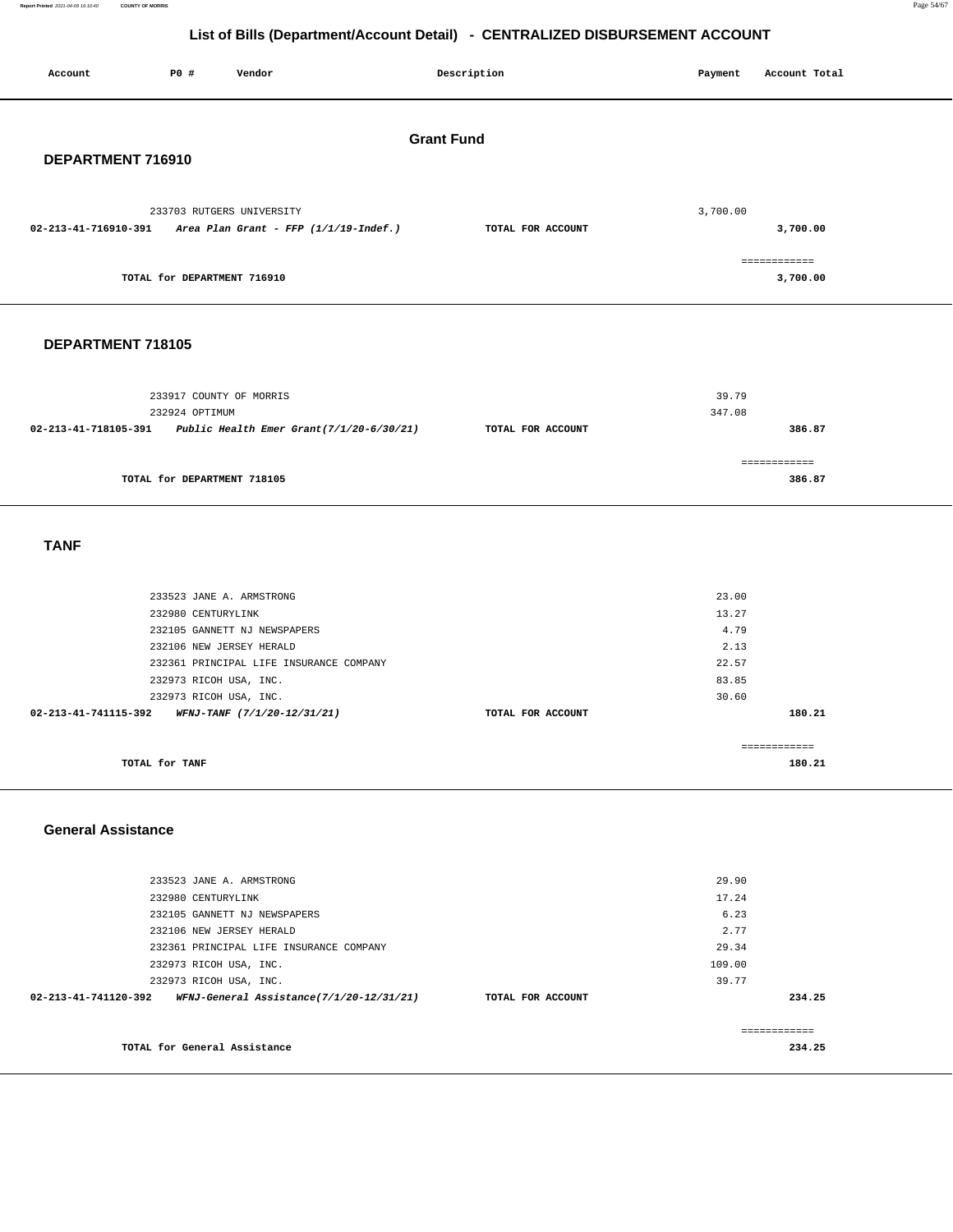**Report Printed** 2021-04-09 16:10:40 **COUNTY OF MORRIS** Page 55/67

### **List of Bills (Department/Account Detail) - CENTRALIZED DISBURSEMENT ACCOUNT**

| Account              | PO#                         | Vendor                                                                   | Description       | Payment          | Account Total             |
|----------------------|-----------------------------|--------------------------------------------------------------------------|-------------------|------------------|---------------------------|
| DEPARTMENT 742105    |                             |                                                                          |                   |                  |                           |
|                      |                             | 233542 COUNTY COLLEGE OF MORRIS                                          |                   | 3,093.09         |                           |
|                      |                             | 233168 NATIONAL CAREER INSTITUTE<br>233184 RUTGERS CENTER FOR CONTINUING |                   | 800.00<br>800.00 |                           |
| 02-213-41-742105-391 |                             | WIOA Adult (7/1/19-6/30/21)                                              | TOTAL FOR ACCOUNT |                  | 4,693.09                  |
|                      | TOTAL for DEPARTMENT 742105 |                                                                          |                   |                  | -------------<br>4,693.09 |

### **DEPARTMENT 742110**

|                                                                 |                   | ------------ |           |
|-----------------------------------------------------------------|-------------------|--------------|-----------|
| 02-213-41-742110-391<br>WIOA Dislocated Worker (7/1/19-6/30/21) | TOTAL FOR ACCOUNT |              | 19,640.14 |
| 233212 WARREN COUNTY TECHNICAL SCHOOL                           |                   | 800.00       |           |
| 233165 RUTGERS CENTER FOR CONTINUING                            |                   | 699.00       |           |
| 233161 RUTGERS CENTER FOR CONTINUING                            |                   | 800.00       |           |
| 233236 FORTIS INSTITUTE                                         |                   | 800.00       |           |
| 233170 EZ WHEELS DRIVING SCHOOL                                 |                   | 799.80       |           |
| 233181 EZ WHEELS DRIVING SCHOOL                                 |                   | 828.24       |           |
| 233171 EZ WHEELS DRIVING SCHOOL                                 |                   | 799.80       |           |
| 233199 COUNTY COLLEGE OF MORRIS                                 |                   | 2,478.40     |           |
| 233213 COUNTY COLLEGE OF MORRIS                                 |                   | 800.00       |           |
| 233214 COUNTY COLLEGE OF MORRIS                                 |                   | 800.00       |           |
| 233201 COUNTY COLLEGE OF MORRIS                                 |                   | 619.60       |           |
| 233182 COUNTY COLLEGE OF MORRIS                                 |                   | 3,200.00     |           |
| 233215 COUNTY COLLEGE OF MORRIS                                 |                   | 2,707.65     |           |
| 233183 COUNTY COLLEGE OF MORRIS                                 |                   | 800.00       |           |
| 233521 COUNTY COLLEGE OF MORRIS                                 |                   | 2,707.65     |           |
|                                                                 |                   |              |           |

**TOTAL for DEPARTMENT 742110** 19,640.14

### **DEPARTMENT 742120**

|                                                  | 233523 JANE A. ARMSTRONG                 |                   | 25.30    |              |
|--------------------------------------------------|------------------------------------------|-------------------|----------|--------------|
|                                                  |                                          |                   |          |              |
| 232980 CENTURYLINK                               |                                          |                   | 14.59    |              |
|                                                  | 232974 CASAS-COMPREHENSIVE ADULT STUDENT |                   | 80.15    |              |
|                                                  | 233160 FORTIS INSTITUTE                  |                   | 952.84   |              |
|                                                  | 233677 NEWBRIDGE SERVICES INC            |                   | 250.00   |              |
|                                                  | 233677 NEWBRIDGE SERVICES INC            |                   | 1,254.25 |              |
|                                                  | 233677 NEWBRIDGE SERVICES INC            |                   | 698.25   |              |
|                                                  | 233677 NEWBRIDGE SERVICES INC            |                   | 141.25   |              |
|                                                  | 233677 NEWBRIDGE SERVICES INC            |                   | 399.00   |              |
|                                                  | 232106 NEW JERSEY HERALD                 |                   | 2.34     |              |
|                                                  | 232361 PRINCIPAL LIFE INSURANCE COMPANY  |                   | 24.83    |              |
|                                                  | 232973 RICOH USA, INC.                   |                   | 92.23    |              |
|                                                  | 232973 RICOH USA, INC.                   |                   | 33.66    |              |
| 02-213-41-742120-391 WIOA Youth (7/1/19-6/30/21) |                                          | TOTAL FOR ACCOUNT |          | 3,968.69     |
|                                                  |                                          |                   |          | ------------ |
| TOTAL for DEPARTMENT 742120                      |                                          |                   |          | 3,968.69     |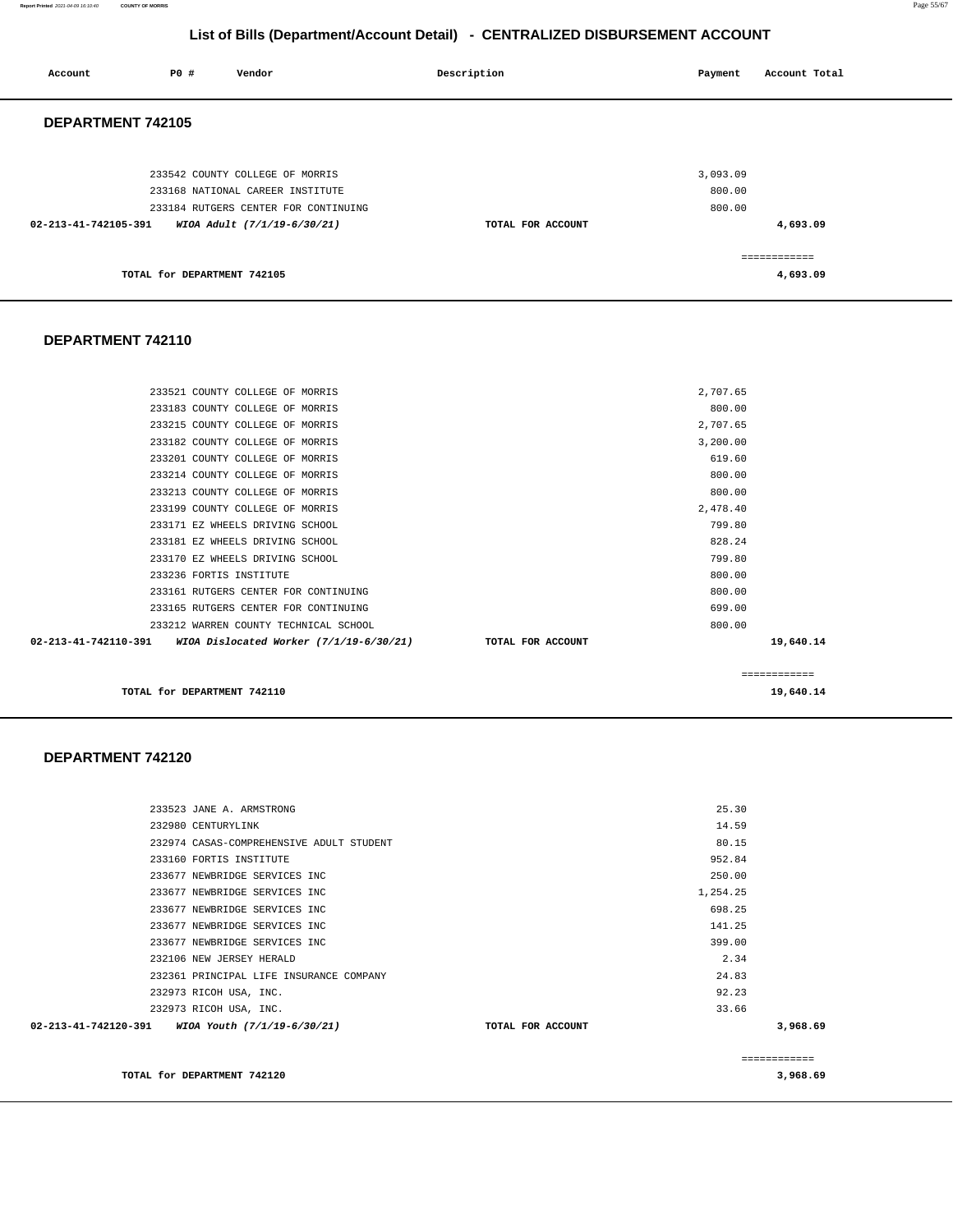|              | <b>PO #</b> |        | Description | Payment       | Account Total |
|--------------|-------------|--------|-------------|---------------|---------------|
| Account<br>. |             | Vendor |             | $\sim$ $\sim$ | .<br>.        |
|              |             |        |             |               |               |

 **WIA: Adult** 

| TOTAL for WIA: Adult                                           |                   |              | 8,934.26 |
|----------------------------------------------------------------|-------------------|--------------|----------|
|                                                                |                   | ------------ |          |
| $02 - 213 - 41 - 742205 - 391$ WIOA Adult $(7/1/20 - 6/30/22)$ | TOTAL FOR ACCOUNT |              | 8,934.26 |
| 233162 WARREN COUNTY COMMUNITY COLL.                           |                   | 1,975.00     |          |
| 233163 WARREN COUNTY COMMUNITY COLL.                           |                   | 1,975.00     |          |
| 233185 WARREN COUNTY COMMUNITY COLL.                           |                   | 1,975.00     |          |
| 232973 RICOH USA, INC.                                         |                   | 61.20        |          |
| 232973 RICOH USA, INC.                                         |                   | 167.70       |          |
| 232361 PRINCIPAL LIFE INSURANCE COMPANY                        |                   | 45.14        |          |
| 232106 NEW JERSEY HERALD                                       |                   | 4.26         |          |
| 232105 GANNETT NJ NEWSPAPERS                                   |                   | 9.58         |          |
| 232974 CASAS-COMPREHENSIVE ADULT STUDENT                       |                   | 148.85       |          |
| 232980 CENTURYLINK                                             |                   | 26.53        |          |
| 233537 WILLIAM PATERSON UNIVERSITY                             |                   | 2,500.00     |          |
| 233523 JANE A. ARMSTRONG                                       |                   | 46.00        |          |
|                                                                |                   |              |          |

### **WIA: Disclocated Worker**

| TOTAL for WIA: Disclocated Worker                                              |                   | 17,593.66    |
|--------------------------------------------------------------------------------|-------------------|--------------|
|                                                                                |                   | ============ |
| 02-213-41-742210-391 WIOA Dislocated Worker (7/1/20-6/30/22) TOTAL FOR ACCOUNT |                   | 17,593.66    |
| 233679 WILLIAM PATERSON UNIVERSITY                                             | 352.92            |              |
| 232973 RICOH USA, INC.                                                         | 140.75            |              |
| 232973 RICOH USA, INC.                                                         | 385.70            |              |
| 233234 RUTGERS CENTER FOR CONTINUING                                           | 3,200.00          |              |
| 232361 PRINCIPAL LIFE INSURANCE COMPANY                                        | 103.82            |              |
| 232106 NEW JERSEY HERALD                                                       | 9.80              |              |
| 232105 GANNETT NJ NEWSPAPERS                                                   | 22.03             |              |
| 233678 EZ WHEELS DRIVING SCHOOL                                                | 1,294.44          |              |
| 233254 EZ WHEELS DRIVING SCHOOL                                                | 1,438.56          |              |
| 233237 EZ WHEELS DRIVING SCHOOL                                                | 1,439.64          |              |
| 233239 EZ WHEELS DRIVING SCHOOL                                                | 1,492.96          |              |
| 233240 EZ WHEELS DRIVING SCHOOL                                                | 1,439.64          |              |
| 233194 DeBOER'S AUTO, INC.                                                     | 900.00            |              |
| 233917 COUNTY OF MORRIS                                                        | 87.55             |              |
| 232974 CASAS-COMPREHENSIVE ADULT STUDENT                                       | 343.50            |              |
| 233235 AVTECH INSTITUTE<br>232980 CENTURYLINK                                  | 1,106.66<br>61.02 |              |
| 232377 WILLIAM PATERSON UNIVERSITY                                             | 284.59            |              |
| 233536 WILLIAM PATERSON UNIVERSITY                                             | 1,228.50          |              |
| 233538 WILLIAM PATERSON UNIVERSITY                                             | 1,000.00          |              |
| 233539 RUTGERS CENTER FOR CONTINUING                                           | 623.00            |              |
| 233522 LINCOLN TECHNICAL INSTITUTE                                             | 532.80            |              |
| 233523 JANE A. ARMSTRONG                                                       | 105.78            |              |
|                                                                                |                   |              |

### **WIA: Youth**

| 232105 GANNETT NJ NEWSPAPERS  | 5.27     |
|-------------------------------|----------|
| 233676 NEWBRIDGE SERVICES INC | 816.25   |
| 233676 NEWBRIDGE SERVICES INC | 3,975,00 |
| 233676 NEWBRIDGE SERVICES INC | 3,975,00 |
| 233169 NEWBRIDGE SERVICES INC | 562.48   |
| 233675 NEWBRIDGE SERVICES INC | 3,150.00 |

**Report Printed** 2021-04-09 16:10:40 **COUNTY OF MORRIS** Page 56/67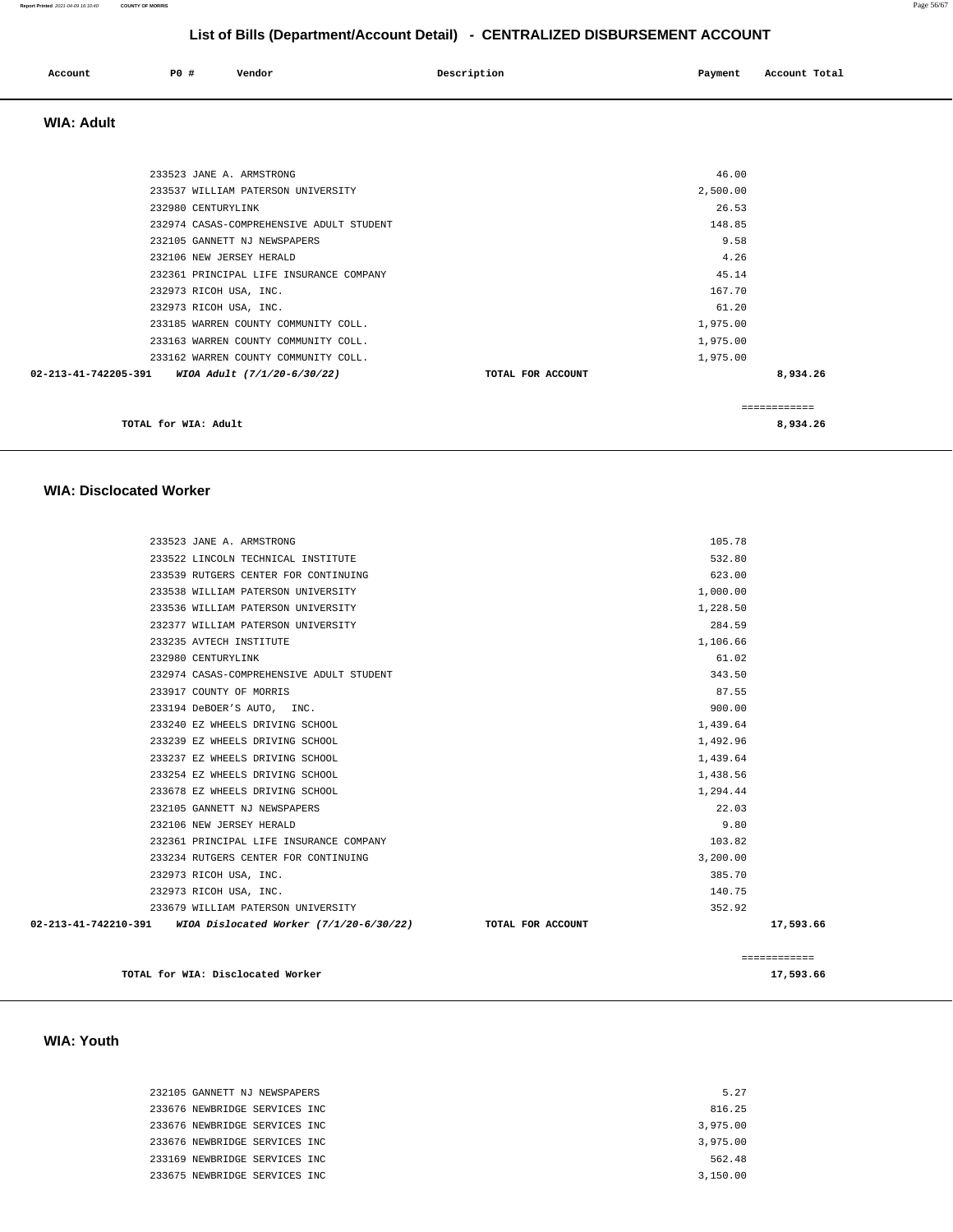### **Report Printed** 2021-04-09 16:10:40 **COUNTY OF MORRIS** Page 57/67

# **List of Bills (Department/Account Detail) - CENTRALIZED DISBURSEMENT ACCOUNT**

| Account                                         | P0 #                        | Vendor                                                                                                                                                                                                       | Description       | Payment                                              | Account Total             |
|-------------------------------------------------|-----------------------------|--------------------------------------------------------------------------------------------------------------------------------------------------------------------------------------------------------------|-------------------|------------------------------------------------------|---------------------------|
| <b>WIA: Youth</b>                               |                             |                                                                                                                                                                                                              |                   |                                                      |                           |
| 02-213-41-742220-391                            |                             | 233675 NEWBRIDGE SERVICES INC<br>233673 PHILLIPSBURG SCHOOL BASED<br>233673 PHILLIPSBURG SCHOOL BASED<br>233673 PHILLIPSBURG SCHOOL BASED<br>233673 PHILLIPSBURG SCHOOL BASED<br>WIOA Youth (7/1/20-6/30/22) | TOTAL FOR ACCOUNT | 4,791.25<br>985.00<br>1,050.00<br>985.00<br>1,050.00 | 21,345.25                 |
|                                                 | TOTAL for WIA: Youth        |                                                                                                                                                                                                              |                   |                                                      | ============<br>21,345.25 |
| <b>ALPN - PASP</b>                              |                             |                                                                                                                                                                                                              |                   |                                                      |                           |
| 02-118-03-759010-392                            |                             | 232697 STATE OF NJ, DEPT OF TREASURY<br>20 ALPN-PASP (1/1/20-12/31/20)                                                                                                                                       | TOTAL FOR ACCOUNT | 4,719.00                                             | 4,719.00<br>============  |
|                                                 | TOTAL for ALPN - PASP       |                                                                                                                                                                                                              |                   |                                                      | 4,719.00                  |
| FFY08 UASI 2/20/09-4/30/11                      |                             |                                                                                                                                                                                                              |                   |                                                      |                           |
| 02-213-41-784130-391                            |                             | 228596 SHI INTERNATIONAL CORP<br>FY18 UASI (9/1/18-8/31/21)                                                                                                                                                  | TOTAL FOR ACCOUNT | 39,560.00                                            | 39,560.00                 |
|                                                 |                             | TOTAL for FFY08 UASI 2/20/09-4/30/11                                                                                                                                                                         |                   |                                                      | ============<br>39,560.00 |
| DEPARTMENT 786010                               |                             |                                                                                                                                                                                                              |                   |                                                      |                           |
| 02-213-41-786010-394 MAPS (1/1/2020-12/31/2020) |                             | 233338 NATIONAL FUEL OIL INC.<br>233604 TOWNSHIP OF ROXBURY                                                                                                                                                  | TOTAL FOR ACCOUNT | 5,133.89<br>1,527.75                                 | 6,661.64                  |
|                                                 | TOTAL for DEPARTMENT 786010 |                                                                                                                                                                                                              |                   |                                                      | ------------<br>6,661.64  |
| <b>MAPS</b>                                     |                             |                                                                                                                                                                                                              |                   |                                                      |                           |
| 02-213-41-786105-394 MAPS (1/1/21-12/31/21)     |                             | 233087 W.B. MASON COMPANY INC<br>233087 W.B. MASON COMPANY INC                                                                                                                                               | TOTAL FOR ACCOUNT | 1.26<br>21.53                                        | 22.79                     |
|                                                 | TOTAL for MAPS              |                                                                                                                                                                                                              |                   |                                                      | ------------<br>22.79     |
|                                                 |                             |                                                                                                                                                                                                              |                   |                                                      |                           |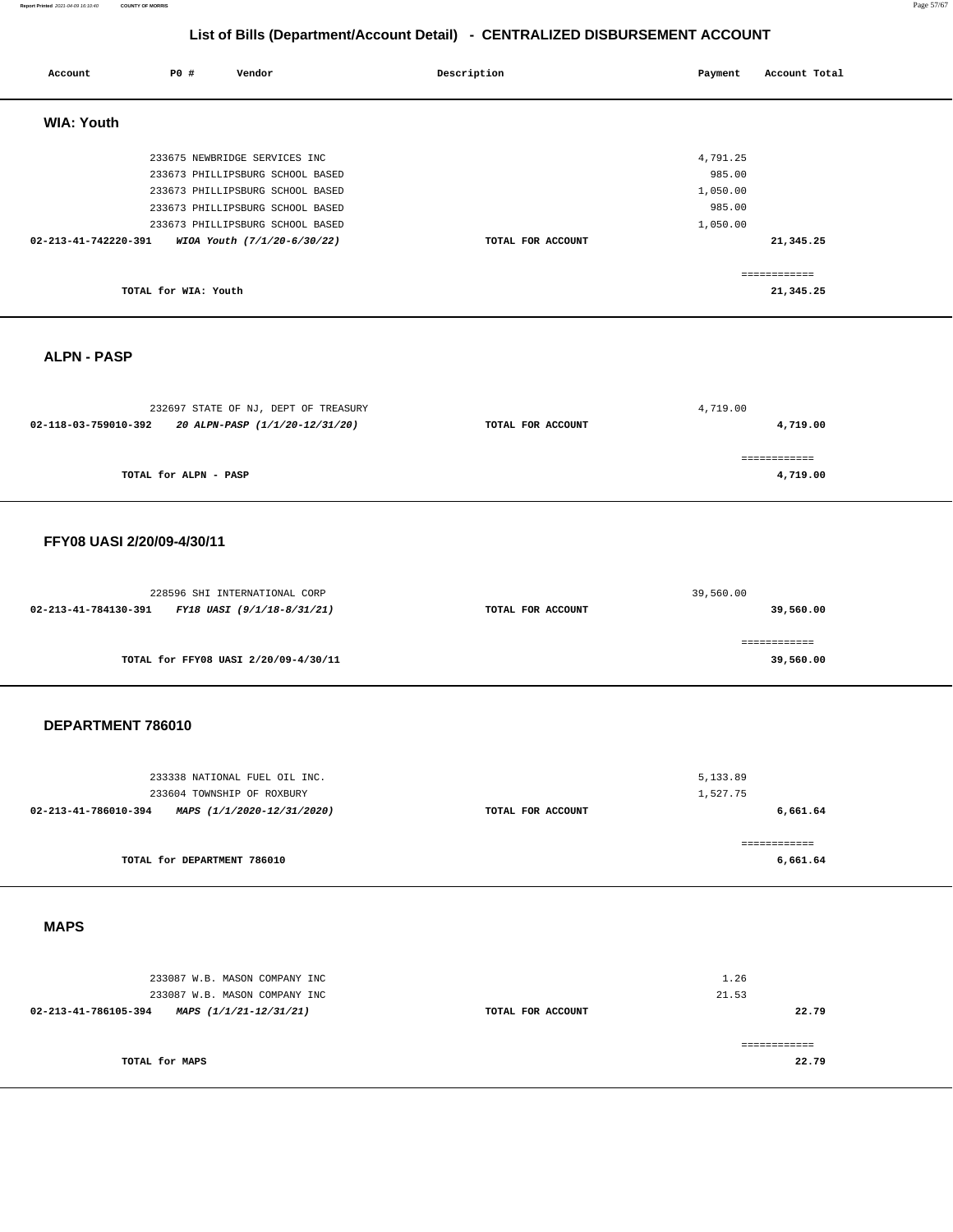**Report Printed** 2021-04-09 16:10:40 **COUNTY OF MORRIS** Page 58/67

# **List of Bills (Department/Account Detail) - CENTRALIZED DISBURSEMENT ACCOUNT**

| Account                                 | P0 #                        | Vendor                                                                                                                 | Description       | Payment          | Account Total                    |
|-----------------------------------------|-----------------------------|------------------------------------------------------------------------------------------------------------------------|-------------------|------------------|----------------------------------|
| DEPARTMENT 786125                       |                             |                                                                                                                        |                   |                  |                                  |
| 02-213-41-786125-391                    | TOTAL for DEPARTMENT 786125 | 233087 W.B. MASON COMPANY INC<br>233088 W.B. MASON COMPANY INC<br>CARES ACT-Section 5311 (3/1/20-7/31/21)              | TOTAL FOR ACCOUNT | 143.76<br>131.76 | 275.52<br>============<br>275.52 |
| DEPARTMENT 790215                       |                             |                                                                                                                        |                   |                  |                                  |
| 02-213-41-790215-391                    |                             | 233573 WATERS, MCPHERSON, MCNEILL, P.C.<br>NYS&W Bicycle/Ped Path (6/29/18-6/29/22)                                    | TOTAL FOR ACCOUNT | 1,816.23         | 1,816.23<br>------------         |
|                                         | TOTAL for DEPARTMENT 790215 |                                                                                                                        |                   |                  | 1,816.23                         |
| DEPARTMENT 801815                       |                             |                                                                                                                        |                   |                  |                                  |
| 02-213-41-801815-392                    |                             | 228007 ATLANTIC TACTICAL OF NJ, INC.<br>Body Armor-Prosecutor (1/8/19-1/8/24)                                          | TOTAL FOR ACCOUNT | 1,879.24         | 1,879.24                         |
|                                         | TOTAL for DEPARTMENT 801815 |                                                                                                                        |                   |                  | ============<br>1,879.24         |
| DEPARTMENT 801915                       |                             |                                                                                                                        |                   |                  |                                  |
| 02-213-41-801915-392                    |                             | 228007 ATLANTIC TACTICAL OF NJ, INC.<br>Body Armor-Prosecutor (12/3/19-12/3/24)                                        | TOTAL FOR ACCOUNT | 6,627.22         | 6,627.22                         |
|                                         | TOTAL for DEPARTMENT 801915 |                                                                                                                        |                   |                  | ============<br>6,627.22         |
| <b>POLICE &amp; FIRE TRAINING GRANT</b> |                             |                                                                                                                        |                   |                  |                                  |
|                                         |                             | 233001 STATE TOXICOLOGY LABORATORY<br>$02 - 213 - 41 - 803105 - 392$ Police & Fire Training $(7/1/10 - \text{Indef.})$ | TOTAL FOR ACCOUNT | 1,440.00         | 1,440.00                         |
|                                         |                             | TOTAL for POLICE & FIRE TRAINING GRANT                                                                                 |                   |                  | ============<br>1,440.00         |
| DEPARTMENT 806010                       |                             |                                                                                                                        |                   |                  |                                  |
|                                         |                             | 233045 CONTRACT PHARMACY SERVICES INC<br>02-213-41-806010-392 SAPT - MAT $(12/1/19-6/30/20)$                           | TOTAL FOR ACCOUNT | 2,607.93         | 2,607.93                         |
|                                         | TOTAL for DEPARTMENT 806010 |                                                                                                                        |                   |                  | ============<br>2,607.93         |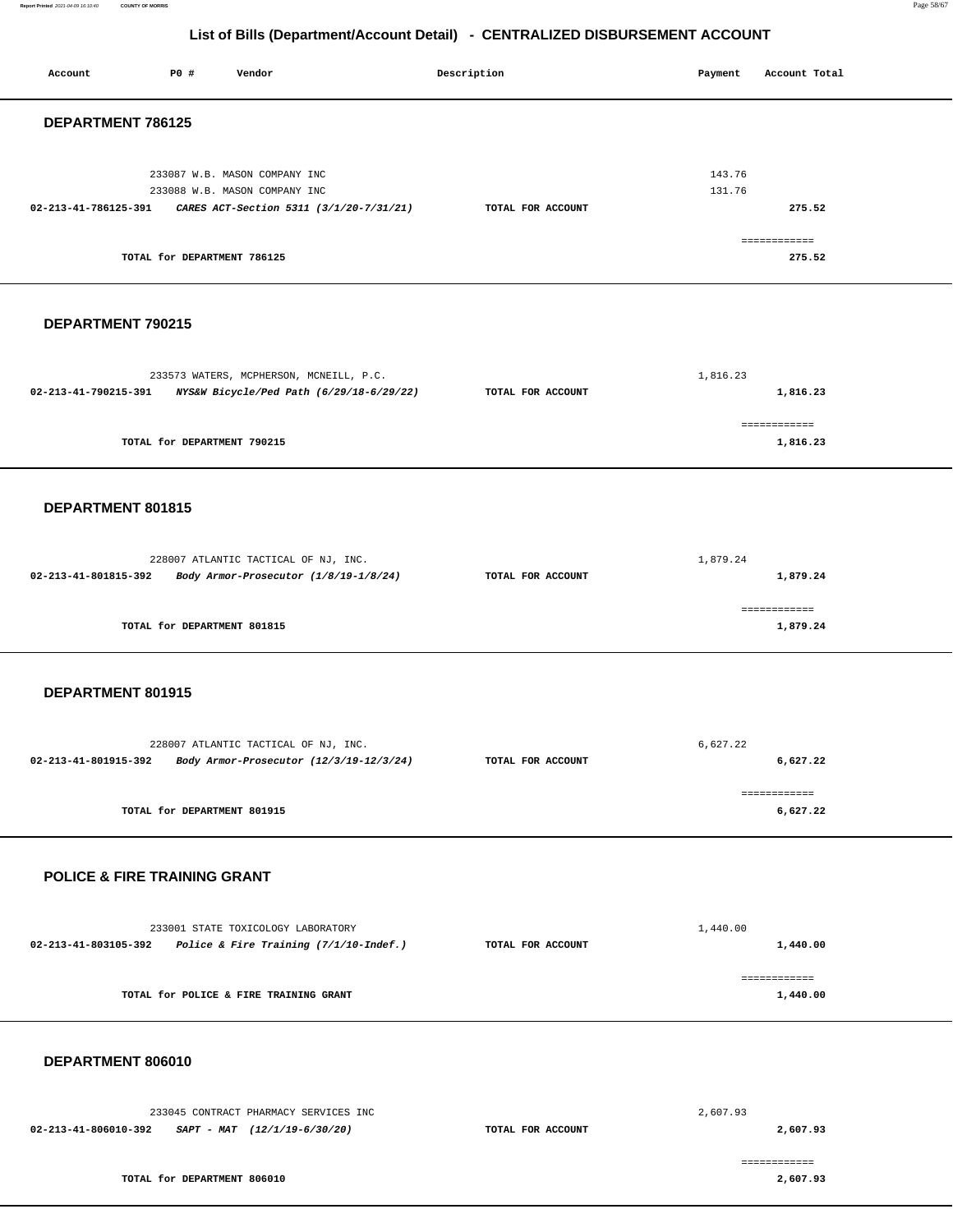**Report Printed** 2021-04-09 16:10:40 **COUNTY OF MORRIS** Page 59/67

### **List of Bills (Department/Account Detail) - CENTRALIZED DISBURSEMENT ACCOUNT**

| Account              | P0 #                        | Vendor                                                                 | Description       | Payment   | Account Total              |
|----------------------|-----------------------------|------------------------------------------------------------------------|-------------------|-----------|----------------------------|
| DEPARTMENT 864203    |                             |                                                                        |                   |           |                            |
| 02-213-41-864203-392 |                             | 233410 GREENMAN PEDERSEN INC<br>Waterloo Road Bridge (6/29/18-6/29/22) | TOTAL FOR ACCOUNT | 22,068.29 | 22,068.29                  |
|                      | TOTAL for DEPARTMENT 864203 |                                                                        |                   |           | -------------<br>22,068.29 |

### **DEPARTMENT 864250**

| TOTAL for DEPARTMENT 864250                                                                              |                   | 15,683.09    |
|----------------------------------------------------------------------------------------------------------|-------------------|--------------|
|                                                                                                          |                   | ============ |
|                                                                                                          |                   |              |
| 233572 WATERS, MCPHERSON, MCNEILL, P.C.<br>02-213-41-864250-392 Landing Rd Bridge Repl (12/5/19-12/5/22) | TOTAL FOR ACCOUNT | 15,683.09    |
| 233572 WATERS, MCPHERSON, MCNEILL, P.C.                                                                  | 62.00<br>77.50    |              |
| 233572 WATERS, MCPHERSON, MCNEILL, P.C.                                                                  | 93.00             |              |
| 233572 WATERS, MCPHERSON, MCNEILL, P.C.                                                                  | 93.00             |              |
| 233572 WATERS, MCPHERSON, MCNEILL, P.C.                                                                  | 1,410.50          |              |
| 233572 WATERS, MCPHERSON, MCNEILL, P.C.                                                                  | 93.00             |              |
| 233572 WATERS, MCPHERSON, MCNEILL, P.C.                                                                  | 248.00            |              |
| 233572 WATERS, MCPHERSON, MCNEILL, P.C.                                                                  | 93.00             |              |
| 233572 WATERS, MCPHERSON, MCNEILL, P.C.                                                                  | 93.00             |              |
| 233572 WATERS, MCPHERSON, MCNEILL, P.C.                                                                  | 93.00             |              |
| 233572 WATERS, MCPHERSON, MCNEILL, P.C.                                                                  | 294.50            |              |
| 233572 WATERS, MCPHERSON, MCNEILL, P.C.                                                                  | 62.00             |              |
| 233572 WATERS, MCPHERSON, MCNEILL, P.C.                                                                  | 527.00            |              |
| 233572 WATERS, MCPHERSON, MCNEILL, P.C.                                                                  | 3,216.59          |              |
| 233572 WATERS, MCPHERSON, MCNEILL, P.C.                                                                  | 1,426.00          |              |
| 233572 WATERS, MCPHERSON, MCNEILL, P.C.                                                                  | 93.00             |              |
| 233572 WATERS, MCPHERSON, MCNEILL, P.C.                                                                  | 93.00             |              |
| 233572 WATERS, MCPHERSON, MCNEILL, P.C.                                                                  | 1,658.50          |              |
| 233572 WATERS, MCPHERSON, MCNEILL, P.C.                                                                  | 310.00            |              |
| 233572 WATERS, MCPHERSON, MCNEILL, P.C.                                                                  | 356.50            |              |
| 233653 TITLE LINES LLC                                                                                   | 362.00            |              |
| 233653 TITLE LINES LLC                                                                                   | 362.00            |              |
| 233653 TITLE LINES LLC                                                                                   | 362.00            |              |
| 233653 TITLE LINES LLC                                                                                   | 392.00            |              |
| 233653 TITLE LINES LLC                                                                                   | 392.00            |              |
| 233423 HOLZHAUER & HOLENSTEIN, LLC                                                                       | 3,420.00          |              |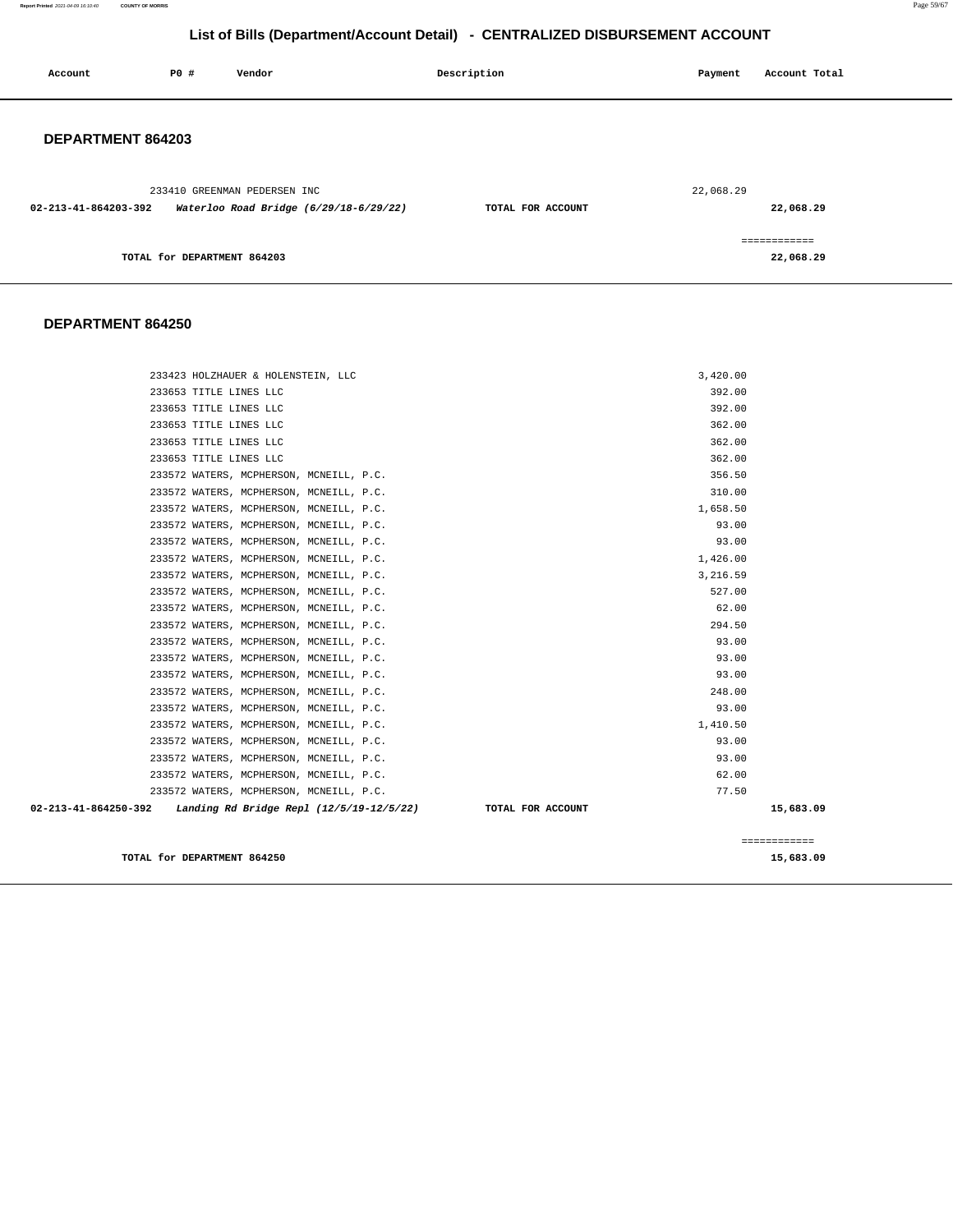**Report Printed** 2021-04-09 16:10:40 **COUNTY OF MORRIS** Page 60/67

# **List of Bills (Department/Account Detail) - CENTRALIZED DISBURSEMENT ACCOUNT**

| Account                              | P0 #                        | Vendor                                                                                | Description           | Payment              | Account Total             |
|--------------------------------------|-----------------------------|---------------------------------------------------------------------------------------|-----------------------|----------------------|---------------------------|
|                                      |                             |                                                                                       |                       |                      |                           |
|                                      |                             |                                                                                       | <b>County Capital</b> |                      |                           |
| <b>Analysis/Rehab Dam Conditions</b> |                             |                                                                                       |                       |                      |                           |
|                                      |                             | 230827 GZA GEOENVIRONMENTAL, INC.                                                     |                       | 2,260.30             |                           |
| 04-216-55-953158-909                 |                             | Miscellaneous - Other                                                                 | TOTAL FOR ACCOUNT     |                      | 2,260.30                  |
|                                      |                             | TOTAL for Analysis/Rehab Dam Conditions                                               |                       |                      | ------------<br>2,260.30  |
|                                      |                             |                                                                                       |                       |                      |                           |
| DEPARTMENT 953320                    |                             |                                                                                       |                       |                      |                           |
|                                      |                             |                                                                                       |                       |                      |                           |
| 04-216-55-953320-951                 |                             | 233697 ACCURATE CONSTRUCTION INC.<br>InstalTurfFields/PhaseIICentrlPk-PblcWrk         | TOTAL FOR ACCOUNT     | 8.537.73             | 8,537.73                  |
|                                      |                             |                                                                                       |                       |                      | ------------              |
|                                      | TOTAL for DEPARTMENT 953320 |                                                                                       |                       |                      | 8,537.73                  |
|                                      |                             |                                                                                       |                       |                      |                           |
| DEPARTMENT 953357                    |                             |                                                                                       |                       |                      |                           |
|                                      |                             | 233386 PKB ENGINEERING CORPORATION                                                    |                       | 19,302.66            |                           |
|                                      |                             | 233459 CHRISTOPHER P STATILE PA<br>233461 CHRISTOPHER P STATILE PA                    |                       | 9,098.00<br>5,358.00 |                           |
| 04-216-55-953357-909                 |                             | Replace & Upgrade Various Bridges                                                     | TOTAL FOR ACCOUNT     |                      | 33,758.66                 |
|                                      | TOTAL for DEPARTMENT 953357 |                                                                                       |                       |                      | ============<br>33,758.66 |
|                                      |                             |                                                                                       |                       |                      |                           |
| DEPARTMENT 953382                    |                             |                                                                                       |                       |                      |                           |
|                                      |                             |                                                                                       |                       |                      |                           |
|                                      |                             | 214081 JOHNSON MIRMIRAN AND THOMPSON, INC.                                            |                       | 7,928.15             |                           |
| 04-216-55-953382-909                 |                             | 214081 JOHNSON MIRMIRAN AND THOMPSON, INC.<br>Road Resurfacing, MV arking lot, Railrd | TOTAL FOR ACCOUNT     | 2,108.65             | 10,036.80                 |
|                                      |                             |                                                                                       |                       |                      | ============              |
|                                      | TOTAL for DEPARTMENT 953382 |                                                                                       |                       |                      | 10,036.80                 |
|                                      |                             |                                                                                       |                       |                      |                           |
| DEPARTMENT 953387                    |                             |                                                                                       |                       |                      |                           |
|                                      |                             | 233409 CHERRY WEBER & ASSOC. PC                                                       |                       | 303.80               |                           |
| 04-216-55-953387-909                 |                             | Various Bridge Replacement                                                            | TOTAL FOR ACCOUNT     |                      | 303.80                    |
|                                      | TOTAL for DEPARTMENT 953387 |                                                                                       |                       |                      | ============<br>303.80    |
|                                      |                             |                                                                                       |                       |                      |                           |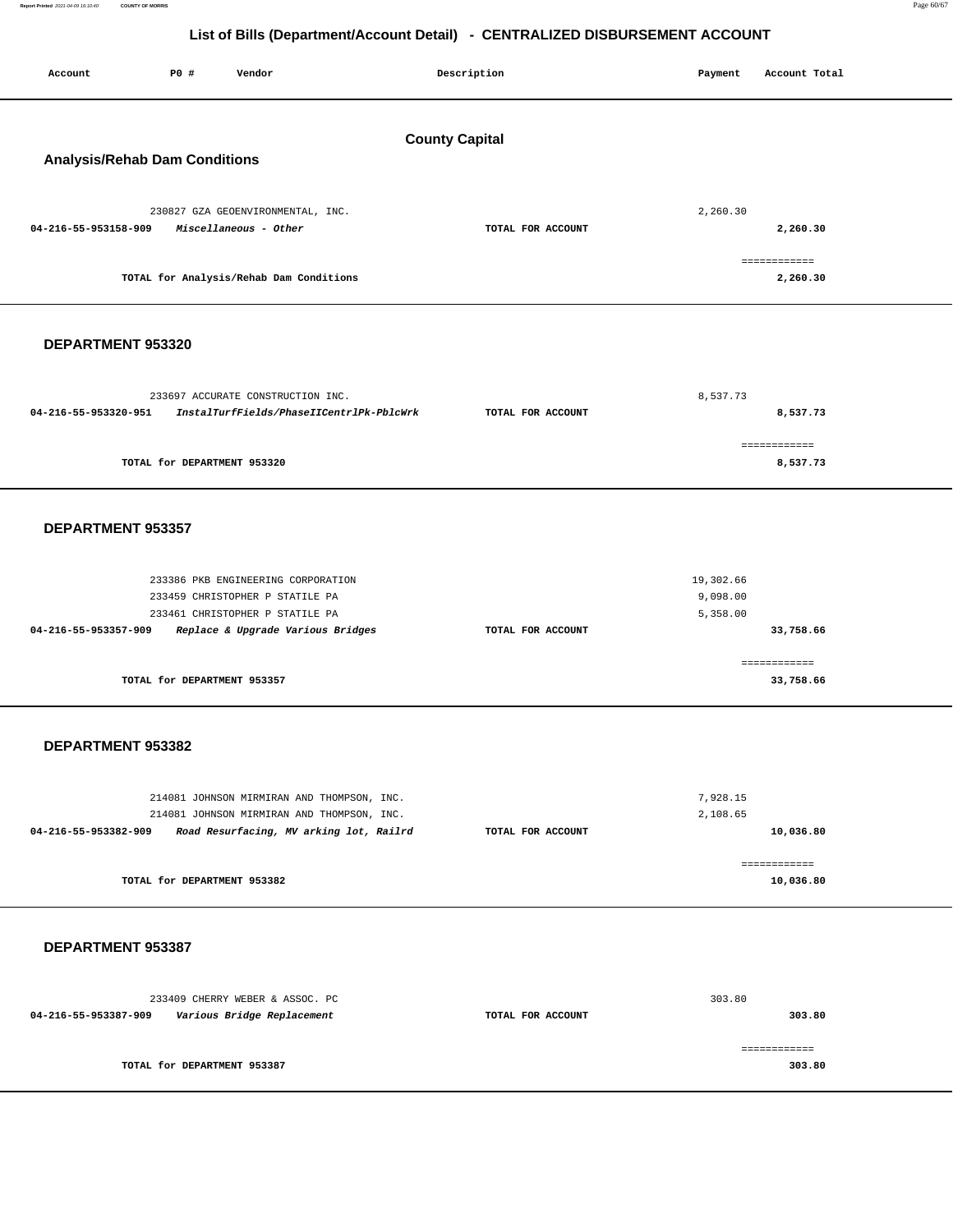**Report Printed** 2021-04-09 16:10:40 **COUNTY OF MORRIS** Page 61/67

# **List of Bills (Department/Account Detail) - CENTRALIZED DISBURSEMENT ACCOUNT**

| Account                     | P0 #                        | Vendor                                                                            | Description       | Payment<br>Account Total  |  |  |  |
|-----------------------------|-----------------------------|-----------------------------------------------------------------------------------|-------------------|---------------------------|--|--|--|
| DEPARTMENT 953416           |                             |                                                                                   |                   |                           |  |  |  |
| 04-216-55-953416-951        |                             | 233802 NDP CONSTRUCTION LLC<br>B&G - Exterior Building Projects                   | TOTAL FOR ACCOUNT | 5,856.55<br>5,856.55      |  |  |  |
|                             | TOTAL for DEPARTMENT 953416 |                                                                                   |                   | ============<br>5,856.55  |  |  |  |
|                             | DEPARTMENT 953420           |                                                                                   |                   |                           |  |  |  |
| 04-216-55-953420-951        |                             | 233663 NORTHEASTERN INTERIOR SERVICES LLC<br>B&G - Interior Building Improvements | TOTAL FOR ACCOUNT | 43,964.00<br>43,964.00    |  |  |  |
| TOTAL for DEPARTMENT 953420 |                             |                                                                                   |                   | ============<br>43,964.00 |  |  |  |
| DEPARTMENT 953458           |                             |                                                                                   |                   |                           |  |  |  |
|                             |                             | 233385 SUBURBAN CONSULTING                                                        |                   | 747.50                    |  |  |  |
|                             |                             | 233065 SUBURBAN CONSULTING<br>232898 CRANE ASSOCIATES, P.C.                       |                   | 516.25<br>7.167.48        |  |  |  |

|                      | TOTAL for DEPARTMENT 953458            |                   | 21,469.32 |
|----------------------|----------------------------------------|-------------------|-----------|
|                      |                                        |                   |           |
| 04-216-55-953458-951 | Replacement/Repair/Upgrade-Bldgs&Grnds | TOTAL FOR ACCOUNT | 7,308.00  |
|                      | 233540 DESESA ENGINEERING CO., INC.    |                   | 7.308.00  |
| 04-216-55-953458-909 | Replacement/Repair/Upgrade-Bldgs&Grnds | TOTAL FOR ACCOUNT | 14,161.32 |
|                      | 233006 CRANE ASSOCIATES, P.C.          |                   | 5,730.09  |
|                      | 232898 CRANE ASSOCIATES, P.C.          |                   | 7,167.48  |

### **DEPARTMENT 953464**

| 233122 COOPER ELECTRIC SUPPLY CO.         | 392.77    |
|-------------------------------------------|-----------|
| 233122 COOPER ELECTRIC SUPPLY CO.         | 1,031.22  |
| 233122 COOPER ELECTRIC SUPPLY CO.         | 3.74      |
| 233122 COOPER ELECTRIC SUPPLY CO.         | 13.17     |
| 233122 COOPER ELECTRIC SUPPLY CO.         | 664.83    |
| 233122 COOPER ELECTRIC SUPPLY CO.         | 169.20    |
| 233122 COOPER ELECTRIC SUPPLY CO.         | 134.78    |
| 233122 COOPER ELECTRIC SUPPLY CO.         | 1,290.79  |
| 233122 COOPER ELECTRIC SUPPLY CO.         | 1,910.29  |
| 233693 COOPER ELECTRIC SUPPLY CO.         | 124.63    |
| 233693 COOPER ELECTRIC SUPPLY CO.         | 203.52    |
| 233693 COOPER ELECTRIC SUPPLY CO.         | 169.66    |
| 233693 COOPER ELECTRIC SUPPLY CO.         | 1,463.10  |
| 233693 COOPER ELECTRIC SUPPLY CO.         | 16.31     |
| 233693 COOPER ELECTRIC SUPPLY CO.         | 4.537.50  |
| 233693 COOPER ELECTRIC SUPPLY CO.         | $-687.48$ |
| 233693 COOPER ELECTRIC SUPPLY CO.         | $-171.87$ |
| 233692 MAGIC TOUCH CONSTRUCTION CO., INC. | 5.034.22  |
| 233692 MAGIC TOUCH CONSTRUCTION CO., INC. | 1,626.46  |
| 233692 MAGIC TOUCH CONSTRUCTION CO., INC. | 1,748.15  |
| 233692 MAGIC TOUCH CONSTRUCTION CO., INC. | 374.04    |
| 233663 NORTHEASTERN INTERIOR SERVICES LLC | 55,501.00 |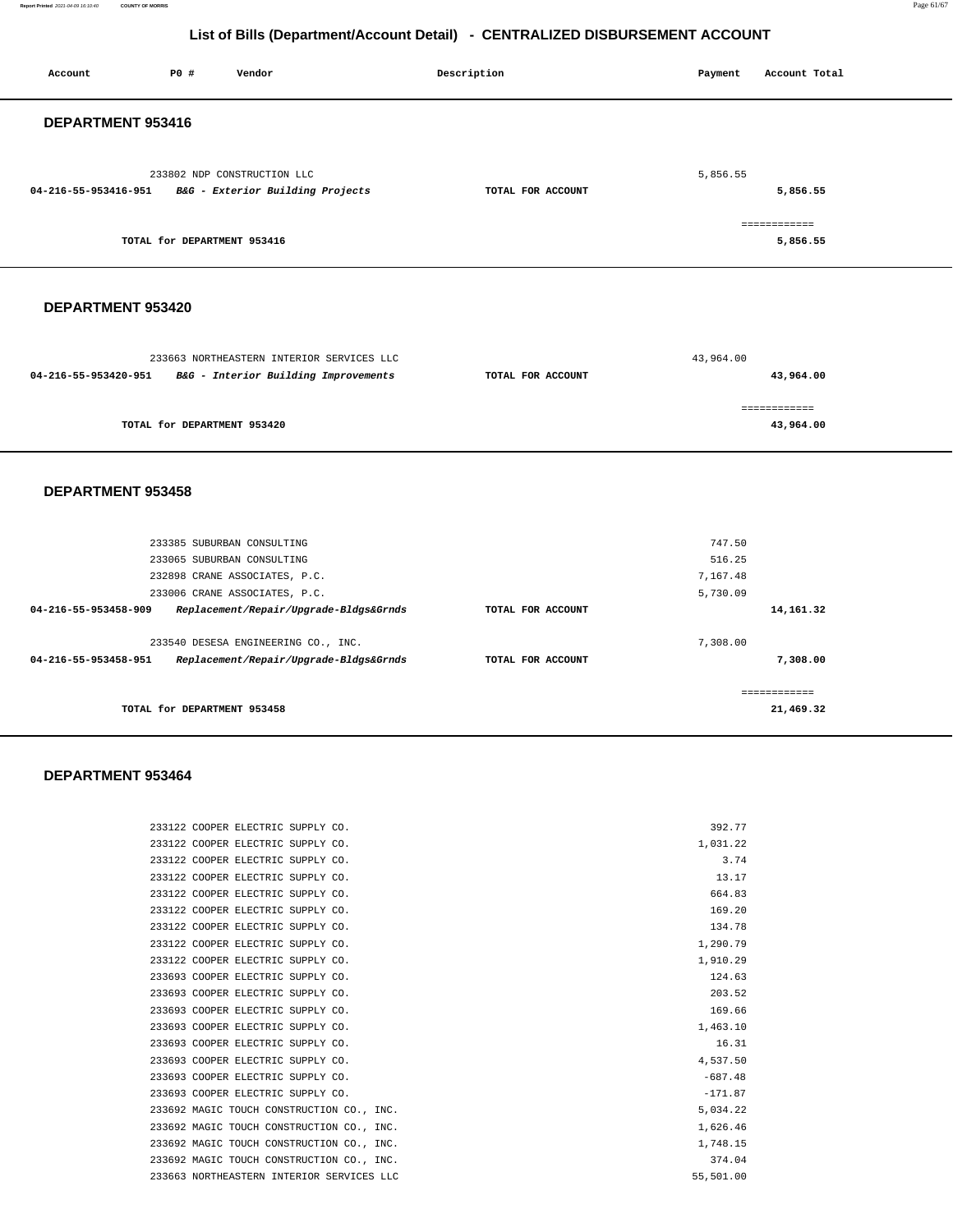**Report Printed** 2021-04-09 16:10:40 **COUNTY OF MORRIS** Page 62/67

### **List of Bills (Department/Account Detail) - CENTRALIZED DISBURSEMENT ACCOUNT**

| Account              | P0 #                        | Vendor                                                                                                                                  |  | Description       | Payment                                        | Account Total              |  |  |
|----------------------|-----------------------------|-----------------------------------------------------------------------------------------------------------------------------------------|--|-------------------|------------------------------------------------|----------------------------|--|--|
| DEPARTMENT 953464    |                             |                                                                                                                                         |  |                   |                                                |                            |  |  |
| 04-216-55-953464-951 |                             | 233669 NJSB CONSTRUCTION LLC<br>233839 CONSOLIDATED STEEL &<br>Interior Bldg Upgrades - Bldgs & Grounds                                 |  | TOTAL FOR ACCOUNT | 3,995.00<br>1,082.00                           | 80,627.03                  |  |  |
|                      | TOTAL for DEPARTMENT 953464 |                                                                                                                                         |  |                   |                                                | ============<br>80,627.03  |  |  |
| DEPARTMENT 953490    |                             |                                                                                                                                         |  |                   |                                                |                            |  |  |
| 04-216-55-953490-951 |                             | 233804 PANCIELLO CONSTRUCTION LLC<br>Exterior Equip/Bldg Imrpvmnt-Bldgs&Grnds                                                           |  | TOTAL FOR ACCOUNT | 5,760.00                                       | 5,760.00                   |  |  |
|                      | TOTAL for DEPARTMENT 953490 |                                                                                                                                         |  |                   |                                                | ============<br>5,760.00   |  |  |
| DEPARTMENT 953494    |                             |                                                                                                                                         |  |                   |                                                |                            |  |  |
| 04-216-55-953494-951 |                             | 233541 DESESA ENGINEERING CO., INC.<br>233540 DESESA ENGINEERING CO., INC.<br>Repair/Replc/Upgr Bldg Equip-Bldgs&Grnds                  |  | TOTAL FOR ACCOUNT | 266,756.00<br>171,689.00                       | 438,445.00                 |  |  |
|                      | TOTAL for DEPARTMENT 953494 |                                                                                                                                         |  |                   |                                                | ============<br>438,445.00 |  |  |
|                      | <b>DEPARTMENT 953495</b>    |                                                                                                                                         |  |                   |                                                |                            |  |  |
| 04-216-55-953495-951 |                             | 232896 MAGIC TOUCH CONSTRUCTION CO., INC.<br>233458 MBT CONTRACTING LLC<br>Interior Bldg Improvements-Bldgs&Grnds                       |  | TOTAL FOR ACCOUNT | 3,466.07<br>39,025.56                          | 42,491.63                  |  |  |
|                      | TOTAL for DEPARTMENT 953495 |                                                                                                                                         |  |                   |                                                | ============<br>42,491.63  |  |  |
| DEPARTMENT 953498    |                             |                                                                                                                                         |  |                   |                                                |                            |  |  |
| 04-216-55-953498-909 |                             | 223766 CHRISTOPHER P STATILE PA<br>Bridge & Drainage Design & Contr-PWorks                                                              |  | TOTAL FOR ACCOUNT | 9,960.00                                       | 9,960.00                   |  |  |
|                      |                             | 226995 ROAD SAFETY SYSTEMS LLC<br>226995 ROAD SAFETY SYSTEMS LLC<br>226995 ROAD SAFETY SYSTEMS LLC                                      |  |                   | 19,580.00<br>3,700.00<br>540.00                |                            |  |  |
|                      |                             | 226995 ROAD SAFETY SYSTEMS LLC<br>226995 ROAD SAFETY SYSTEMS LLC<br>233135 SPARWICK CONTRACTING, INC.<br>232992 ROAD SAFETY SYSTEMS LLC |  |                   | 11,580.00<br>1,400.00<br>23,526.36<br>6,985.00 |                            |  |  |
| 04-216-55-953498-940 |                             | Bridge & Drainage Design & Contr-PWorks                                                                                                 |  | TOTAL FOR ACCOUNT |                                                | 67,311.36<br>============  |  |  |

**TOTAL for DEPARTMENT 953498 77,271.36**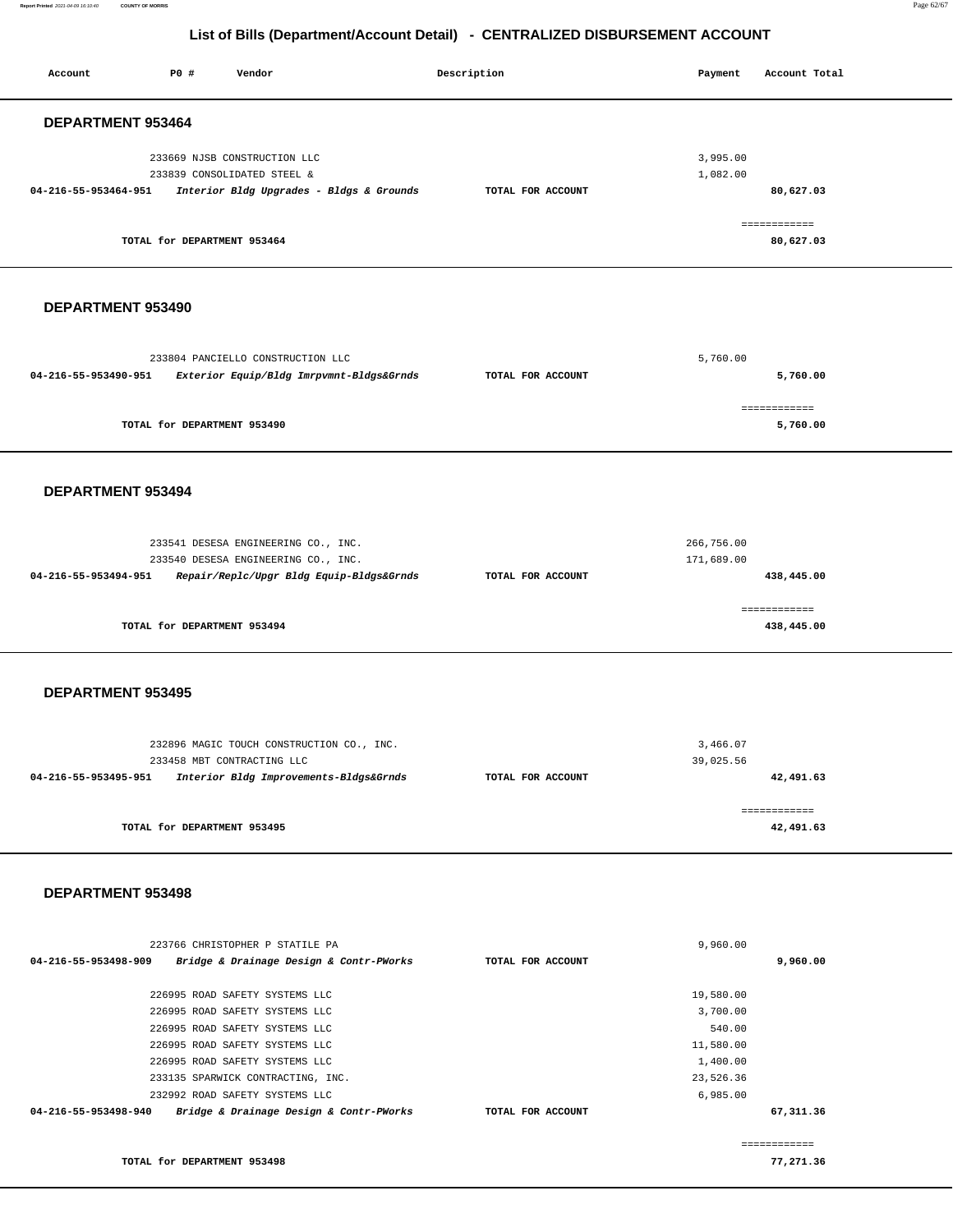**Report Printed** 2021-04-09 16:10:40 **COUNTY OF MORRIS** Page 63/67

### **List of Bills (Department/Account Detail) - CENTRALIZED DISBURSEMENT ACCOUNT**

| Account                  | P0 #                        | Vendor                                   | Description       | Payment   | Account Total             |
|--------------------------|-----------------------------|------------------------------------------|-------------------|-----------|---------------------------|
| <b>DEPARTMENT 953553</b> |                             |                                          |                   |           |                           |
| 04-216-55-953553-957     | 225337 BEYER FORD           | (2) Vans & (1) Pick Up Truck-PublicWorks | TOTAL FOR ACCOUNT | 39,126.80 | 39,126.80                 |
|                          | TOTAL for DEPARTMENT 953553 |                                          |                   |           | ============<br>39,126.80 |

### **DEPARTMENT 953560**

| 233574 WATERS, MCPHERSON, MCNEILL, P.C.                                            |                   | 607.27    |              |
|------------------------------------------------------------------------------------|-------------------|-----------|--------------|
| 233574 WATERS, MCPHERSON, MCNEILL, P.C.                                            |                   | 108.50    |              |
| 04-216-55-953560-909<br>Bridge Design/Rehab/Drainage-Engineering TOTAL FOR ACCOUNT |                   |           | 715.77       |
|                                                                                    |                   |           |              |
| 232133 ROAD SAFETY SYSTEMS LLC                                                     |                   | 195.00    |              |
| 232133 ROAD SAFETY SYSTEMS LLC                                                     |                   | 2,625.00  |              |
| 232133 ROAD SAFETY SYSTEMS LLC                                                     |                   | 10,500.00 |              |
| 232133 ROAD SAFETY SYSTEMS LLC                                                     |                   | 8,000.00  |              |
| 232133 ROAD SAFETY SYSTEMS LLC                                                     |                   | 60.00     |              |
| 232133 ROAD SAFETY SYSTEMS LLC                                                     |                   | 1,393.00  |              |
| 232131 ROAD SAFETY SYSTEMS LLC                                                     |                   | 4,375.00  |              |
| 232131 ROAD SAFETY SYSTEMS LLC                                                     |                   | 14,000.00 |              |
| 232131 ROAD SAFETY SYSTEMS LLC                                                     |                   | 40.00     |              |
| 232131 ROAD SAFETY SYSTEMS LLC                                                     |                   | 350.00    |              |
| 232130 ROAD SAFETY SYSTEMS LLC                                                     |                   | 390.00    |              |
| 232130 ROAD SAFETY SYSTEMS LLC                                                     |                   | 3,500.00  |              |
| 232130 ROAD SAFETY SYSTEMS LLC                                                     |                   | 7,000.00  |              |
| 232130 ROAD SAFETY SYSTEMS LLC                                                     |                   | 6,000.00  |              |
| 232130 ROAD SAFETY SYSTEMS LLC                                                     |                   | 1,195.00  |              |
| 232130 ROAD SAFETY SYSTEMS LLC                                                     |                   | 50.00     |              |
| 232130 ROAD SAFETY SYSTEMS LLC                                                     |                   | 1,246.00  |              |
| 04-216-55-953560-940 Bridge Design/Rehab/Drainage-Engineering                      | TOTAL FOR ACCOUNT |           | 60,919.00    |
|                                                                                    |                   |           |              |
|                                                                                    |                   |           | ============ |
| TOTAL for DEPARTMENT 953560                                                        |                   |           | 61,634.77    |

### **DEPARTMENT 953568**

| 231495 NEW JERSEY OVERHEAD DOOR LLC |                                          |                   | 2,310.00 |  |  |
|-------------------------------------|------------------------------------------|-------------------|----------|--|--|
| 04-216-55-953568-940                | Exterior Projects & Bldg Imprvmnts - B&G | TOTAL FOR ACCOUNT | 2,310.00 |  |  |
|                                     | TOTAL for DEPARTMENT 953568              |                   | 2,310.00 |  |  |

### **DEPARTMENT 954438**

| 224068 PACKETALK        | 8,900.00  |
|-------------------------|-----------|
| 224068 PACKETALK        | 900.00    |
| 224068 PACKETALK        | 4,250.00  |
| 225505 SYSTEM ONE ALARM | 10,720.00 |
| 225505 SYSTEM ONE ALARM | 1,875.00  |
| 225505 SYSTEM ONE ALARM | 855.00    |
| 225505 SYSTEM ONE ALARM | 1,155.00  |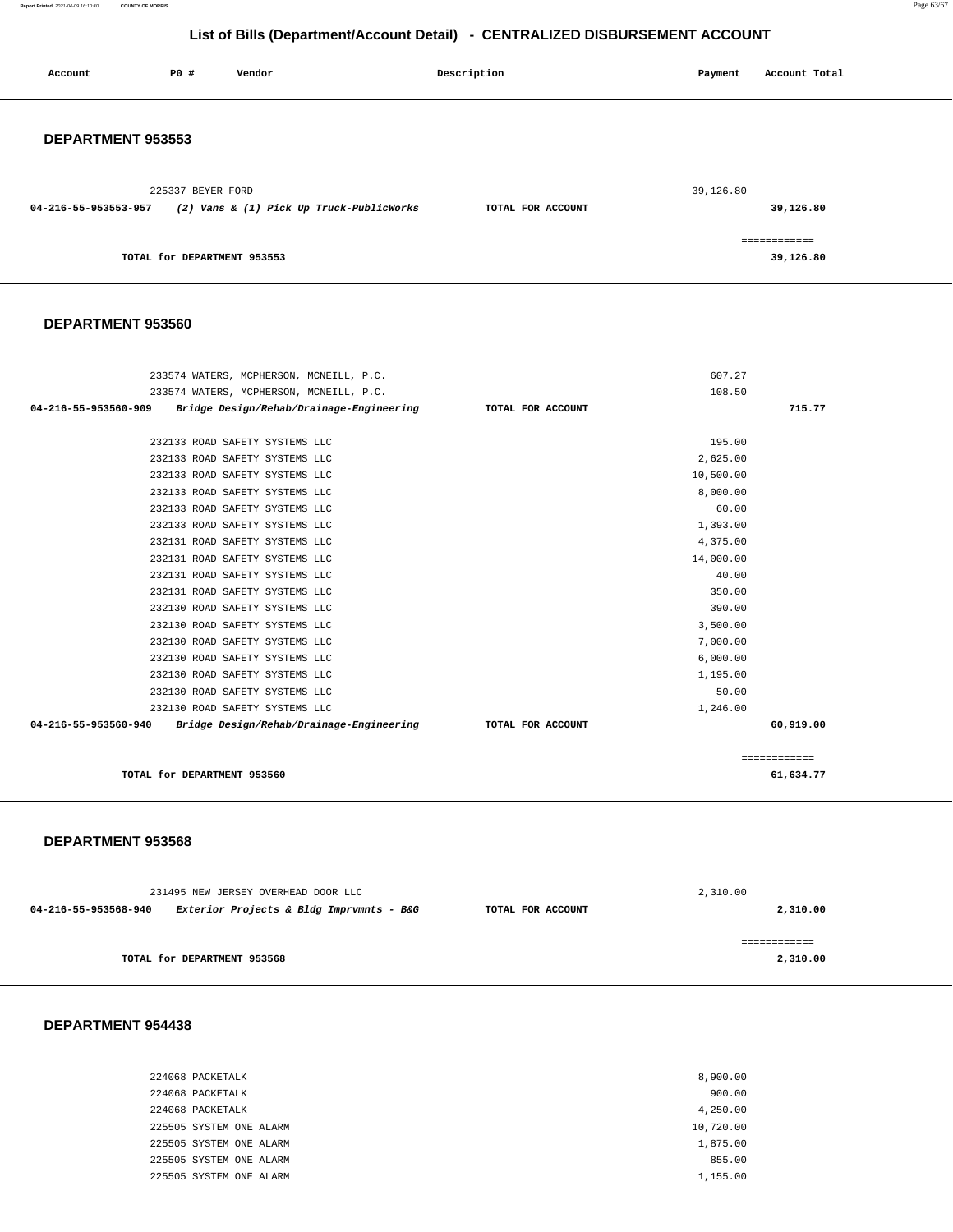**Report Printed** 2021-04-09 16:10:40 **COUNTY OF MORRIS** Page 64/67

### **List of Bills (Department/Account Detail) - CENTRALIZED DISBURSEMENT ACCOUNT**

|                      |                             | $\frac{1}{2}$ . $\frac{1}{2}$ . $\frac{1}{2}$ . $\frac{1}{2}$ . $\frac{1}{2}$ . $\frac{1}{2}$ . $\frac{1}{2}$ . $\frac{1}{2}$ . $\frac{1}{2}$ . $\frac{1}{2}$ . $\frac{1}{2}$ |                   | <u>, , , , , , , , , , , , , , , ,</u> |             |               |  |
|----------------------|-----------------------------|-------------------------------------------------------------------------------------------------------------------------------------------------------------------------------|-------------------|----------------------------------------|-------------|---------------|--|
| Account              | P0 #                        | Vendor                                                                                                                                                                        | Description       |                                        | Payment     | Account Total |  |
|                      |                             |                                                                                                                                                                               |                   |                                        |             |               |  |
| DEPARTMENT 954438    |                             |                                                                                                                                                                               |                   |                                        |             |               |  |
|                      | 225505 SYSTEM ONE ALARM     |                                                                                                                                                                               |                   |                                        | 485.00      |               |  |
|                      | 225505 SYSTEM ONE ALARM     |                                                                                                                                                                               |                   |                                        | 600.00      |               |  |
| 04-216-55-954438-956 |                             | Sheriff -Security Camera Rplcmnt/Upgrade                                                                                                                                      | TOTAL FOR ACCOUNT |                                        |             | 29,740.00     |  |
|                      |                             |                                                                                                                                                                               |                   |                                        |             | ============  |  |
|                      | TOTAL for DEPARTMENT 954438 |                                                                                                                                                                               |                   |                                        |             | 29,740.00     |  |
|                      |                             |                                                                                                                                                                               |                   |                                        |             |               |  |
|                      |                             |                                                                                                                                                                               |                   |                                        |             |               |  |
| DEPARTMENT 954450    |                             |                                                                                                                                                                               |                   |                                        |             |               |  |
|                      |                             |                                                                                                                                                                               |                   |                                        |             |               |  |
|                      | 230959 SYSTEM ONE ALARM     |                                                                                                                                                                               |                   |                                        | 2,100.00    |               |  |
|                      | 230959 SYSTEM ONE ALARM     |                                                                                                                                                                               |                   |                                        | 256.00      |               |  |
|                      | 230959 SYSTEM ONE ALARM     |                                                                                                                                                                               |                   |                                        | 254.00      |               |  |
|                      | 230959 SYSTEM ONE ALARM     |                                                                                                                                                                               |                   |                                        | 536.00      |               |  |
| 04-216-55-954450-956 |                             | Various Upgrades & Equip-Sheriffs Office                                                                                                                                      | TOTAL FOR ACCOUNT |                                        |             | 3,146.00      |  |
|                      |                             |                                                                                                                                                                               |                   |                                        |             | ============  |  |
|                      | TOTAL for DEPARTMENT 954450 |                                                                                                                                                                               |                   |                                        |             | 3,146.00      |  |
|                      |                             |                                                                                                                                                                               |                   |                                        |             |               |  |
| DEPARTMENT 954536    |                             |                                                                                                                                                                               |                   |                                        |             |               |  |
|                      |                             |                                                                                                                                                                               |                   |                                        |             |               |  |
|                      |                             | 232329 FIRST PRIORITY EMERGENCY                                                                                                                                               |                   |                                        | 2,505.60    |               |  |
|                      |                             | 232329 FIRST PRIORITY EMERGENCY                                                                                                                                               |                   |                                        | 272.16      |               |  |
|                      |                             | 232329 FIRST PRIORITY EMERGENCY                                                                                                                                               |                   |                                        | 450.00      |               |  |
|                      |                             | 232329 FIRST PRIORITY EMERGENCY                                                                                                                                               |                   |                                        | 646.92      |               |  |
|                      |                             | 232329 FIRST PRIORITY EMERGENCY                                                                                                                                               |                   |                                        | 225.00      |               |  |
|                      |                             | 232329 FIRST PRIORITY EMERGENCY                                                                                                                                               |                   |                                        | 225.00      |               |  |
|                      |                             | 232329 FIRST PRIORITY EMERGENCY                                                                                                                                               |                   |                                        | 506.25      |               |  |
|                      |                             | 232329 FIRST PRIORITY EMERGENCY                                                                                                                                               |                   |                                        | 225.00      |               |  |
| 04-216-55-954536-940 |                             | Vehicles & Security Camera/Equip-Sheriff                                                                                                                                      | TOTAL FOR ACCOUNT |                                        |             | 5,055.93      |  |
|                      |                             |                                                                                                                                                                               |                   |                                        |             | ============  |  |
|                      | TOTAL for DEPARTMENT 954536 |                                                                                                                                                                               |                   |                                        |             | 5,055.93      |  |
|                      |                             |                                                                                                                                                                               |                   |                                        |             |               |  |
| DEPARTMENT 955306    |                             |                                                                                                                                                                               |                   |                                        |             |               |  |
|                      |                             |                                                                                                                                                                               |                   |                                        |             |               |  |
|                      |                             | 232894 MAGIC TOUCH CONSTRUCTION CO., INC.                                                                                                                                     |                   |                                        | 819.94      |               |  |
|                      |                             | 232894 MAGIC TOUCH CONSTRUCTION CO., INC.                                                                                                                                     |                   |                                        | 1,122.12    |               |  |
| 04-216-55-955306-951 |                             | Renovate Resident Tub/Shower Area-MV                                                                                                                                          | TOTAL FOR ACCOUNT |                                        |             | 1,942.06      |  |
|                      |                             |                                                                                                                                                                               |                   |                                        |             | ============  |  |
|                      | TOTAL for DEPARTMENT 955306 |                                                                                                                                                                               |                   |                                        |             | 1,942.06      |  |
|                      |                             |                                                                                                                                                                               |                   |                                        |             |               |  |
|                      |                             |                                                                                                                                                                               |                   |                                        |             |               |  |
| DEPARTMENT 963298    |                             |                                                                                                                                                                               |                   |                                        |             |               |  |
|                      |                             |                                                                                                                                                                               |                   |                                        |             |               |  |
|                      |                             | 232921 CAROUSEL INDUSTRIES                                                                                                                                                    |                   |                                        | 199, 334.27 |               |  |

**04-216-55-963298-952 County-Wide Radio Sys - Public Safety TOTAL FOR ACCOUNT** 

**TOTAL for DEPARTMENT 963298** 

**199,334.27** ============

**199,334.27**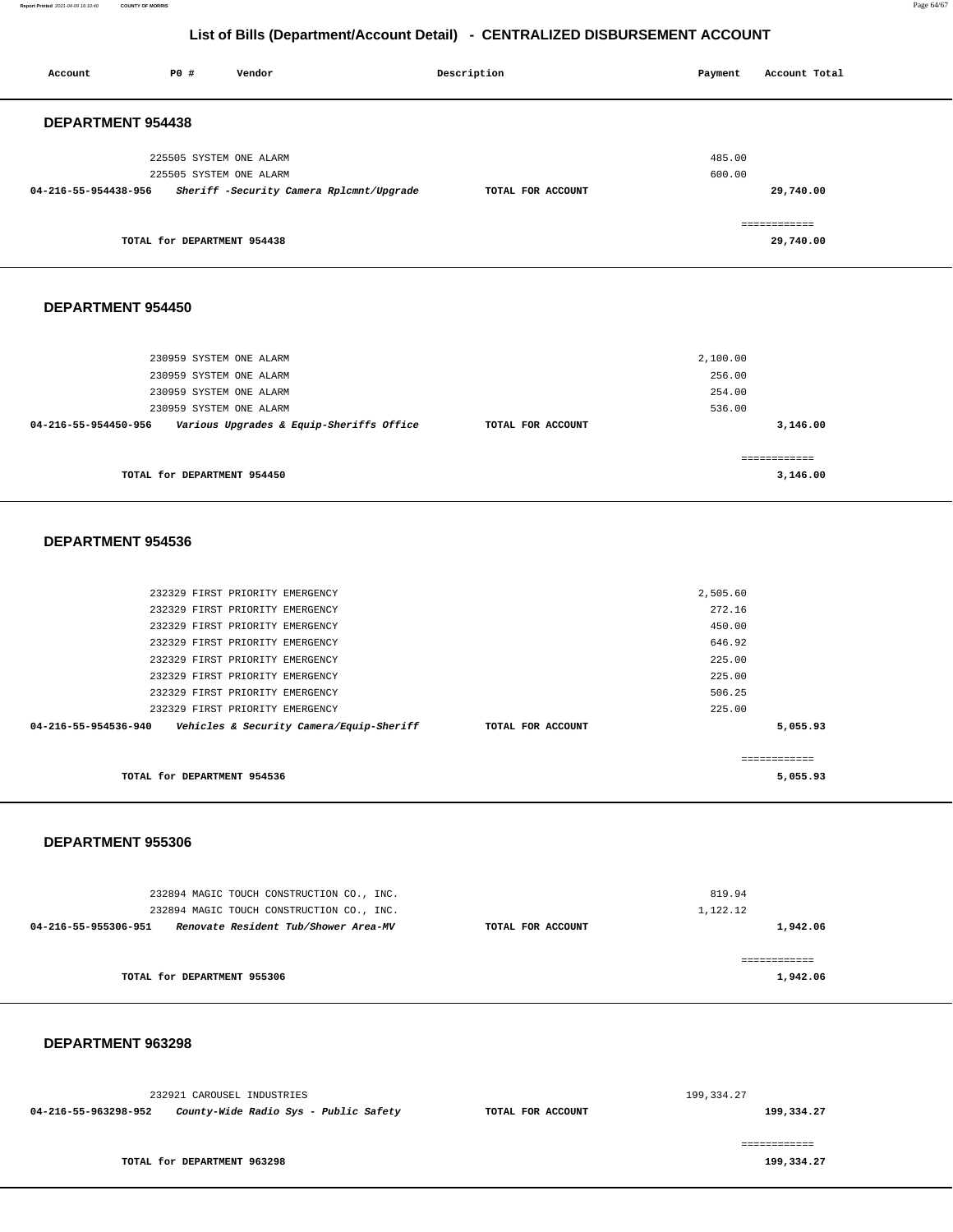**Report Printed** 2021-04-09 16:10:40 **COUNTY OF MORRIS** Page 65/67

# **List of Bills (Department/Account Detail) - CENTRALIZED DISBURSEMENT ACCOUNT**

| Account              | <b>PO #</b>                 | Vendor                                                                        | Description       | Payment    | Account Total              |  |
|----------------------|-----------------------------|-------------------------------------------------------------------------------|-------------------|------------|----------------------------|--|
| DEPARTMENT 963532    |                             |                                                                               |                   |            |                            |  |
| 04-216-55-963532-940 |                             | 228245 MAGIC TOUCH CONSTRUCTION CO., INC.<br>Equipment Upgrades - PSTA        | TOTAL FOR ACCOUNT | 13,719.55  | 13,719.55                  |  |
|                      | TOTAL for DEPARTMENT 963532 |                                                                               |                   |            | ============<br>13,719.55  |  |
| DEPARTMENT 963572    |                             |                                                                               |                   |            |                            |  |
| 04-216-55-963572-940 |                             | 227436 NATIONAL OFFICE FURNITURE, INC.<br>Replace & Upgrade Equipment - PSTA  | TOTAL FOR ACCOUNT | 13,464.00  | 13,464.00                  |  |
|                      | TOTAL for DEPARTMENT 963572 |                                                                               |                   |            | ============<br>13,464.00  |  |
| DEPARTMENT 963573    |                             |                                                                               |                   |            |                            |  |
| 04-216-55-963573-957 |                             | 224848 EXTENDOBED COMPANY INC<br>HazMatEmergResponse Vehicle-LawPublicSaf     | TOTAL FOR ACCOUNT | 6, 240.00  | 6, 240.00                  |  |
|                      | TOTAL for DEPARTMENT 963573 |                                                                               |                   |            | ============<br>6,240.00   |  |
| DEPARTMENT 964504    |                             |                                                                               |                   |            |                            |  |
| 04-216-55-964504-909 | 225806 CHA CONSULTING       | Instl/Replacemnt Fire Alarm Sys-RiskMgmt                                      | TOTAL FOR ACCOUNT | 9,500.00   | 9,500.00                   |  |
|                      | TOTAL for DEPARTMENT 964504 |                                                                               |                   |            | ============<br>9,500.00   |  |
| DEPARTMENT 964525    |                             |                                                                               |                   |            |                            |  |
| 04-216-55-964525-951 |                             | 233697 ACCURATE CONSTRUCTION INC.<br>Constr CACBldg HeadStartProg-PublicWorks | TOTAL FOR ACCOUNT | 31,409.72  | 31,409.72                  |  |
|                      | TOTAL for DEPARTMENT 964525 |                                                                               |                   |            | ============<br>31,409.72  |  |
| DEPARTMENT 969534    |                             |                                                                               |                   |            |                            |  |
| 04-216-55-969534-940 |                             | 233898 COUNTY COLLEGE OF MORRIS<br>Various College Complex Projects - CCM     | TOTAL FOR ACCOUNT | 110,548.00 | 110,548.00                 |  |
|                      | TOTAL for DEPARTMENT 969534 |                                                                               |                   |            | ============<br>110,548.00 |  |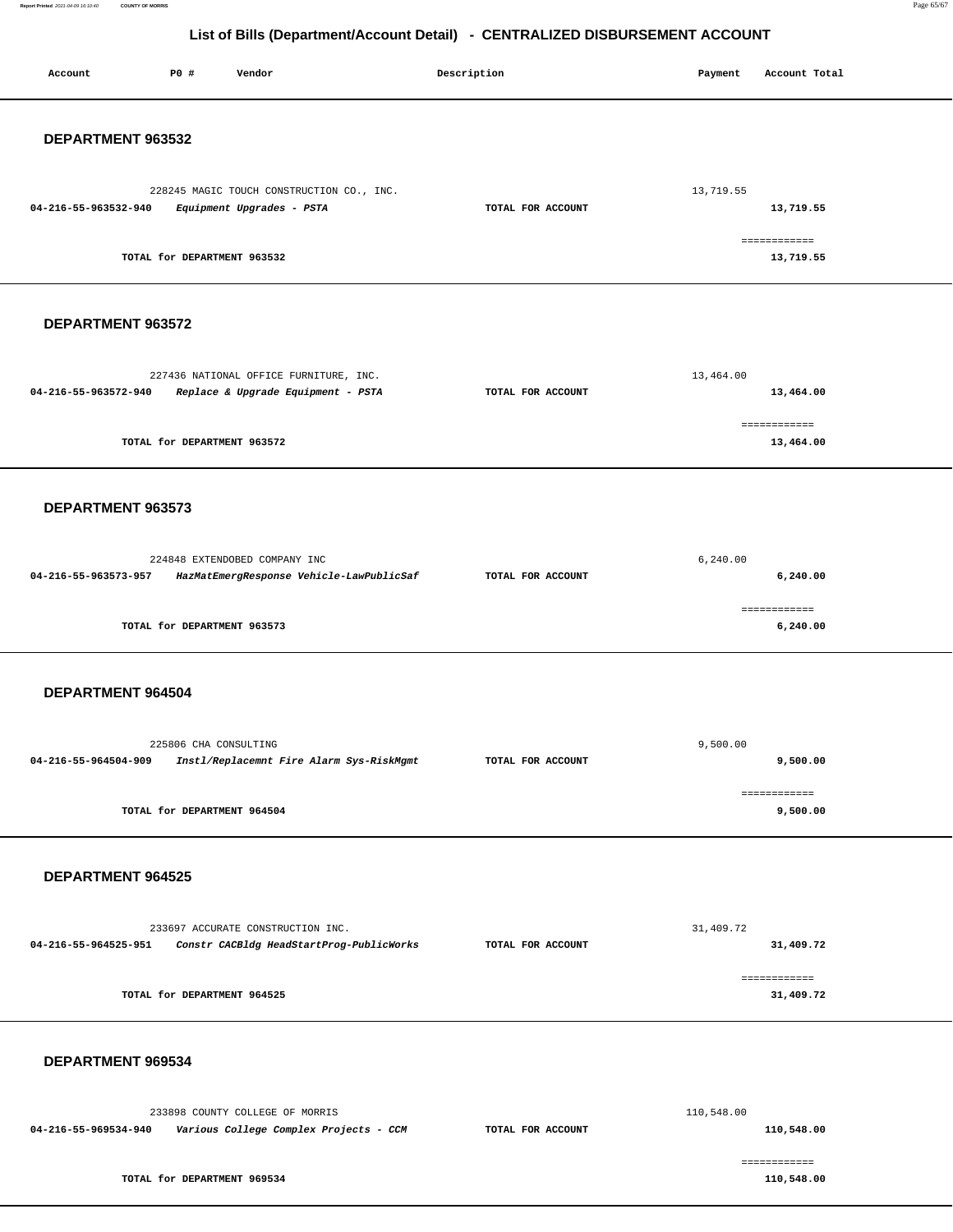| Account | P <sub>0</sub> | Vendor | Description | Payment | Account Total |
|---------|----------------|--------|-------------|---------|---------------|
|         |                |        |             |         |               |